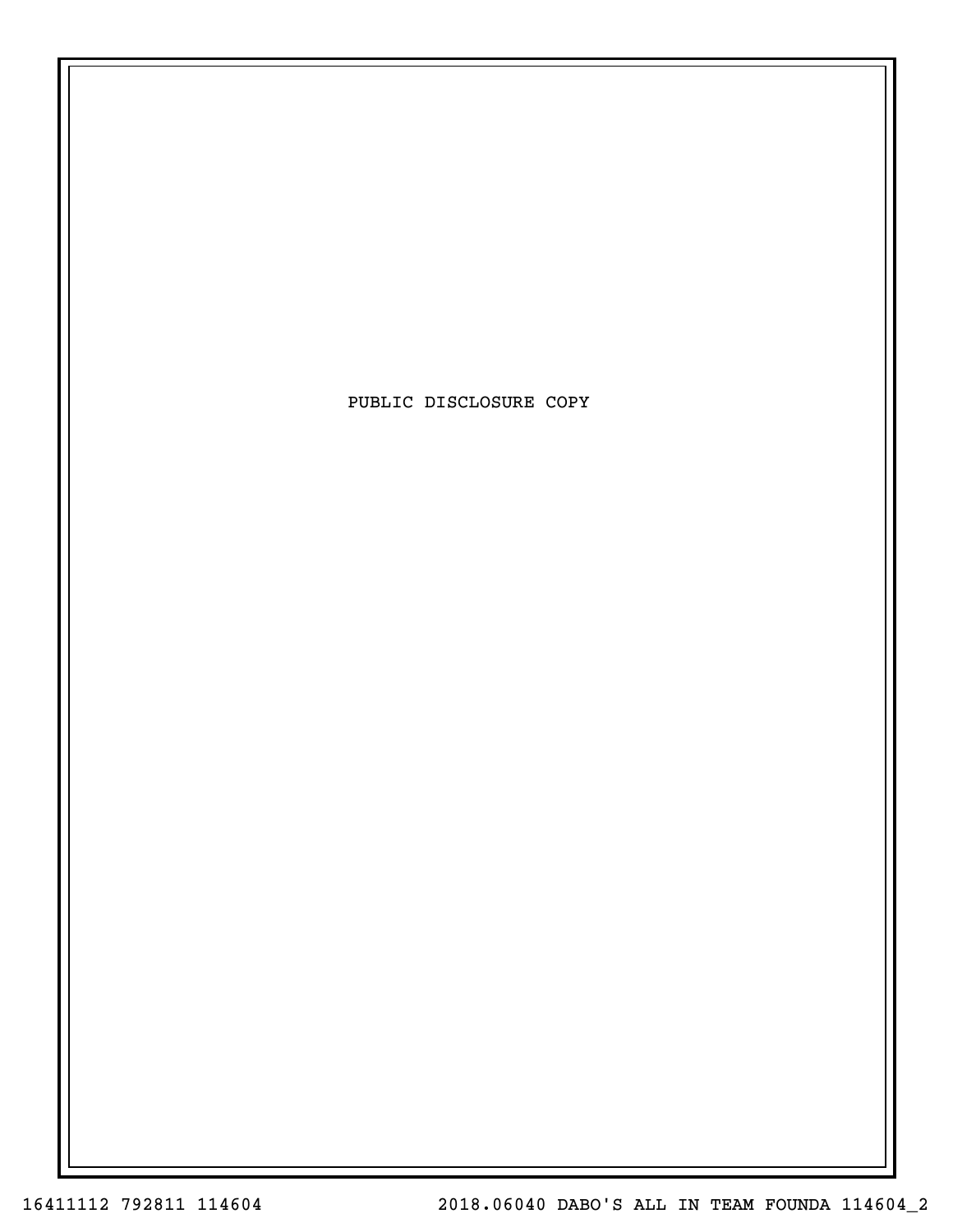| Form |  |
|------|--|

Department of the Treasury Internal Revenue Service

## **Return of Organization Exempt From Income Tax** \*\* PUBLIC DISCLOSURE COPY \*\*

**Under section 501(c), 527, or 4947(a)(1) of the Internal Revenue Code (except private foundations) 2018**

**| Do not enter social security numbers on this form as it may be made public.**

**| Go to www.irs.gov/Form990 for instructions and the latest information. Inspection**



|                         |                             | A For the 2018 calendar year, or tax year beginning                                                                                                 | and ending              |                                                                       |                                                             |
|-------------------------|-----------------------------|-----------------------------------------------------------------------------------------------------------------------------------------------------|-------------------------|-----------------------------------------------------------------------|-------------------------------------------------------------|
| В                       | Check if<br>applicable:     | <b>C</b> Name of organization                                                                                                                       |                         | D Employer identification number                                      |                                                             |
|                         | Address<br>change           | DABO'S ALL IN TEAM FOUNDATION                                                                                                                       |                         |                                                                       |                                                             |
|                         | Name<br>change              | Doing business as                                                                                                                                   |                         |                                                                       | 26-4097429                                                  |
|                         | Initial<br>return           | Number and street (or P.O. box if mail is not delivered to street address)                                                                          | Room/suite              | E Telephone number                                                    |                                                             |
|                         | Final<br> return/           | P.O. BOX 1585                                                                                                                                       |                         |                                                                       | $440 - 669 - 7730$                                          |
|                         | termin-<br>ated             | City or town, state or province, country, and ZIP or foreign postal code                                                                            |                         | G Gross receipts \$                                                   | 2,053,452.                                                  |
|                         | Amended<br>Ireturn          | 29633<br>CLEMSON, SC                                                                                                                                |                         | H(a) Is this a group return                                           |                                                             |
|                         | Applica-<br>tion<br>pending | F Name and address of principal officer: KATHLEEN C SWINNEY<br>SAME AS C ABOVE                                                                      |                         | for subordinates?<br>$H(b)$ Are all subordinates included? $\Box$ Yes | $\overline{\ }$ Yes $\overline{\rm X}$ No<br>N <sub>o</sub> |
|                         |                             | Tax-exempt status: $\boxed{\mathbf{X}}$ 501(c)(3)<br>$\sqrt{\frac{1}{1}}$ (insert no.)<br>$4947(a)(1)$ or<br>$501(c)$ (                             | 527                     |                                                                       | If "No," attach a list. (see instructions)                  |
|                         |                             | J Website: WWW.DABOSALLINTEAM.COM                                                                                                                   |                         | $H(c)$ Group exemption number $\blacktriangleright$                   |                                                             |
|                         |                             | K Form of organization: X Corporation<br>Association<br>Other $\blacktriangleright$<br>Trust                                                        |                         |                                                                       | L Year of formation: $2009$ M State of legal domicile: SC   |
|                         | Part I                      | Summary                                                                                                                                             |                         |                                                                       |                                                             |
|                         | 1.                          | Briefly describe the organization's mission or most significant activities: THE MISSION IS TO RAISE                                                 |                         |                                                                       |                                                             |
|                         |                             | AWARENESS OF CRITICAL EDUCATION AND HEALTH ISSUES IN ORDER TO CHANGE                                                                                |                         |                                                                       |                                                             |
| Activities & Governance | $\mathbf{2}$                | Check this box $\blacktriangleright$ $\blacksquare$ if the organization discontinued its operations or disposed of more than 25% of its net assets. |                         |                                                                       |                                                             |
|                         | 3                           | Number of voting members of the governing body (Part VI, line 1a)                                                                                   |                         | $\mathbf{3}$                                                          | 8                                                           |
|                         | 4                           |                                                                                                                                                     |                         | $\overline{\mathbf{4}}$                                               | $\overline{8}$                                              |
|                         | 5                           |                                                                                                                                                     | $\overline{\mathbf{5}}$ | $\overline{1}$                                                        |                                                             |
|                         |                             |                                                                                                                                                     |                         | 6                                                                     | $\overline{75}$                                             |
|                         |                             |                                                                                                                                                     |                         | 7a                                                                    | $0$ .                                                       |
|                         |                             |                                                                                                                                                     |                         | 7b                                                                    | 0.                                                          |
|                         |                             |                                                                                                                                                     |                         | <b>Prior Year</b>                                                     | <b>Current Year</b>                                         |
|                         | 8                           | Contributions and grants (Part VIII, line 1h)                                                                                                       |                         | 418,554.                                                              | 290, 190.                                                   |
| Revenue                 | 9                           | Program service revenue (Part VIII, line 2g)                                                                                                        |                         | 0.                                                                    | Ο.                                                          |
|                         | 10                          |                                                                                                                                                     |                         | 677.                                                                  | 854.                                                        |
|                         | 11                          | Other revenue (Part VIII, column (A), lines 5, 6d, 8c, 9c, 10c, and 11e)                                                                            |                         | 756,861.                                                              | 1, 290, 047.                                                |
|                         | 12                          | Total revenue - add lines 8 through 11 (must equal Part VIII, column (A), line 12)                                                                  |                         | 1,176,092.                                                            | 1,581,091.                                                  |
|                         | 13                          | Grants and similar amounts paid (Part IX, column (A), lines 1-3)                                                                                    |                         | 825,600.                                                              | 1,383,542.                                                  |
|                         | 14                          | Benefits paid to or for members (Part IX, column (A), line 4)                                                                                       |                         | 0.                                                                    | Ο.                                                          |
|                         | 15                          | Salaries, other compensation, employee benefits (Part IX, column (A), lines 5-10)                                                                   |                         | 22, 205.                                                              | 54,980.                                                     |
| Expenses                |                             |                                                                                                                                                     |                         | $\Omega$ .                                                            | Ο.                                                          |
|                         |                             | <b>b</b> Total fundraising expenses (Part IX, column (D), line 25)                                                                                  | 50.                     |                                                                       |                                                             |
|                         |                             |                                                                                                                                                     |                         | 54,616.                                                               | 216, 131.                                                   |
|                         | 18                          | Total expenses. Add lines 13-17 (must equal Part IX, column (A), line 25)                                                                           |                         | 902, 421.                                                             | 1,654,653.                                                  |
|                         | 19                          |                                                                                                                                                     |                         | 273,671.                                                              | $-73,562.$                                                  |
| ăğ                      |                             |                                                                                                                                                     |                         | <b>Beginning of Current Year</b>                                      | <b>End of Year</b>                                          |
| Assets<br><b>Palgri</b> | 20                          | Total assets (Part X, line 16)                                                                                                                      |                         | 647,670.                                                              | 319, 293.                                                   |
|                         |                             | 21 Total liabilities (Part X, line 26)                                                                                                              |                         | 321,620.                                                              | 207,530.                                                    |
| Net                     | r+ 11                       | - Cianature Block                                                                                                                                   |                         | 326,050.                                                              | 111,763.                                                    |

**Part II Signature Block**

Under penalties of perjury, I declare that I have examined this return, including accompanying schedules and statements, and to the best of my knowledge and belief, it is true, correct, and complete. Declaration of preparer (other than officer) is based on all information of which preparer has any knowledge.

| Sign            | Signature of officer                                                              | Date                                  |
|-----------------|-----------------------------------------------------------------------------------|---------------------------------------|
| Here            | VICE CHAIRPERSON<br>KATHLEEN C<br>SWINNEY,                                        |                                       |
|                 | Type or print name and title                                                      |                                       |
|                 | Date<br><b>Progrec's signature</b><br>Print/Type preparer's name                  | <b>PTIN</b><br>Check                  |
| Paid            | MADDEN<br>MATTHEW<br>т.                                                           | $11/12/20$ self-employed<br>P01066228 |
| Preparer        | ELLIOTT DAVIS, LLC/PLLC<br>Firm's name                                            | 57-0381582<br>Firm's EIN              |
| Use Only        | Firm's address P.O. BOX 6286                                                      |                                       |
|                 | GREENVILLE, SC 29606-6286                                                         | Phone no. $(864)$ 242-3370            |
|                 | May the IRS discuss this return with the preparer shown above? (see instructions) | $\overline{\mathrm{X}}$ Yes<br>No     |
| 832001 12-31-18 | LHA For Paperwork Reduction Act Notice, see the separate instructions.            | Form 990 (2018)                       |
|                 | SCHEDULE O FOR ORGANIZATION MISSION STATEMENT<br>SEE                              | CONTINUATION                          |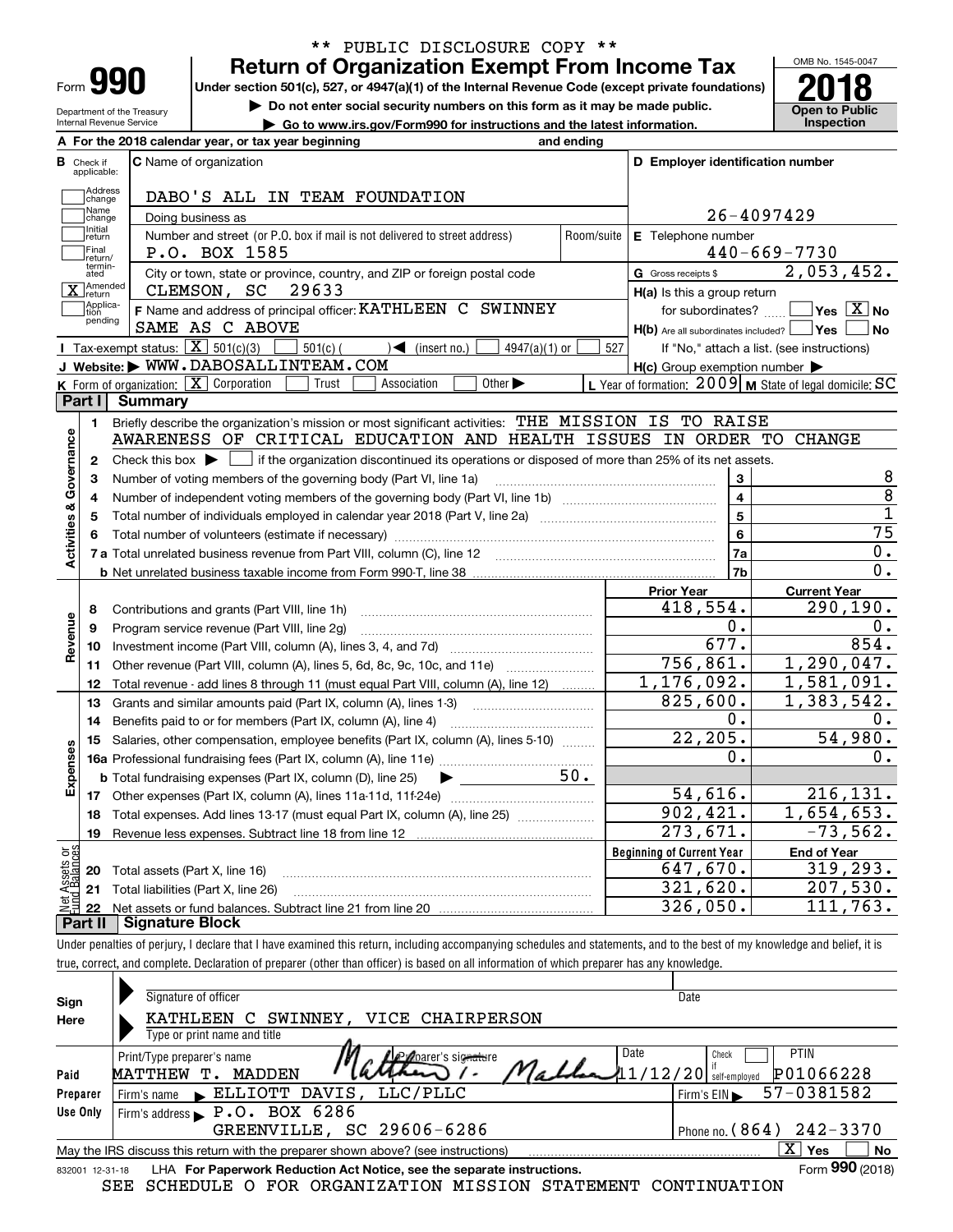|              | $26 - 4097429$<br>DABO'S ALL IN TEAM FOUNDATION<br>Form 990 (2018)                                                                                                                                                                                                                                                                          | Page 2                                 |
|--------------|---------------------------------------------------------------------------------------------------------------------------------------------------------------------------------------------------------------------------------------------------------------------------------------------------------------------------------------------|----------------------------------------|
|              | Part III   Statement of Program Service Accomplishments                                                                                                                                                                                                                                                                                     |                                        |
|              |                                                                                                                                                                                                                                                                                                                                             |                                        |
| 1            | Briefly describe the organization's mission:<br>THE MISSION IS TO RAISE AWARENESS OF CRITICAL EDUCATION AND HEALTH<br>ISSUES IN ORDER TO CHANGE LIVES OF PEOPLE ACROSS THE STATE OF SOUTH                                                                                                                                                   |                                        |
|              | CAROLINA.                                                                                                                                                                                                                                                                                                                                   |                                        |
| $\mathbf{2}$ | Did the organization undertake any significant program services during the year which were not listed on the<br>prior Form 990 or 990-EZ?<br>If "Yes," describe these new services on Schedule O.                                                                                                                                           | $\sqrt{}$ Yes $\sqrt{}$ X $\sqrt{}$ No |
| 3            | Did the organization cease conducting, or make significant changes in how it conducts, any program services?<br>If "Yes," describe these changes on Schedule O.                                                                                                                                                                             | $\sqrt{}$ Yes $\sqrt{}$ X $\sqrt{}$ No |
| 4            | Describe the organization's program service accomplishments for each of its three largest program services, as measured by expenses.<br>Section 501(c)(3) and 501(c)(4) organizations are required to report the amount of grants and allocations to others, the total expenses, and<br>revenue, if any, for each program service reported. |                                        |
| 4a l         | $1,383,542.$ including grants of \$1,383,542.) (Revenue \$<br>(Expenses \$<br>(Code:                                                                                                                                                                                                                                                        |                                        |
|              | THE FOUNDATION PAID GRANTS TOTALING \$1,383,542 TO PUBLIC CHARITIES IN                                                                                                                                                                                                                                                                      |                                        |
|              | SOUTH CAROLINA WITH A FOCUS ON BREAST CANCER RESEARCH; THE FAMILY                                                                                                                                                                                                                                                                           |                                        |
|              | EFFECT, AN ORGANIZATION WORKING TO REDUCE ADDICTION AS A LEADING CAUSE                                                                                                                                                                                                                                                                      |                                        |
|              | OF FAMILY COLLAPSE AND HARM TO CHILDREN; CALL ME MISTER, AN INITIATIVE                                                                                                                                                                                                                                                                      |                                        |
|              | TO INCREASE THE POOL OF AVAILABLE TEACHERS FROM A BROADER, MORE DIVERSE                                                                                                                                                                                                                                                                     |                                        |
|              | BACKGROUND, PARTICULARLY AMONG SOUTH CAROLINA'S LOWEST PERFORMING                                                                                                                                                                                                                                                                           |                                        |
|              | ELEMENTARY SCHOOLS; AND THE RISE PROGRAM, A PRESCHOOL PROGRAM SERVING                                                                                                                                                                                                                                                                       |                                        |
|              | THE SPECIAL NEEDS CHILDREN OF SOUTH CAROLINA.                                                                                                                                                                                                                                                                                               |                                        |
|              |                                                                                                                                                                                                                                                                                                                                             |                                        |
|              |                                                                                                                                                                                                                                                                                                                                             |                                        |
|              |                                                                                                                                                                                                                                                                                                                                             |                                        |
|              |                                                                                                                                                                                                                                                                                                                                             |                                        |
|              |                                                                                                                                                                                                                                                                                                                                             |                                        |
| 4b           |                                                                                                                                                                                                                                                                                                                                             |                                        |
|              |                                                                                                                                                                                                                                                                                                                                             |                                        |
|              |                                                                                                                                                                                                                                                                                                                                             |                                        |
|              |                                                                                                                                                                                                                                                                                                                                             |                                        |
|              |                                                                                                                                                                                                                                                                                                                                             |                                        |
|              |                                                                                                                                                                                                                                                                                                                                             |                                        |
|              |                                                                                                                                                                                                                                                                                                                                             |                                        |
|              |                                                                                                                                                                                                                                                                                                                                             |                                        |
|              |                                                                                                                                                                                                                                                                                                                                             |                                        |
|              |                                                                                                                                                                                                                                                                                                                                             |                                        |
|              |                                                                                                                                                                                                                                                                                                                                             |                                        |
|              |                                                                                                                                                                                                                                                                                                                                             |                                        |
|              |                                                                                                                                                                                                                                                                                                                                             |                                        |
| 4с           | $\overline{\phantom{a}}$ including grants of \$ $\overline{\phantom{a}}$ (Revenue \$ $\overline{\phantom{a}}$<br>(Code: ) (Expenses \$                                                                                                                                                                                                      |                                        |
|              |                                                                                                                                                                                                                                                                                                                                             |                                        |
|              |                                                                                                                                                                                                                                                                                                                                             |                                        |
|              |                                                                                                                                                                                                                                                                                                                                             |                                        |
|              |                                                                                                                                                                                                                                                                                                                                             |                                        |
|              |                                                                                                                                                                                                                                                                                                                                             |                                        |
|              |                                                                                                                                                                                                                                                                                                                                             |                                        |
|              |                                                                                                                                                                                                                                                                                                                                             |                                        |
|              |                                                                                                                                                                                                                                                                                                                                             |                                        |
|              |                                                                                                                                                                                                                                                                                                                                             |                                        |
|              |                                                                                                                                                                                                                                                                                                                                             |                                        |
|              |                                                                                                                                                                                                                                                                                                                                             |                                        |
|              |                                                                                                                                                                                                                                                                                                                                             |                                        |
| 4d           | Other program services (Describe in Schedule O.)                                                                                                                                                                                                                                                                                            |                                        |
|              | (Expenses \$<br>(Revenue \$<br>including grants of \$                                                                                                                                                                                                                                                                                       |                                        |
| 4е           | 1,383,542.<br>Total program service expenses                                                                                                                                                                                                                                                                                                |                                        |
|              |                                                                                                                                                                                                                                                                                                                                             | Form 990 (2018)                        |
|              | 832002 12-31-18                                                                                                                                                                                                                                                                                                                             |                                        |
|              |                                                                                                                                                                                                                                                                                                                                             |                                        |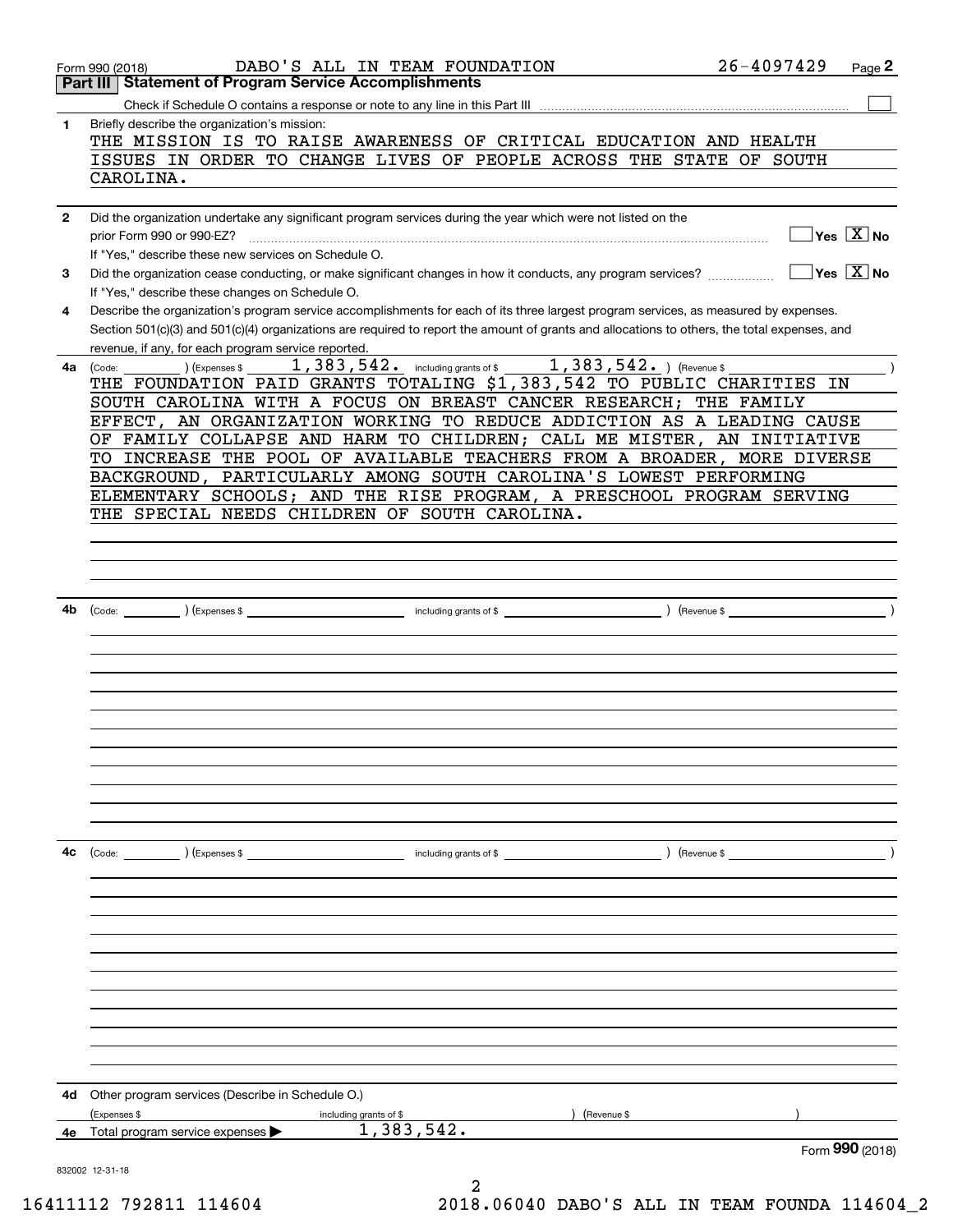| Form 990 (2018) |  |  |
|-----------------|--|--|

Form 990 (2018) DABO ' S ALL IN TEAM FOUNDATION 2 6 – 40 9 7 4 2 9 <sub>Page</sub> 3<br>**Part IV | Checklist of Required Schedules** 

| Is the organization described in section $501(c)(3)$ or $4947(a)(1)$ (other than a private foundation)?<br>1.<br>X<br>1<br>$\mathbf X$<br>$\overline{2}$<br>2<br>Did the organization engage in direct or indirect political campaign activities on behalf of or in opposition to candidates for<br>3<br>x<br>3<br>Section 501(c)(3) organizations. Did the organization engage in lobbying activities, or have a section 501(h) election in effect<br>4<br>x<br>4<br>Is the organization a section 501(c)(4), 501(c)(5), or 501(c)(6) organization that receives membership dues, assessments, or<br>5<br>x<br>5<br>Did the organization maintain any donor advised funds or any similar funds or accounts for which donors have the right to<br>6<br>x<br>provide advice on the distribution or investment of amounts in such funds or accounts? If "Yes," complete Schedule D, Part I<br>6<br>Did the organization receive or hold a conservation easement, including easements to preserve open space,<br>7<br>x<br>$\overline{7}$<br>Did the organization maintain collections of works of art, historical treasures, or other similar assets? If "Yes," complete<br>8<br>x<br>8<br>Did the organization report an amount in Part X, line 21, for escrow or custodial account liability, serve as a custodian for<br>9<br>amounts not listed in Part X; or provide credit counseling, debt management, credit repair, or debt negotiation services?<br>x<br>9<br>If "Yes," complete Schedule D, Part IV<br>Did the organization, directly or through a related organization, hold assets in temporarily restricted endowments, permanent<br>x<br>10<br>If the organization's answer to any of the following questions is "Yes," then complete Schedule D, Parts VI, VII, VIII, IX, or X<br>as applicable.<br>a Did the organization report an amount for land, buildings, and equipment in Part X, line 10? If "Yes," complete Schedule D,<br>x<br>11a<br><b>b</b> Did the organization report an amount for investments - other securities in Part X, line 12 that is 5% or more of its total<br>x<br>11 <sub>b</sub><br>c Did the organization report an amount for investments - program related in Part X, line 13 that is 5% or more of its total<br>X.<br>11c<br>d Did the organization report an amount for other assets in Part X, line 15 that is 5% or more of its total assets reported in<br>х<br>11d<br>$\mathbf{x}$<br>11e<br>Did the organization's separate or consolidated financial statements for the tax year include a footnote that addresses<br>X<br>the organization's liability for uncertain tax positions under FIN 48 (ASC 740)? If "Yes," complete Schedule D, Part X<br>11f<br>12a Did the organization obtain separate, independent audited financial statements for the tax year? If "Yes," complete<br>X<br>12a<br>Schedule D, Parts XI and XII<br><b>b</b> Was the organization included in consolidated, independent audited financial statements for the tax year?<br>If "Yes," and if the organization answered "No" to line 12a, then completing Schedule D, Parts XI and XII is optional<br>12b<br>ᅀ<br>X<br>13<br>13<br>X<br>Did the organization maintain an office, employees, or agents outside of the United States?<br>14a<br>14a<br>Did the organization have aggregate revenues or expenses of more than \$10,000 from grantmaking, fundraising, business,<br>b<br>investment, and program service activities outside the United States, or aggregate foreign investments valued at \$100,000<br>x<br>14b<br>Did the organization report on Part IX, column (A), line 3, more than \$5,000 of grants or other assistance to or for any<br>x<br>15<br>Did the organization report on Part IX, column (A), line 3, more than \$5,000 of aggregate grants or other assistance to<br>x<br>16<br>Did the organization report a total of more than \$15,000 of expenses for professional fundraising services on Part IX,<br>x<br>17<br>Did the organization report more than \$15,000 total of fundraising event gross income and contributions on Part VIII, lines<br>х<br>18<br>Did the organization report more than \$15,000 of gross income from gaming activities on Part VIII, line 9a? If "Yes."<br>X<br>19<br>x<br><b>20a</b><br>20 <sub>b</sub><br>b If "Yes" to line 20a, did the organization attach a copy of its audited financial statements to this return?<br>Did the organization report more than \$5,000 of grants or other assistance to any domestic organization or<br>21<br>Х<br>21<br>832003 12-31-18 |    |  | Yes | No |
|-------------------------------------------------------------------------------------------------------------------------------------------------------------------------------------------------------------------------------------------------------------------------------------------------------------------------------------------------------------------------------------------------------------------------------------------------------------------------------------------------------------------------------------------------------------------------------------------------------------------------------------------------------------------------------------------------------------------------------------------------------------------------------------------------------------------------------------------------------------------------------------------------------------------------------------------------------------------------------------------------------------------------------------------------------------------------------------------------------------------------------------------------------------------------------------------------------------------------------------------------------------------------------------------------------------------------------------------------------------------------------------------------------------------------------------------------------------------------------------------------------------------------------------------------------------------------------------------------------------------------------------------------------------------------------------------------------------------------------------------------------------------------------------------------------------------------------------------------------------------------------------------------------------------------------------------------------------------------------------------------------------------------------------------------------------------------------------------------------------------------------------------------------------------------------------------------------------------------------------------------------------------------------------------------------------------------------------------------------------------------------------------------------------------------------------------------------------------------------------------------------------------------------------------------------------------------------------------------------------------------------------------------------------------------------------------------------------------------------------------------------------------------------------------------------------------------------------------------------------------------------------------------------------------------------------------------------------------------------------------------------------------------------------------------------------------------------------------------------------------------------------------------------------------------------------------------------------------------------------------------------------------------------------------------------------------------------------------------------------------------------------------------------------------------------------------------------------------------------------------------------------------------------------------------------------------------------------------------------------------------------------------------------------------------------------------------------------------------------------------------------------------------------------------------------------------------------------------------------------------------------------------------------------------------------------------------------------------------------------------------------------------------------------------------------------------------------------------------------------------------------------------------------------------------------------------------------------------------------------------------------------------------------------------------------------------------------------------------------------------------------------------------------------------------------------------------------------------------------------------------------------------------------------------------------------------------------|----|--|-----|----|
|                                                                                                                                                                                                                                                                                                                                                                                                                                                                                                                                                                                                                                                                                                                                                                                                                                                                                                                                                                                                                                                                                                                                                                                                                                                                                                                                                                                                                                                                                                                                                                                                                                                                                                                                                                                                                                                                                                                                                                                                                                                                                                                                                                                                                                                                                                                                                                                                                                                                                                                                                                                                                                                                                                                                                                                                                                                                                                                                                                                                                                                                                                                                                                                                                                                                                                                                                                                                                                                                                                                                                                                                                                                                                                                                                                                                                                                                                                                                                                                                                                                                                                                                                                                                                                                                                                                                                                                                                                                                                                                                                                               |    |  |     |    |
|                                                                                                                                                                                                                                                                                                                                                                                                                                                                                                                                                                                                                                                                                                                                                                                                                                                                                                                                                                                                                                                                                                                                                                                                                                                                                                                                                                                                                                                                                                                                                                                                                                                                                                                                                                                                                                                                                                                                                                                                                                                                                                                                                                                                                                                                                                                                                                                                                                                                                                                                                                                                                                                                                                                                                                                                                                                                                                                                                                                                                                                                                                                                                                                                                                                                                                                                                                                                                                                                                                                                                                                                                                                                                                                                                                                                                                                                                                                                                                                                                                                                                                                                                                                                                                                                                                                                                                                                                                                                                                                                                                               |    |  |     |    |
|                                                                                                                                                                                                                                                                                                                                                                                                                                                                                                                                                                                                                                                                                                                                                                                                                                                                                                                                                                                                                                                                                                                                                                                                                                                                                                                                                                                                                                                                                                                                                                                                                                                                                                                                                                                                                                                                                                                                                                                                                                                                                                                                                                                                                                                                                                                                                                                                                                                                                                                                                                                                                                                                                                                                                                                                                                                                                                                                                                                                                                                                                                                                                                                                                                                                                                                                                                                                                                                                                                                                                                                                                                                                                                                                                                                                                                                                                                                                                                                                                                                                                                                                                                                                                                                                                                                                                                                                                                                                                                                                                                               |    |  |     |    |
| Form 990 (2018)                                                                                                                                                                                                                                                                                                                                                                                                                                                                                                                                                                                                                                                                                                                                                                                                                                                                                                                                                                                                                                                                                                                                                                                                                                                                                                                                                                                                                                                                                                                                                                                                                                                                                                                                                                                                                                                                                                                                                                                                                                                                                                                                                                                                                                                                                                                                                                                                                                                                                                                                                                                                                                                                                                                                                                                                                                                                                                                                                                                                                                                                                                                                                                                                                                                                                                                                                                                                                                                                                                                                                                                                                                                                                                                                                                                                                                                                                                                                                                                                                                                                                                                                                                                                                                                                                                                                                                                                                                                                                                                                                               |    |  |     |    |
|                                                                                                                                                                                                                                                                                                                                                                                                                                                                                                                                                                                                                                                                                                                                                                                                                                                                                                                                                                                                                                                                                                                                                                                                                                                                                                                                                                                                                                                                                                                                                                                                                                                                                                                                                                                                                                                                                                                                                                                                                                                                                                                                                                                                                                                                                                                                                                                                                                                                                                                                                                                                                                                                                                                                                                                                                                                                                                                                                                                                                                                                                                                                                                                                                                                                                                                                                                                                                                                                                                                                                                                                                                                                                                                                                                                                                                                                                                                                                                                                                                                                                                                                                                                                                                                                                                                                                                                                                                                                                                                                                                               |    |  |     |    |
|                                                                                                                                                                                                                                                                                                                                                                                                                                                                                                                                                                                                                                                                                                                                                                                                                                                                                                                                                                                                                                                                                                                                                                                                                                                                                                                                                                                                                                                                                                                                                                                                                                                                                                                                                                                                                                                                                                                                                                                                                                                                                                                                                                                                                                                                                                                                                                                                                                                                                                                                                                                                                                                                                                                                                                                                                                                                                                                                                                                                                                                                                                                                                                                                                                                                                                                                                                                                                                                                                                                                                                                                                                                                                                                                                                                                                                                                                                                                                                                                                                                                                                                                                                                                                                                                                                                                                                                                                                                                                                                                                                               |    |  |     |    |
|                                                                                                                                                                                                                                                                                                                                                                                                                                                                                                                                                                                                                                                                                                                                                                                                                                                                                                                                                                                                                                                                                                                                                                                                                                                                                                                                                                                                                                                                                                                                                                                                                                                                                                                                                                                                                                                                                                                                                                                                                                                                                                                                                                                                                                                                                                                                                                                                                                                                                                                                                                                                                                                                                                                                                                                                                                                                                                                                                                                                                                                                                                                                                                                                                                                                                                                                                                                                                                                                                                                                                                                                                                                                                                                                                                                                                                                                                                                                                                                                                                                                                                                                                                                                                                                                                                                                                                                                                                                                                                                                                                               |    |  |     |    |
|                                                                                                                                                                                                                                                                                                                                                                                                                                                                                                                                                                                                                                                                                                                                                                                                                                                                                                                                                                                                                                                                                                                                                                                                                                                                                                                                                                                                                                                                                                                                                                                                                                                                                                                                                                                                                                                                                                                                                                                                                                                                                                                                                                                                                                                                                                                                                                                                                                                                                                                                                                                                                                                                                                                                                                                                                                                                                                                                                                                                                                                                                                                                                                                                                                                                                                                                                                                                                                                                                                                                                                                                                                                                                                                                                                                                                                                                                                                                                                                                                                                                                                                                                                                                                                                                                                                                                                                                                                                                                                                                                                               |    |  |     |    |
|                                                                                                                                                                                                                                                                                                                                                                                                                                                                                                                                                                                                                                                                                                                                                                                                                                                                                                                                                                                                                                                                                                                                                                                                                                                                                                                                                                                                                                                                                                                                                                                                                                                                                                                                                                                                                                                                                                                                                                                                                                                                                                                                                                                                                                                                                                                                                                                                                                                                                                                                                                                                                                                                                                                                                                                                                                                                                                                                                                                                                                                                                                                                                                                                                                                                                                                                                                                                                                                                                                                                                                                                                                                                                                                                                                                                                                                                                                                                                                                                                                                                                                                                                                                                                                                                                                                                                                                                                                                                                                                                                                               |    |  |     |    |
|                                                                                                                                                                                                                                                                                                                                                                                                                                                                                                                                                                                                                                                                                                                                                                                                                                                                                                                                                                                                                                                                                                                                                                                                                                                                                                                                                                                                                                                                                                                                                                                                                                                                                                                                                                                                                                                                                                                                                                                                                                                                                                                                                                                                                                                                                                                                                                                                                                                                                                                                                                                                                                                                                                                                                                                                                                                                                                                                                                                                                                                                                                                                                                                                                                                                                                                                                                                                                                                                                                                                                                                                                                                                                                                                                                                                                                                                                                                                                                                                                                                                                                                                                                                                                                                                                                                                                                                                                                                                                                                                                                               |    |  |     |    |
|                                                                                                                                                                                                                                                                                                                                                                                                                                                                                                                                                                                                                                                                                                                                                                                                                                                                                                                                                                                                                                                                                                                                                                                                                                                                                                                                                                                                                                                                                                                                                                                                                                                                                                                                                                                                                                                                                                                                                                                                                                                                                                                                                                                                                                                                                                                                                                                                                                                                                                                                                                                                                                                                                                                                                                                                                                                                                                                                                                                                                                                                                                                                                                                                                                                                                                                                                                                                                                                                                                                                                                                                                                                                                                                                                                                                                                                                                                                                                                                                                                                                                                                                                                                                                                                                                                                                                                                                                                                                                                                                                                               |    |  |     |    |
|                                                                                                                                                                                                                                                                                                                                                                                                                                                                                                                                                                                                                                                                                                                                                                                                                                                                                                                                                                                                                                                                                                                                                                                                                                                                                                                                                                                                                                                                                                                                                                                                                                                                                                                                                                                                                                                                                                                                                                                                                                                                                                                                                                                                                                                                                                                                                                                                                                                                                                                                                                                                                                                                                                                                                                                                                                                                                                                                                                                                                                                                                                                                                                                                                                                                                                                                                                                                                                                                                                                                                                                                                                                                                                                                                                                                                                                                                                                                                                                                                                                                                                                                                                                                                                                                                                                                                                                                                                                                                                                                                                               |    |  |     |    |
|                                                                                                                                                                                                                                                                                                                                                                                                                                                                                                                                                                                                                                                                                                                                                                                                                                                                                                                                                                                                                                                                                                                                                                                                                                                                                                                                                                                                                                                                                                                                                                                                                                                                                                                                                                                                                                                                                                                                                                                                                                                                                                                                                                                                                                                                                                                                                                                                                                                                                                                                                                                                                                                                                                                                                                                                                                                                                                                                                                                                                                                                                                                                                                                                                                                                                                                                                                                                                                                                                                                                                                                                                                                                                                                                                                                                                                                                                                                                                                                                                                                                                                                                                                                                                                                                                                                                                                                                                                                                                                                                                                               |    |  |     |    |
|                                                                                                                                                                                                                                                                                                                                                                                                                                                                                                                                                                                                                                                                                                                                                                                                                                                                                                                                                                                                                                                                                                                                                                                                                                                                                                                                                                                                                                                                                                                                                                                                                                                                                                                                                                                                                                                                                                                                                                                                                                                                                                                                                                                                                                                                                                                                                                                                                                                                                                                                                                                                                                                                                                                                                                                                                                                                                                                                                                                                                                                                                                                                                                                                                                                                                                                                                                                                                                                                                                                                                                                                                                                                                                                                                                                                                                                                                                                                                                                                                                                                                                                                                                                                                                                                                                                                                                                                                                                                                                                                                                               |    |  |     |    |
|                                                                                                                                                                                                                                                                                                                                                                                                                                                                                                                                                                                                                                                                                                                                                                                                                                                                                                                                                                                                                                                                                                                                                                                                                                                                                                                                                                                                                                                                                                                                                                                                                                                                                                                                                                                                                                                                                                                                                                                                                                                                                                                                                                                                                                                                                                                                                                                                                                                                                                                                                                                                                                                                                                                                                                                                                                                                                                                                                                                                                                                                                                                                                                                                                                                                                                                                                                                                                                                                                                                                                                                                                                                                                                                                                                                                                                                                                                                                                                                                                                                                                                                                                                                                                                                                                                                                                                                                                                                                                                                                                                               |    |  |     |    |
|                                                                                                                                                                                                                                                                                                                                                                                                                                                                                                                                                                                                                                                                                                                                                                                                                                                                                                                                                                                                                                                                                                                                                                                                                                                                                                                                                                                                                                                                                                                                                                                                                                                                                                                                                                                                                                                                                                                                                                                                                                                                                                                                                                                                                                                                                                                                                                                                                                                                                                                                                                                                                                                                                                                                                                                                                                                                                                                                                                                                                                                                                                                                                                                                                                                                                                                                                                                                                                                                                                                                                                                                                                                                                                                                                                                                                                                                                                                                                                                                                                                                                                                                                                                                                                                                                                                                                                                                                                                                                                                                                                               |    |  |     |    |
|                                                                                                                                                                                                                                                                                                                                                                                                                                                                                                                                                                                                                                                                                                                                                                                                                                                                                                                                                                                                                                                                                                                                                                                                                                                                                                                                                                                                                                                                                                                                                                                                                                                                                                                                                                                                                                                                                                                                                                                                                                                                                                                                                                                                                                                                                                                                                                                                                                                                                                                                                                                                                                                                                                                                                                                                                                                                                                                                                                                                                                                                                                                                                                                                                                                                                                                                                                                                                                                                                                                                                                                                                                                                                                                                                                                                                                                                                                                                                                                                                                                                                                                                                                                                                                                                                                                                                                                                                                                                                                                                                                               |    |  |     |    |
|                                                                                                                                                                                                                                                                                                                                                                                                                                                                                                                                                                                                                                                                                                                                                                                                                                                                                                                                                                                                                                                                                                                                                                                                                                                                                                                                                                                                                                                                                                                                                                                                                                                                                                                                                                                                                                                                                                                                                                                                                                                                                                                                                                                                                                                                                                                                                                                                                                                                                                                                                                                                                                                                                                                                                                                                                                                                                                                                                                                                                                                                                                                                                                                                                                                                                                                                                                                                                                                                                                                                                                                                                                                                                                                                                                                                                                                                                                                                                                                                                                                                                                                                                                                                                                                                                                                                                                                                                                                                                                                                                                               | 10 |  |     |    |
|                                                                                                                                                                                                                                                                                                                                                                                                                                                                                                                                                                                                                                                                                                                                                                                                                                                                                                                                                                                                                                                                                                                                                                                                                                                                                                                                                                                                                                                                                                                                                                                                                                                                                                                                                                                                                                                                                                                                                                                                                                                                                                                                                                                                                                                                                                                                                                                                                                                                                                                                                                                                                                                                                                                                                                                                                                                                                                                                                                                                                                                                                                                                                                                                                                                                                                                                                                                                                                                                                                                                                                                                                                                                                                                                                                                                                                                                                                                                                                                                                                                                                                                                                                                                                                                                                                                                                                                                                                                                                                                                                                               |    |  |     |    |
|                                                                                                                                                                                                                                                                                                                                                                                                                                                                                                                                                                                                                                                                                                                                                                                                                                                                                                                                                                                                                                                                                                                                                                                                                                                                                                                                                                                                                                                                                                                                                                                                                                                                                                                                                                                                                                                                                                                                                                                                                                                                                                                                                                                                                                                                                                                                                                                                                                                                                                                                                                                                                                                                                                                                                                                                                                                                                                                                                                                                                                                                                                                                                                                                                                                                                                                                                                                                                                                                                                                                                                                                                                                                                                                                                                                                                                                                                                                                                                                                                                                                                                                                                                                                                                                                                                                                                                                                                                                                                                                                                                               | 11 |  |     |    |
|                                                                                                                                                                                                                                                                                                                                                                                                                                                                                                                                                                                                                                                                                                                                                                                                                                                                                                                                                                                                                                                                                                                                                                                                                                                                                                                                                                                                                                                                                                                                                                                                                                                                                                                                                                                                                                                                                                                                                                                                                                                                                                                                                                                                                                                                                                                                                                                                                                                                                                                                                                                                                                                                                                                                                                                                                                                                                                                                                                                                                                                                                                                                                                                                                                                                                                                                                                                                                                                                                                                                                                                                                                                                                                                                                                                                                                                                                                                                                                                                                                                                                                                                                                                                                                                                                                                                                                                                                                                                                                                                                                               |    |  |     |    |
|                                                                                                                                                                                                                                                                                                                                                                                                                                                                                                                                                                                                                                                                                                                                                                                                                                                                                                                                                                                                                                                                                                                                                                                                                                                                                                                                                                                                                                                                                                                                                                                                                                                                                                                                                                                                                                                                                                                                                                                                                                                                                                                                                                                                                                                                                                                                                                                                                                                                                                                                                                                                                                                                                                                                                                                                                                                                                                                                                                                                                                                                                                                                                                                                                                                                                                                                                                                                                                                                                                                                                                                                                                                                                                                                                                                                                                                                                                                                                                                                                                                                                                                                                                                                                                                                                                                                                                                                                                                                                                                                                                               |    |  |     |    |
|                                                                                                                                                                                                                                                                                                                                                                                                                                                                                                                                                                                                                                                                                                                                                                                                                                                                                                                                                                                                                                                                                                                                                                                                                                                                                                                                                                                                                                                                                                                                                                                                                                                                                                                                                                                                                                                                                                                                                                                                                                                                                                                                                                                                                                                                                                                                                                                                                                                                                                                                                                                                                                                                                                                                                                                                                                                                                                                                                                                                                                                                                                                                                                                                                                                                                                                                                                                                                                                                                                                                                                                                                                                                                                                                                                                                                                                                                                                                                                                                                                                                                                                                                                                                                                                                                                                                                                                                                                                                                                                                                                               |    |  |     |    |
|                                                                                                                                                                                                                                                                                                                                                                                                                                                                                                                                                                                                                                                                                                                                                                                                                                                                                                                                                                                                                                                                                                                                                                                                                                                                                                                                                                                                                                                                                                                                                                                                                                                                                                                                                                                                                                                                                                                                                                                                                                                                                                                                                                                                                                                                                                                                                                                                                                                                                                                                                                                                                                                                                                                                                                                                                                                                                                                                                                                                                                                                                                                                                                                                                                                                                                                                                                                                                                                                                                                                                                                                                                                                                                                                                                                                                                                                                                                                                                                                                                                                                                                                                                                                                                                                                                                                                                                                                                                                                                                                                                               |    |  |     |    |
|                                                                                                                                                                                                                                                                                                                                                                                                                                                                                                                                                                                                                                                                                                                                                                                                                                                                                                                                                                                                                                                                                                                                                                                                                                                                                                                                                                                                                                                                                                                                                                                                                                                                                                                                                                                                                                                                                                                                                                                                                                                                                                                                                                                                                                                                                                                                                                                                                                                                                                                                                                                                                                                                                                                                                                                                                                                                                                                                                                                                                                                                                                                                                                                                                                                                                                                                                                                                                                                                                                                                                                                                                                                                                                                                                                                                                                                                                                                                                                                                                                                                                                                                                                                                                                                                                                                                                                                                                                                                                                                                                                               |    |  |     |    |
|                                                                                                                                                                                                                                                                                                                                                                                                                                                                                                                                                                                                                                                                                                                                                                                                                                                                                                                                                                                                                                                                                                                                                                                                                                                                                                                                                                                                                                                                                                                                                                                                                                                                                                                                                                                                                                                                                                                                                                                                                                                                                                                                                                                                                                                                                                                                                                                                                                                                                                                                                                                                                                                                                                                                                                                                                                                                                                                                                                                                                                                                                                                                                                                                                                                                                                                                                                                                                                                                                                                                                                                                                                                                                                                                                                                                                                                                                                                                                                                                                                                                                                                                                                                                                                                                                                                                                                                                                                                                                                                                                                               |    |  |     |    |
|                                                                                                                                                                                                                                                                                                                                                                                                                                                                                                                                                                                                                                                                                                                                                                                                                                                                                                                                                                                                                                                                                                                                                                                                                                                                                                                                                                                                                                                                                                                                                                                                                                                                                                                                                                                                                                                                                                                                                                                                                                                                                                                                                                                                                                                                                                                                                                                                                                                                                                                                                                                                                                                                                                                                                                                                                                                                                                                                                                                                                                                                                                                                                                                                                                                                                                                                                                                                                                                                                                                                                                                                                                                                                                                                                                                                                                                                                                                                                                                                                                                                                                                                                                                                                                                                                                                                                                                                                                                                                                                                                                               |    |  |     |    |
|                                                                                                                                                                                                                                                                                                                                                                                                                                                                                                                                                                                                                                                                                                                                                                                                                                                                                                                                                                                                                                                                                                                                                                                                                                                                                                                                                                                                                                                                                                                                                                                                                                                                                                                                                                                                                                                                                                                                                                                                                                                                                                                                                                                                                                                                                                                                                                                                                                                                                                                                                                                                                                                                                                                                                                                                                                                                                                                                                                                                                                                                                                                                                                                                                                                                                                                                                                                                                                                                                                                                                                                                                                                                                                                                                                                                                                                                                                                                                                                                                                                                                                                                                                                                                                                                                                                                                                                                                                                                                                                                                                               |    |  |     |    |
|                                                                                                                                                                                                                                                                                                                                                                                                                                                                                                                                                                                                                                                                                                                                                                                                                                                                                                                                                                                                                                                                                                                                                                                                                                                                                                                                                                                                                                                                                                                                                                                                                                                                                                                                                                                                                                                                                                                                                                                                                                                                                                                                                                                                                                                                                                                                                                                                                                                                                                                                                                                                                                                                                                                                                                                                                                                                                                                                                                                                                                                                                                                                                                                                                                                                                                                                                                                                                                                                                                                                                                                                                                                                                                                                                                                                                                                                                                                                                                                                                                                                                                                                                                                                                                                                                                                                                                                                                                                                                                                                                                               |    |  |     |    |
|                                                                                                                                                                                                                                                                                                                                                                                                                                                                                                                                                                                                                                                                                                                                                                                                                                                                                                                                                                                                                                                                                                                                                                                                                                                                                                                                                                                                                                                                                                                                                                                                                                                                                                                                                                                                                                                                                                                                                                                                                                                                                                                                                                                                                                                                                                                                                                                                                                                                                                                                                                                                                                                                                                                                                                                                                                                                                                                                                                                                                                                                                                                                                                                                                                                                                                                                                                                                                                                                                                                                                                                                                                                                                                                                                                                                                                                                                                                                                                                                                                                                                                                                                                                                                                                                                                                                                                                                                                                                                                                                                                               |    |  |     |    |
|                                                                                                                                                                                                                                                                                                                                                                                                                                                                                                                                                                                                                                                                                                                                                                                                                                                                                                                                                                                                                                                                                                                                                                                                                                                                                                                                                                                                                                                                                                                                                                                                                                                                                                                                                                                                                                                                                                                                                                                                                                                                                                                                                                                                                                                                                                                                                                                                                                                                                                                                                                                                                                                                                                                                                                                                                                                                                                                                                                                                                                                                                                                                                                                                                                                                                                                                                                                                                                                                                                                                                                                                                                                                                                                                                                                                                                                                                                                                                                                                                                                                                                                                                                                                                                                                                                                                                                                                                                                                                                                                                                               |    |  |     |    |
|                                                                                                                                                                                                                                                                                                                                                                                                                                                                                                                                                                                                                                                                                                                                                                                                                                                                                                                                                                                                                                                                                                                                                                                                                                                                                                                                                                                                                                                                                                                                                                                                                                                                                                                                                                                                                                                                                                                                                                                                                                                                                                                                                                                                                                                                                                                                                                                                                                                                                                                                                                                                                                                                                                                                                                                                                                                                                                                                                                                                                                                                                                                                                                                                                                                                                                                                                                                                                                                                                                                                                                                                                                                                                                                                                                                                                                                                                                                                                                                                                                                                                                                                                                                                                                                                                                                                                                                                                                                                                                                                                                               |    |  |     |    |
|                                                                                                                                                                                                                                                                                                                                                                                                                                                                                                                                                                                                                                                                                                                                                                                                                                                                                                                                                                                                                                                                                                                                                                                                                                                                                                                                                                                                                                                                                                                                                                                                                                                                                                                                                                                                                                                                                                                                                                                                                                                                                                                                                                                                                                                                                                                                                                                                                                                                                                                                                                                                                                                                                                                                                                                                                                                                                                                                                                                                                                                                                                                                                                                                                                                                                                                                                                                                                                                                                                                                                                                                                                                                                                                                                                                                                                                                                                                                                                                                                                                                                                                                                                                                                                                                                                                                                                                                                                                                                                                                                                               |    |  |     |    |
|                                                                                                                                                                                                                                                                                                                                                                                                                                                                                                                                                                                                                                                                                                                                                                                                                                                                                                                                                                                                                                                                                                                                                                                                                                                                                                                                                                                                                                                                                                                                                                                                                                                                                                                                                                                                                                                                                                                                                                                                                                                                                                                                                                                                                                                                                                                                                                                                                                                                                                                                                                                                                                                                                                                                                                                                                                                                                                                                                                                                                                                                                                                                                                                                                                                                                                                                                                                                                                                                                                                                                                                                                                                                                                                                                                                                                                                                                                                                                                                                                                                                                                                                                                                                                                                                                                                                                                                                                                                                                                                                                                               |    |  |     |    |
|                                                                                                                                                                                                                                                                                                                                                                                                                                                                                                                                                                                                                                                                                                                                                                                                                                                                                                                                                                                                                                                                                                                                                                                                                                                                                                                                                                                                                                                                                                                                                                                                                                                                                                                                                                                                                                                                                                                                                                                                                                                                                                                                                                                                                                                                                                                                                                                                                                                                                                                                                                                                                                                                                                                                                                                                                                                                                                                                                                                                                                                                                                                                                                                                                                                                                                                                                                                                                                                                                                                                                                                                                                                                                                                                                                                                                                                                                                                                                                                                                                                                                                                                                                                                                                                                                                                                                                                                                                                                                                                                                                               |    |  |     |    |
|                                                                                                                                                                                                                                                                                                                                                                                                                                                                                                                                                                                                                                                                                                                                                                                                                                                                                                                                                                                                                                                                                                                                                                                                                                                                                                                                                                                                                                                                                                                                                                                                                                                                                                                                                                                                                                                                                                                                                                                                                                                                                                                                                                                                                                                                                                                                                                                                                                                                                                                                                                                                                                                                                                                                                                                                                                                                                                                                                                                                                                                                                                                                                                                                                                                                                                                                                                                                                                                                                                                                                                                                                                                                                                                                                                                                                                                                                                                                                                                                                                                                                                                                                                                                                                                                                                                                                                                                                                                                                                                                                                               |    |  |     |    |
|                                                                                                                                                                                                                                                                                                                                                                                                                                                                                                                                                                                                                                                                                                                                                                                                                                                                                                                                                                                                                                                                                                                                                                                                                                                                                                                                                                                                                                                                                                                                                                                                                                                                                                                                                                                                                                                                                                                                                                                                                                                                                                                                                                                                                                                                                                                                                                                                                                                                                                                                                                                                                                                                                                                                                                                                                                                                                                                                                                                                                                                                                                                                                                                                                                                                                                                                                                                                                                                                                                                                                                                                                                                                                                                                                                                                                                                                                                                                                                                                                                                                                                                                                                                                                                                                                                                                                                                                                                                                                                                                                                               |    |  |     |    |
|                                                                                                                                                                                                                                                                                                                                                                                                                                                                                                                                                                                                                                                                                                                                                                                                                                                                                                                                                                                                                                                                                                                                                                                                                                                                                                                                                                                                                                                                                                                                                                                                                                                                                                                                                                                                                                                                                                                                                                                                                                                                                                                                                                                                                                                                                                                                                                                                                                                                                                                                                                                                                                                                                                                                                                                                                                                                                                                                                                                                                                                                                                                                                                                                                                                                                                                                                                                                                                                                                                                                                                                                                                                                                                                                                                                                                                                                                                                                                                                                                                                                                                                                                                                                                                                                                                                                                                                                                                                                                                                                                                               |    |  |     |    |
|                                                                                                                                                                                                                                                                                                                                                                                                                                                                                                                                                                                                                                                                                                                                                                                                                                                                                                                                                                                                                                                                                                                                                                                                                                                                                                                                                                                                                                                                                                                                                                                                                                                                                                                                                                                                                                                                                                                                                                                                                                                                                                                                                                                                                                                                                                                                                                                                                                                                                                                                                                                                                                                                                                                                                                                                                                                                                                                                                                                                                                                                                                                                                                                                                                                                                                                                                                                                                                                                                                                                                                                                                                                                                                                                                                                                                                                                                                                                                                                                                                                                                                                                                                                                                                                                                                                                                                                                                                                                                                                                                                               |    |  |     |    |
|                                                                                                                                                                                                                                                                                                                                                                                                                                                                                                                                                                                                                                                                                                                                                                                                                                                                                                                                                                                                                                                                                                                                                                                                                                                                                                                                                                                                                                                                                                                                                                                                                                                                                                                                                                                                                                                                                                                                                                                                                                                                                                                                                                                                                                                                                                                                                                                                                                                                                                                                                                                                                                                                                                                                                                                                                                                                                                                                                                                                                                                                                                                                                                                                                                                                                                                                                                                                                                                                                                                                                                                                                                                                                                                                                                                                                                                                                                                                                                                                                                                                                                                                                                                                                                                                                                                                                                                                                                                                                                                                                                               |    |  |     |    |
|                                                                                                                                                                                                                                                                                                                                                                                                                                                                                                                                                                                                                                                                                                                                                                                                                                                                                                                                                                                                                                                                                                                                                                                                                                                                                                                                                                                                                                                                                                                                                                                                                                                                                                                                                                                                                                                                                                                                                                                                                                                                                                                                                                                                                                                                                                                                                                                                                                                                                                                                                                                                                                                                                                                                                                                                                                                                                                                                                                                                                                                                                                                                                                                                                                                                                                                                                                                                                                                                                                                                                                                                                                                                                                                                                                                                                                                                                                                                                                                                                                                                                                                                                                                                                                                                                                                                                                                                                                                                                                                                                                               | 15 |  |     |    |
|                                                                                                                                                                                                                                                                                                                                                                                                                                                                                                                                                                                                                                                                                                                                                                                                                                                                                                                                                                                                                                                                                                                                                                                                                                                                                                                                                                                                                                                                                                                                                                                                                                                                                                                                                                                                                                                                                                                                                                                                                                                                                                                                                                                                                                                                                                                                                                                                                                                                                                                                                                                                                                                                                                                                                                                                                                                                                                                                                                                                                                                                                                                                                                                                                                                                                                                                                                                                                                                                                                                                                                                                                                                                                                                                                                                                                                                                                                                                                                                                                                                                                                                                                                                                                                                                                                                                                                                                                                                                                                                                                                               |    |  |     |    |
|                                                                                                                                                                                                                                                                                                                                                                                                                                                                                                                                                                                                                                                                                                                                                                                                                                                                                                                                                                                                                                                                                                                                                                                                                                                                                                                                                                                                                                                                                                                                                                                                                                                                                                                                                                                                                                                                                                                                                                                                                                                                                                                                                                                                                                                                                                                                                                                                                                                                                                                                                                                                                                                                                                                                                                                                                                                                                                                                                                                                                                                                                                                                                                                                                                                                                                                                                                                                                                                                                                                                                                                                                                                                                                                                                                                                                                                                                                                                                                                                                                                                                                                                                                                                                                                                                                                                                                                                                                                                                                                                                                               | 16 |  |     |    |
|                                                                                                                                                                                                                                                                                                                                                                                                                                                                                                                                                                                                                                                                                                                                                                                                                                                                                                                                                                                                                                                                                                                                                                                                                                                                                                                                                                                                                                                                                                                                                                                                                                                                                                                                                                                                                                                                                                                                                                                                                                                                                                                                                                                                                                                                                                                                                                                                                                                                                                                                                                                                                                                                                                                                                                                                                                                                                                                                                                                                                                                                                                                                                                                                                                                                                                                                                                                                                                                                                                                                                                                                                                                                                                                                                                                                                                                                                                                                                                                                                                                                                                                                                                                                                                                                                                                                                                                                                                                                                                                                                                               |    |  |     |    |
|                                                                                                                                                                                                                                                                                                                                                                                                                                                                                                                                                                                                                                                                                                                                                                                                                                                                                                                                                                                                                                                                                                                                                                                                                                                                                                                                                                                                                                                                                                                                                                                                                                                                                                                                                                                                                                                                                                                                                                                                                                                                                                                                                                                                                                                                                                                                                                                                                                                                                                                                                                                                                                                                                                                                                                                                                                                                                                                                                                                                                                                                                                                                                                                                                                                                                                                                                                                                                                                                                                                                                                                                                                                                                                                                                                                                                                                                                                                                                                                                                                                                                                                                                                                                                                                                                                                                                                                                                                                                                                                                                                               | 17 |  |     |    |
|                                                                                                                                                                                                                                                                                                                                                                                                                                                                                                                                                                                                                                                                                                                                                                                                                                                                                                                                                                                                                                                                                                                                                                                                                                                                                                                                                                                                                                                                                                                                                                                                                                                                                                                                                                                                                                                                                                                                                                                                                                                                                                                                                                                                                                                                                                                                                                                                                                                                                                                                                                                                                                                                                                                                                                                                                                                                                                                                                                                                                                                                                                                                                                                                                                                                                                                                                                                                                                                                                                                                                                                                                                                                                                                                                                                                                                                                                                                                                                                                                                                                                                                                                                                                                                                                                                                                                                                                                                                                                                                                                                               |    |  |     |    |
|                                                                                                                                                                                                                                                                                                                                                                                                                                                                                                                                                                                                                                                                                                                                                                                                                                                                                                                                                                                                                                                                                                                                                                                                                                                                                                                                                                                                                                                                                                                                                                                                                                                                                                                                                                                                                                                                                                                                                                                                                                                                                                                                                                                                                                                                                                                                                                                                                                                                                                                                                                                                                                                                                                                                                                                                                                                                                                                                                                                                                                                                                                                                                                                                                                                                                                                                                                                                                                                                                                                                                                                                                                                                                                                                                                                                                                                                                                                                                                                                                                                                                                                                                                                                                                                                                                                                                                                                                                                                                                                                                                               | 18 |  |     |    |
|                                                                                                                                                                                                                                                                                                                                                                                                                                                                                                                                                                                                                                                                                                                                                                                                                                                                                                                                                                                                                                                                                                                                                                                                                                                                                                                                                                                                                                                                                                                                                                                                                                                                                                                                                                                                                                                                                                                                                                                                                                                                                                                                                                                                                                                                                                                                                                                                                                                                                                                                                                                                                                                                                                                                                                                                                                                                                                                                                                                                                                                                                                                                                                                                                                                                                                                                                                                                                                                                                                                                                                                                                                                                                                                                                                                                                                                                                                                                                                                                                                                                                                                                                                                                                                                                                                                                                                                                                                                                                                                                                                               |    |  |     |    |
|                                                                                                                                                                                                                                                                                                                                                                                                                                                                                                                                                                                                                                                                                                                                                                                                                                                                                                                                                                                                                                                                                                                                                                                                                                                                                                                                                                                                                                                                                                                                                                                                                                                                                                                                                                                                                                                                                                                                                                                                                                                                                                                                                                                                                                                                                                                                                                                                                                                                                                                                                                                                                                                                                                                                                                                                                                                                                                                                                                                                                                                                                                                                                                                                                                                                                                                                                                                                                                                                                                                                                                                                                                                                                                                                                                                                                                                                                                                                                                                                                                                                                                                                                                                                                                                                                                                                                                                                                                                                                                                                                                               | 19 |  |     |    |
|                                                                                                                                                                                                                                                                                                                                                                                                                                                                                                                                                                                                                                                                                                                                                                                                                                                                                                                                                                                                                                                                                                                                                                                                                                                                                                                                                                                                                                                                                                                                                                                                                                                                                                                                                                                                                                                                                                                                                                                                                                                                                                                                                                                                                                                                                                                                                                                                                                                                                                                                                                                                                                                                                                                                                                                                                                                                                                                                                                                                                                                                                                                                                                                                                                                                                                                                                                                                                                                                                                                                                                                                                                                                                                                                                                                                                                                                                                                                                                                                                                                                                                                                                                                                                                                                                                                                                                                                                                                                                                                                                                               |    |  |     |    |
|                                                                                                                                                                                                                                                                                                                                                                                                                                                                                                                                                                                                                                                                                                                                                                                                                                                                                                                                                                                                                                                                                                                                                                                                                                                                                                                                                                                                                                                                                                                                                                                                                                                                                                                                                                                                                                                                                                                                                                                                                                                                                                                                                                                                                                                                                                                                                                                                                                                                                                                                                                                                                                                                                                                                                                                                                                                                                                                                                                                                                                                                                                                                                                                                                                                                                                                                                                                                                                                                                                                                                                                                                                                                                                                                                                                                                                                                                                                                                                                                                                                                                                                                                                                                                                                                                                                                                                                                                                                                                                                                                                               |    |  |     |    |
|                                                                                                                                                                                                                                                                                                                                                                                                                                                                                                                                                                                                                                                                                                                                                                                                                                                                                                                                                                                                                                                                                                                                                                                                                                                                                                                                                                                                                                                                                                                                                                                                                                                                                                                                                                                                                                                                                                                                                                                                                                                                                                                                                                                                                                                                                                                                                                                                                                                                                                                                                                                                                                                                                                                                                                                                                                                                                                                                                                                                                                                                                                                                                                                                                                                                                                                                                                                                                                                                                                                                                                                                                                                                                                                                                                                                                                                                                                                                                                                                                                                                                                                                                                                                                                                                                                                                                                                                                                                                                                                                                                               |    |  |     |    |
|                                                                                                                                                                                                                                                                                                                                                                                                                                                                                                                                                                                                                                                                                                                                                                                                                                                                                                                                                                                                                                                                                                                                                                                                                                                                                                                                                                                                                                                                                                                                                                                                                                                                                                                                                                                                                                                                                                                                                                                                                                                                                                                                                                                                                                                                                                                                                                                                                                                                                                                                                                                                                                                                                                                                                                                                                                                                                                                                                                                                                                                                                                                                                                                                                                                                                                                                                                                                                                                                                                                                                                                                                                                                                                                                                                                                                                                                                                                                                                                                                                                                                                                                                                                                                                                                                                                                                                                                                                                                                                                                                                               |    |  |     |    |
|                                                                                                                                                                                                                                                                                                                                                                                                                                                                                                                                                                                                                                                                                                                                                                                                                                                                                                                                                                                                                                                                                                                                                                                                                                                                                                                                                                                                                                                                                                                                                                                                                                                                                                                                                                                                                                                                                                                                                                                                                                                                                                                                                                                                                                                                                                                                                                                                                                                                                                                                                                                                                                                                                                                                                                                                                                                                                                                                                                                                                                                                                                                                                                                                                                                                                                                                                                                                                                                                                                                                                                                                                                                                                                                                                                                                                                                                                                                                                                                                                                                                                                                                                                                                                                                                                                                                                                                                                                                                                                                                                                               |    |  |     |    |

3

832003 12-31-18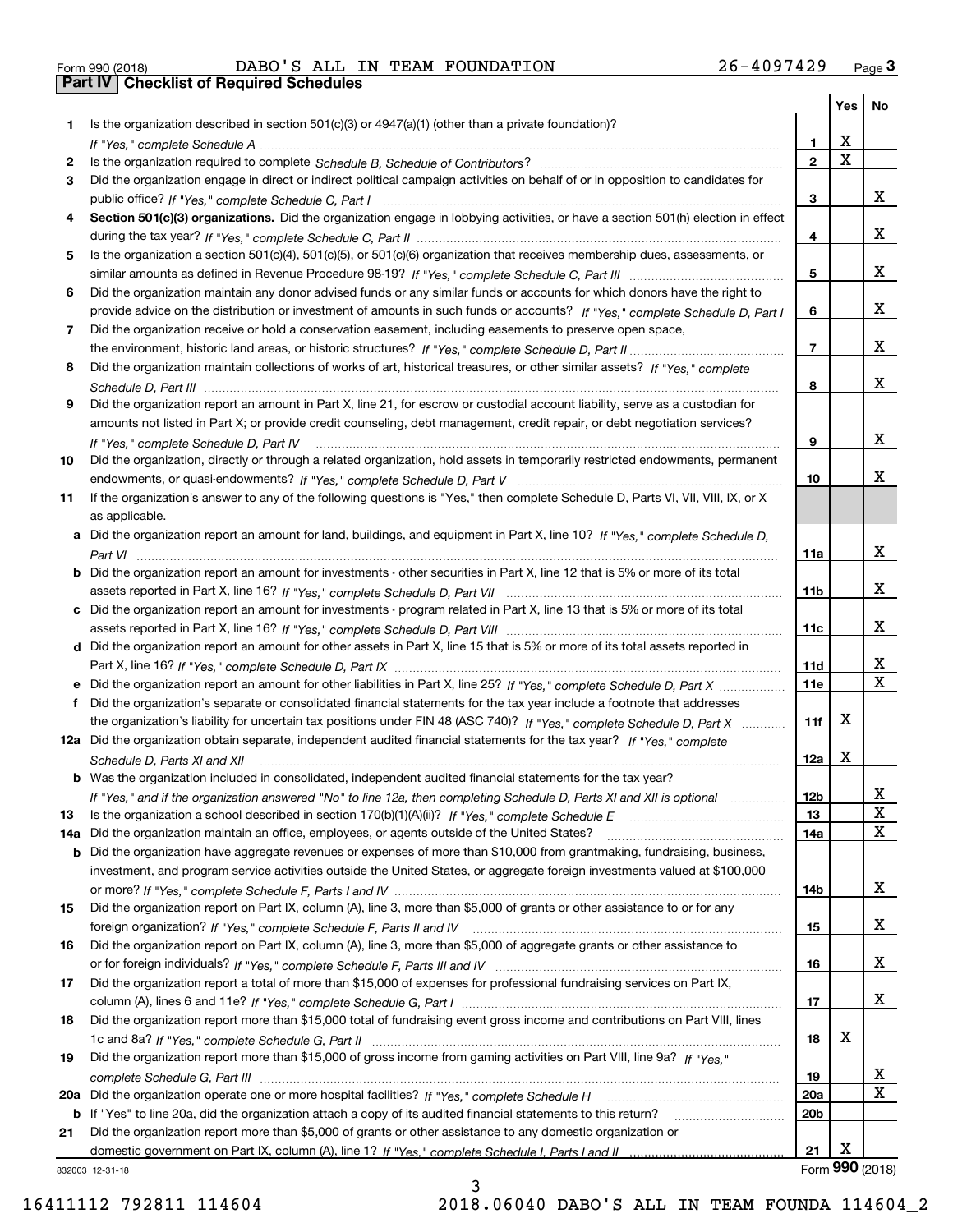| Form 990 (2018) |  |  |
|-----------------|--|--|

Form 990 (2018) DABO ' S ALL IN TEAM FOUNDATION 2 6 – 40 9 7 4 2 9 <sub>Page</sub> 4<br>**Part IV | Checklist of Required Schedules** <sub>(continued)</sub>

*(continued)*

|          |                                                                                                                                                                                                                                    |                 | Yes | No                      |
|----------|------------------------------------------------------------------------------------------------------------------------------------------------------------------------------------------------------------------------------------|-----------------|-----|-------------------------|
| 22       | Did the organization report more than \$5,000 of grants or other assistance to or for domestic individuals on                                                                                                                      |                 |     |                         |
|          |                                                                                                                                                                                                                                    | 22              | x   |                         |
| 23       | Did the organization answer "Yes" to Part VII, Section A, line 3, 4, or 5 about compensation of the organization's current                                                                                                         |                 |     |                         |
|          | and former officers, directors, trustees, key employees, and highest compensated employees? If "Yes," complete                                                                                                                     |                 |     |                         |
|          |                                                                                                                                                                                                                                    | 23              |     | x                       |
|          | 24a Did the organization have a tax-exempt bond issue with an outstanding principal amount of more than \$100,000 as of the                                                                                                        |                 |     |                         |
|          | last day of the year, that was issued after December 31, 2002? If "Yes," answer lines 24b through 24d and complete                                                                                                                 |                 |     |                         |
|          |                                                                                                                                                                                                                                    | 24a             |     | x                       |
|          | b Did the organization invest any proceeds of tax-exempt bonds beyond a temporary period exception?                                                                                                                                | 24 <sub>b</sub> |     |                         |
|          | c Did the organization maintain an escrow account other than a refunding escrow at any time during the year to defease                                                                                                             |                 |     |                         |
|          | any tax-exempt bonds?                                                                                                                                                                                                              | 24c             |     |                         |
|          | d Did the organization act as an "on behalf of" issuer for bonds outstanding at any time during the year?                                                                                                                          | 24d             |     |                         |
|          |                                                                                                                                                                                                                                    |                 |     |                         |
|          | 25a Section 501(c)(3), 501(c)(4), and 501(c)(29) organizations. Did the organization engage in an excess benefit                                                                                                                   |                 |     | x                       |
|          |                                                                                                                                                                                                                                    | 25a             |     |                         |
|          | b Is the organization aware that it engaged in an excess benefit transaction with a disqualified person in a prior year, and                                                                                                       |                 |     |                         |
|          | that the transaction has not been reported on any of the organization's prior Forms 990 or 990-EZ? If "Yes." complete                                                                                                              |                 |     |                         |
|          | Schedule L. Part I                                                                                                                                                                                                                 | 25b             |     | x                       |
| 26       | Did the organization report any amount on Part X, line 5, 6, or 22 for receivables from or payables to any current or                                                                                                              |                 |     |                         |
|          | former officers, directors, trustees, key employees, highest compensated employees, or disqualified persons? If "Yes."                                                                                                             |                 |     |                         |
|          | complete Schedule L, Part II                                                                                                                                                                                                       | 26              | X   |                         |
| 27       | Did the organization provide a grant or other assistance to an officer, director, trustee, key employee, substantial                                                                                                               |                 |     |                         |
|          | contributor or employee thereof, a grant selection committee member, or to a 35% controlled entity or family member                                                                                                                |                 |     |                         |
|          |                                                                                                                                                                                                                                    | 27              |     | х                       |
| 28       | Was the organization a party to a business transaction with one of the following parties (see Schedule L, Part IV                                                                                                                  |                 |     |                         |
|          | instructions for applicable filing thresholds, conditions, and exceptions):                                                                                                                                                        |                 |     |                         |
|          | a A current or former officer, director, trustee, or key employee? If "Yes," complete Schedule L, Part IV                                                                                                                          | 28a             |     | х                       |
|          | b A family member of a current or former officer, director, trustee, or key employee? If "Yes," complete Schedule L, Part IV                                                                                                       | 28b             | х   |                         |
|          | c An entity of which a current or former officer, director, trustee, or key employee (or a family member thereof) was an officer,                                                                                                  |                 |     |                         |
|          |                                                                                                                                                                                                                                    | 28c             |     | x                       |
| 29       |                                                                                                                                                                                                                                    | 29              |     | $\overline{\mathbf{x}}$ |
| 30       | Did the organization receive contributions of art, historical treasures, or other similar assets, or qualified conservation                                                                                                        |                 |     |                         |
|          |                                                                                                                                                                                                                                    | 30              |     | х                       |
| 31       | Did the organization liquidate, terminate, or dissolve and cease operations?                                                                                                                                                       |                 |     |                         |
|          |                                                                                                                                                                                                                                    | 31              |     | х                       |
| 32       | Did the organization sell, exchange, dispose of, or transfer more than 25% of its net assets? If "Yes," complete                                                                                                                   |                 |     |                         |
|          |                                                                                                                                                                                                                                    | 32              |     | х                       |
| 33       | Did the organization own 100% of an entity disregarded as separate from the organization under Regulations                                                                                                                         |                 |     |                         |
|          |                                                                                                                                                                                                                                    | 33              |     | х                       |
| 34       | Was the organization related to any tax-exempt or taxable entity? If "Yes," complete Schedule R, Part II, III, or IV, and                                                                                                          |                 |     |                         |
|          |                                                                                                                                                                                                                                    | 34              |     | X                       |
|          | 35a Did the organization have a controlled entity within the meaning of section 512(b)(13)?                                                                                                                                        | 35a             |     | X                       |
|          | b If "Yes" to line 35a, did the organization receive any payment from or engage in any transaction with a controlled entity                                                                                                        |                 |     |                         |
|          |                                                                                                                                                                                                                                    | 35 <sub>b</sub> |     |                         |
| 36       | Section 501(c)(3) organizations. Did the organization make any transfers to an exempt non-charitable related organization?                                                                                                         |                 |     |                         |
|          |                                                                                                                                                                                                                                    | 36              |     | x                       |
|          |                                                                                                                                                                                                                                    |                 |     |                         |
| 37       | Did the organization conduct more than 5% of its activities through an entity that is not a related organization                                                                                                                   |                 |     | x                       |
|          | and that is treated as a partnership for federal income tax purposes? If "Yes," complete Schedule R, Part VI                                                                                                                       | 37              |     |                         |
| 38       | Did the organization complete Schedule O and provide explanations in Schedule O for Part VI, lines 11b and 19?                                                                                                                     |                 | х   |                         |
| ∣ Part V | Note. All Form 990 filers are required to complete Schedule O<br><b>Statements Regarding Other IRS Filings and Tax Compliance</b>                                                                                                  | 38              |     |                         |
|          | Check if Schedule O contains a response or note to any line in this Part V                                                                                                                                                         |                 |     |                         |
|          |                                                                                                                                                                                                                                    |                 |     |                         |
|          | 35                                                                                                                                                                                                                                 |                 | Yes | No.                     |
|          | 1a Enter the number reported in Box 3 of Form 1096. Enter -0- if not applicable<br>1a<br>0<br>1b                                                                                                                                   |                 |     |                         |
|          | <b>b</b> Enter the number of Forms W-2G included in line 1a. Enter -0- if not applicable <i>manumerances</i><br>Did the organization comply with backup withholding rules for reportable payments to vendors and reportable gaming |                 |     |                         |
|          | (gambling) winnings to prize winners?                                                                                                                                                                                              |                 | х   |                         |
|          |                                                                                                                                                                                                                                    | 1c              |     | Form 990 (2018)         |
|          | 832004 12-31-18<br>4                                                                                                                                                                                                               |                 |     |                         |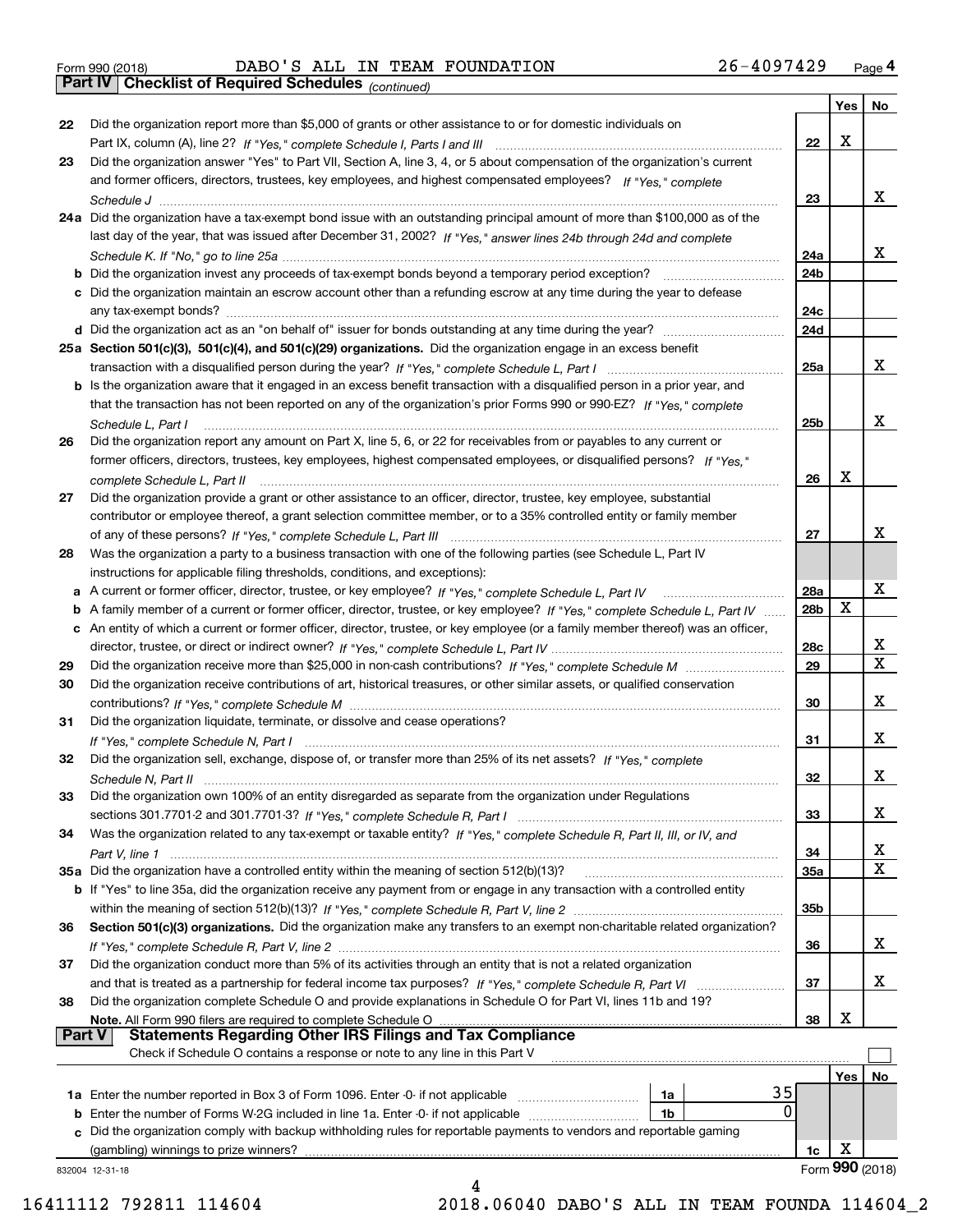|               | 26-4097429<br>DABO'S ALL IN TEAM FOUNDATION<br>Form 990 (2018)                                                                                  |                |                    | $_{\text{Page}}$ 5 |
|---------------|-------------------------------------------------------------------------------------------------------------------------------------------------|----------------|--------------------|--------------------|
| <b>Part V</b> | Statements Regarding Other IRS Filings and Tax Compliance (continued)                                                                           |                |                    |                    |
|               |                                                                                                                                                 |                | Yes                | No                 |
|               | 2a Enter the number of employees reported on Form W-3, Transmittal of Wage and Tax Statements,                                                  |                |                    |                    |
|               | 1<br>filed for the calendar year ending with or within the year covered by this return <i>manumumumum</i><br>2a                                 |                |                    |                    |
|               |                                                                                                                                                 | 2 <sub>b</sub> | X                  |                    |
|               |                                                                                                                                                 |                |                    |                    |
| За            | Did the organization have unrelated business gross income of \$1,000 or more during the year?                                                   | 3a             |                    | х                  |
|               |                                                                                                                                                 | 3b             |                    |                    |
|               | 4a At any time during the calendar year, did the organization have an interest in, or a signature or other authority over, a                    |                |                    |                    |
|               | financial account in a foreign country (such as a bank account, securities account, or other financial account)?                                | 4a             |                    | х                  |
|               | <b>b</b> If "Yes," enter the name of the foreign country: $\blacktriangleright$                                                                 |                |                    |                    |
|               | See instructions for filing requirements for FinCEN Form 114, Report of Foreign Bank and Financial Accounts (FBAR).                             |                |                    |                    |
| 5a            | Was the organization a party to a prohibited tax shelter transaction at any time during the tax year?                                           | 5а             |                    | х                  |
| b             |                                                                                                                                                 | 5b             |                    | Χ                  |
| с             |                                                                                                                                                 | 5c             |                    |                    |
|               | 6a Does the organization have annual gross receipts that are normally greater than \$100,000, and did the organization solicit                  |                |                    |                    |
|               |                                                                                                                                                 | 6a             |                    | х                  |
|               | <b>b</b> If "Yes," did the organization include with every solicitation an express statement that such contributions or gifts                   |                |                    |                    |
|               |                                                                                                                                                 | 6b             |                    |                    |
| 7             | Organizations that may receive deductible contributions under section 170(c).                                                                   |                |                    |                    |
| а             | Did the organization receive a payment in excess of \$75 made partly as a contribution and partly for goods and services provided to the payor? | 7a             | х                  |                    |
| b             | If "Yes," did the organization notify the donor of the value of the goods or services provided?                                                 | 7b             | х                  |                    |
| с             | Did the organization sell, exchange, or otherwise dispose of tangible personal property for which it was required                               |                |                    |                    |
|               |                                                                                                                                                 | 7c             |                    | х                  |
|               | 7d                                                                                                                                              |                |                    |                    |
| е             |                                                                                                                                                 | 7e             |                    | х                  |
| f             | Did the organization, during the year, pay premiums, directly or indirectly, on a personal benefit contract?                                    | 7f             |                    | X                  |
| g             | If the organization received a contribution of qualified intellectual property, did the organization file Form 8899 as required?                | 7g             |                    |                    |
| h             | If the organization received a contribution of cars, boats, airplanes, or other vehicles, did the organization file a Form 1098-C?              | 7h             |                    |                    |
| 8             | Sponsoring organizations maintaining donor advised funds. Did a donor advised fund maintained by the                                            |                |                    |                    |
|               | sponsoring organization have excess business holdings at any time during the year?                                                              | 8              |                    |                    |
| 9             | Sponsoring organizations maintaining donor advised funds.                                                                                       |                |                    |                    |
| а             | Did the sponsoring organization make any taxable distributions under section 4966?                                                              | 9а             |                    |                    |
| b             | Did the sponsoring organization make a distribution to a donor, donor advisor, or related person?                                               | 9b             |                    |                    |
| 10            | Section 501(c)(7) organizations. Enter:                                                                                                         |                |                    |                    |
|               | 10a                                                                                                                                             |                |                    |                    |
|               | 10 <sub>b</sub>  <br>Gross receipts, included on Form 990, Part VIII, line 12, for public use of club facilities                                |                |                    |                    |
| 11            | Section 501(c)(12) organizations. Enter:                                                                                                        |                |                    |                    |
| a             | 11a                                                                                                                                             |                |                    |                    |
|               | b Gross income from other sources (Do not net amounts due or paid to other sources against                                                      |                |                    |                    |
|               | 11 <sub>b</sub>                                                                                                                                 |                |                    |                    |
|               | 12a Section 4947(a)(1) non-exempt charitable trusts. Is the organization filing Form 990 in lieu of Form 1041?                                  | 12a            |                    |                    |
|               | 12b<br><b>b</b> If "Yes," enter the amount of tax-exempt interest received or accrued during the year <i>manument</i> of                        |                |                    |                    |
| 13            | Section 501(c)(29) qualified nonprofit health insurance issuers.                                                                                |                |                    |                    |
|               | a Is the organization licensed to issue qualified health plans in more than one state?                                                          | 13a            |                    |                    |
|               | Note. See the instructions for additional information the organization must report on Schedule O.                                               |                |                    |                    |
| b             | Enter the amount of reserves the organization is required to maintain by the states in which the                                                |                |                    |                    |
|               | 13 <sub>b</sub>                                                                                                                                 |                |                    |                    |
|               | 13 <sub>c</sub>                                                                                                                                 |                |                    |                    |
| 14a           | Did the organization receive any payments for indoor tanning services during the tax year?                                                      | 14a            |                    | х                  |
|               |                                                                                                                                                 | 14b            |                    |                    |
| 15            | Is the organization subject to the section 4960 tax on payment(s) of more than \$1,000,000 in remuneration or                                   |                |                    |                    |
|               |                                                                                                                                                 | 15             |                    | х                  |
|               | If "Yes," see instructions and file Form 4720, Schedule N.                                                                                      |                |                    |                    |
| 16            | Is the organization an educational institution subject to the section 4968 excise tax on net investment income?                                 | 16             |                    | х                  |
|               | If "Yes," complete Form 4720, Schedule O.                                                                                                       |                |                    |                    |
|               |                                                                                                                                                 |                | $000 \, \text{cm}$ |                    |

Form (2018) **990**

832005 12-31-18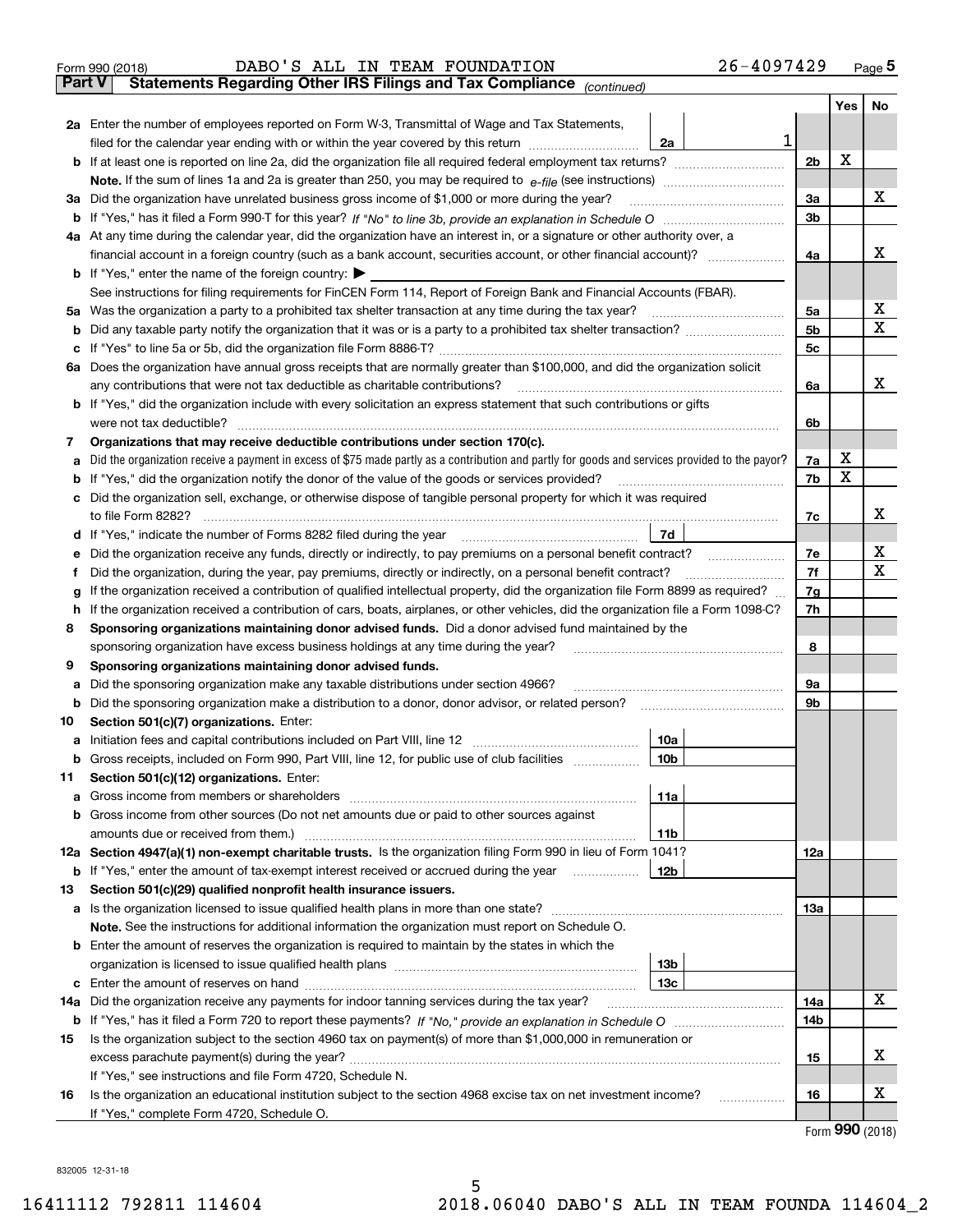|  | Form 990 (2018) |
|--|-----------------|
|  |                 |

DABO'S ALL IN TEAM FOUNDATION 26-4097429

*For each "Yes" response to lines 2 through 7b below, and for a "No" response to line 8a, 8b, or 10b below, describe the circumstances, processes, or changes in Schedule O. See instructions.* Form 990 (2018) **COMBING BARE 1999 12 STALL PROVER 15 ALL PROVER 15 ALL PROVER 15 ALL PROVER 15 ACT PAGE 6 PAGE**<br>**Part VI Governance, Management, and Disclosure** For each "Yes" response to lines 2 through 7b below, and f

|                 |                                                                                                                                                                                                                                |                         | Yes   No        |                              |
|-----------------|--------------------------------------------------------------------------------------------------------------------------------------------------------------------------------------------------------------------------------|-------------------------|-----------------|------------------------------|
|                 | <b>1a</b> Enter the number of voting members of the governing body at the end of the tax year<br>1a                                                                                                                            | 8                       |                 |                              |
|                 | If there are material differences in voting rights among members of the governing body, or if the governing                                                                                                                    |                         |                 |                              |
|                 | body delegated broad authority to an executive committee or similar committee, explain in Schedule O.                                                                                                                          |                         |                 |                              |
| b               | Enter the number of voting members included in line 1a, above, who are independent<br>1b                                                                                                                                       | 8                       |                 |                              |
| 2               | Did any officer, director, trustee, or key employee have a family relationship or a business relationship with any other                                                                                                       |                         |                 |                              |
|                 | officer, director, trustee, or key employee?                                                                                                                                                                                   | $\mathbf{2}$            | X               |                              |
| З               | Did the organization delegate control over management duties customarily performed by or under the direct supervision                                                                                                          |                         |                 |                              |
|                 |                                                                                                                                                                                                                                | 3                       |                 | X<br>$\overline{\mathtt{x}}$ |
| 4               | Did the organization make any significant changes to its governing documents since the prior Form 990 was filed?                                                                                                               | $\overline{\mathbf{4}}$ |                 |                              |
| 5               | Did the organization become aware during the year of a significant diversion of the organization's assets? <i>manageranian</i> managerance.                                                                                    | 5                       |                 | $\overline{\textbf{X}}$      |
| 6               | Did the organization have members or stockholders?                                                                                                                                                                             | 6                       |                 | $\overline{\mathbf{x}}$      |
| 7a              | Did the organization have members, stockholders, or other persons who had the power to elect or appoint one or                                                                                                                 |                         |                 |                              |
|                 |                                                                                                                                                                                                                                | 7a                      |                 | X                            |
|                 | <b>b</b> Are any governance decisions of the organization reserved to (or subject to approval by) members, stockholders, or                                                                                                    |                         |                 |                              |
|                 | persons other than the governing body?                                                                                                                                                                                         | 7b                      |                 | х                            |
| 8               | Did the organization contemporaneously document the meetings held or written actions undertaken during the year by the following:                                                                                              |                         | x               |                              |
| a               |                                                                                                                                                                                                                                | 8а<br>8b                | X               |                              |
| b<br>9          | Is there any officer, director, trustee, or key employee listed in Part VII, Section A, who cannot be reached at the                                                                                                           |                         |                 |                              |
|                 |                                                                                                                                                                                                                                | 9                       |                 | X                            |
|                 | Section B. Policies (This Section B requests information about policies not required by the Internal Revenue Code.)                                                                                                            |                         |                 |                              |
|                 |                                                                                                                                                                                                                                |                         | Yes             | No                           |
|                 |                                                                                                                                                                                                                                | 10a                     |                 | X                            |
|                 | <b>b</b> If "Yes," did the organization have written policies and procedures governing the activities of such chapters, affiliates,                                                                                            |                         |                 |                              |
|                 |                                                                                                                                                                                                                                | 10 <sub>b</sub>         |                 |                              |
|                 | 11a Has the organization provided a complete copy of this Form 990 to all members of its governing body before filing the form?                                                                                                | 11a                     | X               |                              |
|                 | <b>b</b> Describe in Schedule O the process, if any, used by the organization to review this Form 990.                                                                                                                         |                         |                 |                              |
|                 | 12a Did the organization have a written conflict of interest policy? If "No," go to line 13                                                                                                                                    | 12a                     | X               |                              |
|                 |                                                                                                                                                                                                                                | 12 <sub>b</sub>         | X               |                              |
|                 | c Did the organization regularly and consistently monitor and enforce compliance with the policy? If "Yes." describe                                                                                                           |                         |                 |                              |
|                 | in Schedule O how this was done manufactured and continuum control of the Schedule O how this was done manufactured and continuum control of the Schedule O how this was done                                                  | 12c                     | X               |                              |
| 13              |                                                                                                                                                                                                                                | 13                      | X               |                              |
| 14              |                                                                                                                                                                                                                                | 14                      | X               |                              |
| 15              | Did the process for determining compensation of the following persons include a review and approval by independent                                                                                                             |                         |                 |                              |
|                 | persons, comparability data, and contemporaneous substantiation of the deliberation and decision?                                                                                                                              |                         |                 |                              |
|                 | a The organization's CEO, Executive Director, or top management official manufactured content content of the organization's CEO, Executive Director, or top management official manufactured content of the state of the state | 15a                     |                 | х                            |
|                 |                                                                                                                                                                                                                                | 15b                     |                 | X                            |
|                 | If "Yes" to line 15a or 15b, describe the process in Schedule O (see instructions).                                                                                                                                            |                         |                 |                              |
|                 | 16a Did the organization invest in, contribute assets to, or participate in a joint venture or similar arrangement with a                                                                                                      |                         |                 |                              |
|                 | taxable entity during the year?                                                                                                                                                                                                | 16a                     |                 | X                            |
|                 | b If "Yes," did the organization follow a written policy or procedure requiring the organization to evaluate its participation                                                                                                 |                         |                 |                              |
|                 | in joint venture arrangements under applicable federal tax law, and take steps to safeguard the organization's                                                                                                                 |                         |                 |                              |
|                 | exempt status with respect to such arrangements?                                                                                                                                                                               | 16b                     |                 |                              |
|                 | <b>Section C. Disclosure</b>                                                                                                                                                                                                   |                         |                 |                              |
| 17              | List the states with which a copy of this Form 990 is required to be filed $\blacktriangleright$ SC, NC, GA                                                                                                                    |                         |                 |                              |
| 18              | Section 6104 requires an organization to make its Forms 1023 (1024 or 1024 A if applicable), 990, and 990-T (Section 501(c)(3)s only) available                                                                                |                         |                 |                              |
|                 | for public inspection. Indicate how you made these available. Check all that apply.                                                                                                                                            |                         |                 |                              |
|                 | $X$ Upon request<br>Own website<br>Another's website<br>Other (explain in Schedule O)                                                                                                                                          |                         |                 |                              |
| 19              | Describe in Schedule O whether (and if so, how) the organization made its governing documents, conflict of interest policy, and financial                                                                                      |                         |                 |                              |
|                 | statements available to the public during the tax year.                                                                                                                                                                        |                         |                 |                              |
| 20              | State the name, address, and telephone number of the person who possesses the organization's books and records                                                                                                                 |                         |                 |                              |
|                 | FRED GILMER - 864-679-9000                                                                                                                                                                                                     |                         |                 |                              |
|                 | 29607<br>100 VERDAE BLVD., SUITE 100, GREENVILLE,<br>SC                                                                                                                                                                        |                         |                 |                              |
| 832006 12-31-18 |                                                                                                                                                                                                                                |                         | Form 990 (2018) |                              |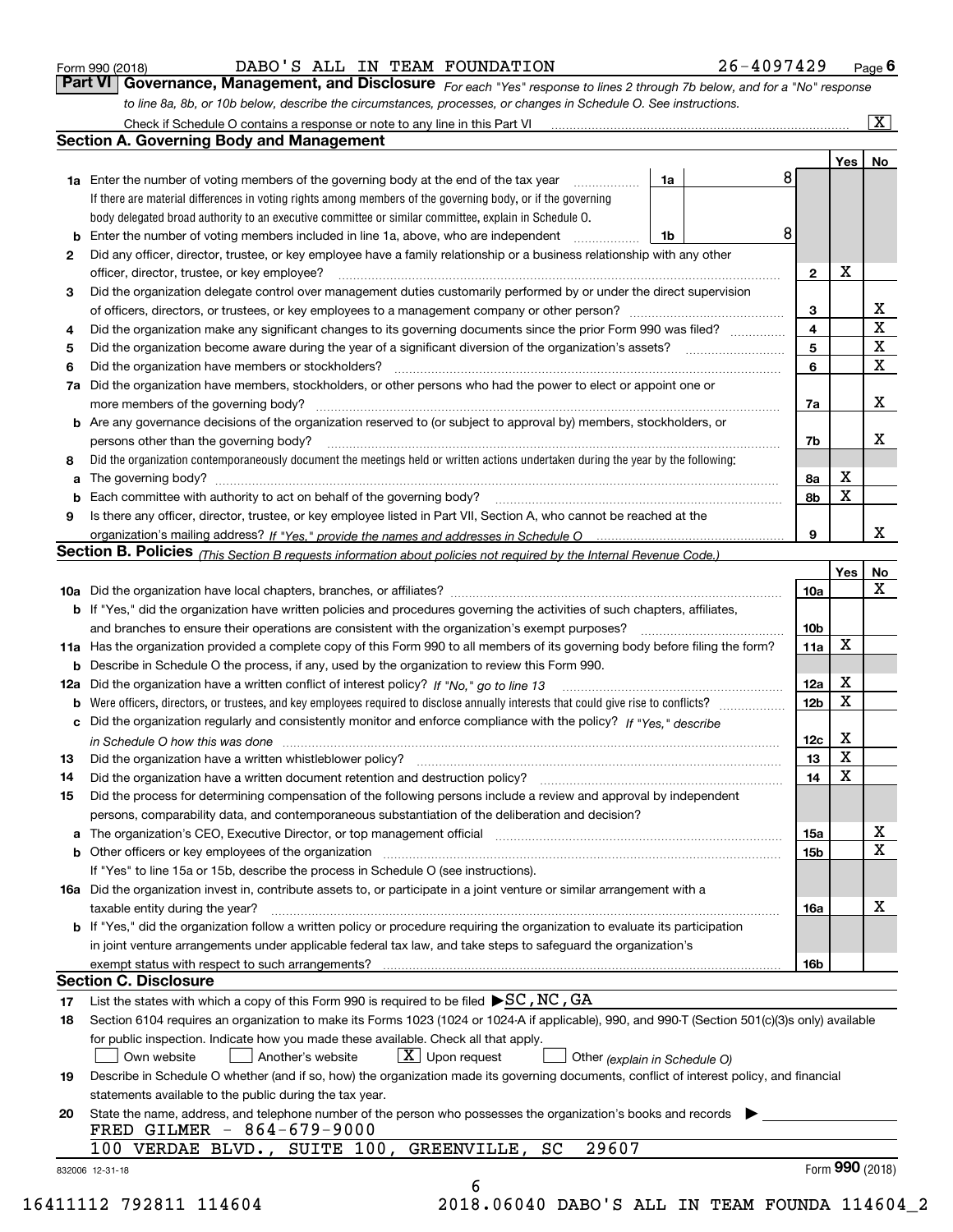**(A)**

Form 990 (2018) DABO'S ALL IN TEAM FOUNDATION 26-4097429 Page

 $\mathcal{L}^{\text{max}}$ 

## **7Part VII Compensation of Officers, Directors, Trustees, Key Employees, Highest Compensated Employees, and Independent Contractors**

Check if Schedule O contains a response or note to any line in this Part VII

**Section A. Officers, Directors, Trustees, Key Employees, and Highest Compensated Employees**

**1a**  Complete this table for all persons required to be listed. Report compensation for the calendar year ending with or within the organization's tax year.

**•** List all of the organization's current officers, directors, trustees (whether individuals or organizations), regardless of amount of compensation. Enter -0- in columns  $(D)$ ,  $(E)$ , and  $(F)$  if no compensation was paid.

● List all of the organization's **current** key employees, if any. See instructions for definition of "key employee."

**•** List the organization's five current highest compensated employees (other than an officer, director, trustee, or key employee) who received reportable compensation (Box 5 of Form W-2 and/or Box 7 of Form 1099-MISC) of more than \$100,000 from the organization and any related organizations.

 $\bullet$  List all of the organization's **former** officers, key employees, and highest compensated employees who received more than \$100,000 of reportable compensation from the organization and any related organizations.

**•** List all of the organization's former directors or trustees that received, in the capacity as a former director or trustee of the organization, more than \$10,000 of reportable compensation from the organization and any related organizations.

List persons in the following order: individual trustees or directors; institutional trustees; officers; key employees; highest compensated employees; and former such persons.

 $\boxed{\textbf{X}}$  Check this box if neither the organization nor any related organization compensated any current officer, director, or trustee.

| (A)                    | (B)                  |                                |                                                                  |                         | (C)          |                                   |        | (D)             | (E)             | (F)                         |
|------------------------|----------------------|--------------------------------|------------------------------------------------------------------|-------------------------|--------------|-----------------------------------|--------|-----------------|-----------------|-----------------------------|
| Name and Title         | Average              |                                | Position<br>(do not check more than one                          |                         |              |                                   |        | Reportable      | Reportable      | Estimated                   |
|                        | hours per            |                                | box, unless person is both an<br>officer and a director/trustee) |                         |              |                                   |        | compensation    | compensation    | amount of                   |
|                        | week                 |                                |                                                                  |                         |              |                                   |        | from            | from related    | other                       |
|                        | (list any            |                                |                                                                  |                         |              |                                   |        | the             | organizations   | compensation                |
|                        | hours for<br>related |                                |                                                                  |                         |              |                                   |        | organization    | (W-2/1099-MISC) | from the                    |
|                        | organizations        |                                |                                                                  |                         |              |                                   |        | (W-2/1099-MISC) |                 | organization<br>and related |
|                        | below                |                                |                                                                  |                         |              |                                   |        |                 |                 | organizations               |
|                        | line)                | Individual trustee or director | Institutional trustee                                            | Officer                 | Key employee | Highest compensated<br>  employee | Former |                 |                 |                             |
| (1) KATHLEEN C SWINNEY | 0.00                 |                                |                                                                  |                         |              |                                   |        |                 |                 |                             |
| VICE CHAIRPERSON       |                      | $\mathbf X$                    |                                                                  | $\mathbf X$             |              |                                   |        | 0.              | 0.              | 0.                          |
| (2) WILLIAM C SWINNEY  | 0.00                 |                                |                                                                  |                         |              |                                   |        |                 |                 |                             |
| CHAIRMAN               |                      | $\mathbf X$                    |                                                                  | $\overline{\mathbf{X}}$ |              |                                   |        | 0.              | 0.              | $\mathbf 0$ .               |
| (3) RICH DAVIES        | 0.00                 |                                |                                                                  |                         |              |                                   |        |                 |                 |                             |
| PRESIDENT              |                      | $\mathbf X$                    |                                                                  | $\mathbf X$             |              |                                   |        | 0.              | 0.              | $0_{.}$                     |
| (4) JEANIE GILMER      | 0.00                 |                                |                                                                  |                         |              |                                   |        |                 |                 |                             |
| VICE PRESIDENT         |                      | $\mathbf X$                    |                                                                  | $\overline{\mathbf{X}}$ |              |                                   |        | $0$ .           | $0$ .           | $\mathbf 0$ .               |
| (5) ROBIN WILSON       | 0.00                 |                                |                                                                  |                         |              |                                   |        |                 |                 |                             |
| <b>SECRETARY</b>       |                      | $\mathbf X$                    |                                                                  | X                       |              |                                   |        | $\mathbf 0$ .   | 0.              | $\mathbf 0$ .               |
| (6) FRED GILMER        | 0.00                 |                                |                                                                  |                         |              |                                   |        |                 |                 |                             |
| <b>TREASURER</b>       |                      | $\overline{\textbf{X}}$        |                                                                  | $\mathbf X$             |              |                                   |        | 0.              | 0.              | $\mathbf 0$ .               |
| (7) THAD TURNIPSEED    | 0.00                 |                                |                                                                  |                         |              |                                   |        |                 |                 |                             |
| <b>DIRECTOR</b>        |                      | $\mathbf X$                    |                                                                  |                         |              |                                   |        | 0.              | 0.              | $\mathbf 0$ .               |
| (8) CJ SPILLER         | 0.00                 |                                |                                                                  |                         |              |                                   |        |                 |                 |                             |
| <b>DIRECTOR</b>        |                      | $\mathbf X$                    |                                                                  |                         |              |                                   |        | $0$ .           | 0.              | 0.                          |
|                        |                      |                                |                                                                  |                         |              |                                   |        |                 |                 |                             |
|                        |                      |                                |                                                                  |                         |              |                                   |        |                 |                 |                             |
|                        |                      |                                |                                                                  |                         |              |                                   |        |                 |                 |                             |
|                        |                      |                                |                                                                  |                         |              |                                   |        |                 |                 |                             |
|                        |                      |                                |                                                                  |                         |              |                                   |        |                 |                 |                             |
|                        |                      |                                |                                                                  |                         |              |                                   |        |                 |                 |                             |
|                        |                      |                                |                                                                  |                         |              |                                   |        |                 |                 |                             |
|                        |                      |                                |                                                                  |                         |              |                                   |        |                 |                 |                             |
|                        |                      |                                |                                                                  |                         |              |                                   |        |                 |                 |                             |
|                        |                      |                                |                                                                  |                         |              |                                   |        |                 |                 |                             |
|                        |                      |                                |                                                                  |                         |              |                                   |        |                 |                 |                             |
|                        |                      |                                |                                                                  |                         |              |                                   |        |                 |                 |                             |
|                        |                      |                                |                                                                  |                         |              |                                   |        |                 |                 |                             |
|                        |                      |                                |                                                                  |                         |              |                                   |        |                 |                 |                             |
|                        |                      |                                |                                                                  |                         |              |                                   |        |                 |                 |                             |
|                        |                      |                                |                                                                  |                         |              |                                   |        |                 |                 |                             |
|                        |                      |                                |                                                                  |                         |              |                                   |        |                 |                 |                             |

832007 12-31-18

Form (2018) **990**

7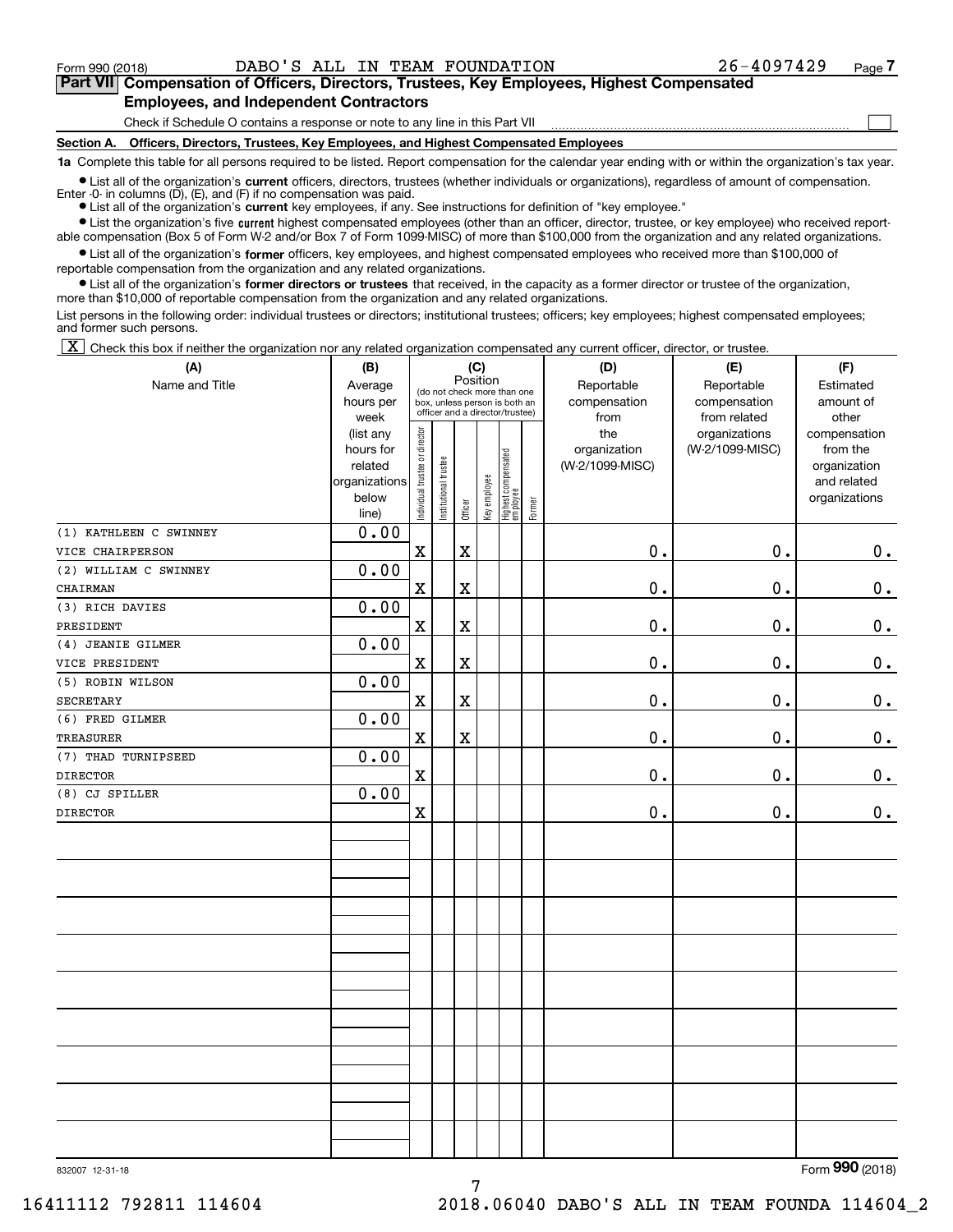|                                                                                                                           | DABO'S ALL IN TEAM FOUNDATION<br>Form 990 (2018)                                                                                                                                         |                                                                      |                                |                       |         |              |                                                                                                                            |        |                                        | 26-4097429                       |                                                 |     |                                                                          | Page 8                                            |  |  |                                        |  |
|---------------------------------------------------------------------------------------------------------------------------|------------------------------------------------------------------------------------------------------------------------------------------------------------------------------------------|----------------------------------------------------------------------|--------------------------------|-----------------------|---------|--------------|----------------------------------------------------------------------------------------------------------------------------|--------|----------------------------------------|----------------------------------|-------------------------------------------------|-----|--------------------------------------------------------------------------|---------------------------------------------------|--|--|----------------------------------------|--|
| <b>Part VII</b><br>Section A. Officers, Directors, Trustees, Key Employees, and Highest Compensated Employees (continued) |                                                                                                                                                                                          |                                                                      |                                |                       |         |              |                                                                                                                            |        |                                        |                                  |                                                 |     |                                                                          |                                                   |  |  |                                        |  |
|                                                                                                                           | (A)<br>Name and title                                                                                                                                                                    | (B)<br>Average<br>hours per                                          |                                |                       |         |              | (C)<br>Position<br>(do not check more than one<br>box, unless person is both an<br>officer and a director/trustee)<br>week |        |                                        |                                  |                                                 |     | (D)<br>Reportable<br>compensation<br>from                                | (E)<br>Reportable<br>compensation<br>from related |  |  | (F)<br>Estimated<br>amount of<br>other |  |
|                                                                                                                           |                                                                                                                                                                                          | (list any<br>hours for<br>related<br>organizations<br>below<br>line) | Individual trustee or director | Institutional trustee | Officer | key employee | Highest compensated<br>  employee                                                                                          | Former | the<br>organization<br>(W-2/1099-MISC) | organizations<br>(W-2/1099-MISC) |                                                 |     | compensation<br>from the<br>organization<br>and related<br>organizations |                                                   |  |  |                                        |  |
|                                                                                                                           |                                                                                                                                                                                          |                                                                      |                                |                       |         |              |                                                                                                                            |        |                                        |                                  |                                                 |     |                                                                          |                                                   |  |  |                                        |  |
|                                                                                                                           |                                                                                                                                                                                          |                                                                      |                                |                       |         |              |                                                                                                                            |        |                                        |                                  |                                                 |     |                                                                          |                                                   |  |  |                                        |  |
|                                                                                                                           |                                                                                                                                                                                          |                                                                      |                                |                       |         |              |                                                                                                                            |        |                                        |                                  |                                                 |     |                                                                          |                                                   |  |  |                                        |  |
|                                                                                                                           |                                                                                                                                                                                          |                                                                      |                                |                       |         |              |                                                                                                                            |        |                                        |                                  |                                                 |     |                                                                          |                                                   |  |  |                                        |  |
|                                                                                                                           |                                                                                                                                                                                          |                                                                      |                                |                       |         |              |                                                                                                                            |        |                                        |                                  |                                                 |     |                                                                          |                                                   |  |  |                                        |  |
|                                                                                                                           |                                                                                                                                                                                          |                                                                      |                                |                       |         |              |                                                                                                                            |        |                                        |                                  |                                                 |     |                                                                          |                                                   |  |  |                                        |  |
|                                                                                                                           |                                                                                                                                                                                          |                                                                      |                                |                       |         |              |                                                                                                                            |        |                                        |                                  |                                                 |     |                                                                          |                                                   |  |  |                                        |  |
|                                                                                                                           |                                                                                                                                                                                          |                                                                      |                                |                       |         |              |                                                                                                                            |        |                                        |                                  |                                                 |     |                                                                          |                                                   |  |  |                                        |  |
|                                                                                                                           |                                                                                                                                                                                          |                                                                      |                                |                       |         |              |                                                                                                                            |        | 0.                                     |                                  | 0.                                              |     |                                                                          | $0$ .                                             |  |  |                                        |  |
|                                                                                                                           | c Total from continuation sheets to Part VII, Section A                                                                                                                                  |                                                                      |                                |                       |         |              |                                                                                                                            |        | $\mathbf{0}$ .<br>$\overline{0}$ .     |                                  | $\overline{0}$ .<br>$\overline{\mathfrak{0}}$ . |     |                                                                          | $\overline{0}$ .<br>$\overline{\mathbf{0}}$ .     |  |  |                                        |  |
| 2                                                                                                                         | Total number of individuals (including but not limited to those listed above) who received more than \$100,000 of reportable<br>compensation from the organization $\blacktriangleright$ |                                                                      |                                |                       |         |              |                                                                                                                            |        |                                        |                                  |                                                 |     |                                                                          | 0                                                 |  |  |                                        |  |
| з                                                                                                                         | Did the organization list any former officer, director, or trustee, key employee, or highest compensated employee on                                                                     |                                                                      |                                |                       |         |              |                                                                                                                            |        |                                        |                                  |                                                 |     | Yes                                                                      | No                                                |  |  |                                        |  |
|                                                                                                                           | line 1a? If "Yes," complete Schedule J for such individual material content content to the complete Schedule J                                                                           |                                                                      |                                |                       |         |              |                                                                                                                            |        |                                        |                                  |                                                 | З   |                                                                          | х                                                 |  |  |                                        |  |
| 4                                                                                                                         | For any individual listed on line 1a, is the sum of reportable compensation and other compensation from the organization                                                                 |                                                                      |                                |                       |         |              |                                                                                                                            |        |                                        |                                  |                                                 | 4   |                                                                          | х                                                 |  |  |                                        |  |
| 5                                                                                                                         | Did any person listed on line 1a receive or accrue compensation from any unrelated organization or individual for services<br><b>Section B. Independent Contractors</b>                  |                                                                      |                                |                       |         |              |                                                                                                                            |        |                                        |                                  |                                                 | 5   |                                                                          | X                                                 |  |  |                                        |  |
| 1                                                                                                                         | Complete this table for your five highest compensated independent contractors that received more than \$100,000 of compensation from                                                     |                                                                      |                                |                       |         |              |                                                                                                                            |        |                                        |                                  |                                                 |     |                                                                          |                                                   |  |  |                                        |  |
|                                                                                                                           | the organization. Report compensation for the calendar year ending with or within the organization's tax year.<br>(A)                                                                    |                                                                      |                                |                       |         |              |                                                                                                                            |        | (B)                                    |                                  |                                                 | (C) |                                                                          |                                                   |  |  |                                        |  |
|                                                                                                                           | Name and business address                                                                                                                                                                |                                                                      |                                | <b>NONE</b>           |         |              |                                                                                                                            |        | Description of services                |                                  |                                                 |     | Compensation                                                             |                                                   |  |  |                                        |  |
|                                                                                                                           |                                                                                                                                                                                          |                                                                      |                                |                       |         |              |                                                                                                                            |        |                                        |                                  |                                                 |     |                                                                          |                                                   |  |  |                                        |  |
|                                                                                                                           |                                                                                                                                                                                          |                                                                      |                                |                       |         |              |                                                                                                                            |        |                                        |                                  |                                                 |     |                                                                          |                                                   |  |  |                                        |  |
|                                                                                                                           |                                                                                                                                                                                          |                                                                      |                                |                       |         |              |                                                                                                                            |        |                                        |                                  |                                                 |     |                                                                          |                                                   |  |  |                                        |  |
|                                                                                                                           |                                                                                                                                                                                          |                                                                      |                                |                       |         |              |                                                                                                                            |        |                                        |                                  |                                                 |     |                                                                          |                                                   |  |  |                                        |  |
| 2                                                                                                                         | Total number of independent contractors (including but not limited to those listed above) who received more than                                                                         |                                                                      |                                |                       |         |              |                                                                                                                            |        |                                        |                                  |                                                 |     |                                                                          |                                                   |  |  |                                        |  |
|                                                                                                                           | \$100,000 of compensation from the organization                                                                                                                                          |                                                                      |                                |                       |         | 0            |                                                                                                                            |        |                                        |                                  |                                                 |     | Form 990 (2018)                                                          |                                                   |  |  |                                        |  |

832008 12-31-18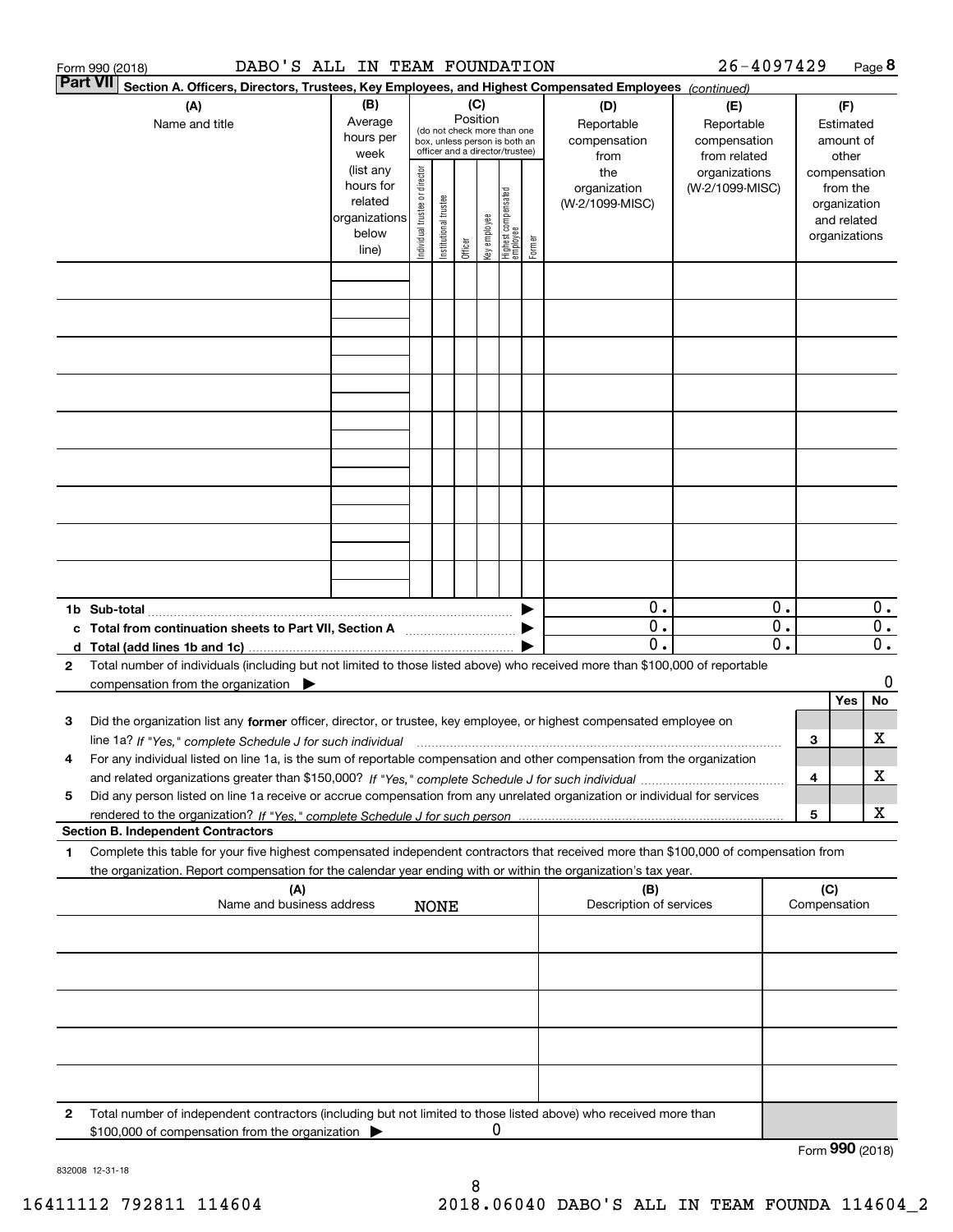| Form 990 (2018)                                           |                                                                                                                          |                | DABO'S ALL IN TEAM FOUNDATION |                      |                                                 | 26-4097429                              | Page 9                                                             |
|-----------------------------------------------------------|--------------------------------------------------------------------------------------------------------------------------|----------------|-------------------------------|----------------------|-------------------------------------------------|-----------------------------------------|--------------------------------------------------------------------|
| <b>Part VIII</b>                                          | <b>Statement of Revenue</b>                                                                                              |                |                               |                      |                                                 |                                         |                                                                    |
|                                                           | Check if Schedule O contains a response or note to any line in this Part VIII                                            |                |                               |                      |                                                 |                                         |                                                                    |
|                                                           |                                                                                                                          |                |                               | (A)<br>Total revenue | (B)<br>Related or<br>exempt function<br>revenue | (C)<br>Unrelated<br>business<br>revenue | (D)<br>Revenue excluded<br>from tax under<br>sections<br>512 - 514 |
|                                                           | 1 a Federated campaigns                                                                                                  | 1a             |                               |                      |                                                 |                                         |                                                                    |
|                                                           |                                                                                                                          | 1 <sub>b</sub> |                               |                      |                                                 |                                         |                                                                    |
|                                                           | c Fundraising events                                                                                                     | 1c             | 290,190.                      |                      |                                                 |                                         |                                                                    |
|                                                           | d Related organizations                                                                                                  | 1d             |                               |                      |                                                 |                                         |                                                                    |
|                                                           | e Government grants (contributions)                                                                                      | 1e             |                               |                      |                                                 |                                         |                                                                    |
|                                                           | f All other contributions, gifts, grants, and                                                                            |                |                               |                      |                                                 |                                         |                                                                    |
| Contributions, Gifts, Grants<br>and Other Similar Amounts | similar amounts not included above $\frac{1}{11}$                                                                        |                |                               |                      |                                                 |                                         |                                                                    |
|                                                           | <b>g</b> Noncash contributions included in lines 1a-1f: \$                                                               |                |                               | 290,190.             |                                                 |                                         |                                                                    |
|                                                           |                                                                                                                          |                | <b>Business Code</b>          |                      |                                                 |                                         |                                                                    |
| 2 a                                                       |                                                                                                                          |                |                               |                      |                                                 |                                         |                                                                    |
|                                                           | <u> 1999 - Johann Barn, amerikansk politiker (</u><br>b<br><u> 1989 - Johann Stein, mars an deutscher Stein († 1958)</u> |                |                               |                      |                                                 |                                         |                                                                    |
|                                                           | c<br><u> 1980 - Andrea Andrew Maria (h. 1980).</u>                                                                       |                |                               |                      |                                                 |                                         |                                                                    |
|                                                           | d<br>the contract of the contract of the contract of the contract of the contract of                                     |                |                               |                      |                                                 |                                         |                                                                    |
| Program Service<br>Revenue                                | е                                                                                                                        |                |                               |                      |                                                 |                                         |                                                                    |
|                                                           |                                                                                                                          |                |                               |                      |                                                 |                                         |                                                                    |
|                                                           |                                                                                                                          |                | ▶                             |                      |                                                 |                                         |                                                                    |
| з                                                         | Investment income (including dividends, interest, and                                                                    |                |                               |                      |                                                 |                                         |                                                                    |
|                                                           |                                                                                                                          |                | ▶                             | 854.                 |                                                 |                                         | 854.                                                               |
| 4                                                         | Income from investment of tax-exempt bond proceeds                                                                       |                |                               |                      |                                                 |                                         |                                                                    |
| 5                                                         |                                                                                                                          |                |                               |                      |                                                 |                                         |                                                                    |
|                                                           |                                                                                                                          | (i) Real       | (ii) Personal                 |                      |                                                 |                                         |                                                                    |
|                                                           | <b>6 a</b> Gross rents                                                                                                   |                |                               |                      |                                                 |                                         |                                                                    |
|                                                           | <b>b</b> Less: rental expenses<br><b>c</b> Rental income or (loss) $\ldots$                                              |                |                               |                      |                                                 |                                         |                                                                    |
|                                                           |                                                                                                                          |                |                               |                      |                                                 |                                         |                                                                    |
|                                                           | 7 a Gross amount from sales of                                                                                           | (i) Securities | (ii) Other                    |                      |                                                 |                                         |                                                                    |
|                                                           | assets other than inventory                                                                                              |                |                               |                      |                                                 |                                         |                                                                    |
|                                                           | <b>b</b> Less: cost or other basis                                                                                       |                |                               |                      |                                                 |                                         |                                                                    |
|                                                           | and sales expenses                                                                                                       |                |                               |                      |                                                 |                                         |                                                                    |
|                                                           |                                                                                                                          |                |                               |                      |                                                 |                                         |                                                                    |
|                                                           |                                                                                                                          |                |                               |                      |                                                 |                                         |                                                                    |
|                                                           | 8 a Gross income from fundraising events (not                                                                            |                |                               |                      |                                                 |                                         |                                                                    |
|                                                           | including \$ 290, 190. of                                                                                                |                |                               |                      |                                                 |                                         |                                                                    |
|                                                           | contributions reported on line 1c). See                                                                                  |                |                               |                      |                                                 |                                         |                                                                    |
| <b>Other Revenue</b>                                      |                                                                                                                          |                |                               |                      |                                                 |                                         |                                                                    |
|                                                           | <b>b</b> Less: direct expenses <i>manually contained</i>                                                                 | $\mathbf{b}$   | 472,361.                      |                      |                                                 |                                         |                                                                    |
|                                                           | c Net income or (loss) from fundraising events                                                                           |                | ▶<br>.                        | 1,290,047.           |                                                 |                                         | 1,290,047.                                                         |
|                                                           | 9 a Gross income from gaming activities. See                                                                             |                |                               |                      |                                                 |                                         |                                                                    |
|                                                           | <b>b</b> Less: direct expenses <b>contained b</b> Less: direct expenses                                                  | $\mathbf b$    |                               |                      |                                                 |                                         |                                                                    |
|                                                           | c Net income or (loss) from gaming activities                                                                            |                |                               |                      |                                                 |                                         |                                                                    |
|                                                           | 10 a Gross sales of inventory, less returns                                                                              |                |                               |                      |                                                 |                                         |                                                                    |
|                                                           |                                                                                                                          |                |                               |                      |                                                 |                                         |                                                                    |
|                                                           |                                                                                                                          | $\mathbf b$    |                               |                      |                                                 |                                         |                                                                    |
|                                                           | c Net income or (loss) from sales of inventory                                                                           |                |                               |                      |                                                 |                                         |                                                                    |
|                                                           | Miscellaneous Revenue                                                                                                    |                | <b>Business Code</b>          |                      |                                                 |                                         |                                                                    |
| 11 a                                                      | <u> 1989 - Johann Stein, mars an deutscher Stein († 1989)</u>                                                            |                |                               |                      |                                                 |                                         |                                                                    |
|                                                           | b                                                                                                                        |                |                               |                      |                                                 |                                         |                                                                    |
|                                                           | с                                                                                                                        |                |                               |                      |                                                 |                                         |                                                                    |
|                                                           | d                                                                                                                        |                |                               |                      |                                                 |                                         |                                                                    |
|                                                           |                                                                                                                          |                |                               | 1,581,091.           | 0.                                              | 0.                                      | 1,290,901.                                                         |
| 12<br>832009 12-31-18                                     |                                                                                                                          |                |                               |                      |                                                 |                                         | Form 990 (2018)                                                    |

832009 12-31-18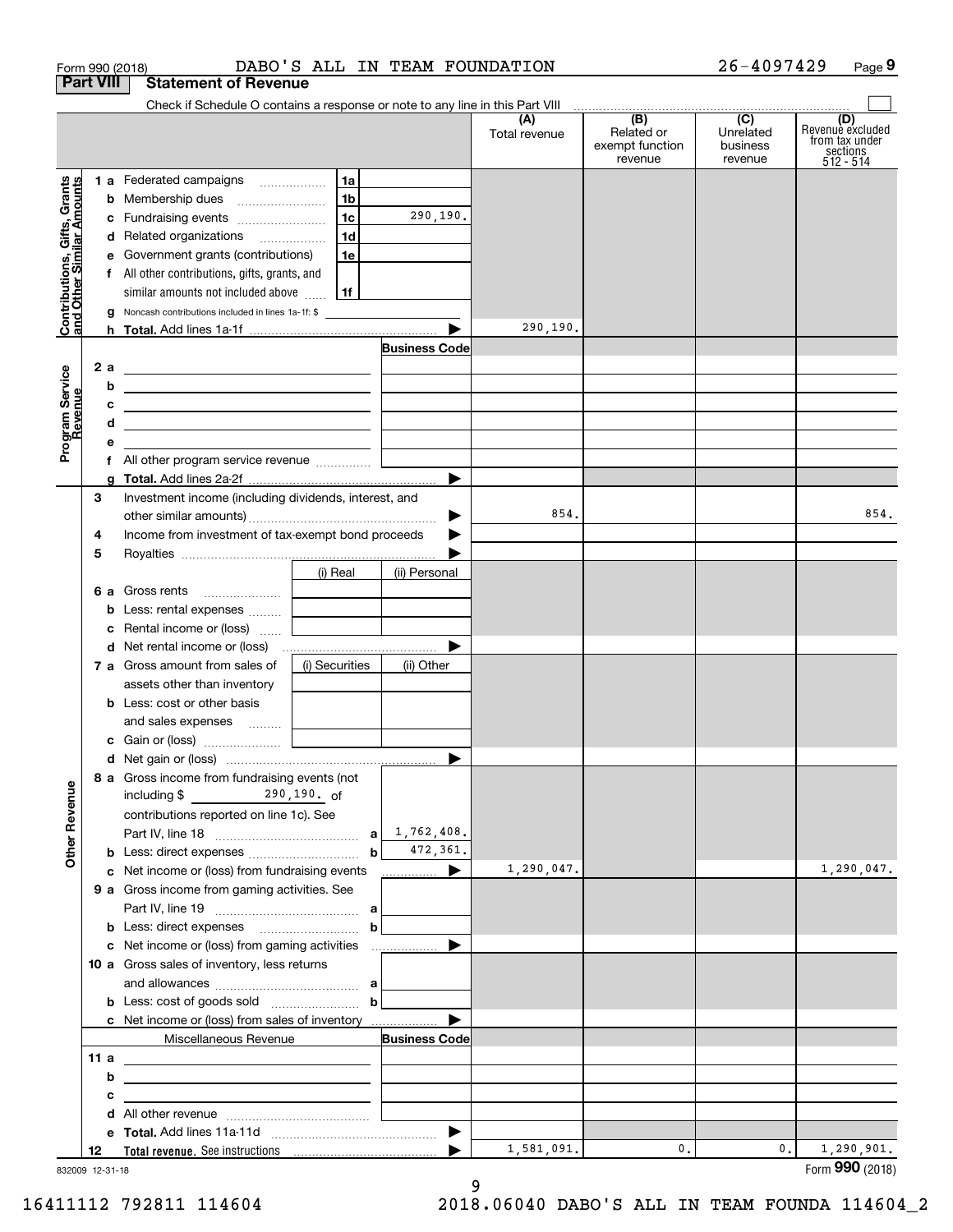Form 990 (2018) DABO'S ALL IN TEAM FOUNDATION 26-4097429 <sub>Page</sub> **Part IX Statement of Functional Expenses**

*Section 501(c)(3) and 501(c)(4) organizations must complete all columns. All other organizations must complete column (A).*

 $\overline{\Box}$ 

|              | Check if Schedule O contains a response or note to any line in this Part IX (B) (C) (C) (C) (D)                                                                                                             |                |                             |                                    |                         |  |  |  |  |  |  |  |
|--------------|-------------------------------------------------------------------------------------------------------------------------------------------------------------------------------------------------------------|----------------|-----------------------------|------------------------------------|-------------------------|--|--|--|--|--|--|--|
|              | Do not include amounts reported on lines 6b,<br>7b, 8b, 9b, and 10b of Part VIII.                                                                                                                           | Total expenses | Program service<br>expenses | Management and<br>general expenses | Fundraising<br>expenses |  |  |  |  |  |  |  |
| 1.           | Grants and other assistance to domestic organizations                                                                                                                                                       |                |                             |                                    |                         |  |  |  |  |  |  |  |
|              | and domestic governments. See Part IV, line 21<br>$\mathbb{R}^2$                                                                                                                                            | 1,374,671.     | 1,374,671.                  |                                    |                         |  |  |  |  |  |  |  |
| $\mathbf{2}$ | Grants and other assistance to domestic                                                                                                                                                                     |                |                             |                                    |                         |  |  |  |  |  |  |  |
|              | individuals. See Part IV, line 22                                                                                                                                                                           | 8,871.         | 8,871.                      |                                    |                         |  |  |  |  |  |  |  |
| 3            | Grants and other assistance to foreign                                                                                                                                                                      |                |                             |                                    |                         |  |  |  |  |  |  |  |
|              | organizations, foreign governments, and foreign                                                                                                                                                             |                |                             |                                    |                         |  |  |  |  |  |  |  |
|              | individuals. See Part IV, lines 15 and 16                                                                                                                                                                   |                |                             |                                    |                         |  |  |  |  |  |  |  |
| 4            | Benefits paid to or for members                                                                                                                                                                             |                |                             |                                    |                         |  |  |  |  |  |  |  |
| 5            | Compensation of current officers, directors,                                                                                                                                                                |                |                             |                                    |                         |  |  |  |  |  |  |  |
|              | trustees, and key employees                                                                                                                                                                                 |                |                             |                                    |                         |  |  |  |  |  |  |  |
| 6            | Compensation not included above, to disqualified                                                                                                                                                            |                |                             |                                    |                         |  |  |  |  |  |  |  |
|              | persons (as defined under section 4958(f)(1)) and                                                                                                                                                           |                |                             |                                    |                         |  |  |  |  |  |  |  |
|              | persons described in section 4958(c)(3)(B)                                                                                                                                                                  |                |                             |                                    |                         |  |  |  |  |  |  |  |
| 7            |                                                                                                                                                                                                             | 51,073.        |                             | 51,073.                            |                         |  |  |  |  |  |  |  |
| 8            | Pension plan accruals and contributions (include                                                                                                                                                            |                |                             |                                    |                         |  |  |  |  |  |  |  |
|              | section 401(k) and 403(b) employer contributions)                                                                                                                                                           |                |                             |                                    |                         |  |  |  |  |  |  |  |
| 9            |                                                                                                                                                                                                             |                |                             |                                    |                         |  |  |  |  |  |  |  |
| 10           |                                                                                                                                                                                                             | 3,907.         |                             | 3,907.                             |                         |  |  |  |  |  |  |  |
| 11           | Fees for services (non-employees):                                                                                                                                                                          |                |                             |                                    |                         |  |  |  |  |  |  |  |
| a            |                                                                                                                                                                                                             |                |                             |                                    |                         |  |  |  |  |  |  |  |
| b            |                                                                                                                                                                                                             |                |                             |                                    |                         |  |  |  |  |  |  |  |
| c            |                                                                                                                                                                                                             |                |                             |                                    |                         |  |  |  |  |  |  |  |
| d            | Professional fundraising services. See Part IV, line 17                                                                                                                                                     |                |                             |                                    |                         |  |  |  |  |  |  |  |
| e<br>f       | Investment management fees                                                                                                                                                                                  |                |                             |                                    |                         |  |  |  |  |  |  |  |
| g            | Other. (If line 11g amount exceeds 10% of line 25,                                                                                                                                                          |                |                             |                                    |                         |  |  |  |  |  |  |  |
|              | column (A) amount, list line 11g expenses on Sch 0.)                                                                                                                                                        | 33,002.        |                             | 33,002.                            |                         |  |  |  |  |  |  |  |
| 12           |                                                                                                                                                                                                             | 5,040.         |                             | 5,040.                             |                         |  |  |  |  |  |  |  |
| 13           |                                                                                                                                                                                                             | 767.           |                             | 767.                               |                         |  |  |  |  |  |  |  |
| 14           |                                                                                                                                                                                                             | 10,179.        |                             | 10, 179.                           |                         |  |  |  |  |  |  |  |
| 15           |                                                                                                                                                                                                             |                |                             |                                    |                         |  |  |  |  |  |  |  |
| 16           |                                                                                                                                                                                                             | 2,450.         |                             | 2,450.                             |                         |  |  |  |  |  |  |  |
| 17           |                                                                                                                                                                                                             | 12,905.        |                             | 12,905.                            |                         |  |  |  |  |  |  |  |
| 18           | Payments of travel or entertainment expenses                                                                                                                                                                |                |                             |                                    |                         |  |  |  |  |  |  |  |
|              | for any federal, state, or local public officials                                                                                                                                                           |                |                             |                                    |                         |  |  |  |  |  |  |  |
| 19           | Conferences, conventions, and meetings                                                                                                                                                                      |                |                             |                                    |                         |  |  |  |  |  |  |  |
| 20           | Interest                                                                                                                                                                                                    |                |                             |                                    |                         |  |  |  |  |  |  |  |
| 21           |                                                                                                                                                                                                             |                |                             |                                    |                         |  |  |  |  |  |  |  |
| 22           | Depreciation, depletion, and amortization                                                                                                                                                                   |                |                             |                                    |                         |  |  |  |  |  |  |  |
| 23           | Insurance                                                                                                                                                                                                   | 1,485.         |                             | 1,485.                             |                         |  |  |  |  |  |  |  |
| 24           | Other expenses. Itemize expenses not covered<br>above. (List miscellaneous expenses in line 24e. If line<br>24e amount exceeds 10% of line 25, column (A)<br>amount, list line 24e expenses on Schedule O.) |                |                             |                                    |                         |  |  |  |  |  |  |  |
|              | a CONTRACT LABOR                                                                                                                                                                                            | 113,050.       |                             | 113,050.                           |                         |  |  |  |  |  |  |  |
|              | <b>b MERCHANT FEES</b>                                                                                                                                                                                      | 21,646.        |                             | 21,646.                            | 0.                      |  |  |  |  |  |  |  |
| c            | POSTAGE                                                                                                                                                                                                     | 5,220.         |                             | 5,220.                             | 0.                      |  |  |  |  |  |  |  |
| d            | MAINTENANCE                                                                                                                                                                                                 | 1,729.         |                             | 1,729.                             | $\overline{0}$ .        |  |  |  |  |  |  |  |
|              | e All other expenses                                                                                                                                                                                        | 8,658.         |                             | 8,608.                             | 50.                     |  |  |  |  |  |  |  |
| 25           | Total functional expenses. Add lines 1 through 24e                                                                                                                                                          | 1,654,653.     | 1,383,542.                  | 271,061.                           | 50.                     |  |  |  |  |  |  |  |
| 26           | <b>Joint costs.</b> Complete this line only if the organization                                                                                                                                             |                |                             |                                    |                         |  |  |  |  |  |  |  |
|              | reported in column (B) joint costs from a combined                                                                                                                                                          |                |                             |                                    |                         |  |  |  |  |  |  |  |
|              | educational campaign and fundraising solicitation.                                                                                                                                                          |                |                             |                                    |                         |  |  |  |  |  |  |  |
|              | Check here $\blacktriangleright$<br>if following SOP 98-2 (ASC 958-720)                                                                                                                                     |                |                             |                                    |                         |  |  |  |  |  |  |  |

10

832010 12-31-18

Form (2018) **990**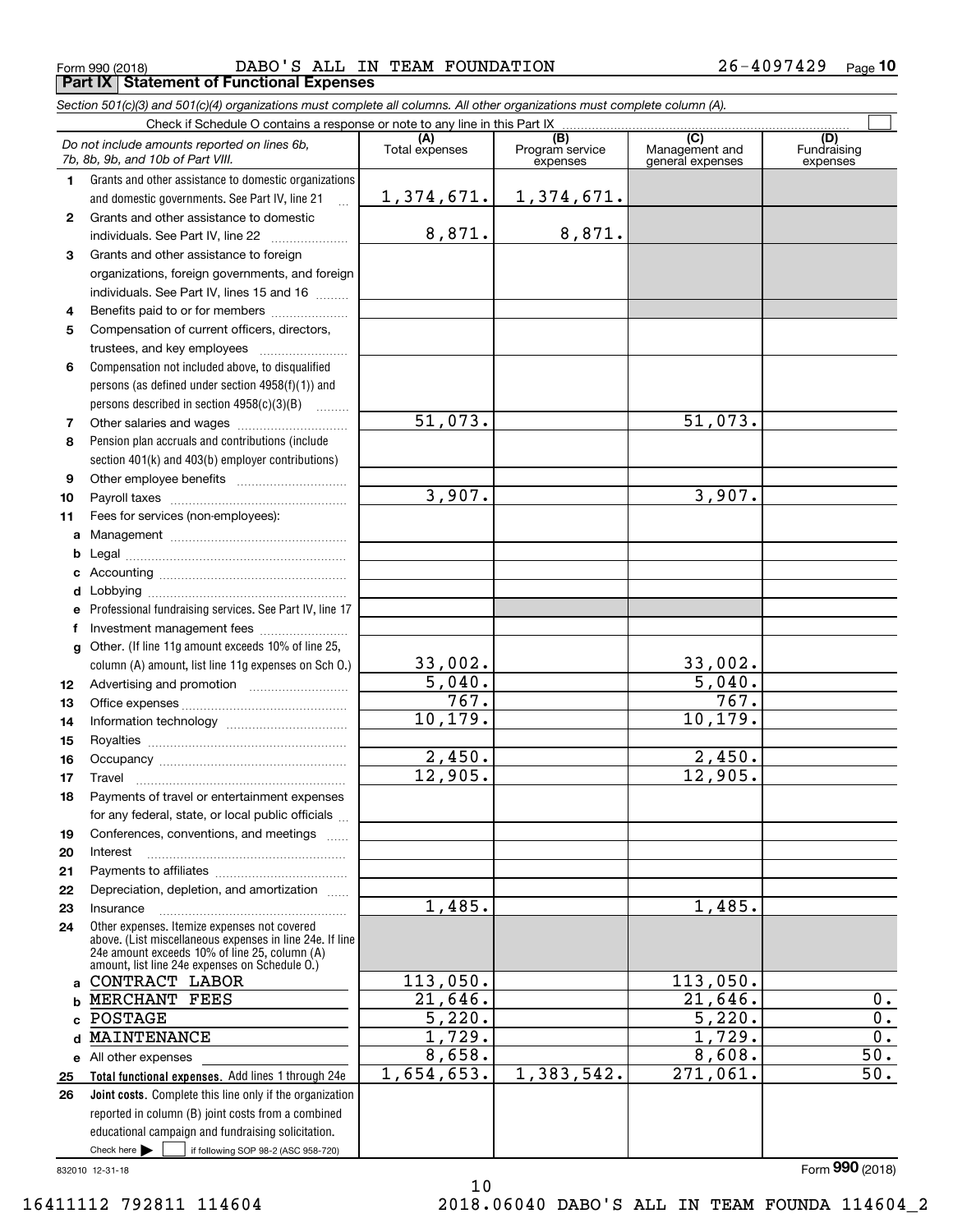Form (2018) **990**

| 120<br><b>DABO</b><br>ALL<br>$\sim$<br>FOUNDATION<br>TEAM<br>ΙN<br>$+097$<br>26-<br>742.<br>- л<br>Form 990 (2018) | Page |
|--------------------------------------------------------------------------------------------------------------------|------|
|--------------------------------------------------------------------------------------------------------------------|------|

|                             |    |                                                                                                                     | (A)<br>Beginning of year |                 | (B)<br>End of year |
|-----------------------------|----|---------------------------------------------------------------------------------------------------------------------|--------------------------|-----------------|--------------------|
|                             | 1  |                                                                                                                     | $\overline{250}$ .       | $\mathbf{1}$    | $\overline{250}$ . |
|                             | 2  |                                                                                                                     | 647,420.                 | $\mathbf{2}$    | 319,043.           |
|                             | з  |                                                                                                                     |                          | 3               |                    |
|                             | 4  |                                                                                                                     |                          | 4               |                    |
|                             | 5  | Loans and other receivables from current and former officers, directors,                                            |                          |                 |                    |
|                             |    | trustees, key employees, and highest compensated employees. Complete                                                |                          |                 |                    |
|                             |    |                                                                                                                     |                          | 5               |                    |
|                             | 6  | Loans and other receivables from other disqualified persons (as defined under                                       |                          |                 |                    |
|                             |    | section 4958(f)(1)), persons described in section 4958(c)(3)(B), and contributing                                   |                          |                 |                    |
|                             |    | employers and sponsoring organizations of section 501(c)(9) voluntary                                               |                          |                 |                    |
|                             |    | employees' beneficiary organizations (see instr). Complete Part II of Sch L                                         |                          | 6               |                    |
| Assets                      | 7  |                                                                                                                     |                          | $\overline{7}$  |                    |
|                             | 8  |                                                                                                                     |                          | 8               |                    |
|                             | 9  | Prepaid expenses and deferred charges [11] matter continuum matter and the Prepaid expenses and deferred charges    |                          | 9               |                    |
|                             |    | <b>10a</b> Land, buildings, and equipment: cost or other                                                            |                          |                 |                    |
|                             |    | basis. Complete Part VI of Schedule D  10a                                                                          |                          |                 |                    |
|                             |    | 10b<br><b>b</b> Less: accumulated depreciation<br>. 1                                                               |                          | 10 <sub>c</sub> |                    |
|                             | 11 |                                                                                                                     |                          | 11              |                    |
|                             | 12 |                                                                                                                     |                          | 12              |                    |
|                             | 13 |                                                                                                                     |                          | 13              |                    |
|                             | 14 |                                                                                                                     |                          | 14              |                    |
|                             | 15 |                                                                                                                     |                          | 15              |                    |
|                             | 16 |                                                                                                                     | $\overline{647}$ , 670.  | 16              | 319, 293.          |
|                             | 17 |                                                                                                                     | 25, 320.                 | 17              | 45,530.            |
|                             | 18 |                                                                                                                     | 190, 800.                | 18              | 25,000.            |
|                             | 19 |                                                                                                                     | 101,000.                 | 19              | 132,500.           |
|                             | 20 |                                                                                                                     |                          | 20              |                    |
|                             | 21 | Escrow or custodial account liability. Complete Part IV of Schedule D<br>1.1.1.1.1.1.1.1.1.1                        |                          | 21              |                    |
|                             | 22 | Loans and other payables to current and former officers, directors, trustees,                                       |                          |                 |                    |
|                             |    | key employees, highest compensated employees, and disqualified persons.                                             |                          |                 |                    |
| Liabilities                 |    |                                                                                                                     | 4,500.                   | 22              | 4,500.             |
|                             | 23 | Secured mortgages and notes payable to unrelated third parties                                                      |                          | 23              |                    |
|                             | 24 |                                                                                                                     |                          | 24              |                    |
|                             | 25 | Other liabilities (including federal income tax, payables to related third                                          |                          |                 |                    |
|                             |    | parties, and other liabilities not included on lines 17-24). Complete Part X of                                     |                          |                 |                    |
|                             |    | Schedule D                                                                                                          | 321,620.                 | 25              | 207,530.           |
|                             | 26 | Organizations that follow SFAS 117 (ASC 958), check here ><br>and                                                   |                          | 26              |                    |
|                             |    | complete lines 27 through 29, and lines 33 and 34.                                                                  |                          |                 |                    |
|                             | 27 |                                                                                                                     |                          | 27              |                    |
|                             | 28 |                                                                                                                     |                          | 28              |                    |
| Net Assets or Fund Balances | 29 | Permanently restricted net assets                                                                                   |                          | 29              |                    |
|                             |    | Organizations that do not follow SFAS 117 (ASC 958), check here $\blacktriangleright \lfloor \underline{X} \rfloor$ |                          |                 |                    |
|                             |    | and complete lines 30 through 34.                                                                                   |                          |                 |                    |
|                             | 30 |                                                                                                                     | 0.                       | 30              | $0$ .              |
|                             | 31 | Paid-in or capital surplus, or land, building, or equipment fund                                                    | $\overline{0}$ .         | 31              | $0$ .              |
|                             | 32 | Retained earnings, endowment, accumulated income, or other funds                                                    | 326,050.                 | 32              | 111,763.           |
|                             | 33 |                                                                                                                     | 326,050.                 | 33              | 111,763.           |
|                             | 34 |                                                                                                                     | 647,670.                 | 34              | 319, 293.          |

## **Part X Balance Sheet**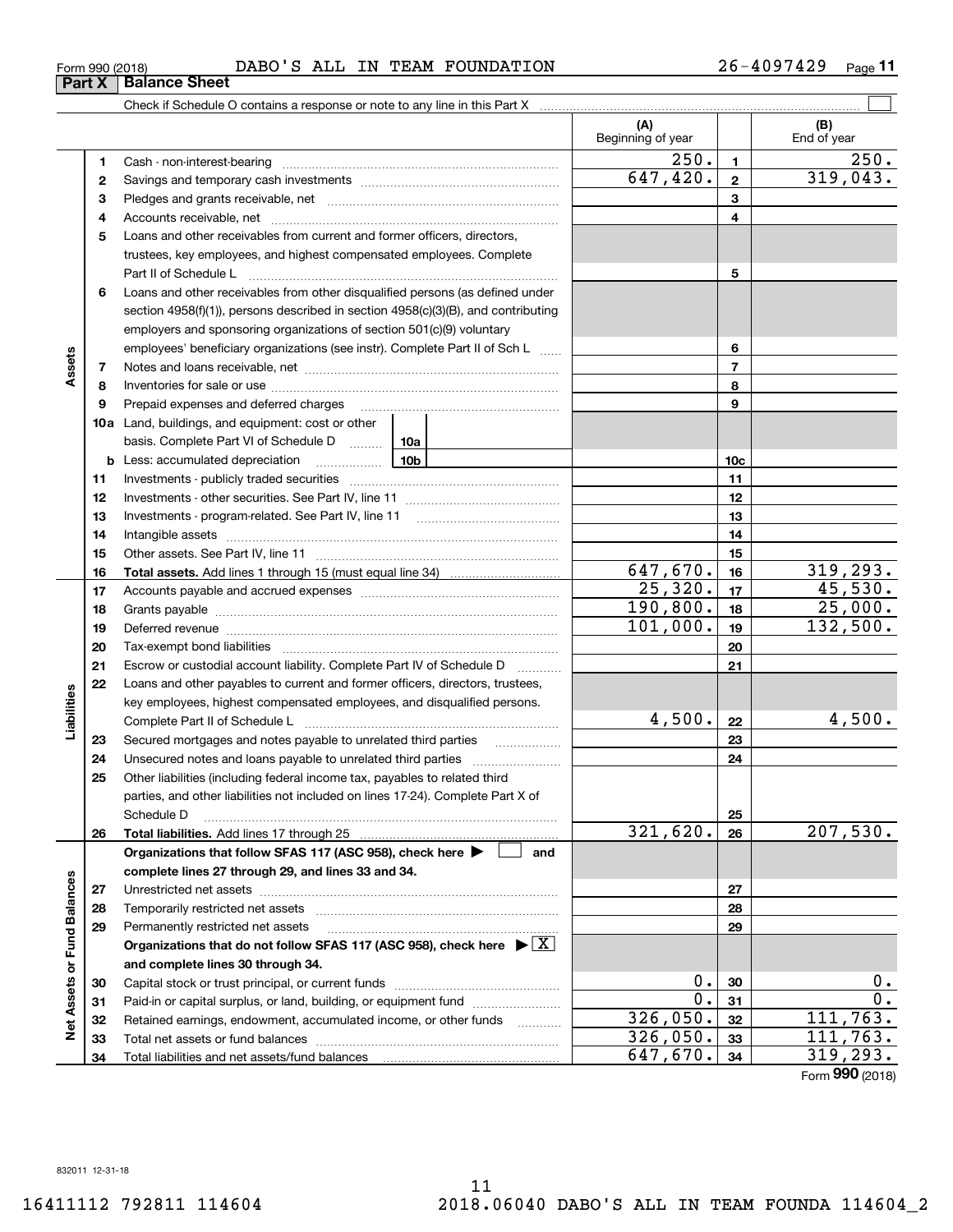| Part XI<br><b>Reconciliation of Net Assets</b><br>$\overline{\textbf{x}}$<br>Check if Schedule O contains a response or note to any line in this Part XI<br>1,581,091.<br>$\mathbf{1}$<br>1<br>1,654,653.<br>$\overline{2}$<br>Total expenses (must equal Part IX, column (A), line 25)<br>2<br>$-73,562.$<br>3<br>Revenue less expenses. Subtract line 2 from line 1<br>3<br>326,050.<br>$\overline{4}$<br>4<br>5<br>Net unrealized gains (losses) on investments<br>5<br>6<br>Donated services and use of facilities<br>6<br>$\mathcal{L} = \{ \mathcal{L}^{\mathcal{L}}_{\mathcal{L}} \mathcal{L}^{\mathcal{L}}_{\mathcal{L}} \mathcal{L}^{\mathcal{L}}_{\mathcal{L}} \mathcal{L}^{\mathcal{L}}_{\mathcal{L}} \mathcal{L}^{\mathcal{L}}_{\mathcal{L}} \mathcal{L}^{\mathcal{L}}_{\mathcal{L}} \mathcal{L}^{\mathcal{L}}_{\mathcal{L}} \mathcal{L}^{\mathcal{L}}_{\mathcal{L}} \mathcal{L}^{\mathcal{L}}_{\mathcal{L}} \mathcal{L}^{\mathcal{L}}_{\mathcal{L}} \mathcal{L}^{\mathcal{$<br>$\overline{7}$<br>Investment expenses<br>7<br>$-140,725.$<br>8<br>Prior period adjustments<br>8<br>0.<br>9<br>Other changes in net assets or fund balances (explain in Schedule O)<br>9<br>Net assets or fund balances at end of year. Combine lines 3 through 9 (must equal Part X, line 33,<br>10<br>111, 763.<br>column (B))<br>10<br>Part XII Financial Statements and Reporting<br><b>No</b><br>Yes<br>$\boxed{\mathbf{X}}$ Accrual<br>Accounting method used to prepare the Form 990: <u>[</u> Cash<br>Other<br>1.<br>If the organization changed its method of accounting from a prior year or checked "Other," explain in Schedule O.<br>х<br>2a Were the organization's financial statements compiled or reviewed by an independent accountant?<br>2a<br><u> 1986 - John Barbara, martin a</u><br>If "Yes," check a box below to indicate whether the financial statements for the year were compiled or reviewed on a<br>separate basis, consolidated basis, or both:<br>Separate basis<br>Consolidated basis<br>Both consolidated and separate basis<br>Χ<br><b>b</b> Were the organization's financial statements audited by an independent accountant?<br>2b<br>If "Yes," check a box below to indicate whether the financial statements for the year were audited on a separate basis,<br>consolidated basis, or both:<br>$\lfloor x \rfloor$ Separate basis<br>Consolidated basis<br>Both consolidated and separate basis<br>c If "Yes" to line 2a or 2b, does the organization have a committee that assumes responsibility for oversight of the audit,<br>х<br>2c<br>If the organization changed either its oversight process or selection process during the tax year, explain in Schedule O.<br>3a As a result of a federal award, was the organization required to undergo an audit or audits as set forth in the Single Audit<br>x<br>Act and OMB Circular A-133?<br>За<br>b If "Yes," did the organization undergo the required audit or audits? If the organization did not undergo the required audit | DABO'S ALL IN TEAM FOUNDATION<br>Form 990 (2018)                                         |  | 26-4097429 | Page 12 |  |  |  |  |
|---------------------------------------------------------------------------------------------------------------------------------------------------------------------------------------------------------------------------------------------------------------------------------------------------------------------------------------------------------------------------------------------------------------------------------------------------------------------------------------------------------------------------------------------------------------------------------------------------------------------------------------------------------------------------------------------------------------------------------------------------------------------------------------------------------------------------------------------------------------------------------------------------------------------------------------------------------------------------------------------------------------------------------------------------------------------------------------------------------------------------------------------------------------------------------------------------------------------------------------------------------------------------------------------------------------------------------------------------------------------------------------------------------------------------------------------------------------------------------------------------------------------------------------------------------------------------------------------------------------------------------------------------------------------------------------------------------------------------------------------------------------------------------------------------------------------------------------------------------------------------------------------------------------------------------------------------------------------------------------------------------------------------------------------------------------------------------------------------------------------------------------------------------------------------------------------------------------------------------------------------------------------------------------------------------------------------------------------------------------------------------------------------------------------------------------------------------------------------------------------------------------------------------------------------------------------------------------------------------------------------------------------------------------------------------------------------------------------------------------------------------------------------------------------------------------------------------------------------------------------------------------------------------------------------------------------------------------------------------------------------------------------------|------------------------------------------------------------------------------------------|--|------------|---------|--|--|--|--|
|                                                                                                                                                                                                                                                                                                                                                                                                                                                                                                                                                                                                                                                                                                                                                                                                                                                                                                                                                                                                                                                                                                                                                                                                                                                                                                                                                                                                                                                                                                                                                                                                                                                                                                                                                                                                                                                                                                                                                                                                                                                                                                                                                                                                                                                                                                                                                                                                                                                                                                                                                                                                                                                                                                                                                                                                                                                                                                                                                                                                                           |                                                                                          |  |            |         |  |  |  |  |
|                                                                                                                                                                                                                                                                                                                                                                                                                                                                                                                                                                                                                                                                                                                                                                                                                                                                                                                                                                                                                                                                                                                                                                                                                                                                                                                                                                                                                                                                                                                                                                                                                                                                                                                                                                                                                                                                                                                                                                                                                                                                                                                                                                                                                                                                                                                                                                                                                                                                                                                                                                                                                                                                                                                                                                                                                                                                                                                                                                                                                           |                                                                                          |  |            |         |  |  |  |  |
|                                                                                                                                                                                                                                                                                                                                                                                                                                                                                                                                                                                                                                                                                                                                                                                                                                                                                                                                                                                                                                                                                                                                                                                                                                                                                                                                                                                                                                                                                                                                                                                                                                                                                                                                                                                                                                                                                                                                                                                                                                                                                                                                                                                                                                                                                                                                                                                                                                                                                                                                                                                                                                                                                                                                                                                                                                                                                                                                                                                                                           |                                                                                          |  |            |         |  |  |  |  |
|                                                                                                                                                                                                                                                                                                                                                                                                                                                                                                                                                                                                                                                                                                                                                                                                                                                                                                                                                                                                                                                                                                                                                                                                                                                                                                                                                                                                                                                                                                                                                                                                                                                                                                                                                                                                                                                                                                                                                                                                                                                                                                                                                                                                                                                                                                                                                                                                                                                                                                                                                                                                                                                                                                                                                                                                                                                                                                                                                                                                                           |                                                                                          |  |            |         |  |  |  |  |
|                                                                                                                                                                                                                                                                                                                                                                                                                                                                                                                                                                                                                                                                                                                                                                                                                                                                                                                                                                                                                                                                                                                                                                                                                                                                                                                                                                                                                                                                                                                                                                                                                                                                                                                                                                                                                                                                                                                                                                                                                                                                                                                                                                                                                                                                                                                                                                                                                                                                                                                                                                                                                                                                                                                                                                                                                                                                                                                                                                                                                           |                                                                                          |  |            |         |  |  |  |  |
|                                                                                                                                                                                                                                                                                                                                                                                                                                                                                                                                                                                                                                                                                                                                                                                                                                                                                                                                                                                                                                                                                                                                                                                                                                                                                                                                                                                                                                                                                                                                                                                                                                                                                                                                                                                                                                                                                                                                                                                                                                                                                                                                                                                                                                                                                                                                                                                                                                                                                                                                                                                                                                                                                                                                                                                                                                                                                                                                                                                                                           |                                                                                          |  |            |         |  |  |  |  |
|                                                                                                                                                                                                                                                                                                                                                                                                                                                                                                                                                                                                                                                                                                                                                                                                                                                                                                                                                                                                                                                                                                                                                                                                                                                                                                                                                                                                                                                                                                                                                                                                                                                                                                                                                                                                                                                                                                                                                                                                                                                                                                                                                                                                                                                                                                                                                                                                                                                                                                                                                                                                                                                                                                                                                                                                                                                                                                                                                                                                                           |                                                                                          |  |            |         |  |  |  |  |
|                                                                                                                                                                                                                                                                                                                                                                                                                                                                                                                                                                                                                                                                                                                                                                                                                                                                                                                                                                                                                                                                                                                                                                                                                                                                                                                                                                                                                                                                                                                                                                                                                                                                                                                                                                                                                                                                                                                                                                                                                                                                                                                                                                                                                                                                                                                                                                                                                                                                                                                                                                                                                                                                                                                                                                                                                                                                                                                                                                                                                           |                                                                                          |  |            |         |  |  |  |  |
|                                                                                                                                                                                                                                                                                                                                                                                                                                                                                                                                                                                                                                                                                                                                                                                                                                                                                                                                                                                                                                                                                                                                                                                                                                                                                                                                                                                                                                                                                                                                                                                                                                                                                                                                                                                                                                                                                                                                                                                                                                                                                                                                                                                                                                                                                                                                                                                                                                                                                                                                                                                                                                                                                                                                                                                                                                                                                                                                                                                                                           |                                                                                          |  |            |         |  |  |  |  |
|                                                                                                                                                                                                                                                                                                                                                                                                                                                                                                                                                                                                                                                                                                                                                                                                                                                                                                                                                                                                                                                                                                                                                                                                                                                                                                                                                                                                                                                                                                                                                                                                                                                                                                                                                                                                                                                                                                                                                                                                                                                                                                                                                                                                                                                                                                                                                                                                                                                                                                                                                                                                                                                                                                                                                                                                                                                                                                                                                                                                                           |                                                                                          |  |            |         |  |  |  |  |
|                                                                                                                                                                                                                                                                                                                                                                                                                                                                                                                                                                                                                                                                                                                                                                                                                                                                                                                                                                                                                                                                                                                                                                                                                                                                                                                                                                                                                                                                                                                                                                                                                                                                                                                                                                                                                                                                                                                                                                                                                                                                                                                                                                                                                                                                                                                                                                                                                                                                                                                                                                                                                                                                                                                                                                                                                                                                                                                                                                                                                           |                                                                                          |  |            |         |  |  |  |  |
|                                                                                                                                                                                                                                                                                                                                                                                                                                                                                                                                                                                                                                                                                                                                                                                                                                                                                                                                                                                                                                                                                                                                                                                                                                                                                                                                                                                                                                                                                                                                                                                                                                                                                                                                                                                                                                                                                                                                                                                                                                                                                                                                                                                                                                                                                                                                                                                                                                                                                                                                                                                                                                                                                                                                                                                                                                                                                                                                                                                                                           |                                                                                          |  |            |         |  |  |  |  |
|                                                                                                                                                                                                                                                                                                                                                                                                                                                                                                                                                                                                                                                                                                                                                                                                                                                                                                                                                                                                                                                                                                                                                                                                                                                                                                                                                                                                                                                                                                                                                                                                                                                                                                                                                                                                                                                                                                                                                                                                                                                                                                                                                                                                                                                                                                                                                                                                                                                                                                                                                                                                                                                                                                                                                                                                                                                                                                                                                                                                                           |                                                                                          |  |            |         |  |  |  |  |
|                                                                                                                                                                                                                                                                                                                                                                                                                                                                                                                                                                                                                                                                                                                                                                                                                                                                                                                                                                                                                                                                                                                                                                                                                                                                                                                                                                                                                                                                                                                                                                                                                                                                                                                                                                                                                                                                                                                                                                                                                                                                                                                                                                                                                                                                                                                                                                                                                                                                                                                                                                                                                                                                                                                                                                                                                                                                                                                                                                                                                           |                                                                                          |  |            |         |  |  |  |  |
|                                                                                                                                                                                                                                                                                                                                                                                                                                                                                                                                                                                                                                                                                                                                                                                                                                                                                                                                                                                                                                                                                                                                                                                                                                                                                                                                                                                                                                                                                                                                                                                                                                                                                                                                                                                                                                                                                                                                                                                                                                                                                                                                                                                                                                                                                                                                                                                                                                                                                                                                                                                                                                                                                                                                                                                                                                                                                                                                                                                                                           |                                                                                          |  |            |         |  |  |  |  |
|                                                                                                                                                                                                                                                                                                                                                                                                                                                                                                                                                                                                                                                                                                                                                                                                                                                                                                                                                                                                                                                                                                                                                                                                                                                                                                                                                                                                                                                                                                                                                                                                                                                                                                                                                                                                                                                                                                                                                                                                                                                                                                                                                                                                                                                                                                                                                                                                                                                                                                                                                                                                                                                                                                                                                                                                                                                                                                                                                                                                                           |                                                                                          |  |            |         |  |  |  |  |
|                                                                                                                                                                                                                                                                                                                                                                                                                                                                                                                                                                                                                                                                                                                                                                                                                                                                                                                                                                                                                                                                                                                                                                                                                                                                                                                                                                                                                                                                                                                                                                                                                                                                                                                                                                                                                                                                                                                                                                                                                                                                                                                                                                                                                                                                                                                                                                                                                                                                                                                                                                                                                                                                                                                                                                                                                                                                                                                                                                                                                           |                                                                                          |  |            |         |  |  |  |  |
|                                                                                                                                                                                                                                                                                                                                                                                                                                                                                                                                                                                                                                                                                                                                                                                                                                                                                                                                                                                                                                                                                                                                                                                                                                                                                                                                                                                                                                                                                                                                                                                                                                                                                                                                                                                                                                                                                                                                                                                                                                                                                                                                                                                                                                                                                                                                                                                                                                                                                                                                                                                                                                                                                                                                                                                                                                                                                                                                                                                                                           |                                                                                          |  |            |         |  |  |  |  |
|                                                                                                                                                                                                                                                                                                                                                                                                                                                                                                                                                                                                                                                                                                                                                                                                                                                                                                                                                                                                                                                                                                                                                                                                                                                                                                                                                                                                                                                                                                                                                                                                                                                                                                                                                                                                                                                                                                                                                                                                                                                                                                                                                                                                                                                                                                                                                                                                                                                                                                                                                                                                                                                                                                                                                                                                                                                                                                                                                                                                                           |                                                                                          |  |            |         |  |  |  |  |
|                                                                                                                                                                                                                                                                                                                                                                                                                                                                                                                                                                                                                                                                                                                                                                                                                                                                                                                                                                                                                                                                                                                                                                                                                                                                                                                                                                                                                                                                                                                                                                                                                                                                                                                                                                                                                                                                                                                                                                                                                                                                                                                                                                                                                                                                                                                                                                                                                                                                                                                                                                                                                                                                                                                                                                                                                                                                                                                                                                                                                           |                                                                                          |  |            |         |  |  |  |  |
|                                                                                                                                                                                                                                                                                                                                                                                                                                                                                                                                                                                                                                                                                                                                                                                                                                                                                                                                                                                                                                                                                                                                                                                                                                                                                                                                                                                                                                                                                                                                                                                                                                                                                                                                                                                                                                                                                                                                                                                                                                                                                                                                                                                                                                                                                                                                                                                                                                                                                                                                                                                                                                                                                                                                                                                                                                                                                                                                                                                                                           |                                                                                          |  |            |         |  |  |  |  |
|                                                                                                                                                                                                                                                                                                                                                                                                                                                                                                                                                                                                                                                                                                                                                                                                                                                                                                                                                                                                                                                                                                                                                                                                                                                                                                                                                                                                                                                                                                                                                                                                                                                                                                                                                                                                                                                                                                                                                                                                                                                                                                                                                                                                                                                                                                                                                                                                                                                                                                                                                                                                                                                                                                                                                                                                                                                                                                                                                                                                                           |                                                                                          |  |            |         |  |  |  |  |
|                                                                                                                                                                                                                                                                                                                                                                                                                                                                                                                                                                                                                                                                                                                                                                                                                                                                                                                                                                                                                                                                                                                                                                                                                                                                                                                                                                                                                                                                                                                                                                                                                                                                                                                                                                                                                                                                                                                                                                                                                                                                                                                                                                                                                                                                                                                                                                                                                                                                                                                                                                                                                                                                                                                                                                                                                                                                                                                                                                                                                           |                                                                                          |  |            |         |  |  |  |  |
|                                                                                                                                                                                                                                                                                                                                                                                                                                                                                                                                                                                                                                                                                                                                                                                                                                                                                                                                                                                                                                                                                                                                                                                                                                                                                                                                                                                                                                                                                                                                                                                                                                                                                                                                                                                                                                                                                                                                                                                                                                                                                                                                                                                                                                                                                                                                                                                                                                                                                                                                                                                                                                                                                                                                                                                                                                                                                                                                                                                                                           |                                                                                          |  |            |         |  |  |  |  |
|                                                                                                                                                                                                                                                                                                                                                                                                                                                                                                                                                                                                                                                                                                                                                                                                                                                                                                                                                                                                                                                                                                                                                                                                                                                                                                                                                                                                                                                                                                                                                                                                                                                                                                                                                                                                                                                                                                                                                                                                                                                                                                                                                                                                                                                                                                                                                                                                                                                                                                                                                                                                                                                                                                                                                                                                                                                                                                                                                                                                                           |                                                                                          |  |            |         |  |  |  |  |
|                                                                                                                                                                                                                                                                                                                                                                                                                                                                                                                                                                                                                                                                                                                                                                                                                                                                                                                                                                                                                                                                                                                                                                                                                                                                                                                                                                                                                                                                                                                                                                                                                                                                                                                                                                                                                                                                                                                                                                                                                                                                                                                                                                                                                                                                                                                                                                                                                                                                                                                                                                                                                                                                                                                                                                                                                                                                                                                                                                                                                           |                                                                                          |  |            |         |  |  |  |  |
|                                                                                                                                                                                                                                                                                                                                                                                                                                                                                                                                                                                                                                                                                                                                                                                                                                                                                                                                                                                                                                                                                                                                                                                                                                                                                                                                                                                                                                                                                                                                                                                                                                                                                                                                                                                                                                                                                                                                                                                                                                                                                                                                                                                                                                                                                                                                                                                                                                                                                                                                                                                                                                                                                                                                                                                                                                                                                                                                                                                                                           |                                                                                          |  |            |         |  |  |  |  |
|                                                                                                                                                                                                                                                                                                                                                                                                                                                                                                                                                                                                                                                                                                                                                                                                                                                                                                                                                                                                                                                                                                                                                                                                                                                                                                                                                                                                                                                                                                                                                                                                                                                                                                                                                                                                                                                                                                                                                                                                                                                                                                                                                                                                                                                                                                                                                                                                                                                                                                                                                                                                                                                                                                                                                                                                                                                                                                                                                                                                                           |                                                                                          |  |            |         |  |  |  |  |
|                                                                                                                                                                                                                                                                                                                                                                                                                                                                                                                                                                                                                                                                                                                                                                                                                                                                                                                                                                                                                                                                                                                                                                                                                                                                                                                                                                                                                                                                                                                                                                                                                                                                                                                                                                                                                                                                                                                                                                                                                                                                                                                                                                                                                                                                                                                                                                                                                                                                                                                                                                                                                                                                                                                                                                                                                                                                                                                                                                                                                           |                                                                                          |  |            |         |  |  |  |  |
|                                                                                                                                                                                                                                                                                                                                                                                                                                                                                                                                                                                                                                                                                                                                                                                                                                                                                                                                                                                                                                                                                                                                                                                                                                                                                                                                                                                                                                                                                                                                                                                                                                                                                                                                                                                                                                                                                                                                                                                                                                                                                                                                                                                                                                                                                                                                                                                                                                                                                                                                                                                                                                                                                                                                                                                                                                                                                                                                                                                                                           |                                                                                          |  |            |         |  |  |  |  |
|                                                                                                                                                                                                                                                                                                                                                                                                                                                                                                                                                                                                                                                                                                                                                                                                                                                                                                                                                                                                                                                                                                                                                                                                                                                                                                                                                                                                                                                                                                                                                                                                                                                                                                                                                                                                                                                                                                                                                                                                                                                                                                                                                                                                                                                                                                                                                                                                                                                                                                                                                                                                                                                                                                                                                                                                                                                                                                                                                                                                                           |                                                                                          |  |            |         |  |  |  |  |
|                                                                                                                                                                                                                                                                                                                                                                                                                                                                                                                                                                                                                                                                                                                                                                                                                                                                                                                                                                                                                                                                                                                                                                                                                                                                                                                                                                                                                                                                                                                                                                                                                                                                                                                                                                                                                                                                                                                                                                                                                                                                                                                                                                                                                                                                                                                                                                                                                                                                                                                                                                                                                                                                                                                                                                                                                                                                                                                                                                                                                           |                                                                                          |  |            |         |  |  |  |  |
|                                                                                                                                                                                                                                                                                                                                                                                                                                                                                                                                                                                                                                                                                                                                                                                                                                                                                                                                                                                                                                                                                                                                                                                                                                                                                                                                                                                                                                                                                                                                                                                                                                                                                                                                                                                                                                                                                                                                                                                                                                                                                                                                                                                                                                                                                                                                                                                                                                                                                                                                                                                                                                                                                                                                                                                                                                                                                                                                                                                                                           |                                                                                          |  |            |         |  |  |  |  |
| nnn.                                                                                                                                                                                                                                                                                                                                                                                                                                                                                                                                                                                                                                                                                                                                                                                                                                                                                                                                                                                                                                                                                                                                                                                                                                                                                                                                                                                                                                                                                                                                                                                                                                                                                                                                                                                                                                                                                                                                                                                                                                                                                                                                                                                                                                                                                                                                                                                                                                                                                                                                                                                                                                                                                                                                                                                                                                                                                                                                                                                                                      | or audits, explain why in Schedule O and describe any steps taken to undergo such audits |  | 3b         |         |  |  |  |  |

Form (2018) **990**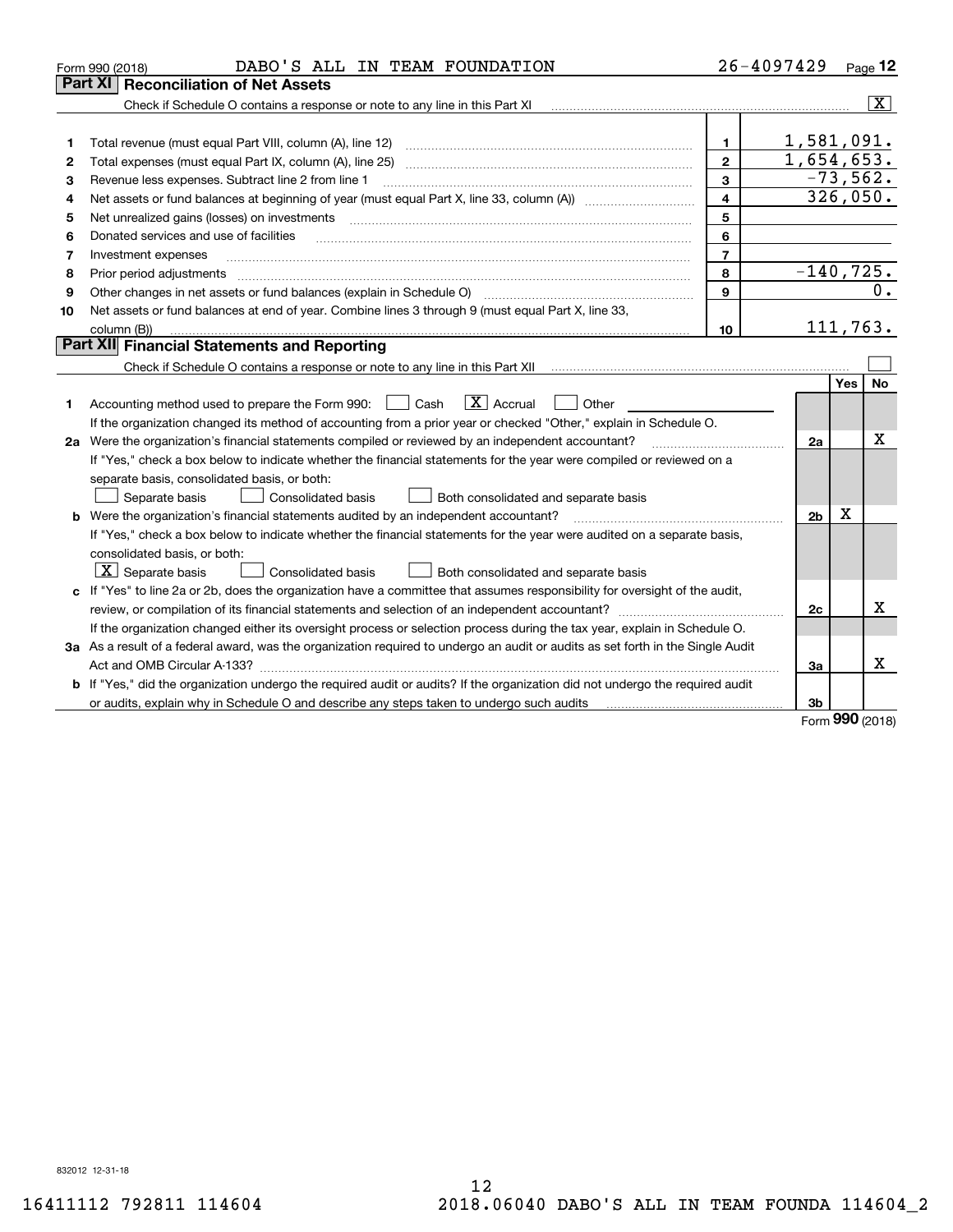| <b>SCHEDULE A</b> |
|-------------------|
|-------------------|

Department of the Treasury

|  |  |  | (Form 990 or 990-EZ) |  |
|--|--|--|----------------------|--|
|--|--|--|----------------------|--|

## **Public Charity Status and Public Support**

**Complete if the organization is a section 501(c)(3) organization or a section 4947(a)(1) nonexempt charitable trust.**

| Attach to Form 990 or Form 990-EZ. |
|------------------------------------|
|                                    |

| OMB No. 1545-0047     |
|-----------------------|
| 2018                  |
| <b>Open to Public</b> |

٦

| Internal Revenue Service |                     |                          |                                               |                                                                                                                              | Go to www.irs.gov/Form990 for instructions and the latest information.                                                                                                                                                                               | Inspection                  |                                 |                            |  |                                       |                            |  |  |
|--------------------------|---------------------|--------------------------|-----------------------------------------------|------------------------------------------------------------------------------------------------------------------------------|------------------------------------------------------------------------------------------------------------------------------------------------------------------------------------------------------------------------------------------------------|-----------------------------|---------------------------------|----------------------------|--|---------------------------------------|----------------------------|--|--|
|                          |                     | Name of the organization |                                               |                                                                                                                              |                                                                                                                                                                                                                                                      |                             |                                 |                            |  | <b>Employer identification number</b> |                            |  |  |
|                          |                     |                          |                                               |                                                                                                                              | DABO'S ALL IN TEAM FOUNDATION                                                                                                                                                                                                                        |                             |                                 |                            |  |                                       | 26-4097429                 |  |  |
| Part I                   |                     |                          |                                               |                                                                                                                              | Reason for Public Charity Status (All organizations must complete this part.) See instructions.                                                                                                                                                      |                             |                                 |                            |  |                                       |                            |  |  |
|                          |                     |                          |                                               |                                                                                                                              | The organization is not a private foundation because it is: (For lines 1 through 12, check only one box.)                                                                                                                                            |                             |                                 |                            |  |                                       |                            |  |  |
| 1                        |                     |                          |                                               |                                                                                                                              | A church, convention of churches, or association of churches described in section 170(b)(1)(A)(i).                                                                                                                                                   |                             |                                 |                            |  |                                       |                            |  |  |
| 2                        |                     |                          |                                               |                                                                                                                              | A school described in section 170(b)(1)(A)(ii). (Attach Schedule E (Form 990 or 990-EZ).)                                                                                                                                                            |                             |                                 |                            |  |                                       |                            |  |  |
| 3                        |                     |                          |                                               |                                                                                                                              | A hospital or a cooperative hospital service organization described in section 170(b)(1)(A)(iii).                                                                                                                                                    |                             |                                 |                            |  |                                       |                            |  |  |
|                          |                     |                          |                                               |                                                                                                                              | A medical research organization operated in conjunction with a hospital described in section 170(b)(1)(A)(iii). Enter the hospital's name,                                                                                                           |                             |                                 |                            |  |                                       |                            |  |  |
|                          |                     | city, and state:         |                                               |                                                                                                                              |                                                                                                                                                                                                                                                      |                             |                                 |                            |  |                                       |                            |  |  |
| 5                        |                     |                          |                                               |                                                                                                                              | An organization operated for the benefit of a college or university owned or operated by a governmental unit described in                                                                                                                            |                             |                                 |                            |  |                                       |                            |  |  |
|                          |                     |                          |                                               | section 170(b)(1)(A)(iv). (Complete Part II.)                                                                                |                                                                                                                                                                                                                                                      |                             |                                 |                            |  |                                       |                            |  |  |
| 6                        |                     |                          |                                               |                                                                                                                              | A federal, state, or local government or governmental unit described in section 170(b)(1)(A)(v).                                                                                                                                                     |                             |                                 |                            |  |                                       |                            |  |  |
| 7                        |                     |                          |                                               |                                                                                                                              | An organization that normally receives a substantial part of its support from a governmental unit or from the general public described in                                                                                                            |                             |                                 |                            |  |                                       |                            |  |  |
|                          |                     |                          |                                               | section 170(b)(1)(A)(vi). (Complete Part II.)                                                                                |                                                                                                                                                                                                                                                      |                             |                                 |                            |  |                                       |                            |  |  |
| 8                        |                     |                          |                                               |                                                                                                                              | A community trust described in section 170(b)(1)(A)(vi). (Complete Part II.)                                                                                                                                                                         |                             |                                 |                            |  |                                       |                            |  |  |
| 9                        |                     |                          |                                               |                                                                                                                              | An agricultural research organization described in section 170(b)(1)(A)(ix) operated in conjunction with a land-grant college                                                                                                                        |                             |                                 |                            |  |                                       |                            |  |  |
|                          |                     |                          |                                               |                                                                                                                              | or university or a non-land-grant college of agriculture (see instructions). Enter the name, city, and state of the college or                                                                                                                       |                             |                                 |                            |  |                                       |                            |  |  |
|                          |                     | university:              |                                               |                                                                                                                              |                                                                                                                                                                                                                                                      |                             |                                 |                            |  |                                       |                            |  |  |
| 10                       | $\lfloor x \rfloor$ |                          |                                               |                                                                                                                              | An organization that normally receives: (1) more than 33 1/3% of its support from contributions, membership fees, and gross receipts from                                                                                                            |                             |                                 |                            |  |                                       |                            |  |  |
|                          |                     |                          |                                               |                                                                                                                              | activities related to its exempt functions - subject to certain exceptions, and (2) no more than 33 1/3% of its support from gross investment                                                                                                        |                             |                                 |                            |  |                                       |                            |  |  |
|                          |                     |                          |                                               |                                                                                                                              | income and unrelated business taxable income (less section 511 tax) from businesses acquired by the organization after June 30, 1975.                                                                                                                |                             |                                 |                            |  |                                       |                            |  |  |
|                          |                     |                          |                                               | See section 509(a)(2). (Complete Part III.)                                                                                  |                                                                                                                                                                                                                                                      |                             |                                 |                            |  |                                       |                            |  |  |
| 11                       |                     |                          |                                               |                                                                                                                              | An organization organized and operated exclusively to test for public safety. See section 509(a)(4).                                                                                                                                                 |                             |                                 |                            |  |                                       |                            |  |  |
| 12                       |                     |                          |                                               |                                                                                                                              | An organization organized and operated exclusively for the benefit of, to perform the functions of, or to carry out the purposes of one or                                                                                                           |                             |                                 |                            |  |                                       |                            |  |  |
|                          |                     |                          |                                               |                                                                                                                              | more publicly supported organizations described in section 509(a)(1) or section 509(a)(2). See section 509(a)(3). Check the box in<br>lines 12a through 12d that describes the type of supporting organization and complete lines 12e, 12f, and 12g. |                             |                                 |                            |  |                                       |                            |  |  |
|                          |                     |                          |                                               |                                                                                                                              | Type I. A supporting organization operated, supervised, or controlled by its supported organization(s), typically by giving                                                                                                                          |                             |                                 |                            |  |                                       |                            |  |  |
| а                        |                     |                          |                                               |                                                                                                                              | the supported organization(s) the power to regularly appoint or elect a majority of the directors or trustees of the supporting                                                                                                                      |                             |                                 |                            |  |                                       |                            |  |  |
|                          |                     |                          |                                               | organization. You must complete Part IV, Sections A and B.                                                                   |                                                                                                                                                                                                                                                      |                             |                                 |                            |  |                                       |                            |  |  |
| b                        |                     |                          |                                               |                                                                                                                              | Type II. A supporting organization supervised or controlled in connection with its supported organization(s), by having                                                                                                                              |                             |                                 |                            |  |                                       |                            |  |  |
|                          |                     |                          |                                               |                                                                                                                              | control or management of the supporting organization vested in the same persons that control or manage the supported                                                                                                                                 |                             |                                 |                            |  |                                       |                            |  |  |
|                          |                     |                          |                                               |                                                                                                                              | organization(s). You must complete Part IV, Sections A and C.                                                                                                                                                                                        |                             |                                 |                            |  |                                       |                            |  |  |
| c                        |                     |                          |                                               | Type III functionally integrated. A supporting organization operated in connection with, and functionally integrated with,   |                                                                                                                                                                                                                                                      |                             |                                 |                            |  |                                       |                            |  |  |
|                          |                     |                          |                                               | its supported organization(s) (see instructions). You must complete Part IV, Sections A, D, and E.                           |                                                                                                                                                                                                                                                      |                             |                                 |                            |  |                                       |                            |  |  |
| d                        |                     |                          |                                               | Type III non-functionally integrated. A supporting organization operated in connection with its supported organization(s)    |                                                                                                                                                                                                                                                      |                             |                                 |                            |  |                                       |                            |  |  |
|                          |                     |                          |                                               | that is not functionally integrated. The organization generally must satisfy a distribution requirement and an attentiveness |                                                                                                                                                                                                                                                      |                             |                                 |                            |  |                                       |                            |  |  |
|                          |                     |                          |                                               |                                                                                                                              | requirement (see instructions). You must complete Part IV, Sections A and D, and Part V.                                                                                                                                                             |                             |                                 |                            |  |                                       |                            |  |  |
| е                        |                     |                          |                                               |                                                                                                                              | Check this box if the organization received a written determination from the IRS that it is a Type I, Type II, Type III                                                                                                                              |                             |                                 |                            |  |                                       |                            |  |  |
|                          |                     |                          |                                               |                                                                                                                              | functionally integrated, or Type III non-functionally integrated supporting organization.                                                                                                                                                            |                             |                                 |                            |  |                                       |                            |  |  |
|                          |                     |                          | f Enter the number of supported organizations |                                                                                                                              |                                                                                                                                                                                                                                                      |                             |                                 |                            |  |                                       |                            |  |  |
|                          |                     |                          |                                               | Provide the following information about the supported organization(s).                                                       |                                                                                                                                                                                                                                                      |                             |                                 |                            |  |                                       |                            |  |  |
|                          |                     | (i) Name of supported    |                                               | (ii) EIN                                                                                                                     | (iii) Type of organization<br>(described on lines 1-10                                                                                                                                                                                               | in your governing document? | (iv) Is the organization listed | (v) Amount of monetary     |  |                                       | (vi) Amount of other       |  |  |
|                          |                     | organization             |                                               |                                                                                                                              | above (see instructions))                                                                                                                                                                                                                            | Yes                         | No.                             | support (see instructions) |  |                                       | support (see instructions) |  |  |
|                          |                     |                          |                                               |                                                                                                                              |                                                                                                                                                                                                                                                      |                             |                                 |                            |  |                                       |                            |  |  |
|                          |                     |                          |                                               |                                                                                                                              |                                                                                                                                                                                                                                                      |                             |                                 |                            |  |                                       |                            |  |  |
|                          |                     |                          |                                               |                                                                                                                              |                                                                                                                                                                                                                                                      |                             |                                 |                            |  |                                       |                            |  |  |
|                          |                     |                          |                                               |                                                                                                                              |                                                                                                                                                                                                                                                      |                             |                                 |                            |  |                                       |                            |  |  |
|                          |                     |                          |                                               |                                                                                                                              |                                                                                                                                                                                                                                                      |                             |                                 |                            |  |                                       |                            |  |  |
|                          |                     |                          |                                               |                                                                                                                              |                                                                                                                                                                                                                                                      |                             |                                 |                            |  |                                       |                            |  |  |
|                          |                     |                          |                                               |                                                                                                                              |                                                                                                                                                                                                                                                      |                             |                                 |                            |  |                                       |                            |  |  |
|                          |                     |                          |                                               |                                                                                                                              |                                                                                                                                                                                                                                                      |                             |                                 |                            |  |                                       |                            |  |  |
|                          |                     |                          |                                               |                                                                                                                              |                                                                                                                                                                                                                                                      |                             |                                 |                            |  |                                       |                            |  |  |
|                          |                     |                          |                                               |                                                                                                                              |                                                                                                                                                                                                                                                      |                             |                                 |                            |  |                                       |                            |  |  |
| Total                    |                     |                          |                                               |                                                                                                                              |                                                                                                                                                                                                                                                      |                             |                                 |                            |  |                                       |                            |  |  |

LHA For Paperwork Reduction Act Notice, see the Instructions for Form 990 or 990-EZ. 832021 10-11-18 Schedule A (Form 990 or 990-EZ) 2018 13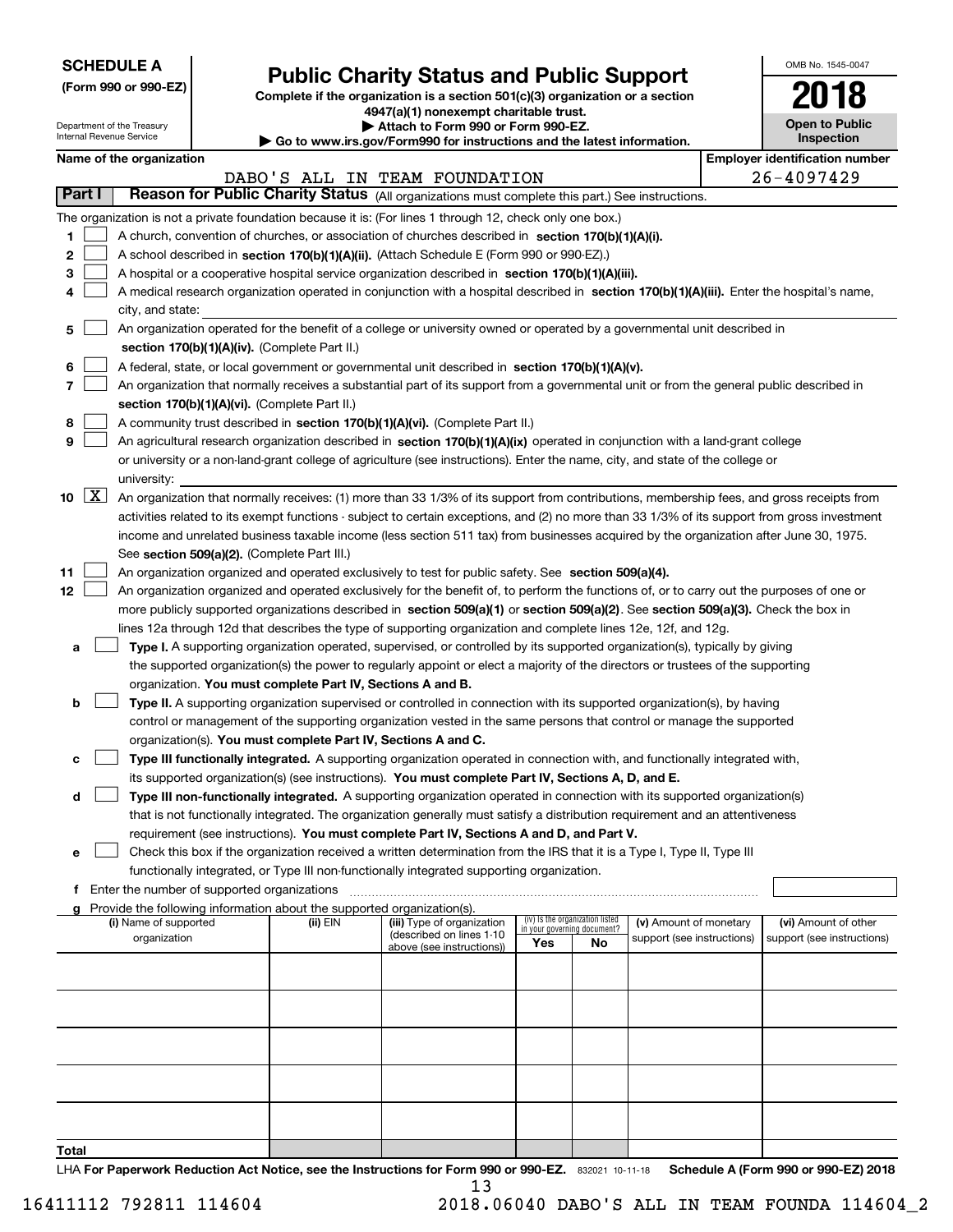### Schedule A (Form 990 or 990-EZ) 2018 Page DABO'S ALL IN TEAM FOUNDATION 26-4097429

**2**

(Complete only if you checked the box on line 5, 7, or 8 of Part I or if the organization failed to qualify under Part III. If the organization fails to qualify under the tests listed below, please complete Part III.) **Part II** | Support Schedule for Organizations Described in Sections 170(b)(1)(A)(iv) and 170(b)(1)(A)(vi)

|    | <b>Section A. Public Support</b>                                                                                                               |          |            |            |            |                                      |           |
|----|------------------------------------------------------------------------------------------------------------------------------------------------|----------|------------|------------|------------|--------------------------------------|-----------|
|    | Calendar year (or fiscal year beginning in) $\blacktriangleright$                                                                              | (a) 2014 | $(b)$ 2015 | $(c)$ 2016 | $(d)$ 2017 | (e) 2018                             | (f) Total |
|    | <b>1</b> Gifts, grants, contributions, and                                                                                                     |          |            |            |            |                                      |           |
|    | membership fees received. (Do not                                                                                                              |          |            |            |            |                                      |           |
|    | include any "unusual grants.")                                                                                                                 |          |            |            |            |                                      |           |
|    | 2 Tax revenues levied for the organ-                                                                                                           |          |            |            |            |                                      |           |
|    | ization's benefit and either paid to                                                                                                           |          |            |            |            |                                      |           |
|    | or expended on its behalf                                                                                                                      |          |            |            |            |                                      |           |
|    | 3 The value of services or facilities                                                                                                          |          |            |            |            |                                      |           |
|    | furnished by a governmental unit to                                                                                                            |          |            |            |            |                                      |           |
|    | the organization without charge                                                                                                                |          |            |            |            |                                      |           |
|    | <b>4 Total.</b> Add lines 1 through 3                                                                                                          |          |            |            |            |                                      |           |
| 5. | The portion of total contributions                                                                                                             |          |            |            |            |                                      |           |
|    | by each person (other than a                                                                                                                   |          |            |            |            |                                      |           |
|    | governmental unit or publicly                                                                                                                  |          |            |            |            |                                      |           |
|    | supported organization) included                                                                                                               |          |            |            |            |                                      |           |
|    | on line 1 that exceeds 2% of the                                                                                                               |          |            |            |            |                                      |           |
|    | amount shown on line 11,                                                                                                                       |          |            |            |            |                                      |           |
|    | column (f)                                                                                                                                     |          |            |            |            |                                      |           |
|    | 6 Public support. Subtract line 5 from line 4.                                                                                                 |          |            |            |            |                                      |           |
|    | <b>Section B. Total Support</b>                                                                                                                |          |            |            |            |                                      |           |
|    | Calendar year (or fiscal year beginning in) $\blacktriangleright$                                                                              | (a) 2014 | $(b)$ 2015 | $(c)$ 2016 | $(d)$ 2017 | (e) 2018                             | (f) Total |
|    | 7 Amounts from line 4                                                                                                                          |          |            |            |            |                                      |           |
| 8  | Gross income from interest,                                                                                                                    |          |            |            |            |                                      |           |
|    | dividends, payments received on                                                                                                                |          |            |            |            |                                      |           |
|    | securities loans, rents, royalties,                                                                                                            |          |            |            |            |                                      |           |
|    | and income from similar sources                                                                                                                |          |            |            |            |                                      |           |
| 9  | Net income from unrelated business                                                                                                             |          |            |            |            |                                      |           |
|    | activities, whether or not the                                                                                                                 |          |            |            |            |                                      |           |
|    | business is regularly carried on                                                                                                               |          |            |            |            |                                      |           |
|    | <b>10</b> Other income. Do not include gain                                                                                                    |          |            |            |            |                                      |           |
|    | or loss from the sale of capital                                                                                                               |          |            |            |            |                                      |           |
|    | assets (Explain in Part VI.)                                                                                                                   |          |            |            |            |                                      |           |
|    | 11 Total support. Add lines 7 through 10                                                                                                       |          |            |            |            |                                      |           |
|    | <b>12</b> Gross receipts from related activities, etc. (see instructions)                                                                      |          |            |            |            | 12                                   |           |
|    | 13 First five years. If the Form 990 is for the organization's first, second, third, fourth, or fifth tax year as a section 501(c)(3)          |          |            |            |            |                                      |           |
|    | organization, check this box and stop here                                                                                                     |          |            |            |            |                                      |           |
|    | Section C. Computation of Public Support Percentage                                                                                            |          |            |            |            |                                      |           |
|    | 14 Public support percentage for 2018 (line 6, column (f) divided by line 11, column (f) <i>mummumumumum</i>                                   |          |            |            |            | 14                                   | %         |
|    |                                                                                                                                                |          |            |            |            | 15                                   | %         |
|    | 16a 33 1/3% support test - 2018. If the organization did not check the box on line 13, and line 14 is 33 1/3% or more, check this box and      |          |            |            |            |                                      |           |
|    | stop here. The organization qualifies as a publicly supported organization                                                                     |          |            |            |            |                                      |           |
|    | b 33 1/3% support test - 2017. If the organization did not check a box on line 13 or 16a, and line 15 is 33 1/3% or more, check this box       |          |            |            |            |                                      |           |
|    | and stop here. The organization qualifies as a publicly supported organization                                                                 |          |            |            |            |                                      |           |
|    | 17a 10% -facts-and-circumstances test - 2018. If the organization did not check a box on line 13, 16a, or 16b, and line 14 is 10% or more,     |          |            |            |            |                                      |           |
|    | and if the organization meets the "facts-and-circumstances" test, check this box and stop here. Explain in Part VI how the organization        |          |            |            |            |                                      |           |
|    | meets the "facts-and-circumstances" test. The organization qualifies as a publicly supported organization                                      |          |            |            |            |                                      |           |
|    | <b>b 10% -facts-and-circumstances test - 2017.</b> If the organization did not check a box on line 13, 16a, 16b, or 17a, and line 15 is 10% or |          |            |            |            |                                      |           |
|    | more, and if the organization meets the "facts-and-circumstances" test, check this box and stop here. Explain in Part VI how the               |          |            |            |            |                                      |           |
|    | organization meets the "facts-and-circumstances" test. The organization qualifies as a publicly supported organization                         |          |            |            |            |                                      |           |
|    | 18 Private foundation. If the organization did not check a box on line 13, 16a, 16b, 17a, or 17b, check this box and see instructions          |          |            |            |            | Schodule A (Form 000 or 000 F7) 2019 |           |

**Schedule A (Form 990 or 990-EZ) 2018**

832022 10-11-18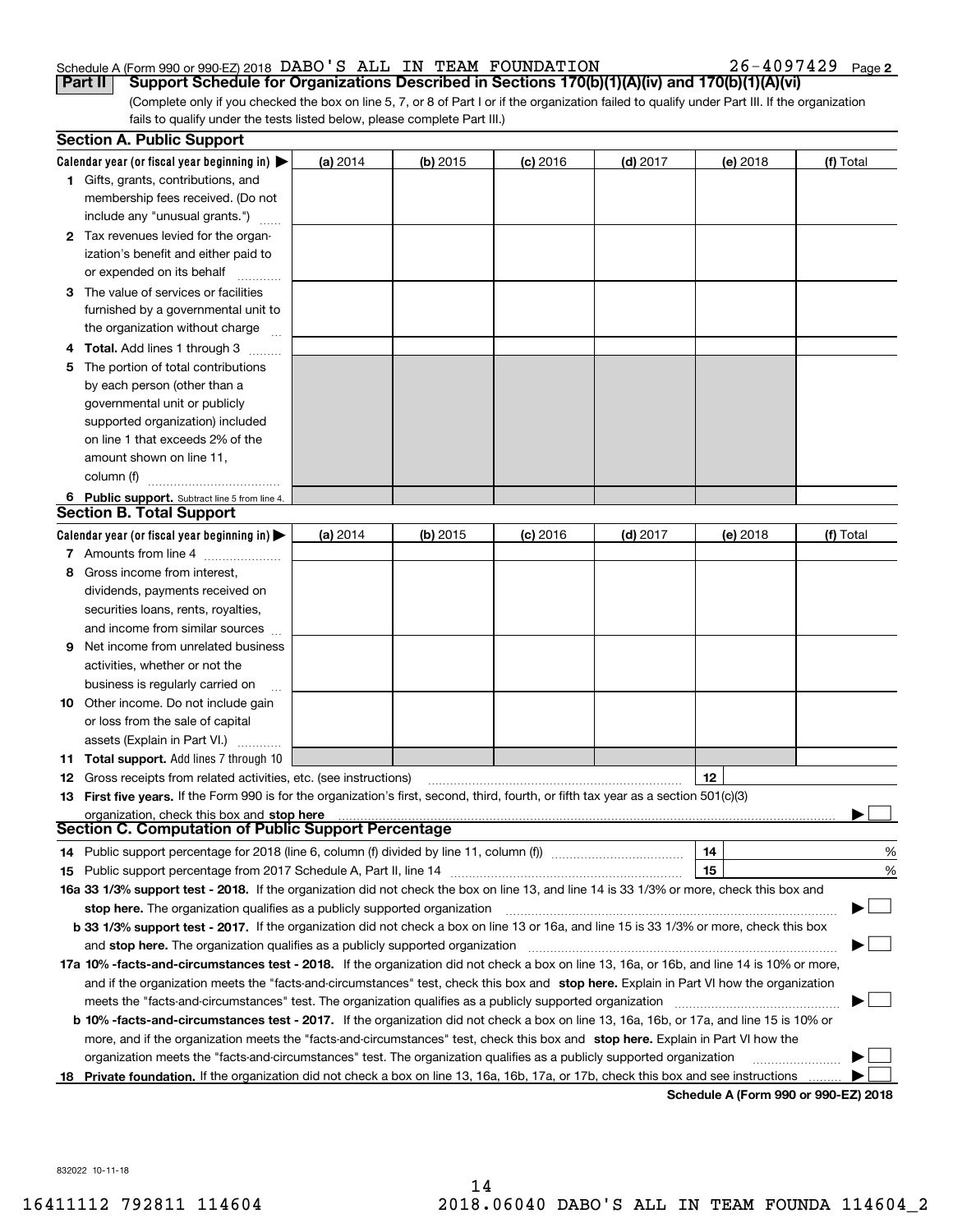#### Schedule A (Form 990 or 990-EZ) 2018 Page DABO'S ALL IN TEAM FOUNDATION 26-4097429 **Part III Support Schedule for Organizations Described in Section 509(a)(2)**

(Complete only if you checked the box on line 10 of Part I or if the organization failed to qualify under Part II. If the organization fails to qualify under the tests listed below, please complete Part II.)

|    | <b>Section A. Public Support</b>                                                                                                                                                                                                                       |                        |            |            |                     |                                      |                                         |
|----|--------------------------------------------------------------------------------------------------------------------------------------------------------------------------------------------------------------------------------------------------------|------------------------|------------|------------|---------------------|--------------------------------------|-----------------------------------------|
|    | Calendar year (or fiscal year beginning in)                                                                                                                                                                                                            | (a) 2014               | $(b)$ 2015 | $(c)$ 2016 | $(d)$ 2017          | (e) 2018                             | (f) Total                               |
|    | 1 Gifts, grants, contributions, and                                                                                                                                                                                                                    |                        |            |            |                     |                                      |                                         |
|    | membership fees received. (Do not                                                                                                                                                                                                                      |                        |            |            |                     |                                      |                                         |
|    | include any "unusual grants.")                                                                                                                                                                                                                         | 483,382.               | 508, 175.  | 301, 167.  | 418,554.            | 290, 190.                            | 2001468.                                |
|    | 2 Gross receipts from admissions,<br>merchandise sold or services per-<br>formed, or facilities furnished in<br>any activity that is related to the<br>organization's tax-exempt purpose                                                               |                        |            |            |                     |                                      |                                         |
|    | 3 Gross receipts from activities that<br>are not an unrelated trade or bus-<br>iness under section 513                                                                                                                                                 |                        |            |            |                     |                                      |                                         |
|    | 4 Tax revenues levied for the organ-<br>ization's benefit and either paid to<br>or expended on its behalf                                                                                                                                              |                        |            |            |                     |                                      |                                         |
|    | 5 The value of services or facilities<br>furnished by a governmental unit to<br>the organization without charge                                                                                                                                        |                        |            |            |                     |                                      |                                         |
|    | 6 Total. Add lines 1 through 5                                                                                                                                                                                                                         | 483,382.               | 508, 175.  | 301, 167.  | 418,554.            | 290,190.                             | 2001468.                                |
|    | 7a Amounts included on lines 1, 2, and<br>3 received from disqualified persons                                                                                                                                                                         | 50,000.                | 10,000.    | 10,000.    |                     |                                      | 70,000.                                 |
|    | <b>b</b> Amounts included on lines 2 and 3 received<br>from other than disqualified persons that<br>exceed the greater of \$5,000 or 1% of the<br>amount on line 13 for the year                                                                       |                        |            |            |                     |                                      | 0.                                      |
|    | c Add lines 7a and 7b                                                                                                                                                                                                                                  | $\overline{50}$ , 000. | 10,000.    | 10,000.    |                     |                                      | 70,000.                                 |
|    | 8 Public support. (Subtract line 7c from line 6.)                                                                                                                                                                                                      |                        |            |            |                     |                                      | 1931468.                                |
|    | <b>Section B. Total Support</b>                                                                                                                                                                                                                        |                        |            |            |                     |                                      |                                         |
|    | Calendar year (or fiscal year beginning in)                                                                                                                                                                                                            | (a) 2014               | $(b)$ 2015 | $(c)$ 2016 | $(d)$ 2017          | (e) 2018                             | (f) Total                               |
|    | <b>9</b> Amounts from line 6                                                                                                                                                                                                                           | $\overline{483,382}$ . | 508,175.   | 301, 167.  | 418,554.            | 290, 190.                            | 2001468.                                |
|    | 10a Gross income from interest,<br>dividends, payments received on<br>securities loans, rents, royalties,<br>and income from similar sources                                                                                                           | 150.                   | 471.       | 604.       | 677.                | 854.                                 | 2,756.                                  |
|    | <b>b</b> Unrelated business taxable income                                                                                                                                                                                                             |                        |            |            |                     |                                      |                                         |
|    | (less section 511 taxes) from businesses                                                                                                                                                                                                               |                        |            |            |                     |                                      |                                         |
|    | acquired after June 30, 1975                                                                                                                                                                                                                           |                        |            |            |                     |                                      |                                         |
|    | c Add lines 10a and 10b                                                                                                                                                                                                                                | 150.                   | 471.       | 604.       | 677.                | 854.                                 | 2,756.                                  |
|    | <b>11</b> Net income from unrelated business<br>activities not included in line 10b,<br>whether or not the business is<br>regularly carried on                                                                                                         |                        |            |            |                     |                                      |                                         |
|    | 12 Other income. Do not include gain<br>or loss from the sale of capital<br>assets (Explain in Part VI.)                                                                                                                                               |                        |            |            |                     |                                      |                                         |
|    | 13 Total support. (Add lines 9, 10c, 11, and 12.)                                                                                                                                                                                                      | 483,532.               | 508,646.   |            | $301,771.$ 419,231. | 291,044.                             | 2004224.                                |
|    | 14 First five years. If the Form 990 is for the organization's first, second, third, fourth, or fifth tax year as a section 501(c)(3) organization,                                                                                                    |                        |            |            |                     |                                      |                                         |
|    | check this box and <b>stop here</b> www.communically.communications are check this box and <b>stop here</b> www.communications and <b>stop here</b> www.communications and <b>stop here</b> www.communications and <b>stop here</b> www.communications |                        |            |            |                     |                                      |                                         |
|    | <b>Section C. Computation of Public Support Percentage</b>                                                                                                                                                                                             |                        |            |            |                     |                                      |                                         |
|    | 15 Public support percentage for 2018 (line 8, column (f), divided by line 13, column (f))                                                                                                                                                             |                        |            |            |                     | 15                                   | 96.37<br>$\%$                           |
|    | 16 Public support percentage from 2017 Schedule A, Part III, line 15                                                                                                                                                                                   |                        |            |            |                     | 16                                   | 96.50<br>%                              |
|    | <b>Section D. Computation of Investment Income Percentage</b>                                                                                                                                                                                          |                        |            |            |                     |                                      |                                         |
|    | 17 Investment income percentage for 2018 (line 10c, column (f), divided by line 13, column (f))                                                                                                                                                        |                        |            |            |                     | 17                                   | .14<br>%                                |
|    | <b>18</b> Investment income percentage from <b>2017</b> Schedule A, Part III, line 17                                                                                                                                                                  |                        |            |            |                     | 18                                   | .09<br>%                                |
|    | 19a 33 1/3% support tests - 2018. If the organization did not check the box on line 14, and line 15 is more than 33 1/3%, and line 17 is not                                                                                                           |                        |            |            |                     |                                      |                                         |
|    | more than 33 1/3%, check this box and stop here. The organization qualifies as a publicly supported organization                                                                                                                                       |                        |            |            |                     |                                      | $\blacktriangleright$ $\vert$ X $\vert$ |
|    | <b>b 33 1/3% support tests - 2017.</b> If the organization did not check a box on line 14 or line 19a, and line 16 is more than 33 1/3%, and                                                                                                           |                        |            |            |                     |                                      |                                         |
|    | line 18 is not more than 33 1/3%, check this box and stop here. The organization qualifies as a publicly supported organization                                                                                                                        |                        |            |            |                     |                                      |                                         |
| 20 | Private foundation. If the organization did not check a box on line 14, 19a, or 19b, check this box and see instructions                                                                                                                               |                        |            |            |                     |                                      |                                         |
|    | 832023 10-11-18                                                                                                                                                                                                                                        |                        |            |            |                     | Schedule A (Form 990 or 990-EZ) 2018 |                                         |

15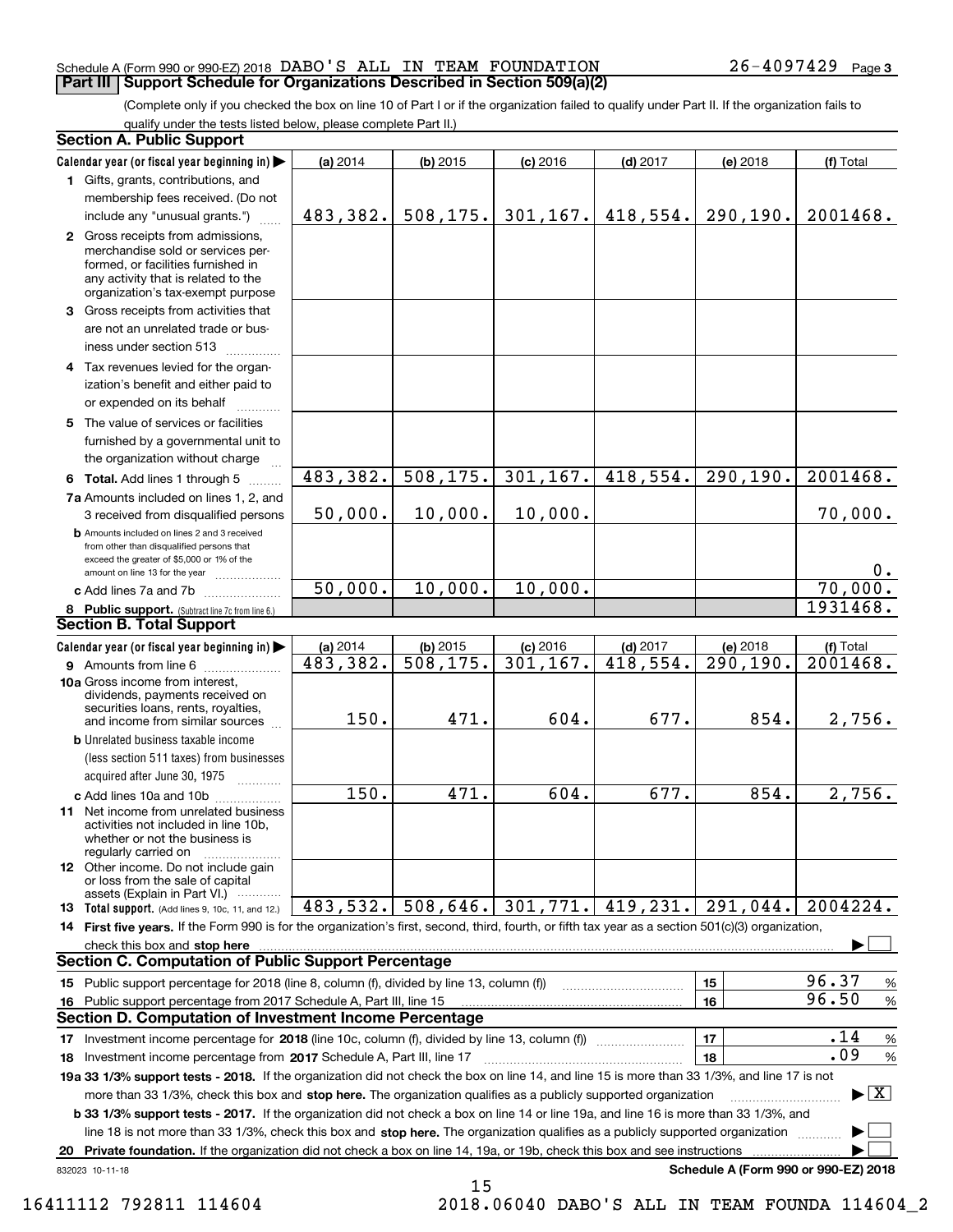#### Schedule A (Form 990 or 990-EZ) 2018 Page DABO'S ALL IN TEAM FOUNDATION 26-4097429

## **Part IV Supporting Organizations**

(Complete only if you checked a box in line 12 on Part I. If you checked 12a of Part I, complete Sections A and B. If you checked 12b of Part I, complete Sections A and C. If you checked 12c of Part I, complete Sections A, D, and E. If you checked 12d of Part I, complete Sections A and D, and complete Part V.)

#### **Section A. All Supporting Organizations**

- **1** Are all of the organization's supported organizations listed by name in the organization's governing documents? If "No," describe in **Part VI** how the supported organizations are designated. If designated by *class or purpose, describe the designation. If historic and continuing relationship, explain.*
- **2** Did the organization have any supported organization that does not have an IRS determination of status under section 509(a)(1) or (2)? If "Yes," explain in Part VI how the organization determined that the supported *organization was described in section 509(a)(1) or (2).*
- **3a** Did the organization have a supported organization described in section 501(c)(4), (5), or (6)? If "Yes," answer *(b) and (c) below.*
- **b** Did the organization confirm that each supported organization qualified under section 501(c)(4), (5), or (6) and satisfied the public support tests under section 509(a)(2)? If "Yes," describe in **Part VI** when and how the *organization made the determination.*
- **c**Did the organization ensure that all support to such organizations was used exclusively for section 170(c)(2)(B) purposes? If "Yes," explain in **Part VI** what controls the organization put in place to ensure such use.
- **4a***If* Was any supported organization not organized in the United States ("foreign supported organization")? *"Yes," and if you checked 12a or 12b in Part I, answer (b) and (c) below.*
- **b** Did the organization have ultimate control and discretion in deciding whether to make grants to the foreign supported organization? If "Yes," describe in **Part VI** how the organization had such control and discretion *despite being controlled or supervised by or in connection with its supported organizations.*
- **c** Did the organization support any foreign supported organization that does not have an IRS determination under sections 501(c)(3) and 509(a)(1) or (2)? If "Yes," explain in **Part VI** what controls the organization used *to ensure that all support to the foreign supported organization was used exclusively for section 170(c)(2)(B) purposes.*
- **5a** Did the organization add, substitute, or remove any supported organizations during the tax year? If "Yes," answer (b) and (c) below (if applicable). Also, provide detail in **Part VI,** including (i) the names and EIN *numbers of the supported organizations added, substituted, or removed; (ii) the reasons for each such action; (iii) the authority under the organization's organizing document authorizing such action; and (iv) how the action was accomplished (such as by amendment to the organizing document).*
- **b** Type I or Type II only. Was any added or substituted supported organization part of a class already designated in the organization's organizing document?
- **cSubstitutions only.**  Was the substitution the result of an event beyond the organization's control?
- **6** Did the organization provide support (whether in the form of grants or the provision of services or facilities) to **Part VI.** *If "Yes," provide detail in* support or benefit one or more of the filing organization's supported organizations? anyone other than (i) its supported organizations, (ii) individuals that are part of the charitable class benefited by one or more of its supported organizations, or (iii) other supporting organizations that also
- **7**Did the organization provide a grant, loan, compensation, or other similar payment to a substantial contributor *If "Yes," complete Part I of Schedule L (Form 990 or 990-EZ).* regard to a substantial contributor? (as defined in section 4958(c)(3)(C)), a family member of a substantial contributor, or a 35% controlled entity with
- **8** Did the organization make a loan to a disqualified person (as defined in section 4958) not described in line 7? *If "Yes," complete Part I of Schedule L (Form 990 or 990-EZ).*
- **9a** Was the organization controlled directly or indirectly at any time during the tax year by one or more in section 509(a)(1) or (2))? If "Yes," *provide detail in* <code>Part VI.</code> disqualified persons as defined in section 4946 (other than foundation managers and organizations described
- **b** Did one or more disqualified persons (as defined in line 9a) hold a controlling interest in any entity in which the supporting organization had an interest? If "Yes," provide detail in P**art VI**.
- **c**Did a disqualified person (as defined in line 9a) have an ownership interest in, or derive any personal benefit from, assets in which the supporting organization also had an interest? If "Yes," provide detail in P**art VI.**
- **10a** Was the organization subject to the excess business holdings rules of section 4943 because of section supporting organizations)? If "Yes," answer 10b below. 4943(f) (regarding certain Type II supporting organizations, and all Type III non-functionally integrated
- **b** Did the organization have any excess business holdings in the tax year? (Use Schedule C, Form 4720, to *determine whether the organization had excess business holdings.)*

832024 10-11-18



**Schedule A (Form 990 or 990-EZ) 2018**

**10b**

**YesNo**

16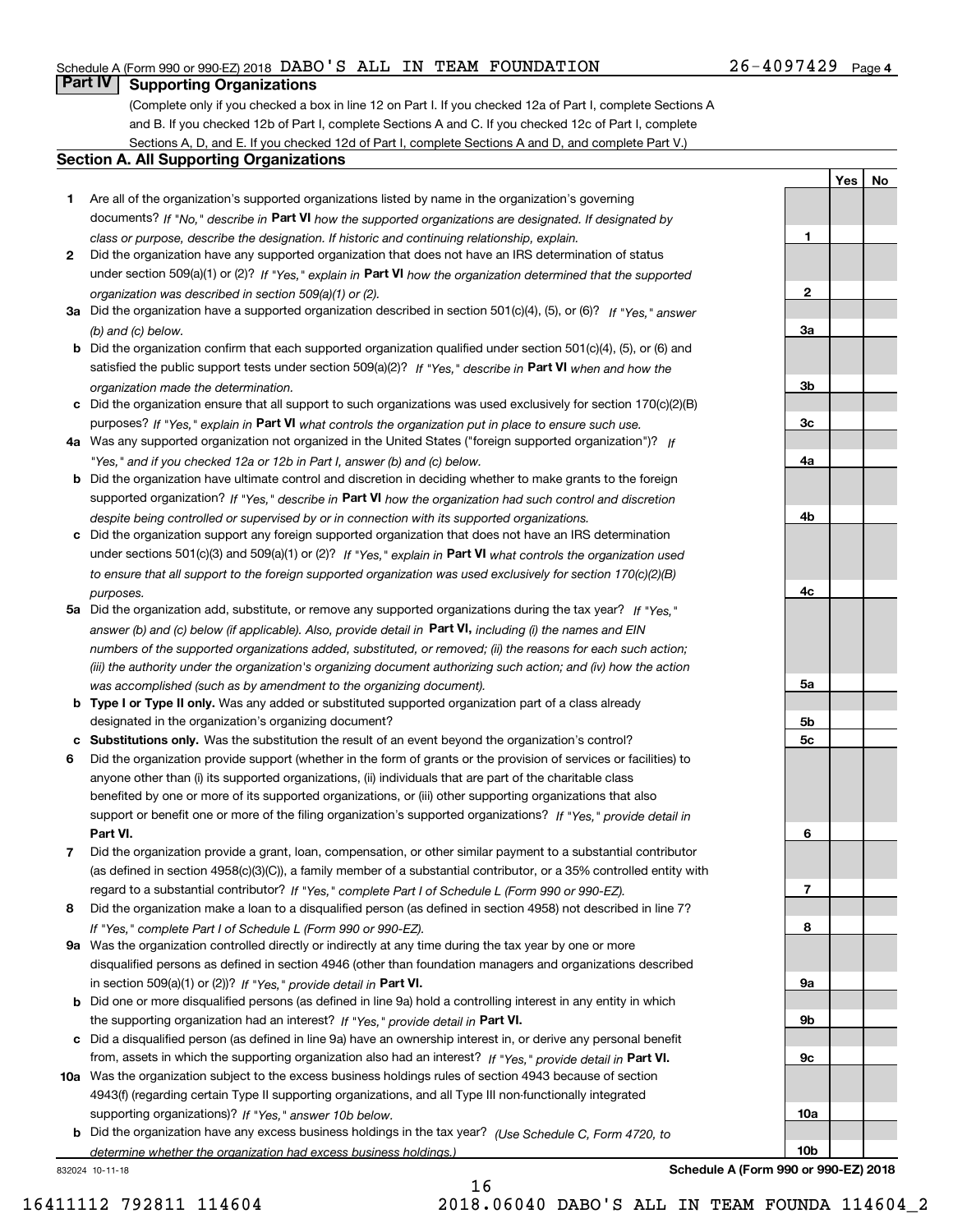## Schedule A (Form 990 or 990-EZ) 2018 Page DABO'S ALL IN TEAM FOUNDATION 26-4097429 **Part IV** Supporting Organizations (*continued*)

|    |                                                                                                                                                                                               |                 | Yes | No |
|----|-----------------------------------------------------------------------------------------------------------------------------------------------------------------------------------------------|-----------------|-----|----|
| 11 | Has the organization accepted a gift or contribution from any of the following persons?                                                                                                       |                 |     |    |
|    | a A person who directly or indirectly controls, either alone or together with persons described in (b) and (c)                                                                                |                 |     |    |
|    | below, the governing body of a supported organization?                                                                                                                                        | 11a             |     |    |
|    | <b>b</b> A family member of a person described in (a) above?                                                                                                                                  | 11 <sub>b</sub> |     |    |
| c  | A 35% controlled entity of a person described in (a) or (b) above? If "Yes" to a, b, or c, provide detail in Part VI.                                                                         | 11c             |     |    |
|    | <b>Section B. Type I Supporting Organizations</b>                                                                                                                                             |                 |     |    |
|    |                                                                                                                                                                                               |                 | Yes | No |
| 1  | Did the directors, trustees, or membership of one or more supported organizations have the power to                                                                                           |                 |     |    |
|    | regularly appoint or elect at least a majority of the organization's directors or trustees at all times during the                                                                            |                 |     |    |
|    | tax year? If "No," describe in Part VI how the supported organization(s) effectively operated, supervised, or                                                                                 |                 |     |    |
|    | controlled the organization's activities. If the organization had more than one supported organization,                                                                                       |                 |     |    |
|    | describe how the powers to appoint and/or remove directors or trustees were allocated among the supported                                                                                     |                 |     |    |
|    | organizations and what conditions or restrictions, if any, applied to such powers during the tax year.                                                                                        | 1               |     |    |
| 2  | Did the organization operate for the benefit of any supported organization other than the supported                                                                                           |                 |     |    |
|    | organization(s) that operated, supervised, or controlled the supporting organization? If "Yes," explain in                                                                                    |                 |     |    |
|    |                                                                                                                                                                                               |                 |     |    |
|    | Part VI how providing such benefit carried out the purposes of the supported organization(s) that operated,                                                                                   | 2               |     |    |
|    | supervised, or controlled the supporting organization.<br><b>Section C. Type II Supporting Organizations</b>                                                                                  |                 |     |    |
|    |                                                                                                                                                                                               |                 |     |    |
|    |                                                                                                                                                                                               |                 | Yes | No |
| 1. | Were a majority of the organization's directors or trustees during the tax year also a majority of the directors                                                                              |                 |     |    |
|    | or trustees of each of the organization's supported organization(s)? If "No," describe in Part VI how control                                                                                 |                 |     |    |
|    | or management of the supporting organization was vested in the same persons that controlled or managed                                                                                        |                 |     |    |
|    | the supported organization(s).                                                                                                                                                                | 1               |     |    |
|    | <b>Section D. All Type III Supporting Organizations</b>                                                                                                                                       |                 |     |    |
|    |                                                                                                                                                                                               |                 | Yes | No |
| 1  | Did the organization provide to each of its supported organizations, by the last day of the fifth month of the                                                                                |                 |     |    |
|    | organization's tax year, (i) a written notice describing the type and amount of support provided during the prior tax                                                                         |                 |     |    |
|    | year, (ii) a copy of the Form 990 that was most recently filed as of the date of notification, and (iii) copies of the                                                                        |                 |     |    |
|    | organization's governing documents in effect on the date of notification, to the extent not previously provided?                                                                              | 1               |     |    |
| 2  | Were any of the organization's officers, directors, or trustees either (i) appointed or elected by the supported                                                                              |                 |     |    |
|    | organization(s) or (ii) serving on the governing body of a supported organization? If "No," explain in Part VI how                                                                            |                 |     |    |
|    | the organization maintained a close and continuous working relationship with the supported organization(s).                                                                                   | 2               |     |    |
| 3  | By reason of the relationship described in (2), did the organization's supported organizations have a                                                                                         |                 |     |    |
|    | significant voice in the organization's investment policies and in directing the use of the organization's                                                                                    |                 |     |    |
|    | income or assets at all times during the tax year? If "Yes," describe in Part VI the role the organization's                                                                                  |                 |     |    |
|    | supported organizations played in this regard.                                                                                                                                                | 3               |     |    |
|    | Section E. Type III Functionally Integrated Supporting Organizations                                                                                                                          |                 |     |    |
| 1  | Check the box next to the method that the organization used to satisfy the Integral Part Test during the year (see instructions).                                                             |                 |     |    |
| a  | The organization satisfied the Activities Test. Complete line 2 below.                                                                                                                        |                 |     |    |
| b  | The organization is the parent of each of its supported organizations. Complete line 3 below.                                                                                                 |                 |     |    |
| c  | The organization supported a governmental entity. Describe in Part VI how you supported a government entity (see instructions).                                                               |                 |     |    |
| 2  | Activities Test. Answer (a) and (b) below.                                                                                                                                                    |                 | Yes | No |
| a  | Did substantially all of the organization's activities during the tax year directly further the exempt purposes of                                                                            |                 |     |    |
|    | the supported organization(s) to which the organization was responsive? If "Yes," then in Part VI identify                                                                                    |                 |     |    |
|    | those supported organizations and explain how these activities directly furthered their exempt purposes,                                                                                      |                 |     |    |
|    | how the organization was responsive to those supported organizations, and how the organization determined                                                                                     |                 |     |    |
|    |                                                                                                                                                                                               | 2a              |     |    |
| b  | that these activities constituted substantially all of its activities.<br>Did the activities described in (a) constitute activities that, but for the organization's involvement, one or more |                 |     |    |
|    |                                                                                                                                                                                               |                 |     |    |
|    | of the organization's supported organization(s) would have been engaged in? If "Yes," explain in Part VI the                                                                                  |                 |     |    |
|    | reasons for the organization's position that its supported organization(s) would have engaged in these                                                                                        |                 |     |    |
|    | activities but for the organization's involvement.                                                                                                                                            | 2b              |     |    |
| 3  | Parent of Supported Organizations. Answer (a) and (b) below.                                                                                                                                  |                 |     |    |
| а  | Did the organization have the power to regularly appoint or elect a majority of the officers, directors, or                                                                                   |                 |     |    |
|    | trustees of each of the supported organizations? Provide details in Part VI.                                                                                                                  | За              |     |    |
|    | <b>b</b> Did the organization exercise a substantial degree of direction over the policies, programs, and activities of each                                                                  |                 |     |    |
|    | of its supported organizations? If "Yes," describe in Part VI the role played by the organization in this regard                                                                              | 3b              |     |    |
|    | Schedule A (Form 990 or 990-EZ) 2018<br>832025 10-11-18                                                                                                                                       |                 |     |    |

17

832025 10-11-18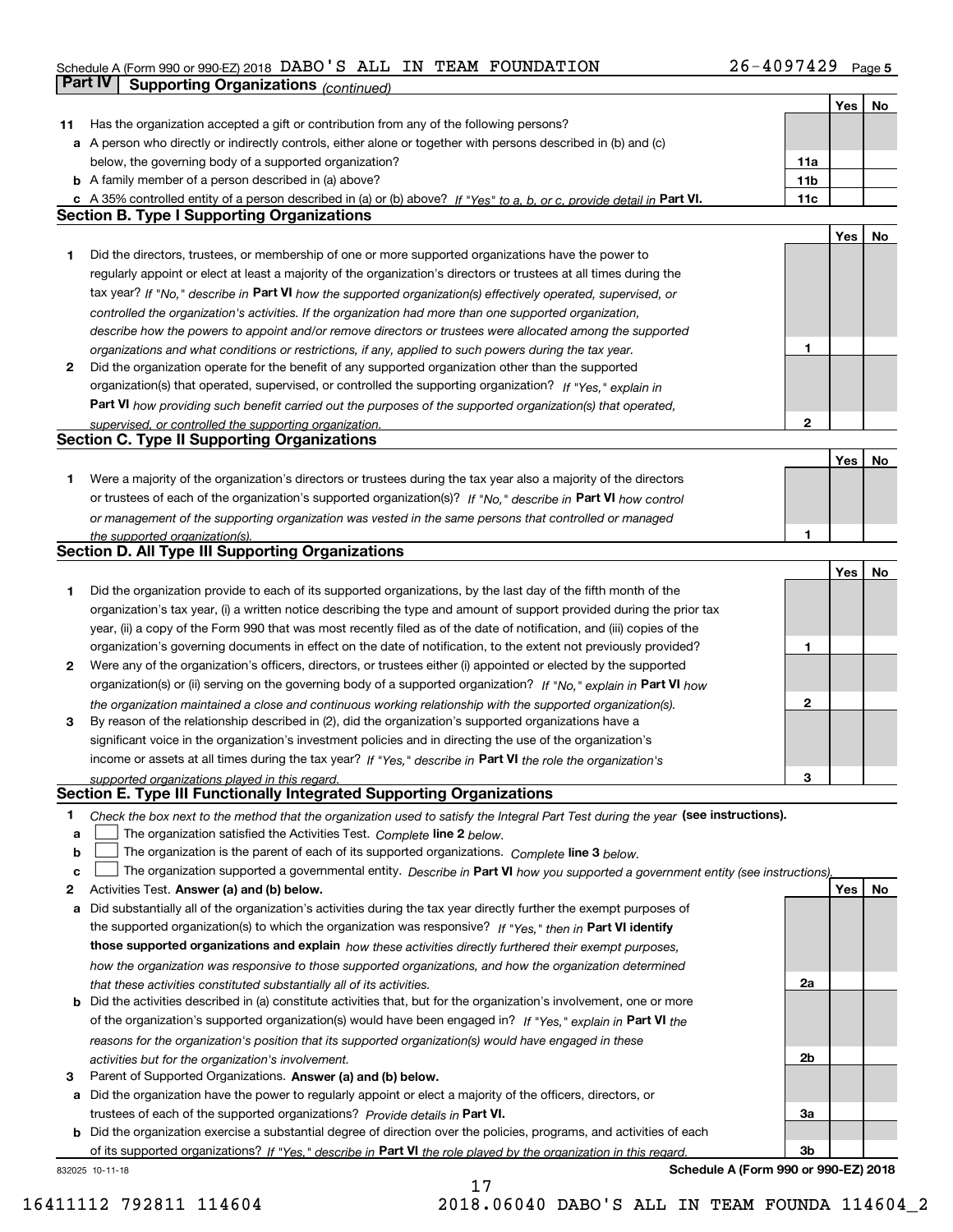|  |  | <b>Part V</b> Type III Non-Functionally Integrated 509(a)(3) Supporting Organizations |                       |  |
|--|--|---------------------------------------------------------------------------------------|-----------------------|--|
|  |  | Schedule A (Form 990 or 990-EZ) 2018 DABO'S ALL IN TEAM FOUNDATION                    | $26 - 4097429$ Page 6 |  |

1 Check here if the organization satisfied the Integral Part Test as a qualifying trust on Nov. 20, 1970 (explain in Part VI.) See instructions. All other Type III non-functionally integrated supporting organizations must complete Sections A through E.

|              | Section A - Adjusted Net Income                                              |                | (A) Prior Year | (B) Current Year<br>(optional) |
|--------------|------------------------------------------------------------------------------|----------------|----------------|--------------------------------|
| 1.           | Net short-term capital gain                                                  | 1              |                |                                |
| $\mathbf{2}$ | Recoveries of prior-year distributions                                       | $\overline{2}$ |                |                                |
| 3            | Other gross income (see instructions)                                        | 3              |                |                                |
| 4            | Add lines 1 through 3                                                        | 4              |                |                                |
| 5            | Depreciation and depletion                                                   | 5              |                |                                |
| 6            | Portion of operating expenses paid or incurred for production or             |                |                |                                |
|              | collection of gross income or for management, conservation, or               |                |                |                                |
|              | maintenance of property held for production of income (see instructions)     | 6              |                |                                |
| 7            | Other expenses (see instructions)                                            | $\overline{7}$ |                |                                |
| 8            | Adjusted Net Income (subtract lines 5, 6, and 7 from line 4)                 | 8              |                |                                |
|              | <b>Section B - Minimum Asset Amount</b>                                      |                | (A) Prior Year | (B) Current Year<br>(optional) |
| 1            | Aggregate fair market value of all non-exempt-use assets (see                |                |                |                                |
|              | instructions for short tax year or assets held for part of year):            |                |                |                                |
|              | a Average monthly value of securities                                        | 1a             |                |                                |
|              | <b>b</b> Average monthly cash balances                                       | 1b             |                |                                |
|              | c Fair market value of other non-exempt-use assets                           | 1c             |                |                                |
|              | d Total (add lines 1a, 1b, and 1c)                                           | 1d             |                |                                |
|              | <b>e</b> Discount claimed for blockage or other                              |                |                |                                |
|              | factors (explain in detail in Part VI):                                      |                |                |                                |
| 2            | Acquisition indebtedness applicable to non-exempt-use assets                 | $\overline{2}$ |                |                                |
| 3            | Subtract line 2 from line 1d                                                 | 3              |                |                                |
| 4            | Cash deemed held for exempt use. Enter 1-1/2% of line 3 (for greater amount, |                |                |                                |
|              | see instructions)                                                            | 4              |                |                                |
| 5            | Net value of non-exempt-use assets (subtract line 4 from line 3)             | 5              |                |                                |
| 6            | Multiply line 5 by .035                                                      | 6              |                |                                |
| 7            | Recoveries of prior-year distributions                                       | $\overline{7}$ |                |                                |
| 8            | <b>Minimum Asset Amount</b> (add line 7 to line 6)                           | 8              |                |                                |
|              | <b>Section C - Distributable Amount</b>                                      |                |                | <b>Current Year</b>            |
| 1            | Adjusted net income for prior year (from Section A, line 8, Column A)        | 1              |                |                                |
| $\mathbf{2}$ | Enter 85% of line 1                                                          | $\overline{2}$ |                |                                |
| 3            | Minimum asset amount for prior year (from Section B, line 8, Column A)       | 3              |                |                                |
| 4            | Enter greater of line 2 or line 3                                            | 4              |                |                                |
| 5            | Income tax imposed in prior year                                             | 5              |                |                                |
| 6            | <b>Distributable Amount.</b> Subtract line 5 from line 4, unless subject to  |                |                |                                |
|              | emergency temporary reduction (see instructions)                             | 6              |                |                                |
|              |                                                                              |                |                |                                |

**7**Check here if the current year is the organization's first as a non-functionally integrated Type III supporting organization (see instructions).

**Schedule A (Form 990 or 990-EZ) 2018**

832026 10-11-18

**1**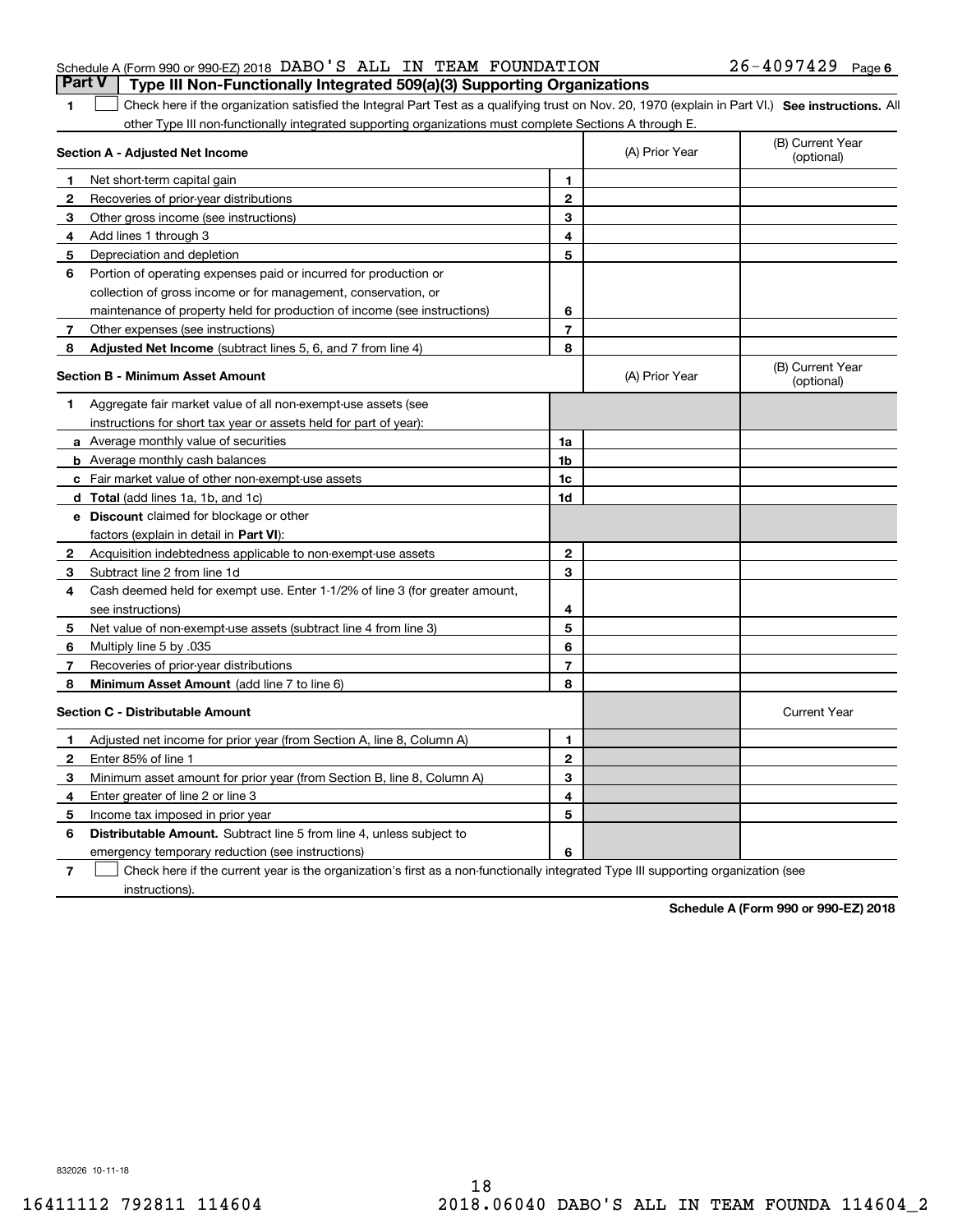#### Schedule A (Form 990 or 990-EZ) 2018 Page DABO'S ALL IN TEAM FOUNDATION 26-4097429

| <b>Part V</b> | Type III Non-Functionally Integrated 509(a)(3) Supporting Organizations                    |                                    | (continued)                                    |                                                  |
|---------------|--------------------------------------------------------------------------------------------|------------------------------------|------------------------------------------------|--------------------------------------------------|
|               | <b>Section D - Distributions</b>                                                           |                                    |                                                | <b>Current Year</b>                              |
| 1             | Amounts paid to supported organizations to accomplish exempt purposes                      |                                    |                                                |                                                  |
| 2             | Amounts paid to perform activity that directly furthers exempt purposes of supported       |                                    |                                                |                                                  |
|               | organizations, in excess of income from activity                                           |                                    |                                                |                                                  |
| 3             | Administrative expenses paid to accomplish exempt purposes of supported organizations      |                                    |                                                |                                                  |
| 4             | Amounts paid to acquire exempt-use assets                                                  |                                    |                                                |                                                  |
| 5             | Qualified set-aside amounts (prior IRS approval required)                                  |                                    |                                                |                                                  |
| 6             | Other distributions (describe in Part VI). See instructions.                               |                                    |                                                |                                                  |
| 7             | <b>Total annual distributions.</b> Add lines 1 through 6.                                  |                                    |                                                |                                                  |
| 8             | Distributions to attentive supported organizations to which the organization is responsive |                                    |                                                |                                                  |
|               | (provide details in Part VI). See instructions.                                            |                                    |                                                |                                                  |
| 9             | Distributable amount for 2018 from Section C, line 6                                       |                                    |                                                |                                                  |
| 10            | Line 8 amount divided by line 9 amount                                                     |                                    |                                                |                                                  |
|               | <b>Section E - Distribution Allocations</b> (see instructions)                             | (i)<br><b>Excess Distributions</b> | (iii)<br><b>Underdistributions</b><br>Pre-2018 | (iii)<br><b>Distributable</b><br>Amount for 2018 |
| 1             | Distributable amount for 2018 from Section C, line 6                                       |                                    |                                                |                                                  |
| 2             | Underdistributions, if any, for years prior to 2018 (reason-                               |                                    |                                                |                                                  |
|               | able cause required- explain in Part VI). See instructions.                                |                                    |                                                |                                                  |
| З             | Excess distributions carryover, if any, to 2018                                            |                                    |                                                |                                                  |
|               | <b>a</b> From 2013                                                                         |                                    |                                                |                                                  |
|               | <b>b</b> From 2014                                                                         |                                    |                                                |                                                  |
|               | $c$ From 2015                                                                              |                                    |                                                |                                                  |
|               | d From 2016                                                                                |                                    |                                                |                                                  |
|               | e From 2017                                                                                |                                    |                                                |                                                  |
|               | Total of lines 3a through e                                                                |                                    |                                                |                                                  |
| g             | Applied to underdistributions of prior years                                               |                                    |                                                |                                                  |
|               | <b>h</b> Applied to 2018 distributable amount                                              |                                    |                                                |                                                  |
|               | Carryover from 2013 not applied (see instructions)                                         |                                    |                                                |                                                  |
|               | Remainder. Subtract lines 3g, 3h, and 3i from 3f.                                          |                                    |                                                |                                                  |
| 4             | Distributions for 2018 from Section D,                                                     |                                    |                                                |                                                  |
|               | line $7:$                                                                                  |                                    |                                                |                                                  |
|               | <b>a</b> Applied to underdistributions of prior years                                      |                                    |                                                |                                                  |
|               | <b>b</b> Applied to 2018 distributable amount                                              |                                    |                                                |                                                  |
|               | c Remainder. Subtract lines 4a and 4b from 4.                                              |                                    |                                                |                                                  |
| 5             | Remaining underdistributions for years prior to 2018, if                                   |                                    |                                                |                                                  |
|               | any. Subtract lines 3g and 4a from line 2. For result greater                              |                                    |                                                |                                                  |
|               | than zero, explain in Part VI. See instructions.                                           |                                    |                                                |                                                  |
| 6             | Remaining underdistributions for 2018. Subtract lines 3h                                   |                                    |                                                |                                                  |
|               | and 4b from line 1. For result greater than zero, explain in                               |                                    |                                                |                                                  |
|               | Part VI. See instructions.                                                                 |                                    |                                                |                                                  |
| 7             | Excess distributions carryover to 2019. Add lines 3j<br>and 4c.                            |                                    |                                                |                                                  |
| 8             | Breakdown of line 7:                                                                       |                                    |                                                |                                                  |
|               | a Excess from 2014                                                                         |                                    |                                                |                                                  |
|               | <b>b</b> Excess from 2015                                                                  |                                    |                                                |                                                  |
|               | c Excess from 2016                                                                         |                                    |                                                |                                                  |
|               | d Excess from 2017                                                                         |                                    |                                                |                                                  |
|               | e Excess from 2018                                                                         |                                    |                                                |                                                  |
|               |                                                                                            |                                    |                                                |                                                  |

**Schedule A (Form 990 or 990-EZ) 2018**

832027 10-11-18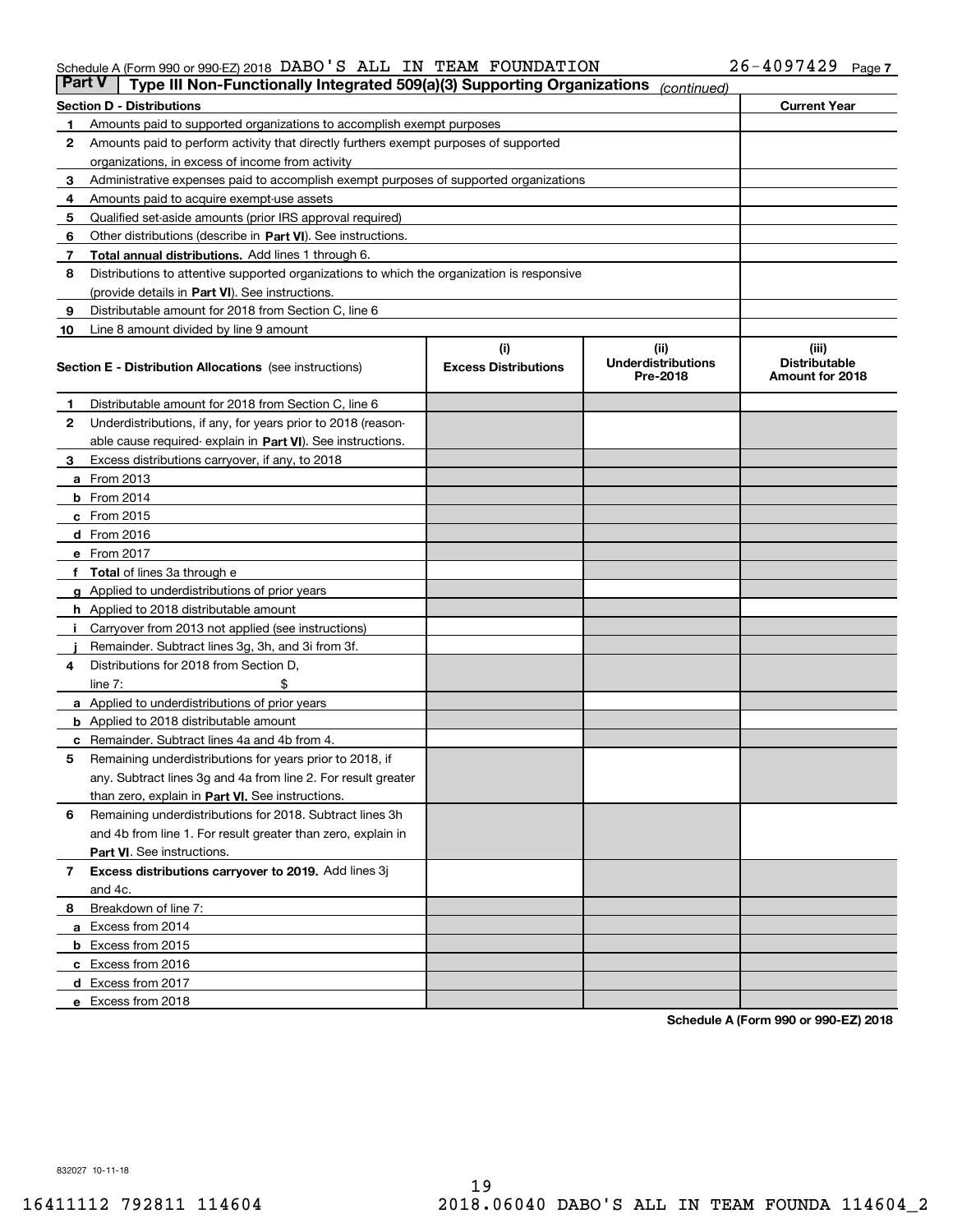|                 | Schedule A (Form 990 or 990-EZ) 2018 DABO'S ALL IN TEAM FOUNDATION                                                                                                                                                                                                                                                                                                                                                                                                                                                                                                                          |    |  |                                      | $26 - 4097429$ Page 8 |
|-----------------|---------------------------------------------------------------------------------------------------------------------------------------------------------------------------------------------------------------------------------------------------------------------------------------------------------------------------------------------------------------------------------------------------------------------------------------------------------------------------------------------------------------------------------------------------------------------------------------------|----|--|--------------------------------------|-----------------------|
| <b>Part VI</b>  | Supplemental Information. Provide the explanations required by Part II, line 10; Part II, line 17a or 17b; Part III, line 12;<br>Part IV, Section A, lines 1, 2, 3b, 3c, 4b, 4c, 5a, 6, 9a, 9b, 9c, 11a, 11b, and 11c; Part IV, Section B, lines 1 and 2; Part IV, Section C,<br>line 1; Part IV, Section D, lines 2 and 3; Part IV, Section E, lines 1c, 2a, 2b, 3a, and 3b; Part V, line 1; Part V, Section B, line 1e; Part V,<br>Section D, lines 5, 6, and 8; and Part V, Section E, lines 2, 5, and 6. Also complete this part for any additional information.<br>(See instructions.) |    |  |                                      |                       |
|                 |                                                                                                                                                                                                                                                                                                                                                                                                                                                                                                                                                                                             |    |  |                                      |                       |
|                 |                                                                                                                                                                                                                                                                                                                                                                                                                                                                                                                                                                                             |    |  |                                      |                       |
|                 |                                                                                                                                                                                                                                                                                                                                                                                                                                                                                                                                                                                             |    |  |                                      |                       |
|                 |                                                                                                                                                                                                                                                                                                                                                                                                                                                                                                                                                                                             |    |  |                                      |                       |
|                 |                                                                                                                                                                                                                                                                                                                                                                                                                                                                                                                                                                                             |    |  |                                      |                       |
|                 |                                                                                                                                                                                                                                                                                                                                                                                                                                                                                                                                                                                             |    |  |                                      |                       |
|                 |                                                                                                                                                                                                                                                                                                                                                                                                                                                                                                                                                                                             |    |  |                                      |                       |
|                 |                                                                                                                                                                                                                                                                                                                                                                                                                                                                                                                                                                                             |    |  |                                      |                       |
|                 |                                                                                                                                                                                                                                                                                                                                                                                                                                                                                                                                                                                             |    |  |                                      |                       |
|                 |                                                                                                                                                                                                                                                                                                                                                                                                                                                                                                                                                                                             |    |  |                                      |                       |
|                 |                                                                                                                                                                                                                                                                                                                                                                                                                                                                                                                                                                                             |    |  |                                      |                       |
|                 |                                                                                                                                                                                                                                                                                                                                                                                                                                                                                                                                                                                             |    |  |                                      |                       |
|                 |                                                                                                                                                                                                                                                                                                                                                                                                                                                                                                                                                                                             |    |  |                                      |                       |
|                 |                                                                                                                                                                                                                                                                                                                                                                                                                                                                                                                                                                                             |    |  |                                      |                       |
|                 |                                                                                                                                                                                                                                                                                                                                                                                                                                                                                                                                                                                             |    |  |                                      |                       |
|                 |                                                                                                                                                                                                                                                                                                                                                                                                                                                                                                                                                                                             |    |  |                                      |                       |
|                 |                                                                                                                                                                                                                                                                                                                                                                                                                                                                                                                                                                                             |    |  |                                      |                       |
|                 |                                                                                                                                                                                                                                                                                                                                                                                                                                                                                                                                                                                             |    |  |                                      |                       |
|                 |                                                                                                                                                                                                                                                                                                                                                                                                                                                                                                                                                                                             |    |  |                                      |                       |
|                 |                                                                                                                                                                                                                                                                                                                                                                                                                                                                                                                                                                                             |    |  |                                      |                       |
|                 |                                                                                                                                                                                                                                                                                                                                                                                                                                                                                                                                                                                             |    |  |                                      |                       |
|                 |                                                                                                                                                                                                                                                                                                                                                                                                                                                                                                                                                                                             |    |  |                                      |                       |
|                 |                                                                                                                                                                                                                                                                                                                                                                                                                                                                                                                                                                                             |    |  |                                      |                       |
|                 |                                                                                                                                                                                                                                                                                                                                                                                                                                                                                                                                                                                             |    |  |                                      |                       |
|                 |                                                                                                                                                                                                                                                                                                                                                                                                                                                                                                                                                                                             |    |  |                                      |                       |
|                 |                                                                                                                                                                                                                                                                                                                                                                                                                                                                                                                                                                                             |    |  |                                      |                       |
|                 |                                                                                                                                                                                                                                                                                                                                                                                                                                                                                                                                                                                             |    |  |                                      |                       |
|                 |                                                                                                                                                                                                                                                                                                                                                                                                                                                                                                                                                                                             |    |  |                                      |                       |
|                 |                                                                                                                                                                                                                                                                                                                                                                                                                                                                                                                                                                                             |    |  |                                      |                       |
|                 |                                                                                                                                                                                                                                                                                                                                                                                                                                                                                                                                                                                             |    |  |                                      |                       |
|                 |                                                                                                                                                                                                                                                                                                                                                                                                                                                                                                                                                                                             |    |  |                                      |                       |
|                 |                                                                                                                                                                                                                                                                                                                                                                                                                                                                                                                                                                                             |    |  |                                      |                       |
|                 |                                                                                                                                                                                                                                                                                                                                                                                                                                                                                                                                                                                             |    |  |                                      |                       |
| 832028 10-11-18 |                                                                                                                                                                                                                                                                                                                                                                                                                                                                                                                                                                                             | 20 |  | Schedule A (Form 990 or 990-EZ) 2018 |                       |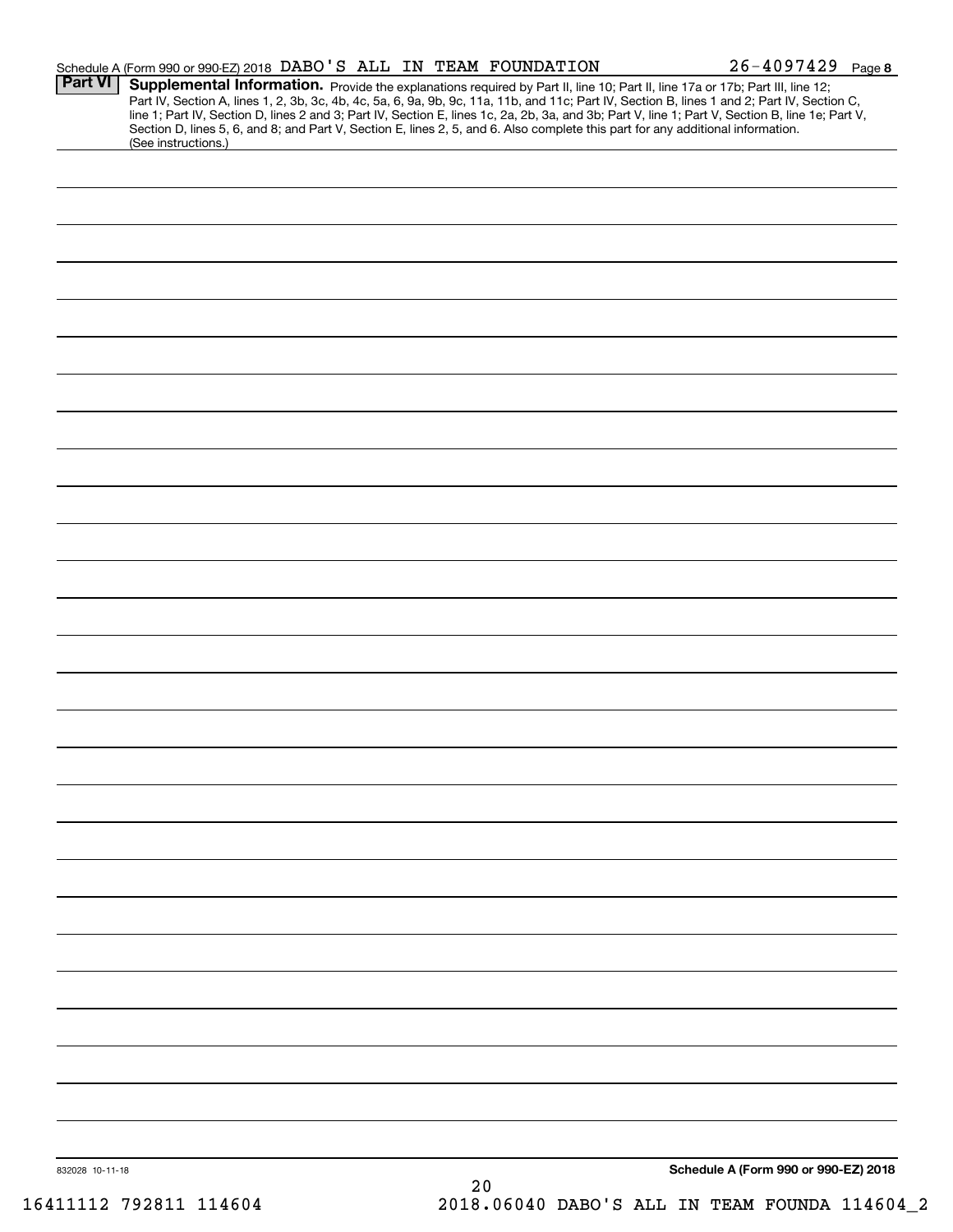Department of the Treasury Internal Revenue Service **(Form 990, 990-EZ, or 990-PF)**

Name of the organization

#### \*\* PUBLIC DISCLOSURE COPY \*\*

# **Schedule B Schedule of Contributors**

**| Attach to Form 990, Form 990-EZ, or Form 990-PF. | Go to www.irs.gov/Form990 for the latest information.** OMB No. 1545-0047

**2018**

**Employer identification number**

|                                       |  | DABO'S ALL IN TEAM FOUNDATION | 26-4097429 |
|---------------------------------------|--|-------------------------------|------------|
| <b>Organization type (check one):</b> |  |                               |            |

| Filers of:         | Section:                                                                  |
|--------------------|---------------------------------------------------------------------------|
| Form 990 or 990-EZ | X  <br>501(c)( $\overline{3}$ ) (enter number) organization               |
|                    | 4947(a)(1) nonexempt charitable trust not treated as a private foundation |
|                    | 527 political organization                                                |
| Form 990-PF        | 501(c)(3) exempt private foundation                                       |
|                    | 4947(a)(1) nonexempt charitable trust treated as a private foundation     |
|                    | 501(c)(3) taxable private foundation                                      |

Check if your organization is covered by the **General Rule** or a **Special Rule. Note:**  Only a section 501(c)(7), (8), or (10) organization can check boxes for both the General Rule and a Special Rule. See instructions.

#### **General Rule**

 $\boxed{\textbf{X}}$  For an organization filing Form 990, 990-EZ, or 990-PF that received, during the year, contributions totaling \$5,000 or more (in money or property) from any one contributor. Complete Parts I and II. See instructions for determining a contributor's total contributions.

#### **Special Rules**

any one contributor, during the year, total contributions of the greater of  $\,$  (1) \$5,000; or **(2)** 2% of the amount on (i) Form 990, Part VIII, line 1h; For an organization described in section 501(c)(3) filing Form 990 or 990-EZ that met the 33 1/3% support test of the regulations under sections 509(a)(1) and 170(b)(1)(A)(vi), that checked Schedule A (Form 990 or 990-EZ), Part II, line 13, 16a, or 16b, and that received from or (ii) Form 990-EZ, line 1. Complete Parts I and II.  $\mathcal{L}^{\text{max}}$ 

year, total contributions of more than \$1,000 *exclusively* for religious, charitable, scientific, literary, or educational purposes, or for the For an organization described in section 501(c)(7), (8), or (10) filing Form 990 or 990-EZ that received from any one contributor, during the prevention of cruelty to children or animals. Complete Parts I (entering "N/A" in column (b) instead of the contributor name and address), II, and III.  $\mathcal{L}^{\text{max}}$ 

purpose. Don't complete any of the parts unless the **General Rule** applies to this organization because it received *nonexclusively* year, contributions <sub>exclusively</sub> for religious, charitable, etc., purposes, but no such contributions totaled more than \$1,000. If this box is checked, enter here the total contributions that were received during the year for an  $\;$ exclusively religious, charitable, etc., For an organization described in section 501(c)(7), (8), or (10) filing Form 990 or 990-EZ that received from any one contributor, during the religious, charitable, etc., contributions totaling \$5,000 or more during the year  $\Box$ — $\Box$   $\Box$  $\mathcal{L}^{\text{max}}$ 

**Caution:**  An organization that isn't covered by the General Rule and/or the Special Rules doesn't file Schedule B (Form 990, 990-EZ, or 990-PF),  **must** but it answer "No" on Part IV, line 2, of its Form 990; or check the box on line H of its Form 990-EZ or on its Form 990-PF, Part I, line 2, to certify that it doesn't meet the filing requirements of Schedule B (Form 990, 990-EZ, or 990-PF).

**For Paperwork Reduction Act Notice, see the instructions for Form 990, 990-EZ, or 990-PF. Schedule B (Form 990, 990-EZ, or 990-PF) (2018)** LHA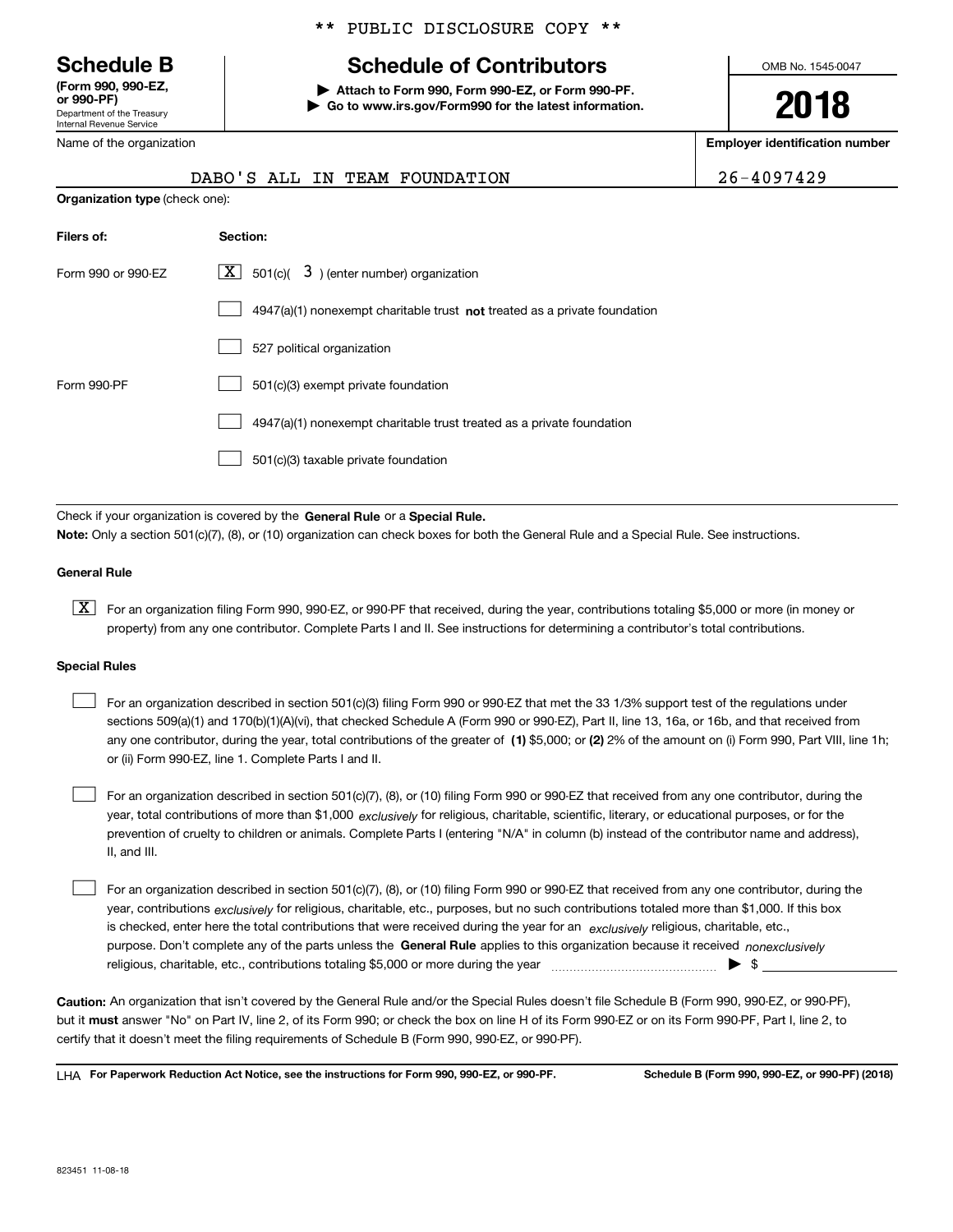**Employer identification number**

**(d) Type of contribution**

### DABO'S ALL IN TEAM FOUNDATION 26-4097429

**(a) No.(b) Name, address, and ZIP + 4 (c) Total contributions** Chedule B (Form 990, 990-EZ, or 990-PF) (2018)<br> **26 ALL IN TEAM FOUNDATION**<br>
Part I **Contributors** (see instructions). Use duplicate copies of Part I if additional space is needed. \$ $\begin{array}{c|c|c|c|c|c} 1 & \hspace{1.5cm} & \hspace{1.5cm} & \hspace{1.5cm} & \hspace{1.5cm} & \hspace{1.5cm} & \hspace{1.5cm} & \hspace{1.5cm} & \hspace{1.5cm} & \hspace{1.5cm} & \hspace{1.5cm} & \hspace{1.5cm} & \hspace{1.5cm} & \hspace{1.5cm} & \hspace{1.5cm} & \hspace{1.5cm} & \hspace{1.5cm} & \hspace{1.5cm} & \hspace{1.5cm} & \hspace{1.5cm} & \hspace{1.5cm} &$ 30,000.

| 1               |                                   | 30,000.<br>\$                     | $\overline{\text{X}}$<br>Person<br>Payroll<br>Noncash<br>(Complete Part II for<br>noncash contributions.) |
|-----------------|-----------------------------------|-----------------------------------|-----------------------------------------------------------------------------------------------------------|
| (a)<br>No.      | (b)<br>Name, address, and ZIP + 4 | (c)<br><b>Total contributions</b> | (d)<br>Type of contribution                                                                               |
| 2               |                                   | 15,000.<br>\$                     | X<br>Person<br>Payroll<br>Noncash<br>(Complete Part II for<br>noncash contributions.)                     |
| (a)<br>No.      | (b)<br>Name, address, and ZIP + 4 | (c)<br><b>Total contributions</b> | (d)<br>Type of contribution                                                                               |
| 3               |                                   | 9,309.<br>\$                      | X<br>Person<br>Payroll<br>Noncash<br>(Complete Part II for<br>noncash contributions.)                     |
| (a)<br>No.      | (b)<br>Name, address, and ZIP + 4 | (c)<br><b>Total contributions</b> | (d)<br>Type of contribution                                                                               |
| 4               |                                   | 25,000.<br>\$                     | X<br>Person<br>Payroll<br>Noncash<br>(Complete Part II for<br>noncash contributions.)                     |
| (a)<br>No.      | (b)<br>Name, address, and ZIP + 4 | (c)<br><b>Total contributions</b> | (d)<br>Type of contribution                                                                               |
| 5               |                                   | 10,000.<br>\$                     | $\overline{\text{X}}$<br>Person<br>Payroll<br>Noncash<br>(Complete Part II for<br>noncash contributions.) |
| (a)<br>No.      | (b)<br>Name, address, and ZIP + 4 | (c)<br><b>Total contributions</b> | (d)<br>Type of contribution                                                                               |
| 6               |                                   | 15,000.<br>\$                     | $\boxed{\text{X}}$<br>Person<br>Payroll<br>Noncash<br>(Complete Part II for<br>noncash contributions.)    |
| 823452 11-08-18 |                                   |                                   | Schedule B (Form 990, 990-EZ, or 990-PF) (2018)                                                           |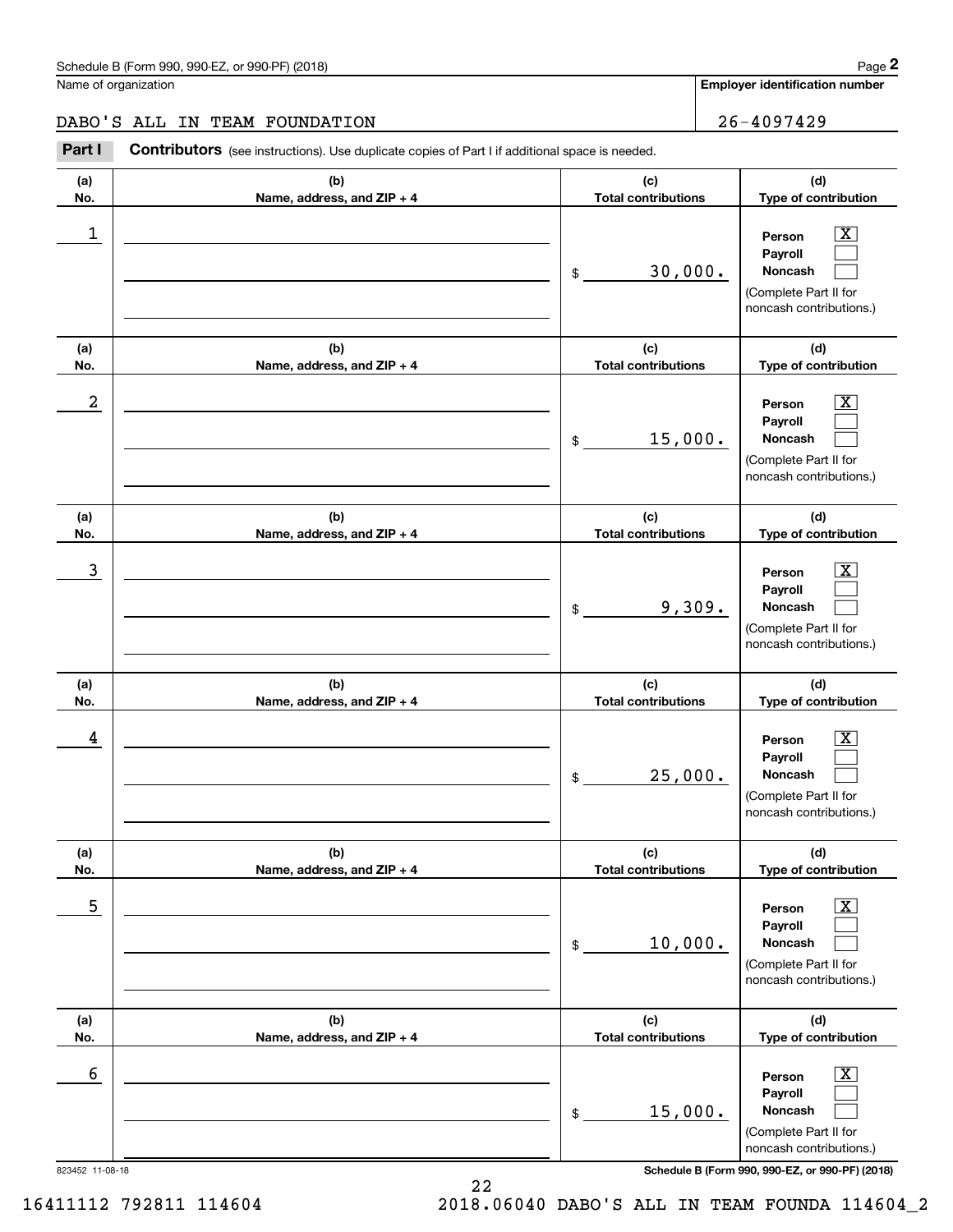**Employer identification number**

**(d)**

### DABO'S ALL IN TEAM FOUNDATION 26-4097429

**(a) No.(b) Name, address, and ZIP + 4 (c) Total contributions** Chedule B (Form 990, 990-EZ, or 990-PF) (2018)<br> **26 ALL IN TEAM FOUNDATION**<br>
Part I **Contributors** (see instructions). Use duplicate copies of Part I if additional space is needed.

| No.             | Name, address, and ZIP + 4        | <b>Total contributions</b>        | Type of contribution                                                                                        |
|-----------------|-----------------------------------|-----------------------------------|-------------------------------------------------------------------------------------------------------------|
| 7               |                                   | 5,460.<br>$\frac{1}{2}$           | $\overline{\texttt{X}}$<br>Person<br>Payroll<br>Noncash<br>(Complete Part II for<br>noncash contributions.) |
| (a)             | (b)                               | (c)                               | (d)                                                                                                         |
| No.             | Name, address, and ZIP + 4        | <b>Total contributions</b>        | Type of contribution                                                                                        |
| 8               |                                   | 100,000.<br>$\mathsf{\$}$         | $\overline{\texttt{X}}$<br>Person<br>Payroll<br>Noncash<br>(Complete Part II for<br>noncash contributions.) |
| (a)             | (b)                               | (c)                               | (d)                                                                                                         |
| No.             | Name, address, and ZIP + 4        | <b>Total contributions</b>        | Type of contribution                                                                                        |
| 9               |                                   | 10,000.<br>\$                     | $\overline{\texttt{X}}$<br>Person<br>Payroll<br>Noncash<br>(Complete Part II for<br>noncash contributions.) |
| (a)<br>No.      | (b)<br>Name, address, and ZIP + 4 | (c)<br><b>Total contributions</b> | (d)<br>Type of contribution                                                                                 |
| 10              |                                   | 5,000.<br>\$                      | $\overline{\texttt{X}}$<br>Person<br>Payroll<br>Noncash<br>(Complete Part II for<br>noncash contributions.) |
| (a)<br>No.      | (b)<br>Name, address, and ZIP + 4 | (c)<br><b>Total contributions</b> | (d)<br>Type of contribution                                                                                 |
| 11              |                                   | 5,000.<br>\$                      | $\overline{\text{X}}$<br>Person<br>Payroll<br>Noncash<br>(Complete Part II for<br>noncash contributions.)   |
| (a)             | (b)                               | (c)                               | (d)                                                                                                         |
| No.             | Name, address, and ZIP + 4        | <b>Total contributions</b>        | Type of contribution                                                                                        |
|                 |                                   | \$                                | Person<br>Payroll<br>Noncash<br>(Complete Part II for<br>noncash contributions.)                            |
| 823452 11-08-18 |                                   |                                   | Schedule B (Form 990, 990-EZ, or 990-PF) (2018)                                                             |

16411112 792811 114604 2018.06040 DABO'S ALL IN TEAM FOUNDA 114604\_2

23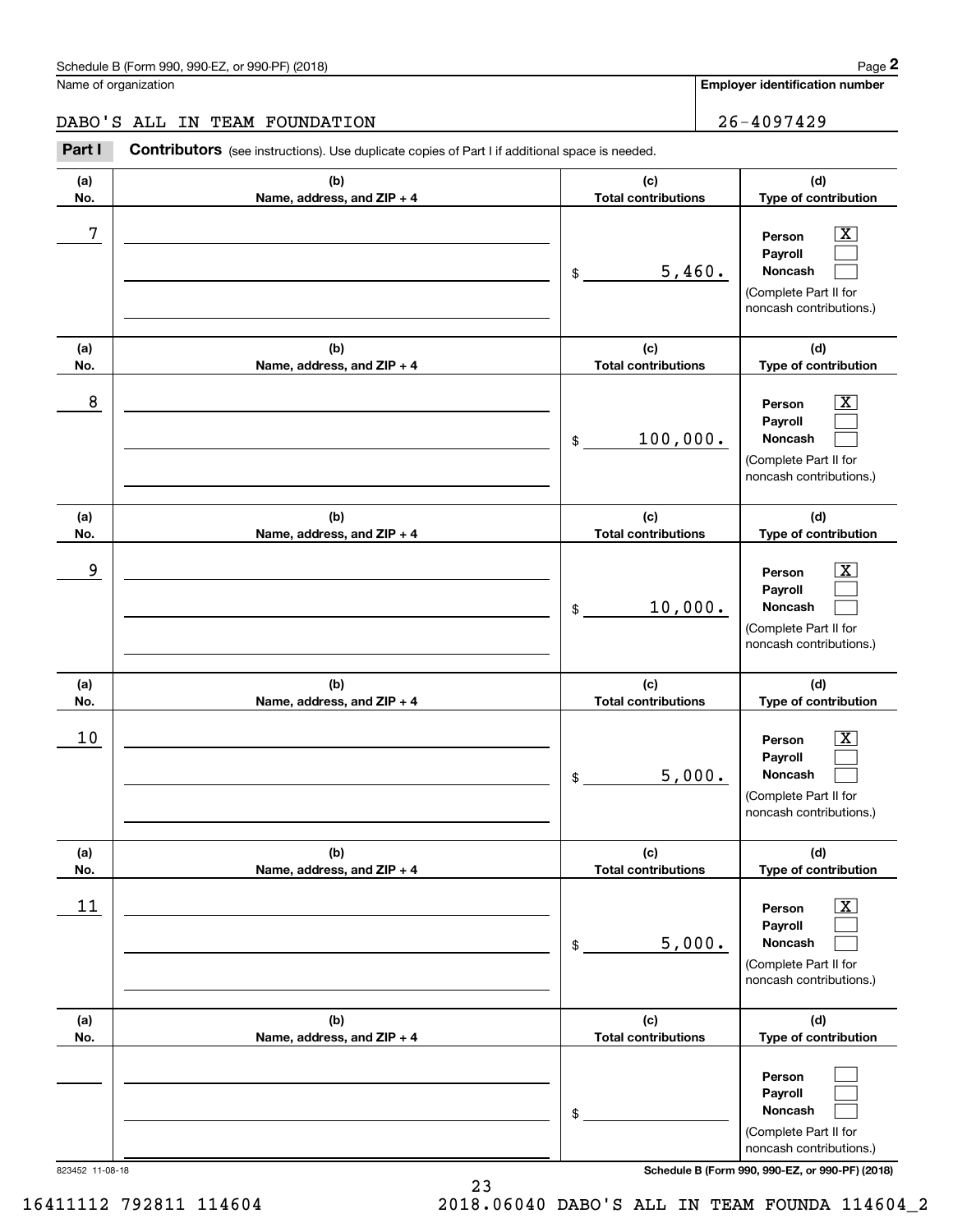Name of organization

**Employer identification number**

### DABO'S ALL IN TEAM FOUNDATION 26-4097429

Chedule B (Form 990, 990-EZ, or 990-PF) (2018)<br> **28 ALL IN TEAM FOUNDATION**<br> **26-4097429**<br> **26-4097429**<br> **26-4097429** 

| (a)<br>No.<br>from<br>Part I | (b)<br>Description of noncash property given | (c)<br>FMV (or estimate)<br>(See instructions.) | (d)<br>Date received                            |
|------------------------------|----------------------------------------------|-------------------------------------------------|-------------------------------------------------|
|                              |                                              | $\frac{1}{2}$                                   |                                                 |
| (a)<br>No.<br>from<br>Part I | (b)<br>Description of noncash property given | (c)<br>FMV (or estimate)<br>(See instructions.) | (d)<br>Date received                            |
|                              |                                              | $\frac{1}{2}$                                   |                                                 |
| (a)<br>No.<br>from<br>Part I | (b)<br>Description of noncash property given | (c)<br>FMV (or estimate)<br>(See instructions.) | (d)<br>Date received                            |
|                              |                                              | $\frac{1}{2}$                                   |                                                 |
| (a)<br>No.<br>from<br>Part I | (b)<br>Description of noncash property given | (c)<br>FMV (or estimate)<br>(See instructions.) | (d)<br>Date received                            |
|                              |                                              | $\frac{1}{2}$                                   |                                                 |
| (a)<br>No.<br>from<br>Part I | (b)<br>Description of noncash property given | (c)<br>FMV (or estimate)<br>(See instructions.) | (d)<br>Date received                            |
|                              |                                              | \$                                              |                                                 |
| (a)<br>No.<br>from<br>Part I | (b)<br>Description of noncash property given | (c)<br>FMV (or estimate)<br>(See instructions.) | (d)<br>Date received                            |
|                              |                                              | \$                                              |                                                 |
| 823453 11-08-18              |                                              |                                                 | Schedule B (Form 990, 990-EZ, or 990-PF) (2018) |

24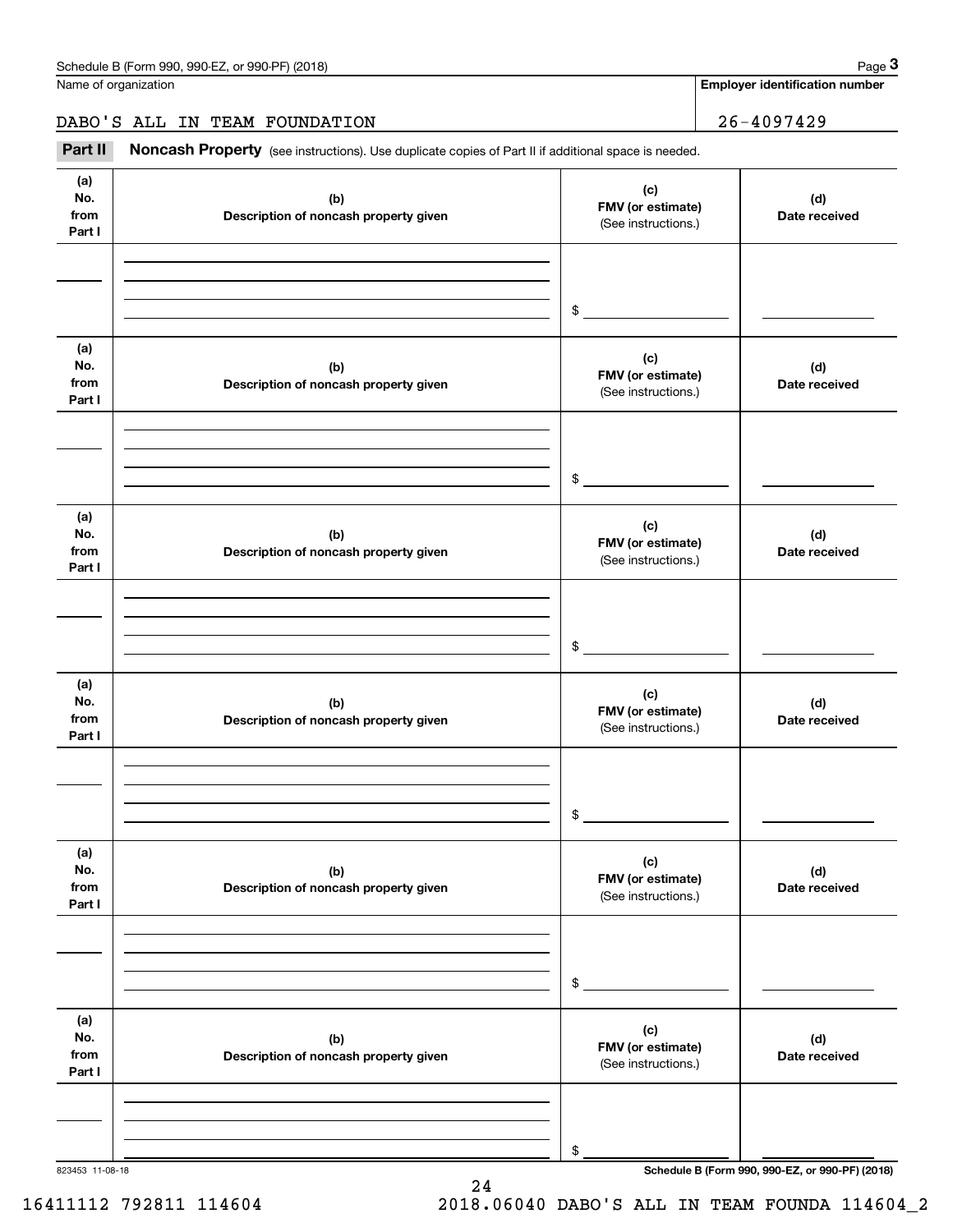|                           | Schedule B (Form 990, 990-EZ, or 990-PF) (2018)                                                                                                                                                                                                                              |                      | Page 4                                          |
|---------------------------|------------------------------------------------------------------------------------------------------------------------------------------------------------------------------------------------------------------------------------------------------------------------------|----------------------|-------------------------------------------------|
| Name of organization      |                                                                                                                                                                                                                                                                              |                      | <b>Employer identification number</b>           |
|                           | DABO'S ALL IN TEAM FOUNDATION                                                                                                                                                                                                                                                |                      | 26-4097429                                      |
| Part III                  | Exclusively religious, charitable, etc., contributions to organizations described in section 501(c)(7), (8), or (10) that total more than \$1,000 for the year<br>from any one contributor. Complete columns (a) through (e) and the following line entry. For organizations |                      |                                                 |
|                           | completing Part III, enter the total of exclusively religious, charitable, etc., contributions of \$1,000 or less for the year. (Enter this info. once.) \\$                                                                                                                 |                      |                                                 |
| (a) No.                   | Use duplicate copies of Part III if additional space is needed.                                                                                                                                                                                                              |                      |                                                 |
| from<br>Part I            | (b) Purpose of gift                                                                                                                                                                                                                                                          | (c) Use of gift      | (d) Description of how gift is held             |
|                           |                                                                                                                                                                                                                                                                              |                      |                                                 |
|                           |                                                                                                                                                                                                                                                                              |                      |                                                 |
|                           |                                                                                                                                                                                                                                                                              |                      |                                                 |
|                           |                                                                                                                                                                                                                                                                              | (e) Transfer of gift |                                                 |
|                           | Transferee's name, address, and ZIP + 4                                                                                                                                                                                                                                      |                      | Relationship of transferor to transferee        |
|                           |                                                                                                                                                                                                                                                                              |                      |                                                 |
|                           |                                                                                                                                                                                                                                                                              |                      |                                                 |
|                           |                                                                                                                                                                                                                                                                              |                      |                                                 |
| (a) No.<br>from           | (b) Purpose of gift                                                                                                                                                                                                                                                          | (c) Use of gift      | (d) Description of how gift is held             |
| Part I                    |                                                                                                                                                                                                                                                                              |                      |                                                 |
|                           |                                                                                                                                                                                                                                                                              |                      |                                                 |
|                           |                                                                                                                                                                                                                                                                              |                      |                                                 |
|                           |                                                                                                                                                                                                                                                                              |                      |                                                 |
|                           |                                                                                                                                                                                                                                                                              | (e) Transfer of gift |                                                 |
|                           | Transferee's name, address, and ZIP + 4                                                                                                                                                                                                                                      |                      | Relationship of transferor to transferee        |
|                           |                                                                                                                                                                                                                                                                              |                      |                                                 |
|                           |                                                                                                                                                                                                                                                                              |                      |                                                 |
|                           |                                                                                                                                                                                                                                                                              |                      |                                                 |
| (a) No.<br>from<br>Part I | (b) Purpose of gift                                                                                                                                                                                                                                                          | (c) Use of gift      | (d) Description of how gift is held             |
|                           |                                                                                                                                                                                                                                                                              |                      |                                                 |
|                           |                                                                                                                                                                                                                                                                              |                      |                                                 |
|                           |                                                                                                                                                                                                                                                                              |                      |                                                 |
|                           |                                                                                                                                                                                                                                                                              | (e) Transfer of gift |                                                 |
|                           |                                                                                                                                                                                                                                                                              |                      |                                                 |
|                           | Transferee's name, address, and ZIP + 4                                                                                                                                                                                                                                      |                      | Relationship of transferor to transferee        |
|                           |                                                                                                                                                                                                                                                                              |                      |                                                 |
|                           |                                                                                                                                                                                                                                                                              |                      |                                                 |
| (a) No.<br>from           |                                                                                                                                                                                                                                                                              |                      |                                                 |
| Part I                    | (b) Purpose of gift                                                                                                                                                                                                                                                          | (c) Use of gift      | (d) Description of how gift is held             |
|                           |                                                                                                                                                                                                                                                                              |                      |                                                 |
|                           |                                                                                                                                                                                                                                                                              |                      |                                                 |
|                           |                                                                                                                                                                                                                                                                              |                      |                                                 |
|                           |                                                                                                                                                                                                                                                                              | (e) Transfer of gift |                                                 |
|                           | Transferee's name, address, and ZIP + 4                                                                                                                                                                                                                                      |                      | Relationship of transferor to transferee        |
|                           |                                                                                                                                                                                                                                                                              |                      |                                                 |
|                           |                                                                                                                                                                                                                                                                              |                      |                                                 |
|                           |                                                                                                                                                                                                                                                                              |                      |                                                 |
| 823454 11-08-18           |                                                                                                                                                                                                                                                                              |                      | Schedule B (Form 990, 990-EZ, or 990-PF) (2018) |

25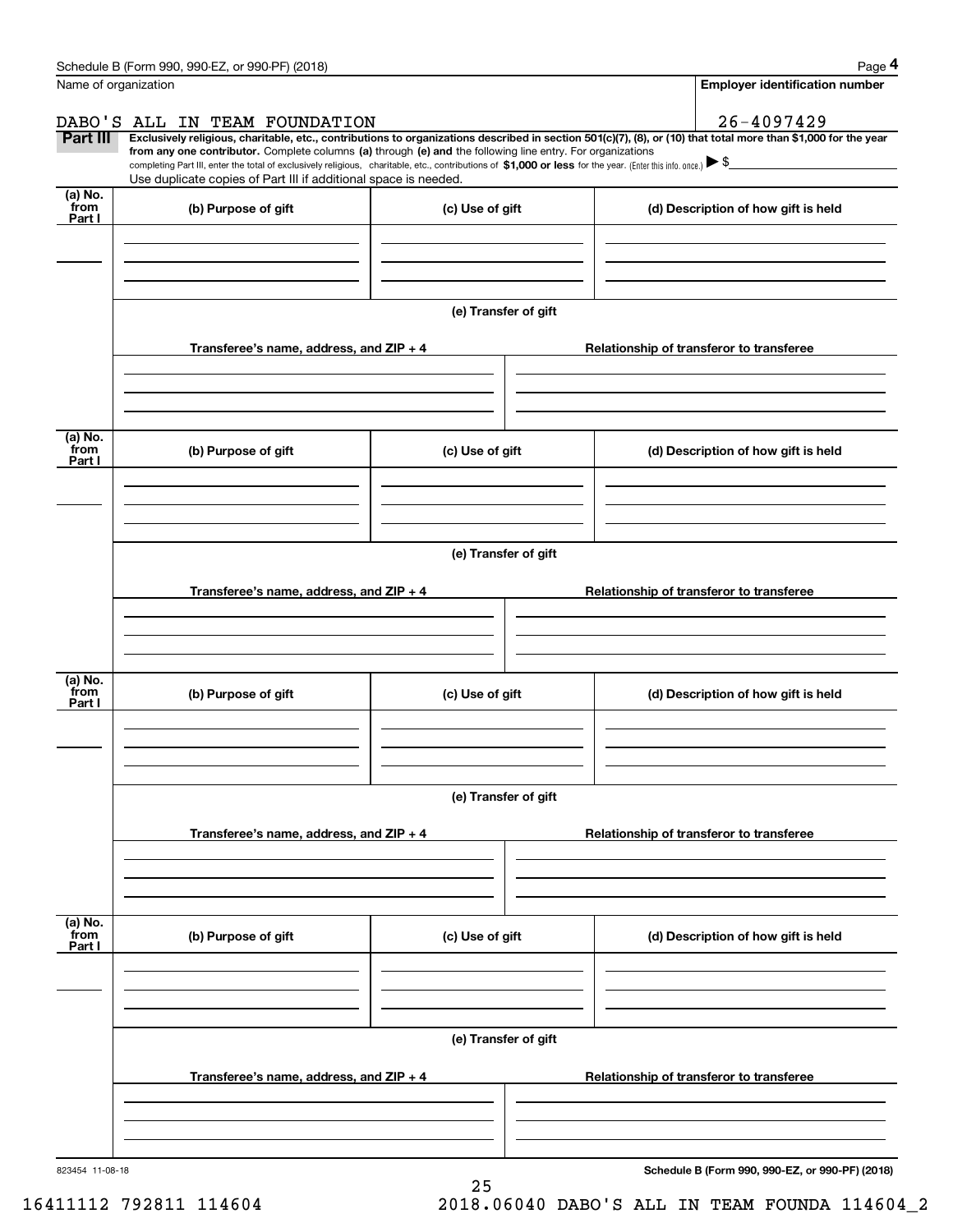| <b>SCHEDULE D</b> |  |
|-------------------|--|
|-------------------|--|

| (Form 990) |
|------------|
|            |

## **Supplemental Financial Statements**

(Form 990)<br>
Pepartment of the Treasury<br>
Department of the Treasury<br>
Department of the Treasury<br>
Department of the Treasury<br> **Co to www.irs.gov/Form990 for instructions and the latest information.**<br> **Co to www.irs.gov/Form9** 



Department of the Treasury Internal Revenue Service

|          | DABO'S ALL IN TEAM FOUNDATION                                                                                                                             |                                                    | $26 - 4097429$                       |
|----------|-----------------------------------------------------------------------------------------------------------------------------------------------------------|----------------------------------------------------|--------------------------------------|
| Part I   | Organizations Maintaining Donor Advised Funds or Other Similar Funds or Accounts. Complete if the                                                         |                                                    |                                      |
|          | organization answered "Yes" on Form 990, Part IV, line 6.                                                                                                 |                                                    |                                      |
|          |                                                                                                                                                           | (a) Donor advised funds                            | (b) Funds and other accounts         |
| 1        |                                                                                                                                                           |                                                    |                                      |
| 2        | Aggregate value of contributions to (during year)                                                                                                         |                                                    |                                      |
| з        | Aggregate value of grants from (during year)                                                                                                              |                                                    |                                      |
| 4        |                                                                                                                                                           |                                                    |                                      |
| 5        | Did the organization inform all donors and donor advisors in writing that the assets held in donor advised funds                                          |                                                    |                                      |
|          |                                                                                                                                                           |                                                    | Yes<br>No                            |
| 6        | Did the organization inform all grantees, donors, and donor advisors in writing that grant funds can be used only                                         |                                                    |                                      |
|          | for charitable purposes and not for the benefit of the donor or donor advisor, or for any other purpose conferring                                        |                                                    |                                      |
|          |                                                                                                                                                           |                                                    | Yes<br>No                            |
| Part II  | Conservation Easements. Complete if the organization answered "Yes" on Form 990, Part IV, line 7.                                                         |                                                    |                                      |
| 1        | Purpose(s) of conservation easements held by the organization (check all that apply).                                                                     |                                                    |                                      |
|          | Preservation of land for public use (e.g., recreation or education)                                                                                       | Preservation of a historically important land area |                                      |
|          | Protection of natural habitat                                                                                                                             | Preservation of a certified historic structure     |                                      |
|          | Preservation of open space                                                                                                                                |                                                    |                                      |
| 2        | Complete lines 2a through 2d if the organization held a qualified conservation contribution in the form of a conservation easement on the last            |                                                    |                                      |
|          |                                                                                                                                                           |                                                    | Held at the End of the Tax Year      |
|          | day of the tax year.                                                                                                                                      |                                                    |                                      |
| а        |                                                                                                                                                           |                                                    | 2a                                   |
| b        | Total acreage restricted by conservation easements                                                                                                        |                                                    | 2b<br>2c                             |
|          |                                                                                                                                                           |                                                    |                                      |
| d        | Number of conservation easements included in (c) acquired after 7/25/06, and not on a historic structure                                                  |                                                    |                                      |
|          |                                                                                                                                                           |                                                    | 2d                                   |
| 3        | Number of conservation easements modified, transferred, released, extinguished, or terminated by the organization during the tax                          |                                                    |                                      |
|          | $year \blacktriangleright$                                                                                                                                |                                                    |                                      |
| 4        | Number of states where property subject to conservation easement is located >                                                                             |                                                    |                                      |
| 5        | Does the organization have a written policy regarding the periodic monitoring, inspection, handling of                                                    |                                                    | Yes                                  |
|          | violations, and enforcement of the conservation easements it holds?                                                                                       |                                                    | No                                   |
| 6        | Staff and volunteer hours devoted to monitoring, inspecting, handling of violations, and enforcing conservation easements during the year                 |                                                    |                                      |
| 7        | Amount of expenses incurred in monitoring, inspecting, handling of violations, and enforcing conservation easements during the year                       |                                                    |                                      |
|          | $\blacktriangleright$ \$                                                                                                                                  |                                                    |                                      |
| 8        | Does each conservation easement reported on line 2(d) above satisfy the requirements of section 170(h)(4)(B)(i)                                           |                                                    |                                      |
|          |                                                                                                                                                           |                                                    | Yes<br>No                            |
| 9        | In Part XIII, describe how the organization reports conservation easements in its revenue and expense statement, and balance sheet, and                   |                                                    |                                      |
|          | include, if applicable, the text of the footnote to the organization's financial statements that describes the organization's accounting for              |                                                    |                                      |
|          |                                                                                                                                                           |                                                    |                                      |
| Part III | conservation easements.<br>Organizations Maintaining Collections of Art, Historical Treasures, or Other Similar Assets.                                   |                                                    |                                      |
|          | Complete if the organization answered "Yes" on Form 990, Part IV, line 8.                                                                                 |                                                    |                                      |
|          | 1a If the organization elected, as permitted under SFAS 116 (ASC 958), not to report in its revenue statement and balance sheet works of art,             |                                                    |                                      |
|          | historical treasures, or other similar assets held for public exhibition, education, or research in furtherance of public service, provide, in Part XIII, |                                                    |                                      |
|          | the text of the footnote to its financial statements that describes these items.                                                                          |                                                    |                                      |
| b        | If the organization elected, as permitted under SFAS 116 (ASC 958), to report in its revenue statement and balance sheet works of art, historical         |                                                    |                                      |
|          | treasures, or other similar assets held for public exhibition, education, or research in furtherance of public service, provide the following amounts     |                                                    |                                      |
|          | relating to these items:                                                                                                                                  |                                                    |                                      |
|          |                                                                                                                                                           |                                                    |                                      |
|          | (ii) Assets included in Form 990, Part X                                                                                                                  |                                                    | $\frac{1}{2}$<br>$\triangleright$ \$ |
| 2        | If the organization received or held works of art, historical treasures, or other similar assets for financial gain, provide                              |                                                    |                                      |
|          |                                                                                                                                                           |                                                    |                                      |
|          | the following amounts required to be reported under SFAS 116 (ASC 958) relating to these items:                                                           |                                                    | - \$                                 |
| а        |                                                                                                                                                           |                                                    | ▶<br>$\blacktriangleright$ \$        |
|          | LHA For Paperwork Reduction Act Notice, see the Instructions for Form 990.                                                                                |                                                    | Schedule D (Form 990) 2018           |
|          | 832051 10-29-18                                                                                                                                           |                                                    |                                      |
|          |                                                                                                                                                           | 26                                                 |                                      |
|          |                                                                                                                                                           |                                                    |                                      |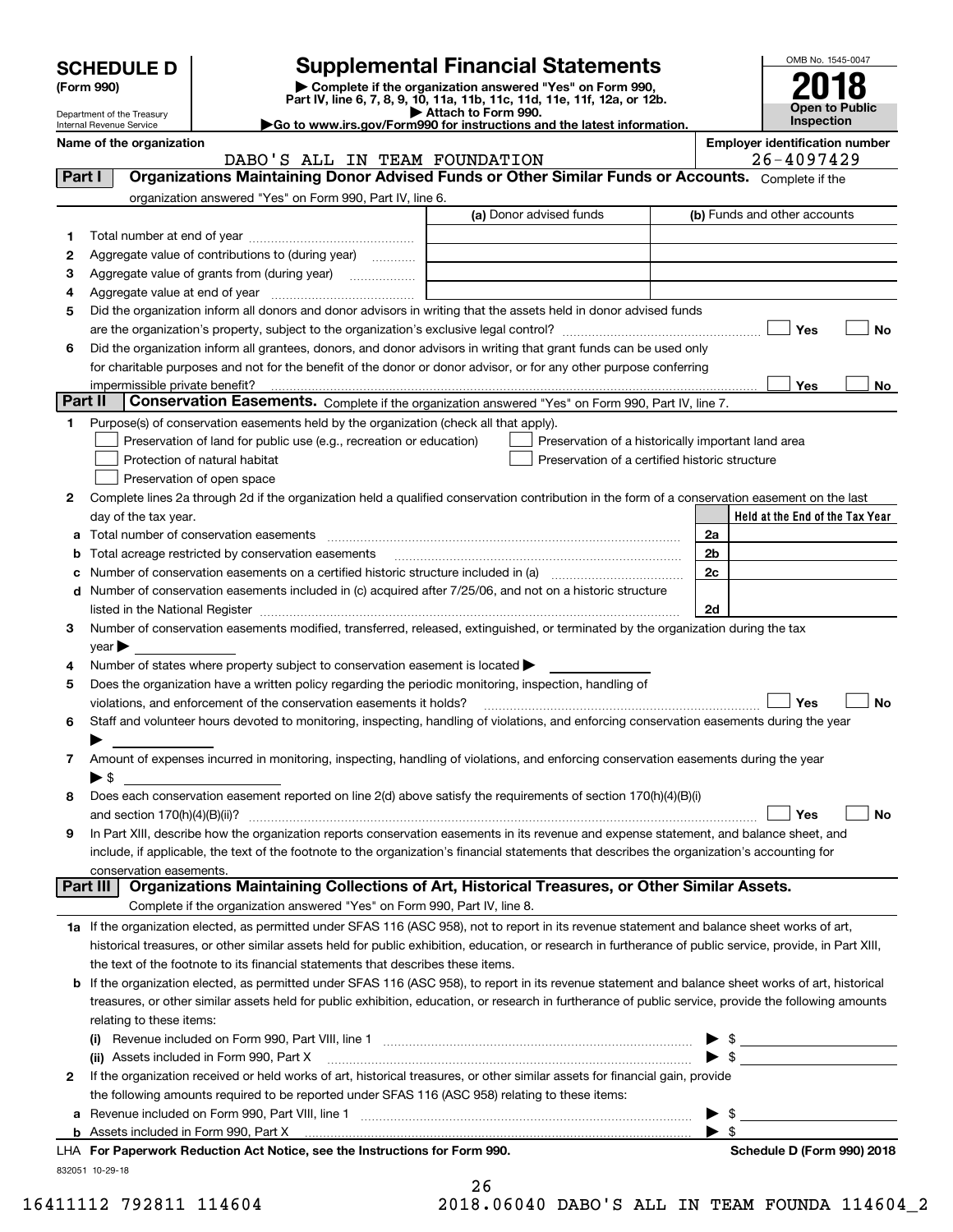|        | Schedule D (Form 990) 2018                                                                                                                                                                                | DABO'S ALL IN TEAM FOUNDATION |                |                                                                                                                                                                                                                               |                                                         |                 | $26 - 4097429$ Page 2 |                     |     |       |
|--------|-----------------------------------------------------------------------------------------------------------------------------------------------------------------------------------------------------------|-------------------------------|----------------|-------------------------------------------------------------------------------------------------------------------------------------------------------------------------------------------------------------------------------|---------------------------------------------------------|-----------------|-----------------------|---------------------|-----|-------|
|        | Part III<br>Organizations Maintaining Collections of Art, Historical Treasures, or Other Similar Assets (continued)                                                                                       |                               |                |                                                                                                                                                                                                                               |                                                         |                 |                       |                     |     |       |
| 3      | Using the organization's acquisition, accession, and other records, check any of the following that are a significant use of its collection items                                                         |                               |                |                                                                                                                                                                                                                               |                                                         |                 |                       |                     |     |       |
|        | (check all that apply):                                                                                                                                                                                   |                               |                |                                                                                                                                                                                                                               |                                                         |                 |                       |                     |     |       |
| a      | Public exhibition                                                                                                                                                                                         |                               |                | Loan or exchange programs                                                                                                                                                                                                     |                                                         |                 |                       |                     |     |       |
| b      | Scholarly research                                                                                                                                                                                        |                               |                | Other and the contract of the contract of the contract of the contract of the contract of the contract of the contract of the contract of the contract of the contract of the contract of the contract of the contract of the |                                                         |                 |                       |                     |     |       |
| с      | Preservation for future generations                                                                                                                                                                       |                               |                |                                                                                                                                                                                                                               |                                                         |                 |                       |                     |     |       |
| 4      | Provide a description of the organization's collections and explain how they further the organization's exempt purpose in Part XIII.                                                                      |                               |                |                                                                                                                                                                                                                               |                                                         |                 |                       |                     |     |       |
| 5      | During the year, did the organization solicit or receive donations of art, historical treasures, or other similar assets                                                                                  |                               |                |                                                                                                                                                                                                                               |                                                         |                 |                       |                     |     |       |
|        | to be sold to raise funds rather than to be maintained as part of the organization's collection?                                                                                                          |                               |                |                                                                                                                                                                                                                               |                                                         |                 |                       | Yes                 |     | No    |
|        | Escrow and Custodial Arrangements. Complete if the organization answered "Yes" on Form 990, Part IV, line 9, or<br><b>Part IV</b>                                                                         |                               |                |                                                                                                                                                                                                                               |                                                         |                 |                       |                     |     |       |
|        | reported an amount on Form 990, Part X, line 21.                                                                                                                                                          |                               |                |                                                                                                                                                                                                                               |                                                         |                 |                       |                     |     |       |
|        | 1a Is the organization an agent, trustee, custodian or other intermediary for contributions or other assets not included                                                                                  |                               |                |                                                                                                                                                                                                                               |                                                         |                 |                       |                     |     |       |
|        | on Form 990, Part X? [11] matter contracts and contracts and contracts are contracted as a form 990, Part X?<br><b>b</b> If "Yes," explain the arrangement in Part XIII and complete the following table: |                               |                |                                                                                                                                                                                                                               |                                                         |                 |                       | Yes                 |     | No    |
|        |                                                                                                                                                                                                           |                               |                |                                                                                                                                                                                                                               |                                                         |                 |                       |                     |     |       |
|        |                                                                                                                                                                                                           |                               |                |                                                                                                                                                                                                                               |                                                         | 1c              |                       | Amount              |     |       |
| c      | Beginning balance <u>www.maren.communication.communication.communication.communication.com</u><br>d Additions during the year measurements are all an according to the year.                              |                               |                |                                                                                                                                                                                                                               |                                                         | 1d              |                       |                     |     |       |
|        | e Distributions during the year manufactured and an according to the year manufactured and the year manufactur                                                                                            |                               |                |                                                                                                                                                                                                                               |                                                         | 1e              |                       |                     |     |       |
|        |                                                                                                                                                                                                           |                               |                |                                                                                                                                                                                                                               |                                                         | 1f              |                       |                     |     |       |
|        | 2a Did the organization include an amount on Form 990, Part X, line 21, for escrow or custodial account liability?                                                                                        |                               |                |                                                                                                                                                                                                                               |                                                         |                 | .                     | Yes                 |     | No    |
|        | <b>b</b> If "Yes," explain the arrangement in Part XIII. Check here if the explanation has been provided on Part XIII                                                                                     |                               |                |                                                                                                                                                                                                                               |                                                         |                 |                       |                     |     |       |
| Part V | Endowment Funds. Complete if the organization answered "Yes" on Form 990, Part IV, line 10.                                                                                                               |                               |                |                                                                                                                                                                                                                               |                                                         |                 |                       |                     |     |       |
|        |                                                                                                                                                                                                           | (a) Current year              | (b) Prior year |                                                                                                                                                                                                                               | (c) Two years back $\vert$ (d) Three years back $\vert$ |                 |                       | (e) Four years back |     |       |
|        | 1a Beginning of year balance                                                                                                                                                                              |                               |                |                                                                                                                                                                                                                               |                                                         |                 |                       |                     |     |       |
| b      |                                                                                                                                                                                                           |                               |                |                                                                                                                                                                                                                               |                                                         |                 |                       |                     |     |       |
|        | Net investment earnings, gains, and losses                                                                                                                                                                |                               |                |                                                                                                                                                                                                                               |                                                         |                 |                       |                     |     |       |
|        |                                                                                                                                                                                                           |                               |                |                                                                                                                                                                                                                               |                                                         |                 |                       |                     |     |       |
|        | e Other expenditures for facilities                                                                                                                                                                       |                               |                |                                                                                                                                                                                                                               |                                                         |                 |                       |                     |     |       |
|        | and programs                                                                                                                                                                                              |                               |                |                                                                                                                                                                                                                               |                                                         |                 |                       |                     |     |       |
|        | f Administrative expenses                                                                                                                                                                                 |                               |                |                                                                                                                                                                                                                               |                                                         |                 |                       |                     |     |       |
| g      | End of year balance                                                                                                                                                                                       |                               |                |                                                                                                                                                                                                                               |                                                         |                 |                       |                     |     |       |
| 2      | Provide the estimated percentage of the current year end balance (line 1g, column (a)) held as:                                                                                                           |                               |                |                                                                                                                                                                                                                               |                                                         |                 |                       |                     |     |       |
| а      | Board designated or quasi-endowment                                                                                                                                                                       |                               | %              |                                                                                                                                                                                                                               |                                                         |                 |                       |                     |     |       |
| b      | Permanent endowment >                                                                                                                                                                                     | %                             |                |                                                                                                                                                                                                                               |                                                         |                 |                       |                     |     |       |
| c      | Temporarily restricted endowment >                                                                                                                                                                        | %                             |                |                                                                                                                                                                                                                               |                                                         |                 |                       |                     |     |       |
|        | The percentages on lines 2a, 2b, and 2c should equal 100%.                                                                                                                                                |                               |                |                                                                                                                                                                                                                               |                                                         |                 |                       |                     |     |       |
|        | 3a Are there endowment funds not in the possession of the organization that are held and administered for the organization                                                                                |                               |                |                                                                                                                                                                                                                               |                                                         |                 |                       |                     |     |       |
|        | by:                                                                                                                                                                                                       |                               |                |                                                                                                                                                                                                                               |                                                         |                 |                       |                     | Yes | No.   |
|        | (i)                                                                                                                                                                                                       |                               |                |                                                                                                                                                                                                                               |                                                         |                 |                       | 3a(i)               |     |       |
|        |                                                                                                                                                                                                           |                               |                |                                                                                                                                                                                                                               |                                                         |                 |                       | 3a(ii)              |     |       |
|        |                                                                                                                                                                                                           |                               |                |                                                                                                                                                                                                                               |                                                         |                 |                       | 3b                  |     |       |
|        | Describe in Part XIII the intended uses of the organization's endowment funds.<br>Land, Buildings, and Equipment.<br>Part VI                                                                              |                               |                |                                                                                                                                                                                                                               |                                                         |                 |                       |                     |     |       |
|        | Complete if the organization answered "Yes" on Form 990, Part IV, line 11a. See Form 990, Part X, line 10.                                                                                                |                               |                |                                                                                                                                                                                                                               |                                                         |                 |                       |                     |     |       |
|        | Description of property                                                                                                                                                                                   | (a) Cost or other             |                | (b) Cost or other                                                                                                                                                                                                             |                                                         | (c) Accumulated |                       | (d) Book value      |     |       |
|        |                                                                                                                                                                                                           | basis (investment)            |                | basis (other)                                                                                                                                                                                                                 |                                                         | depreciation    |                       |                     |     |       |
|        |                                                                                                                                                                                                           |                               |                |                                                                                                                                                                                                                               |                                                         |                 |                       |                     |     |       |
| b      |                                                                                                                                                                                                           |                               |                |                                                                                                                                                                                                                               |                                                         |                 |                       |                     |     |       |
|        |                                                                                                                                                                                                           |                               |                |                                                                                                                                                                                                                               |                                                         |                 |                       |                     |     |       |
|        |                                                                                                                                                                                                           |                               |                |                                                                                                                                                                                                                               |                                                         |                 |                       |                     |     |       |
|        |                                                                                                                                                                                                           |                               |                |                                                                                                                                                                                                                               |                                                         |                 |                       |                     |     |       |
|        |                                                                                                                                                                                                           |                               |                |                                                                                                                                                                                                                               |                                                         |                 |                       |                     |     | $0$ . |
|        |                                                                                                                                                                                                           |                               |                |                                                                                                                                                                                                                               |                                                         |                 |                       | D. (Faum 000) 0040  |     |       |

**Schedule D (Form 990) 2018**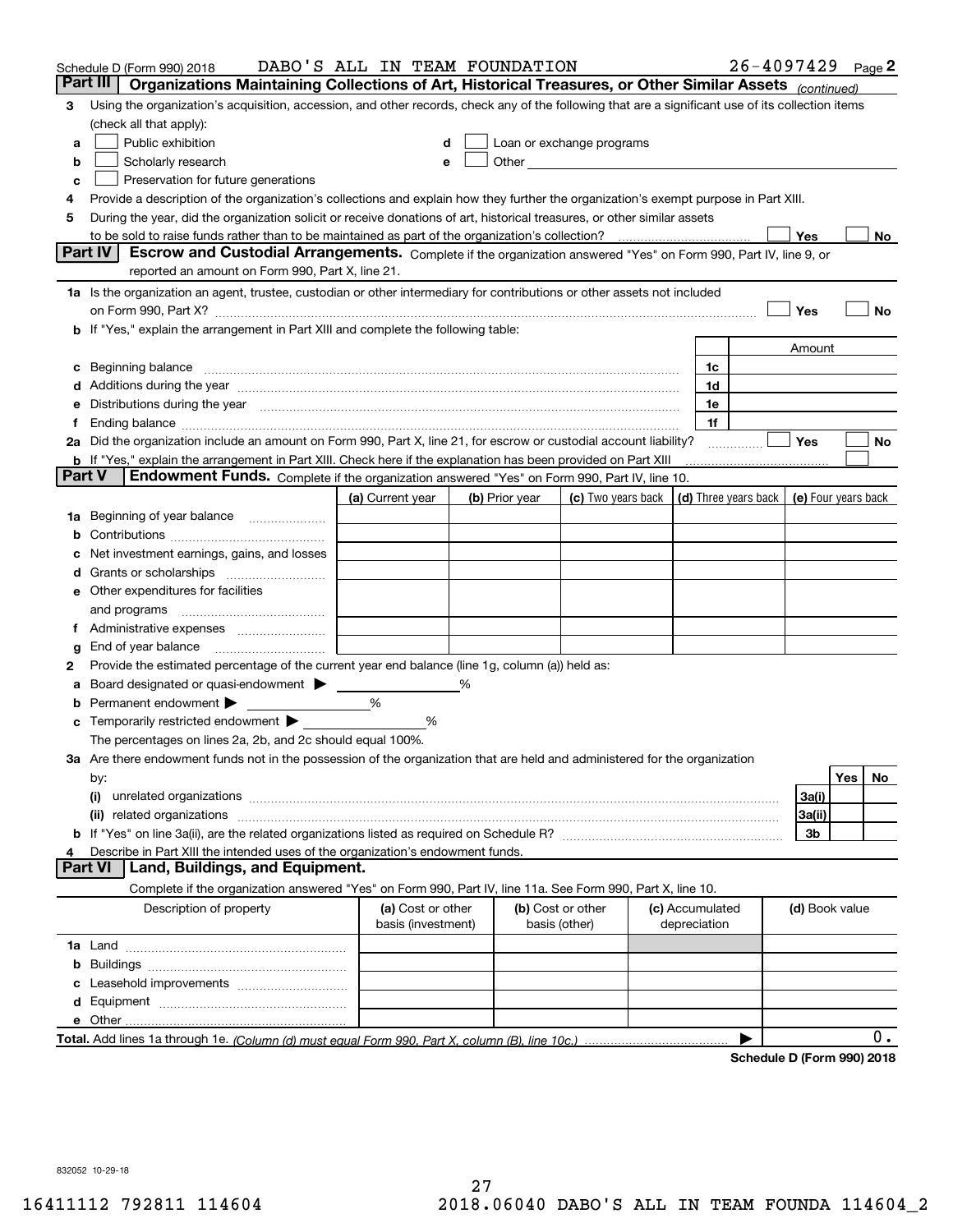| (2) Closely-held equity interests                                                                                                                                                                                          |                                                                                                            |                                                                                                                   |                |
|----------------------------------------------------------------------------------------------------------------------------------------------------------------------------------------------------------------------------|------------------------------------------------------------------------------------------------------------|-------------------------------------------------------------------------------------------------------------------|----------------|
|                                                                                                                                                                                                                            |                                                                                                            |                                                                                                                   |                |
| (3) Other                                                                                                                                                                                                                  |                                                                                                            |                                                                                                                   |                |
| (A)                                                                                                                                                                                                                        |                                                                                                            |                                                                                                                   |                |
| (B)                                                                                                                                                                                                                        |                                                                                                            |                                                                                                                   |                |
| (C)                                                                                                                                                                                                                        |                                                                                                            |                                                                                                                   |                |
| (D)                                                                                                                                                                                                                        |                                                                                                            |                                                                                                                   |                |
| (E)                                                                                                                                                                                                                        |                                                                                                            |                                                                                                                   |                |
| (F)                                                                                                                                                                                                                        |                                                                                                            |                                                                                                                   |                |
| (G)                                                                                                                                                                                                                        |                                                                                                            |                                                                                                                   |                |
| (H)                                                                                                                                                                                                                        |                                                                                                            |                                                                                                                   |                |
| Total. (Col. (b) must equal Form 990, Part X, col. (B) line 12.) $\blacktriangleright$                                                                                                                                     |                                                                                                            |                                                                                                                   |                |
| Part VIII Investments - Program Related.                                                                                                                                                                                   |                                                                                                            |                                                                                                                   |                |
|                                                                                                                                                                                                                            | Complete if the organization answered "Yes" on Form 990, Part IV, line 11c. See Form 990, Part X, line 13. |                                                                                                                   |                |
| (a) Description of investment                                                                                                                                                                                              | (b) Book value                                                                                             | (c) Method of valuation: Cost or end-of-year market value                                                         |                |
| (1)                                                                                                                                                                                                                        |                                                                                                            |                                                                                                                   |                |
| (2)                                                                                                                                                                                                                        |                                                                                                            |                                                                                                                   |                |
| (3)                                                                                                                                                                                                                        |                                                                                                            |                                                                                                                   |                |
| (4)                                                                                                                                                                                                                        |                                                                                                            |                                                                                                                   |                |
| (5)                                                                                                                                                                                                                        |                                                                                                            |                                                                                                                   |                |
| (6)                                                                                                                                                                                                                        |                                                                                                            |                                                                                                                   |                |
| (7)                                                                                                                                                                                                                        |                                                                                                            |                                                                                                                   |                |
| (8)                                                                                                                                                                                                                        |                                                                                                            |                                                                                                                   |                |
| (9)                                                                                                                                                                                                                        |                                                                                                            |                                                                                                                   |                |
| Total. (Col. (b) must equal Form 990, Part X, col. (B) line 13.)                                                                                                                                                           |                                                                                                            |                                                                                                                   |                |
| <b>Part IX</b><br><b>Other Assets.</b>                                                                                                                                                                                     |                                                                                                            |                                                                                                                   |                |
|                                                                                                                                                                                                                            | Complete if the organization answered "Yes" on Form 990, Part IV, line 11d. See Form 990, Part X, line 15. |                                                                                                                   |                |
|                                                                                                                                                                                                                            | (a) Description                                                                                            |                                                                                                                   | (b) Book value |
|                                                                                                                                                                                                                            |                                                                                                            |                                                                                                                   |                |
| (1)                                                                                                                                                                                                                        |                                                                                                            |                                                                                                                   |                |
| (2)                                                                                                                                                                                                                        |                                                                                                            |                                                                                                                   |                |
| (3)                                                                                                                                                                                                                        |                                                                                                            |                                                                                                                   |                |
|                                                                                                                                                                                                                            |                                                                                                            |                                                                                                                   |                |
| (4)                                                                                                                                                                                                                        |                                                                                                            |                                                                                                                   |                |
| (5)                                                                                                                                                                                                                        |                                                                                                            |                                                                                                                   |                |
| (6)                                                                                                                                                                                                                        |                                                                                                            |                                                                                                                   |                |
| (7)                                                                                                                                                                                                                        |                                                                                                            |                                                                                                                   |                |
| (8)                                                                                                                                                                                                                        |                                                                                                            |                                                                                                                   |                |
| (9)                                                                                                                                                                                                                        |                                                                                                            |                                                                                                                   |                |
|                                                                                                                                                                                                                            |                                                                                                            |                                                                                                                   |                |
| <b>Other Liabilities.</b>                                                                                                                                                                                                  |                                                                                                            |                                                                                                                   |                |
|                                                                                                                                                                                                                            |                                                                                                            | Complete if the organization answered "Yes" on Form 990, Part IV, line 11e or 11f. See Form 990, Part X, line 25. |                |
| (a) Description of liability                                                                                                                                                                                               |                                                                                                            | (b) Book value                                                                                                    |                |
| (1)<br>Federal income taxes                                                                                                                                                                                                |                                                                                                            |                                                                                                                   |                |
| (2)                                                                                                                                                                                                                        |                                                                                                            |                                                                                                                   |                |
| (3)                                                                                                                                                                                                                        |                                                                                                            |                                                                                                                   |                |
| (4)                                                                                                                                                                                                                        |                                                                                                            |                                                                                                                   |                |
| (5)                                                                                                                                                                                                                        |                                                                                                            |                                                                                                                   |                |
| (6)                                                                                                                                                                                                                        |                                                                                                            |                                                                                                                   |                |
| (7)                                                                                                                                                                                                                        |                                                                                                            |                                                                                                                   |                |
| Total. (Column (b) must equal Form 990, Part X, col. (B) line 15.)<br>Part X                                                                                                                                               |                                                                                                            |                                                                                                                   |                |
| (8)                                                                                                                                                                                                                        |                                                                                                            |                                                                                                                   |                |
| (9)                                                                                                                                                                                                                        |                                                                                                            |                                                                                                                   |                |
| Total. (Column (b) must equal Form 990, Part X, col. (B) line 25.)<br>2. Liability for uncertain tax positions. In Part XIII, provide the text of the footnote to the organization's financial statements that reports the |                                                                                                            |                                                                                                                   |                |

Complete if the organization answered "Yes" on Form 990, Part IV, line 11b. See Form 990, Part X, line 12.

Schedule D (Form 990) 2018 DABO ' S ALL IN TEAM FOUNDATION 26-4097429 <sub>Page</sub> 3<br>| **Part VII** | Investments - Other Securities.

(a) Description of security or category (including name of security)  $\vert$  (b) Book value  $\vert$  (c)

(b) Book value **(c)** Method of valuation: Cost or end-of-year market value

832053 10-29-18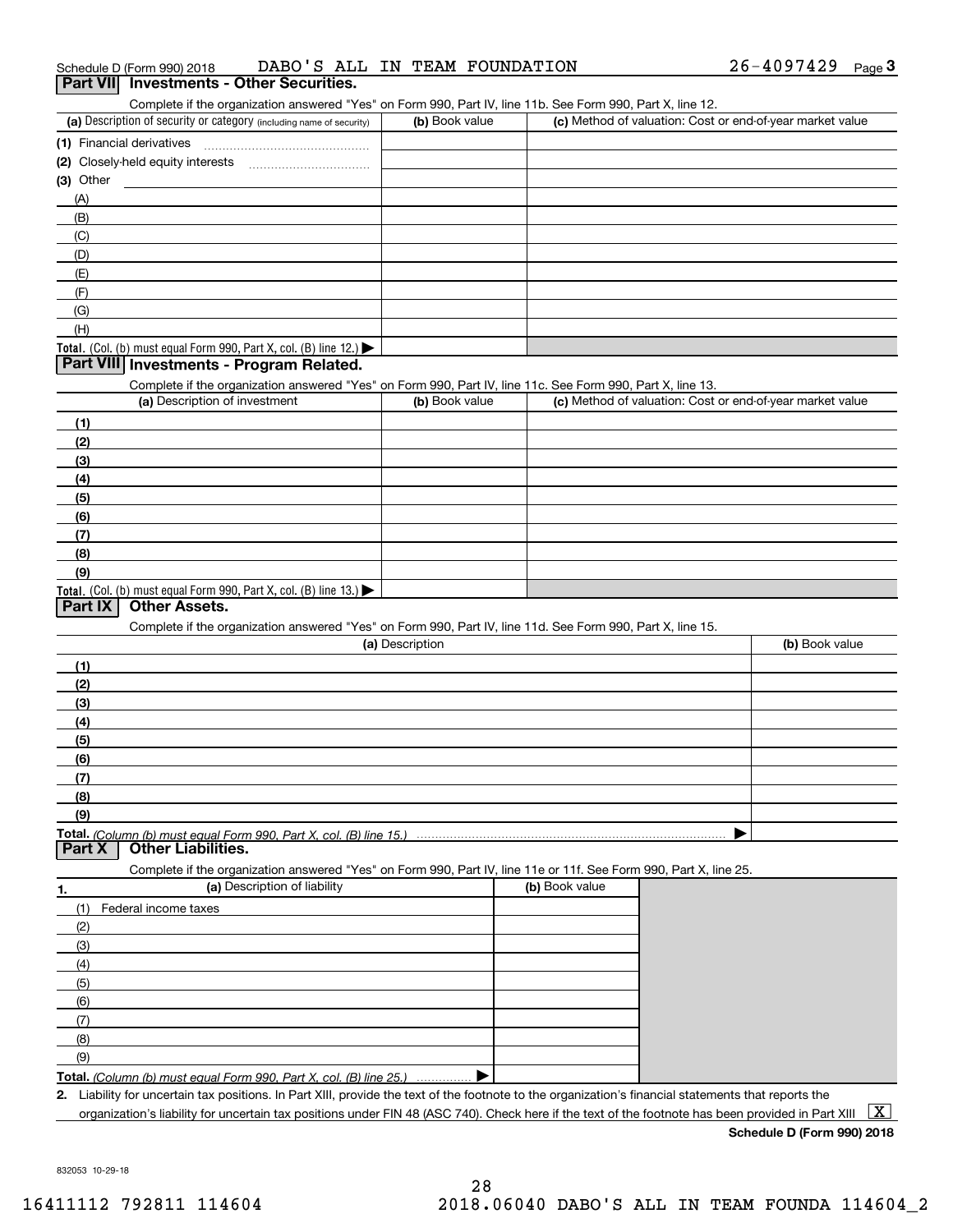|    | DABO'S ALL IN TEAM FOUNDATION<br>Schedule D (Form 990) 2018                                                                |                |                | $26 - 4097429$ Page 4 |
|----|----------------------------------------------------------------------------------------------------------------------------|----------------|----------------|-----------------------|
|    | Reconciliation of Revenue per Audited Financial Statements With Revenue per Return.<br>Part XI                             |                |                |                       |
|    | Complete if the organization answered "Yes" on Form 990, Part IV, line 12a.                                                |                |                |                       |
| 1  | Total revenue, gains, and other support per audited financial statements                                                   |                | $\mathbf 1$    | 1,581,091.            |
| 2  | Amounts included on line 1 but not on Form 990, Part VIII, line 12:                                                        |                |                |                       |
| a  | Net unrealized gains (losses) on investments [11] matter contracts and the unrealized gains (losses) on investments        | 2a             |                |                       |
| b  |                                                                                                                            | 2 <sub>b</sub> |                |                       |
| с  | Recoveries of prior year grants [11] Recoveries of prior year grants [11] Recoveries of prior year grants                  | 2 <sub>c</sub> |                |                       |
| d  | Other (Describe in Part XIII.)                                                                                             | 2d             |                |                       |
| е  | Add lines 2a through 2d <b>must be a constructed as the constant of the constant of the constant of the construction</b>   |                | <b>2e</b>      |                       |
| 3  |                                                                                                                            |                | 3              | 1,581,091.            |
| 4  | Amounts included on Form 990, Part VIII, line 12, but not on line 1:                                                       |                |                |                       |
| a  | Investment expenses not included on Form 990, Part VIII, line 7b                                                           | 4a             |                |                       |
| b  | Other (Describe in Part XIII.) <b>Construction Contract Construction</b> Chemistry Chemistry Chemistry Chemistry Chemistry | 4 <sub>b</sub> |                |                       |
| c. | Add lines 4a and 4b                                                                                                        |                | 4с             | υ.                    |
| 5  |                                                                                                                            |                | 5              | 1,581,091.            |
|    |                                                                                                                            |                |                |                       |
|    | Part XII   Reconciliation of Expenses per Audited Financial Statements With Expenses per Return.                           |                |                |                       |
|    | Complete if the organization answered "Yes" on Form 990, Part IV, line 12a.                                                |                |                |                       |
| 1  |                                                                                                                            |                | $\blacksquare$ | 1,654,653.            |
| 2  | Amounts included on line 1 but not on Form 990, Part IX, line 25:                                                          |                |                |                       |
| a  |                                                                                                                            | 2a             |                |                       |
| b  |                                                                                                                            | 2 <sub>b</sub> |                |                       |
| c  |                                                                                                                            | 2c             |                |                       |
| d  |                                                                                                                            | 2d             |                |                       |
| е  |                                                                                                                            |                | 2e             |                       |
| 3  |                                                                                                                            |                | $\mathbf{3}$   | 1,654,653.            |
| 4  | Amounts included on Form 990, Part IX, line 25, but not on line 1:                                                         |                |                |                       |
| a  |                                                                                                                            | 4a             |                |                       |
|    |                                                                                                                            | 4b             |                |                       |
| c  | Add lines 4a and 4b                                                                                                        |                | 4c             |                       |
|    | Part XIII Supplemental Information.                                                                                        |                | 5              | 1,654,653             |

Provide the descriptions required for Part II, lines 3, 5, and 9; Part III, lines 1a and 4; Part IV, lines 1b and 2b; Part V, line 4; Part X, line 2; Part XI, lines 2d and 4b; and Part XII, lines 2d and 4b. Also complete this part to provide any additional information.

### PART X, LINE 2:

| THE FOUNDATION IS A NOT-FOR-PROFIT CORPORATION AS DESCRIBED IN SECTION    |
|---------------------------------------------------------------------------|
| $501(C)(3)$ OF THE IRC AND IS EXEMPT FROM FEDERAL AND STATE INCOME TAXES. |
|                                                                           |
| THAT WOULD BE SUBJECT TO TAX. THE FOUNDATION HAS REVIEWED ITS TAX         |
| POSITIONS FOR ALL OPEN YEARS AND HAS CONCLUDED THAT NO UNCERTAIN TAX      |
| POSITIONS EXIST AS OF DECEMBER 31, 2018, THAT WOULD REQUIRE ADJUSTMENT TO |
| THE FINANCIAL STATEMENTS.                                                 |
|                                                                           |
| THE FOUNDATION DOES NOT HAVE ANY SIGNIFICANT UNRELATED BUSINESS INCOME    |

29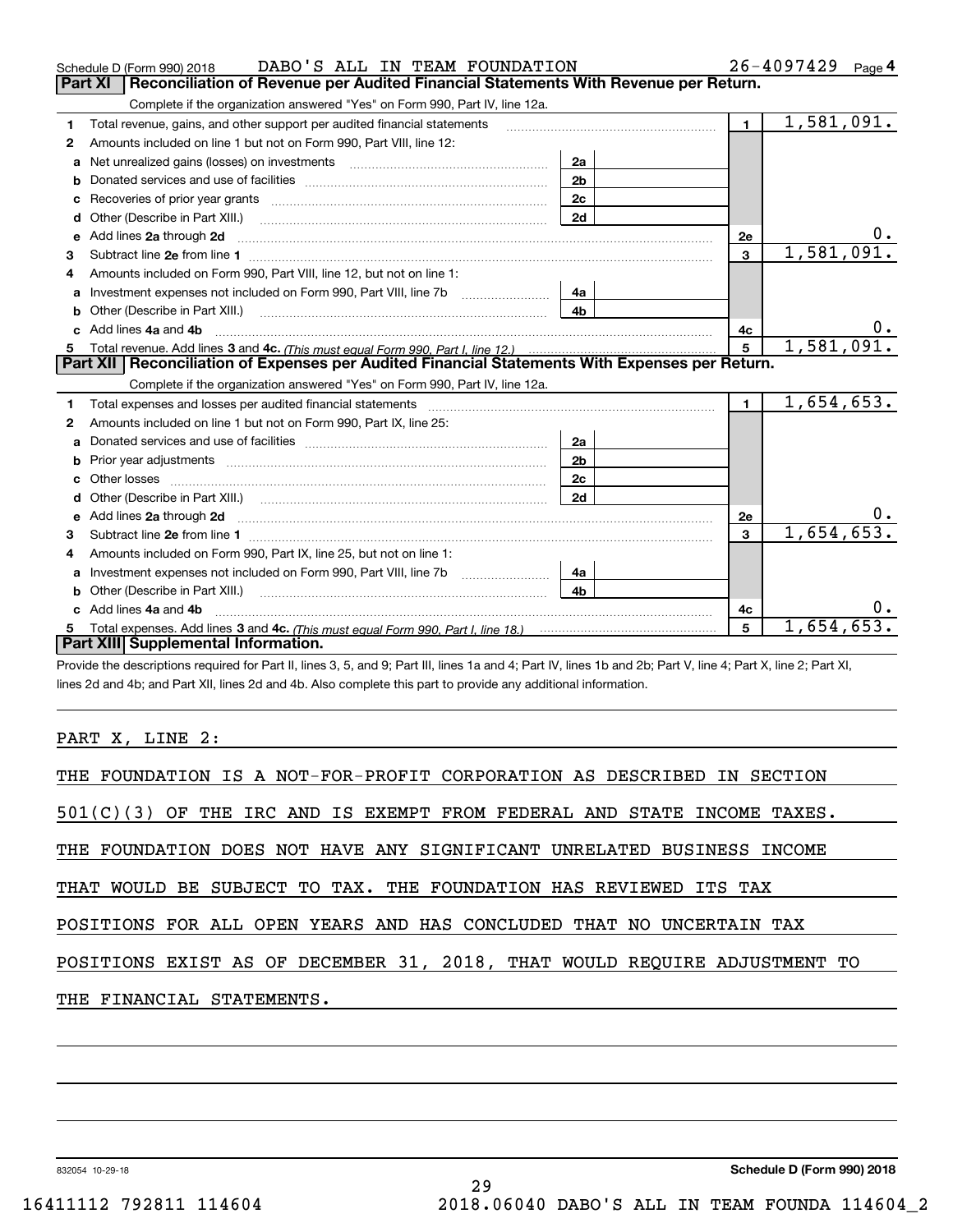| <b>SCHEDULE G</b>                                                                                                                             | <b>Supplemental Information Regarding Fundraising or Gaming Activities</b>                                                                                          |                                                                                                                                                                                                                                                                                                                                                                                                                                                                                                                        |                            |                                                                            |    |                                                                            |                                       | OMB No. 1545-0047                                                          |                                                         |
|-----------------------------------------------------------------------------------------------------------------------------------------------|---------------------------------------------------------------------------------------------------------------------------------------------------------------------|------------------------------------------------------------------------------------------------------------------------------------------------------------------------------------------------------------------------------------------------------------------------------------------------------------------------------------------------------------------------------------------------------------------------------------------------------------------------------------------------------------------------|----------------------------|----------------------------------------------------------------------------|----|----------------------------------------------------------------------------|---------------------------------------|----------------------------------------------------------------------------|---------------------------------------------------------|
| (Form 990 or 990-EZ)                                                                                                                          | Complete if the organization answered "Yes" on Form 990, Part IV, line 17, 18, or 19, or if the<br>organization entered more than \$15,000 on Form 990-EZ, line 6a. |                                                                                                                                                                                                                                                                                                                                                                                                                                                                                                                        |                            |                                                                            |    |                                                                            |                                       |                                                                            | 2018                                                    |
| Department of the Treasury                                                                                                                    |                                                                                                                                                                     | Attach to Form 990 or Form 990-EZ.                                                                                                                                                                                                                                                                                                                                                                                                                                                                                     |                            |                                                                            |    |                                                                            |                                       |                                                                            | <b>Open to Public</b>                                   |
| Internal Revenue Service                                                                                                                      | Go to www.irs.gov/Form990 for instructions and the latest information.                                                                                              |                                                                                                                                                                                                                                                                                                                                                                                                                                                                                                                        |                            |                                                                            |    |                                                                            |                                       |                                                                            | Inspection                                              |
| Name of the organization                                                                                                                      | DABO'S ALL IN TEAM FOUNDATION                                                                                                                                       |                                                                                                                                                                                                                                                                                                                                                                                                                                                                                                                        |                            |                                                                            |    | $26 - 4097429$                                                             | <b>Employer identification number</b> |                                                                            |                                                         |
| Part I                                                                                                                                        | required to complete this part.                                                                                                                                     | Fundraising Activities. Complete if the organization answered "Yes" on Form 990, Part IV, line 17. Form 990-EZ filers are not                                                                                                                                                                                                                                                                                                                                                                                          |                            |                                                                            |    |                                                                            |                                       |                                                                            |                                                         |
| Mail solicitations<br>a<br>b<br>Phone solicitations<br>с<br>In-person solicitations<br>d<br>compensated at least \$5,000 by the organization. | Internet and email solicitations                                                                                                                                    | 1 Indicate whether the organization raised funds through any of the following activities. Check all that apply.<br>е<br>g<br>2 a Did the organization have a written or oral agreement with any individual (including officers, directors, trustees, or<br>key employees listed in Form 990, Part VII) or entity in connection with professional fundraising services?<br><b>b</b> If "Yes," list the 10 highest paid individuals or entities (fundraisers) pursuant to agreements under which the fundraiser is to be | Special fundraising events |                                                                            |    | Solicitation of non-government grants<br>Solicitation of government grants |                                       | Yes                                                                        | No                                                      |
| (i) Name and address of individual<br>or entity (fundraiser)                                                                                  |                                                                                                                                                                     | (ii) Activity                                                                                                                                                                                                                                                                                                                                                                                                                                                                                                          |                            | (iii) Did<br>fundraiser<br>have custody<br>or control of<br>contributions? |    | (iv) Gross receipts<br>from activity                                       |                                       | (v) Amount paid<br>to (or retained by)<br>fundraiser<br>listed in col. (i) | (vi) Amount paid<br>to (or retained by)<br>organization |
|                                                                                                                                               |                                                                                                                                                                     |                                                                                                                                                                                                                                                                                                                                                                                                                                                                                                                        |                            | Yes                                                                        | No |                                                                            |                                       |                                                                            |                                                         |
|                                                                                                                                               |                                                                                                                                                                     |                                                                                                                                                                                                                                                                                                                                                                                                                                                                                                                        |                            |                                                                            |    |                                                                            |                                       |                                                                            |                                                         |
|                                                                                                                                               |                                                                                                                                                                     |                                                                                                                                                                                                                                                                                                                                                                                                                                                                                                                        |                            |                                                                            |    |                                                                            |                                       |                                                                            |                                                         |
|                                                                                                                                               |                                                                                                                                                                     |                                                                                                                                                                                                                                                                                                                                                                                                                                                                                                                        |                            |                                                                            |    |                                                                            |                                       |                                                                            |                                                         |
|                                                                                                                                               |                                                                                                                                                                     |                                                                                                                                                                                                                                                                                                                                                                                                                                                                                                                        |                            |                                                                            |    |                                                                            |                                       |                                                                            |                                                         |
|                                                                                                                                               |                                                                                                                                                                     |                                                                                                                                                                                                                                                                                                                                                                                                                                                                                                                        |                            |                                                                            |    |                                                                            |                                       |                                                                            |                                                         |
|                                                                                                                                               |                                                                                                                                                                     |                                                                                                                                                                                                                                                                                                                                                                                                                                                                                                                        |                            |                                                                            |    |                                                                            |                                       |                                                                            |                                                         |
|                                                                                                                                               |                                                                                                                                                                     |                                                                                                                                                                                                                                                                                                                                                                                                                                                                                                                        |                            |                                                                            |    |                                                                            |                                       |                                                                            |                                                         |
|                                                                                                                                               |                                                                                                                                                                     |                                                                                                                                                                                                                                                                                                                                                                                                                                                                                                                        |                            |                                                                            |    |                                                                            |                                       |                                                                            |                                                         |
|                                                                                                                                               |                                                                                                                                                                     |                                                                                                                                                                                                                                                                                                                                                                                                                                                                                                                        |                            |                                                                            |    |                                                                            |                                       |                                                                            |                                                         |
|                                                                                                                                               |                                                                                                                                                                     |                                                                                                                                                                                                                                                                                                                                                                                                                                                                                                                        |                            |                                                                            |    |                                                                            |                                       |                                                                            |                                                         |
|                                                                                                                                               |                                                                                                                                                                     |                                                                                                                                                                                                                                                                                                                                                                                                                                                                                                                        |                            |                                                                            |    |                                                                            |                                       |                                                                            |                                                         |
|                                                                                                                                               |                                                                                                                                                                     |                                                                                                                                                                                                                                                                                                                                                                                                                                                                                                                        |                            |                                                                            |    |                                                                            |                                       |                                                                            |                                                         |
| Total<br>or licensing.                                                                                                                        |                                                                                                                                                                     | 3 List all states in which the organization is registered or licensed to solicit contributions or has been notified it is exempt from registration                                                                                                                                                                                                                                                                                                                                                                     |                            |                                                                            |    |                                                                            |                                       |                                                                            |                                                         |
|                                                                                                                                               |                                                                                                                                                                     |                                                                                                                                                                                                                                                                                                                                                                                                                                                                                                                        |                            |                                                                            |    |                                                                            |                                       |                                                                            |                                                         |
|                                                                                                                                               |                                                                                                                                                                     |                                                                                                                                                                                                                                                                                                                                                                                                                                                                                                                        |                            |                                                                            |    |                                                                            |                                       |                                                                            |                                                         |
|                                                                                                                                               |                                                                                                                                                                     |                                                                                                                                                                                                                                                                                                                                                                                                                                                                                                                        |                            |                                                                            |    |                                                                            |                                       |                                                                            |                                                         |
|                                                                                                                                               |                                                                                                                                                                     |                                                                                                                                                                                                                                                                                                                                                                                                                                                                                                                        |                            |                                                                            |    |                                                                            |                                       |                                                                            |                                                         |
|                                                                                                                                               |                                                                                                                                                                     |                                                                                                                                                                                                                                                                                                                                                                                                                                                                                                                        |                            |                                                                            |    |                                                                            |                                       |                                                                            |                                                         |
|                                                                                                                                               |                                                                                                                                                                     |                                                                                                                                                                                                                                                                                                                                                                                                                                                                                                                        |                            |                                                                            |    |                                                                            |                                       |                                                                            |                                                         |
|                                                                                                                                               |                                                                                                                                                                     |                                                                                                                                                                                                                                                                                                                                                                                                                                                                                                                        |                            |                                                                            |    |                                                                            |                                       |                                                                            |                                                         |
|                                                                                                                                               |                                                                                                                                                                     | LHA For Paperwork Reduction Act Notice, see the Instructions for Form 990 or 990-EZ.                                                                                                                                                                                                                                                                                                                                                                                                                                   |                            |                                                                            |    |                                                                            |                                       |                                                                            | Schedule G (Form 990 or 990-EZ) 2018                    |

832081 10-03-18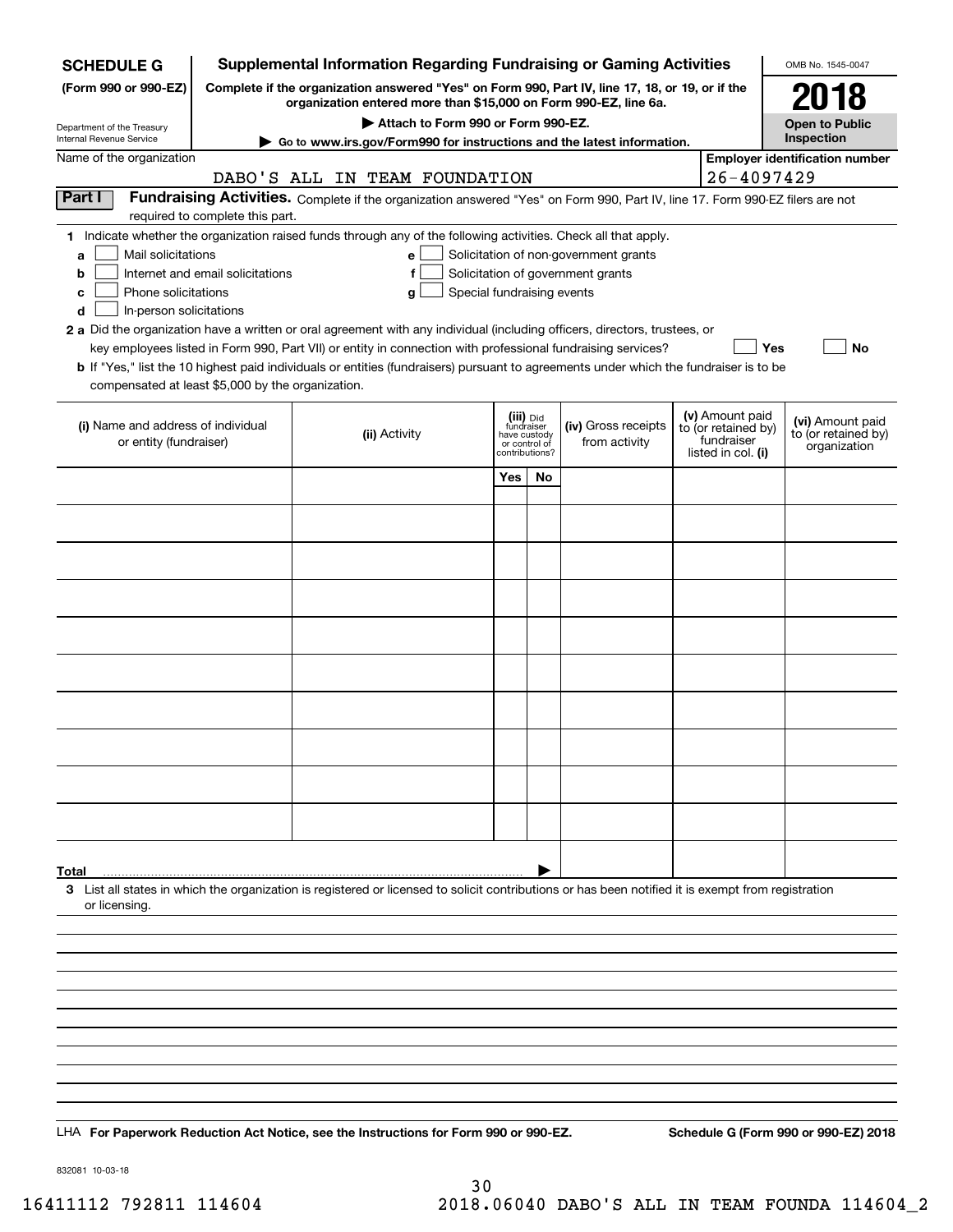#### Schedule G (Form 990 or 990-EZ) 2018 Page DABO'S ALL IN TEAM FOUNDATION 26-4097429

**Part II** | Fundraising Events. Complete if the organization answered "Yes" on Form 990, Part IV, line 18, or reported more than \$15,000

|                 | of fundraising event contributions and gross income on Form 990-EZ, lines 1 and 6b. List events with gross receipts greater than \$5,000. |                                                                                                                |                    |                         |                        |                            |  |  |  |
|-----------------|-------------------------------------------------------------------------------------------------------------------------------------------|----------------------------------------------------------------------------------------------------------------|--------------------|-------------------------|------------------------|----------------------------|--|--|--|
|                 |                                                                                                                                           |                                                                                                                | (a) Event #1       | (b) Event #2            | (c) Other events       | (d) Total events           |  |  |  |
|                 |                                                                                                                                           |                                                                                                                |                    | LADIES                  |                        | (add col. (a) through      |  |  |  |
|                 |                                                                                                                                           |                                                                                                                | FANTASY CAMPCLINIC |                         | 1                      | col. (c)                   |  |  |  |
|                 |                                                                                                                                           |                                                                                                                | (event type)       | (event type)            | (total number)         |                            |  |  |  |
| Revenue         |                                                                                                                                           |                                                                                                                |                    |                         |                        |                            |  |  |  |
|                 |                                                                                                                                           |                                                                                                                | 154,519.           | 480,567.                | 1,417,512.             | 2,052,598.                 |  |  |  |
|                 |                                                                                                                                           |                                                                                                                |                    |                         |                        |                            |  |  |  |
|                 |                                                                                                                                           |                                                                                                                | 22,968.            | 69,556.                 | 197,666.               | 290, 190.                  |  |  |  |
|                 |                                                                                                                                           |                                                                                                                |                    |                         |                        |                            |  |  |  |
|                 | 3                                                                                                                                         | Gross income (line 1 minus line 2)                                                                             | 131,551.           | 411,011.                | 1,219,846.             | 1,762,408.                 |  |  |  |
|                 |                                                                                                                                           |                                                                                                                |                    |                         |                        |                            |  |  |  |
|                 |                                                                                                                                           | 4 Cash prizes                                                                                                  |                    |                         |                        |                            |  |  |  |
|                 |                                                                                                                                           |                                                                                                                |                    |                         |                        |                            |  |  |  |
|                 | 5                                                                                                                                         |                                                                                                                |                    |                         | 1,614.                 | 1,614.                     |  |  |  |
|                 |                                                                                                                                           |                                                                                                                |                    |                         |                        |                            |  |  |  |
|                 |                                                                                                                                           |                                                                                                                | 0.                 | 14,059.                 | 3,870.                 | 17,929.                    |  |  |  |
| Direct Expenses |                                                                                                                                           |                                                                                                                |                    |                         |                        |                            |  |  |  |
|                 |                                                                                                                                           |                                                                                                                | 2,118.             | 6,503.                  | 19,277.                | 27,898.                    |  |  |  |
|                 |                                                                                                                                           |                                                                                                                |                    |                         |                        |                            |  |  |  |
|                 | 8                                                                                                                                         |                                                                                                                | 320.               | 982.                    | 2,910.                 |                            |  |  |  |
|                 | 9                                                                                                                                         |                                                                                                                | 30,017.            | 115,706.                | $\overline{274,986}$ . | $\frac{4,212}{420,709}$ .  |  |  |  |
|                 | 10                                                                                                                                        | Direct expense summary. Add lines 4 through 9 in column (d)                                                    |                    |                         |                        | 472, 362.                  |  |  |  |
|                 |                                                                                                                                           | 11 Net income summary. Subtract line 10 from line 3, column (d)                                                |                    |                         |                        | 1, 290, 046.               |  |  |  |
|                 | Part III                                                                                                                                  | Gaming. Complete if the organization answered "Yes" on Form 990, Part IV, line 19, or reported more than       |                    |                         |                        |                            |  |  |  |
|                 |                                                                                                                                           | \$15,000 on Form 990-EZ, line 6a.                                                                              |                    |                         |                        |                            |  |  |  |
|                 |                                                                                                                                           |                                                                                                                |                    | (b) Pull tabs/instant   |                        | (d) Total gaming (add      |  |  |  |
| Revenue         |                                                                                                                                           |                                                                                                                | (a) Bingo          | bingo/progressive bingo | (c) Other gaming       | col. (a) through col. (c)) |  |  |  |
|                 |                                                                                                                                           |                                                                                                                |                    |                         |                        |                            |  |  |  |
|                 | 1                                                                                                                                         |                                                                                                                |                    |                         |                        |                            |  |  |  |
|                 |                                                                                                                                           |                                                                                                                |                    |                         |                        |                            |  |  |  |
|                 |                                                                                                                                           |                                                                                                                |                    |                         |                        |                            |  |  |  |
|                 |                                                                                                                                           |                                                                                                                |                    |                         |                        |                            |  |  |  |
| Expenses        |                                                                                                                                           |                                                                                                                |                    |                         |                        |                            |  |  |  |
|                 |                                                                                                                                           |                                                                                                                |                    |                         |                        |                            |  |  |  |
| Direct          |                                                                                                                                           |                                                                                                                |                    |                         |                        |                            |  |  |  |
|                 |                                                                                                                                           |                                                                                                                |                    |                         |                        |                            |  |  |  |
|                 |                                                                                                                                           | Other direct expenses                                                                                          |                    |                         |                        |                            |  |  |  |
|                 |                                                                                                                                           |                                                                                                                | $\%$<br>Yes        | <b>Yes</b><br>%         | Yes<br>%               |                            |  |  |  |
|                 |                                                                                                                                           | 6 Volunteer labor                                                                                              | No                 | No                      | No                     |                            |  |  |  |
|                 |                                                                                                                                           |                                                                                                                |                    |                         |                        |                            |  |  |  |
|                 | 7                                                                                                                                         | Direct expense summary. Add lines 2 through 5 in column (d)                                                    |                    |                         |                        |                            |  |  |  |
|                 |                                                                                                                                           |                                                                                                                |                    |                         |                        |                            |  |  |  |
|                 |                                                                                                                                           |                                                                                                                |                    |                         |                        |                            |  |  |  |
|                 |                                                                                                                                           |                                                                                                                |                    |                         |                        |                            |  |  |  |
|                 |                                                                                                                                           | 9 Enter the state(s) in which the organization conducts gaming activities: ___________________________________ |                    |                         |                        |                            |  |  |  |
|                 |                                                                                                                                           |                                                                                                                |                    |                         |                        | Yes<br><b>No</b>           |  |  |  |
|                 |                                                                                                                                           | <b>b</b> If "No," explain:                                                                                     |                    |                         |                        |                            |  |  |  |
|                 |                                                                                                                                           |                                                                                                                |                    |                         |                        |                            |  |  |  |
|                 |                                                                                                                                           |                                                                                                                |                    |                         |                        |                            |  |  |  |
|                 |                                                                                                                                           |                                                                                                                |                    |                         |                        | Yes<br><b>No</b>           |  |  |  |
|                 |                                                                                                                                           |                                                                                                                |                    |                         |                        |                            |  |  |  |
|                 |                                                                                                                                           |                                                                                                                |                    |                         |                        |                            |  |  |  |
|                 |                                                                                                                                           |                                                                                                                |                    |                         |                        |                            |  |  |  |

832082 10-03-18

**Schedule G (Form 990 or 990-EZ) 2018**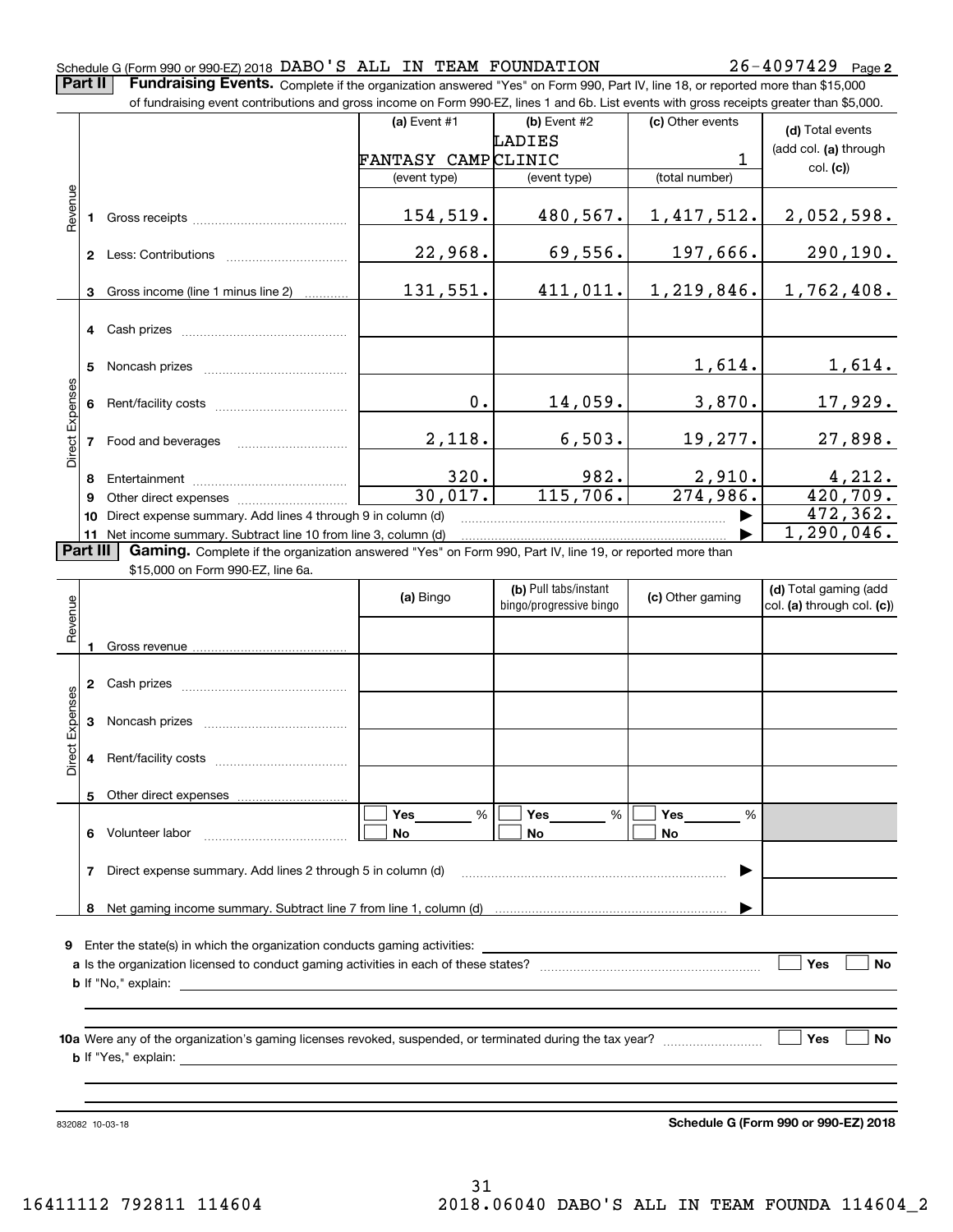|    | Schedule G (Form 990 or 990-EZ) 2018 DABO 'S ALL IN TEAM FOUNDATION                                                                                                                                                                | $26 - 4097429$                       | Page 3    |
|----|------------------------------------------------------------------------------------------------------------------------------------------------------------------------------------------------------------------------------------|--------------------------------------|-----------|
| 11 |                                                                                                                                                                                                                                    | Yes                                  | No        |
|    | 12 Is the organization a grantor, beneficiary or trustee of a trust, or a member of a partnership or other entity formed                                                                                                           | Yes                                  | No        |
|    | 13 Indicate the percentage of gaming activity conducted in:                                                                                                                                                                        |                                      |           |
|    |                                                                                                                                                                                                                                    | 13а                                  | %         |
|    |                                                                                                                                                                                                                                    | 13 <sub>b</sub>                      | %         |
|    | 14 Enter the name and address of the person who prepares the organization's gaming/special events books and records:                                                                                                               |                                      |           |
|    |                                                                                                                                                                                                                                    |                                      |           |
|    |                                                                                                                                                                                                                                    |                                      |           |
|    |                                                                                                                                                                                                                                    | Yes                                  | No        |
|    |                                                                                                                                                                                                                                    |                                      |           |
|    | of gaming revenue retained by the third party $\triangleright$ \$                                                                                                                                                                  |                                      |           |
|    | c If "Yes," enter name and address of the third party:                                                                                                                                                                             |                                      |           |
|    |                                                                                                                                                                                                                                    |                                      |           |
|    | Name $\blacktriangleright$ $\bot$                                                                                                                                                                                                  |                                      |           |
|    |                                                                                                                                                                                                                                    |                                      |           |
|    | 16 Gaming manager information:                                                                                                                                                                                                     |                                      |           |
|    | Name $\blacktriangleright$                                                                                                                                                                                                         |                                      |           |
|    | Gaming manager compensation > \$                                                                                                                                                                                                   |                                      |           |
|    |                                                                                                                                                                                                                                    |                                      |           |
|    |                                                                                                                                                                                                                                    |                                      |           |
|    |                                                                                                                                                                                                                                    |                                      |           |
|    | Employee<br>Director/officer<br>Independent contractor                                                                                                                                                                             |                                      |           |
|    | 17 Mandatory distributions:                                                                                                                                                                                                        |                                      |           |
|    | a Is the organization required under state law to make charitable distributions from the gaming proceeds to                                                                                                                        |                                      |           |
|    | retain the state gaming license?                                                                                                                                                                                                   | $\Box$ Yes                           | $\Box$ No |
|    | <b>b</b> Enter the amount of distributions required under state law to be distributed to other exempt organizations or spent in the                                                                                                |                                      |           |
|    | organization's own exempt activities during the tax year $\triangleright$ \$<br> Part IV<br>Supplemental Information. Provide the explanations required by Part I, line 2b, columns (iii) and (v); and Part III, lines 9, 9b, 10b, |                                      |           |
|    | 15b, 15c, 16, and 17b, as applicable. Also provide any additional information. See instructions.                                                                                                                                   |                                      |           |
|    |                                                                                                                                                                                                                                    |                                      |           |
|    |                                                                                                                                                                                                                                    |                                      |           |
|    |                                                                                                                                                                                                                                    |                                      |           |
|    |                                                                                                                                                                                                                                    |                                      |           |
|    |                                                                                                                                                                                                                                    |                                      |           |
|    |                                                                                                                                                                                                                                    |                                      |           |
|    |                                                                                                                                                                                                                                    |                                      |           |
|    |                                                                                                                                                                                                                                    |                                      |           |
|    |                                                                                                                                                                                                                                    |                                      |           |
|    |                                                                                                                                                                                                                                    | Schedule G (Form 990 or 990-EZ) 2018 |           |
|    | 832083 10-03-18<br>32                                                                                                                                                                                                              |                                      |           |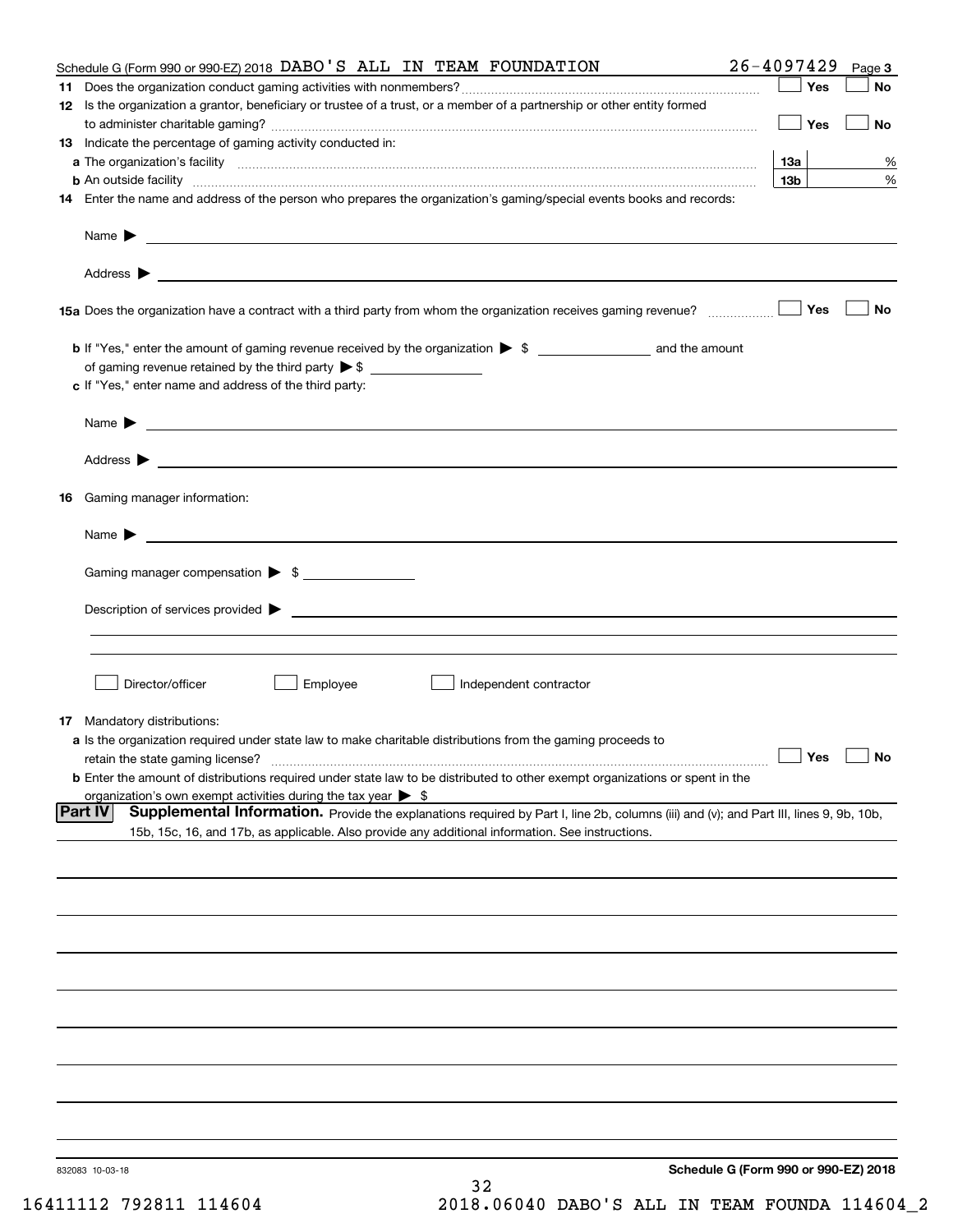| <b>Part IV   Supplemental Information</b> (continued) |  |                                 |
|-------------------------------------------------------|--|---------------------------------|
|                                                       |  |                                 |
|                                                       |  |                                 |
|                                                       |  |                                 |
|                                                       |  |                                 |
|                                                       |  |                                 |
|                                                       |  |                                 |
|                                                       |  |                                 |
|                                                       |  |                                 |
|                                                       |  |                                 |
|                                                       |  |                                 |
|                                                       |  |                                 |
|                                                       |  |                                 |
|                                                       |  |                                 |
|                                                       |  |                                 |
|                                                       |  |                                 |
|                                                       |  |                                 |
|                                                       |  |                                 |
|                                                       |  |                                 |
|                                                       |  |                                 |
|                                                       |  |                                 |
|                                                       |  |                                 |
|                                                       |  |                                 |
|                                                       |  |                                 |
|                                                       |  |                                 |
|                                                       |  |                                 |
|                                                       |  |                                 |
|                                                       |  |                                 |
|                                                       |  |                                 |
|                                                       |  |                                 |
|                                                       |  | Schedule G (Form 990 or 990-EZ) |
|                                                       |  |                                 |

832084 04-01-18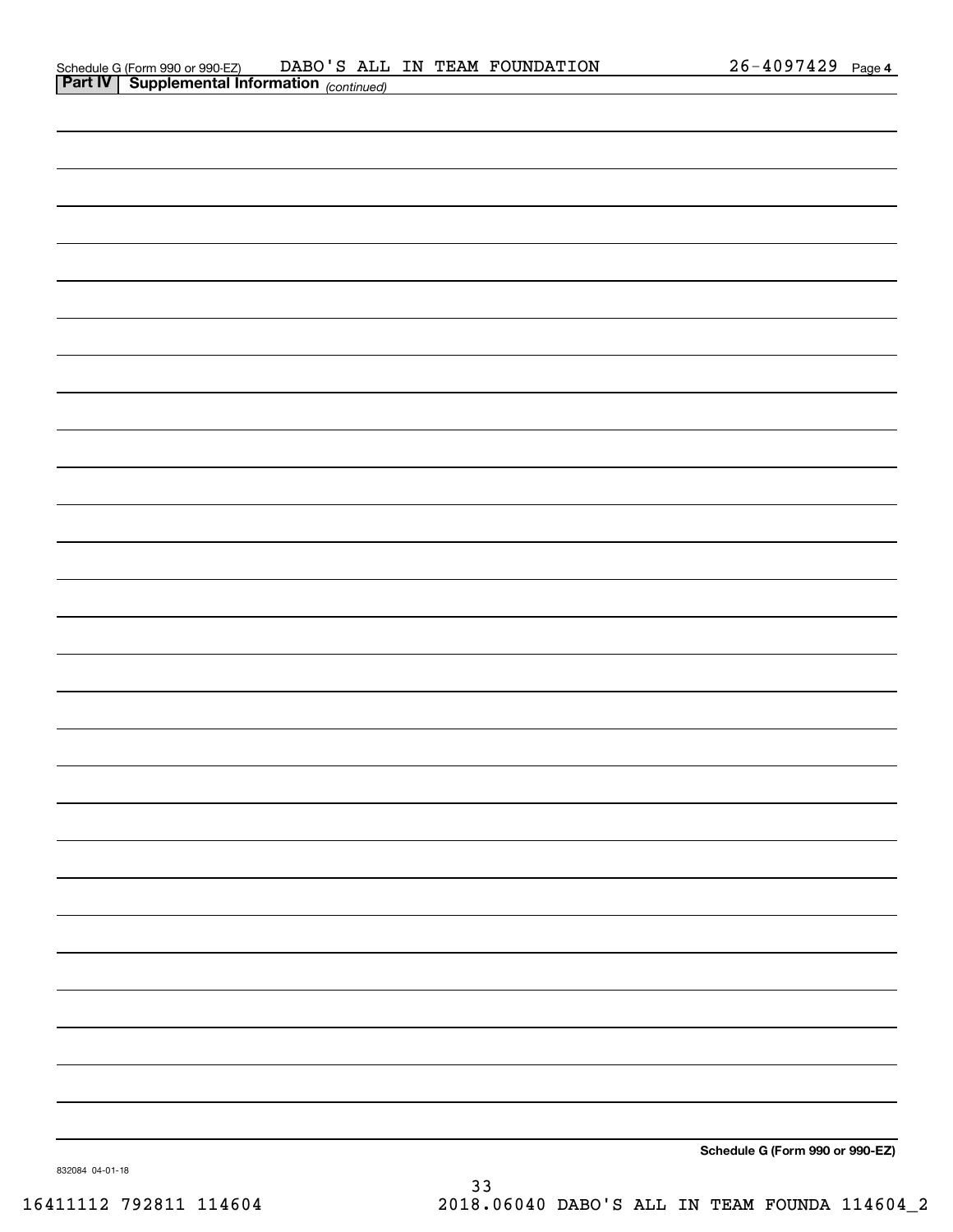| <b>SCHEDULE I</b>                                                                                                                                                              |                                                                                                          | <b>Grants and Other Assistance to Organizations,</b>                                                                                  |                                                       |                                         |                                               |                                          | OMB No. 1545-0047                                   |  |
|--------------------------------------------------------------------------------------------------------------------------------------------------------------------------------|----------------------------------------------------------------------------------------------------------|---------------------------------------------------------------------------------------------------------------------------------------|-------------------------------------------------------|-----------------------------------------|-----------------------------------------------|------------------------------------------|-----------------------------------------------------|--|
| (Form 990)                                                                                                                                                                     |                                                                                                          | Governments, and Individuals in the United States<br>Complete if the organization answered "Yes" on Form 990, Part IV, line 21 or 22. |                                                       |                                         |                                               |                                          |                                                     |  |
| Department of the Treasury                                                                                                                                                     |                                                                                                          |                                                                                                                                       | Attach to Form 990.                                   |                                         |                                               |                                          | <b>Open to Public</b>                               |  |
| Internal Revenue Service                                                                                                                                                       |                                                                                                          |                                                                                                                                       | Go to www.irs.gov/Form990 for the latest information. |                                         |                                               |                                          | Inspection                                          |  |
| Name of the organization                                                                                                                                                       |                                                                                                          | DABO'S ALL IN TEAM FOUNDATION                                                                                                         |                                                       |                                         |                                               |                                          | <b>Employer identification number</b><br>26-4097429 |  |
| Part I<br><b>General Information on Grants and Assistance</b>                                                                                                                  |                                                                                                          |                                                                                                                                       |                                                       |                                         |                                               |                                          |                                                     |  |
| Does the organization maintain records to substantiate the amount of the grants or assistance, the grantees' eligibility for the grants or assistance, and the selection<br>1. |                                                                                                          |                                                                                                                                       |                                                       |                                         |                                               |                                          |                                                     |  |
|                                                                                                                                                                                |                                                                                                          |                                                                                                                                       |                                                       |                                         |                                               |                                          | $\sqrt{X}$ Yes<br>l No                              |  |
| 2 Describe in Part IV the organization's procedures for monitoring the use of grant funds in the United States.                                                                |                                                                                                          |                                                                                                                                       |                                                       |                                         |                                               |                                          |                                                     |  |
| Part II<br>Grants and Other Assistance to Domestic Organizations and Domestic Governments. Complete if the organization answered "Yes" on Form 990, Part IV, line 21, for any  |                                                                                                          |                                                                                                                                       |                                                       |                                         |                                               |                                          |                                                     |  |
| recipient that received more than \$5,000. Part II can be duplicated if additional space is needed.                                                                            |                                                                                                          |                                                                                                                                       |                                                       |                                         | (f) Method of                                 |                                          |                                                     |  |
| 1 (a) Name and address of organization<br>or government                                                                                                                        | $(b)$ EIN                                                                                                | (c) IRC section<br>(if applicable)                                                                                                    | (d) Amount of<br>cash grant                           | (e) Amount of<br>non-cash<br>assistance | valuation (book,<br>FMV, appraisal,<br>other) | (g) Description of<br>noncash assistance | (h) Purpose of grant<br>or assistance               |  |
| ALS FOUNDATION                                                                                                                                                                 | $13 - 3271855$ 501(C)(3)                                                                                 |                                                                                                                                       | 30,000.                                               | $\mathbf{0}$ .                          |                                               |                                          | TO SUPPORT THE ACTIVITIES<br>OF THE ORGANIZATION.   |  |
| ANDERSON UNIVERSITY                                                                                                                                                            | $57-0324906$ $501(C)(3)$                                                                                 |                                                                                                                                       | 6,500,                                                | $\mathbf{0}$ .                          |                                               |                                          | TO SUPPORT THE ACTIVITIES<br>OF THE ORGANIZATION.   |  |
| BIG BROTHER - BIG SISTER                                                                                                                                                       | $20 - 4243553$ $501(C)(3)$                                                                               |                                                                                                                                       | 8,000,                                                | $\mathbf 0$ .                           |                                               |                                          | TO SUPPORT THE ACTIVITIES<br>OF THE ORGANIZATION.   |  |
| BON SECOURS ST FRANCIS HEALTH<br>SYSTEM INC                                                                                                                                    | $58 - 2504528$ $501(C)(3)$                                                                               |                                                                                                                                       | 275,000                                               | 0.                                      |                                               |                                          | TO SUPPORT THE ACTIVITIES<br>OF THE ORGANIZATION.   |  |
| CALL ME MISTER                                                                                                                                                                 | $57 - 6000254$ 501(C)(3)                                                                                 |                                                                                                                                       | 50,000.                                               | 0.                                      |                                               |                                          | TO SUPPORT THE ACTIVITIES<br>OF THE ORGANIZATION.   |  |
| CALVARY HOME                                                                                                                                                                   | $57-1068943$ $501(C)(3)$                                                                                 |                                                                                                                                       | 7,000.                                                | $\mathbf{0}$ .                          |                                               |                                          | TO SUPPORT THE ACTIVITIES<br>OF THE ORGANIZATION.   |  |
| $\mathbf{2}$                                                                                                                                                                   | 47.<br>Enter total number of section $501(c)(3)$ and government organizations listed in the line 1 table |                                                                                                                                       |                                                       |                                         |                                               |                                          |                                                     |  |
| Enter total number of other organizations listed in the line 1 table<br>-3                                                                                                     |                                                                                                          |                                                                                                                                       |                                                       |                                         |                                               |                                          | 0.                                                  |  |

**For Paperwork Reduction Act Notice, see the Instructions for Form 990. Schedule I (Form 990) (2018)** LHA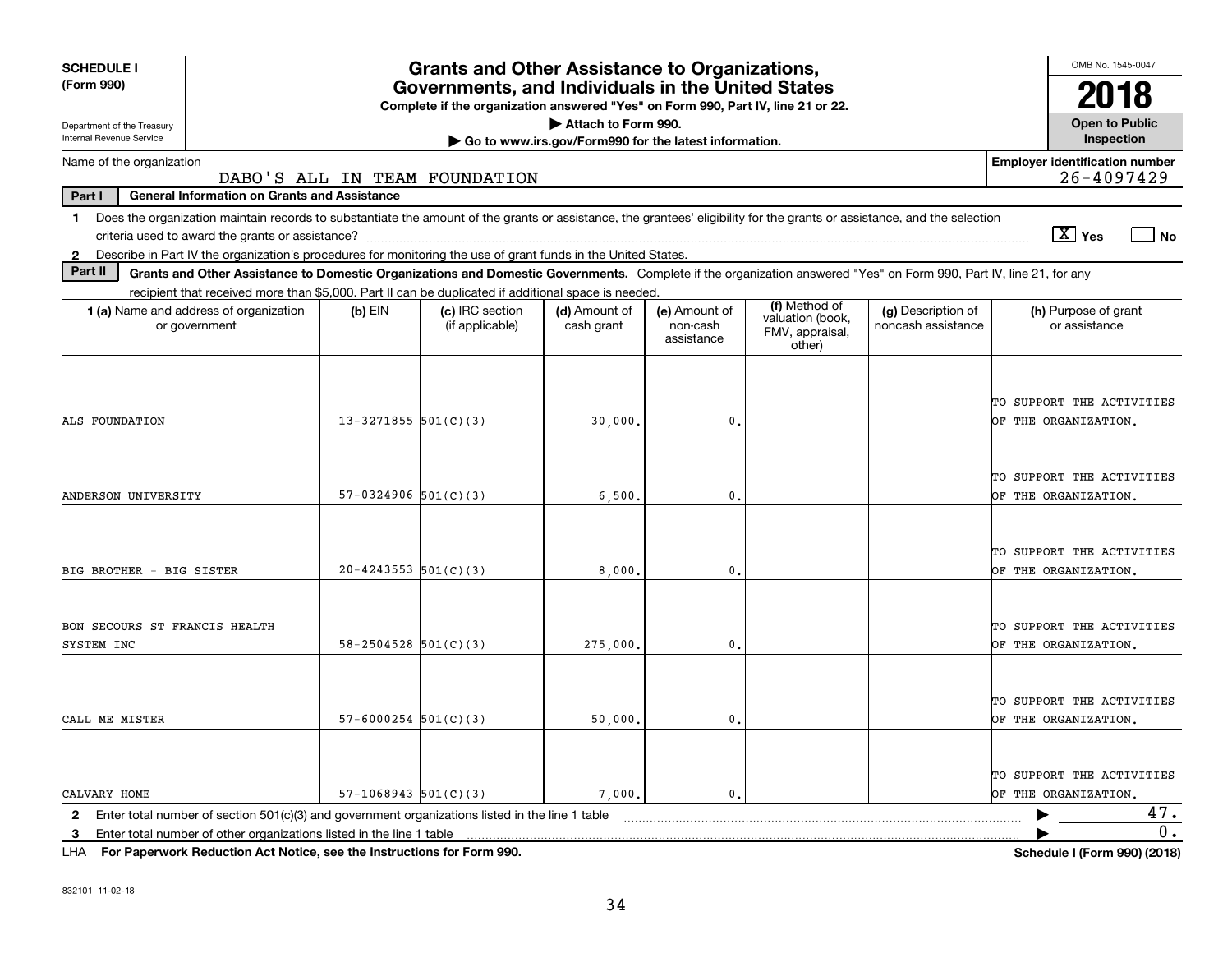**Part II Continuation of Grants and Other Assistance to Governments and Organizations in the United States**  (Schedule I (Form 990), Part II.)

| (a) Name and address of<br>organization or government | (b) EIN                    | (c) IRC section<br>if applicable | (d) Amount of<br>cash grant | (e) Amount of<br>non-cash<br>assistance | (f) Method of<br>valuation<br>(book, FMV,<br>appraisal, other) | (g) Description of<br>non-cash assistance | (h) Purpose of grant<br>or assistance |
|-------------------------------------------------------|----------------------------|----------------------------------|-----------------------------|-----------------------------------------|----------------------------------------------------------------|-------------------------------------------|---------------------------------------|
|                                                       |                            |                                  |                             |                                         |                                                                |                                           |                                       |
|                                                       |                            |                                  |                             |                                         |                                                                |                                           | TO SUPPORT THE ACTIVITIES             |
| CAMP IROCK                                            | $57-0476249$ $501(C)(3)$   |                                  | 10,000.                     | $\mathbf{0}$ .                          |                                                                |                                           | OF THE ORGANIZATION.                  |
|                                                       |                            |                                  |                             |                                         |                                                                |                                           |                                       |
|                                                       |                            |                                  |                             |                                         |                                                                |                                           | TO SUPPORT THE ACTIVITIES             |
| CANCER ASSOCIATION OF ANDERSON                        | $54-2098883$ $501(C)(3)$   |                                  | 8,652.                      | $\mathfrak{o}$ .                        |                                                                |                                           | OF THE ORGANIZATION.                  |
|                                                       |                            |                                  |                             |                                         |                                                                |                                           |                                       |
|                                                       |                            |                                  |                             |                                         |                                                                |                                           |                                       |
| CANCER ASSOCIATION OF GREENVILLE -                    |                            |                                  |                             |                                         |                                                                |                                           | TO SUPPORT THE ACTIVITIES             |
| PICKENS DIVISION                                      | $57-0471686$ $501(C)(3)$   |                                  | 20,000.                     | $\mathbf{0}$ .                          |                                                                |                                           | OF THE ORGANIZATION.                  |
|                                                       |                            |                                  |                             |                                         |                                                                |                                           |                                       |
| CHILDREN'S CANCER PARTNERS OF THE                     |                            |                                  |                             |                                         |                                                                |                                           | TO SUPPORT THE ACTIVITIES             |
| CAROLINAS                                             | $20 - 2511033$ $501(C)(3)$ |                                  | 10,000.                     | $\mathbf{0}$ .                          |                                                                |                                           | OF THE ORGANIZATION.                  |
|                                                       |                            |                                  |                             |                                         |                                                                |                                           |                                       |
|                                                       |                            |                                  |                             |                                         |                                                                |                                           |                                       |
|                                                       |                            |                                  |                             |                                         |                                                                |                                           | TO SUPPORT THE ACTIVITIES             |
| CHIP AND KELLY HOPE FOUNDATION                        | $57-6019318$ $501(C)(3)$   |                                  | 10,000.                     | $\mathfrak o$ .                         |                                                                |                                           | OF THE ORGANIZATION.                  |
|                                                       |                            |                                  |                             |                                         |                                                                |                                           |                                       |
| CITY OF CLEMSON PARKS & RECREATION                    |                            |                                  |                             |                                         |                                                                |                                           | TO SUPPORT THE ACTIVITIES             |
| <b>DEPARTMENT</b>                                     |                            | <b>GOVT</b>                      | 5,100.                      | $\mathfrak o$ .                         |                                                                |                                           | OF THE ORGANIZATION.                  |
|                                                       |                            |                                  |                             |                                         |                                                                |                                           |                                       |
|                                                       |                            |                                  |                             |                                         |                                                                |                                           |                                       |
|                                                       |                            |                                  |                             |                                         |                                                                |                                           | TO SUPPORT THE ACTIVITIES             |
| CLEAN START                                           | $20-1759481$ 501(C)(3)     |                                  | 8,000,                      | $\mathfrak o$ .                         |                                                                |                                           | OF THE ORGANIZATION.                  |
|                                                       |                            |                                  |                             |                                         |                                                                |                                           |                                       |
|                                                       |                            |                                  |                             |                                         |                                                                |                                           | TO SUPPORT THE ACTIVITIES             |
| CLEMSON UNIVERSITY                                    | $57 - 6000254$ $501(C)(3)$ |                                  | 170,420.                    | $\mathbf{0}$ .                          |                                                                |                                           | OF THE ORGANIZATION.                  |
|                                                       |                            |                                  |                             |                                         |                                                                |                                           |                                       |
|                                                       |                            |                                  |                             |                                         |                                                                |                                           | TO SUPPORT THE ACTIVITIES             |
| COACHES FOR CHARACTER                                 | $57-6019318$ $501(C)(3)$   |                                  | 10,000.                     | 0.                                      |                                                                |                                           | OF THE ORGANIZATION.                  |
|                                                       |                            |                                  |                             |                                         |                                                                |                                           |                                       |

**Schedule I (Form 990)**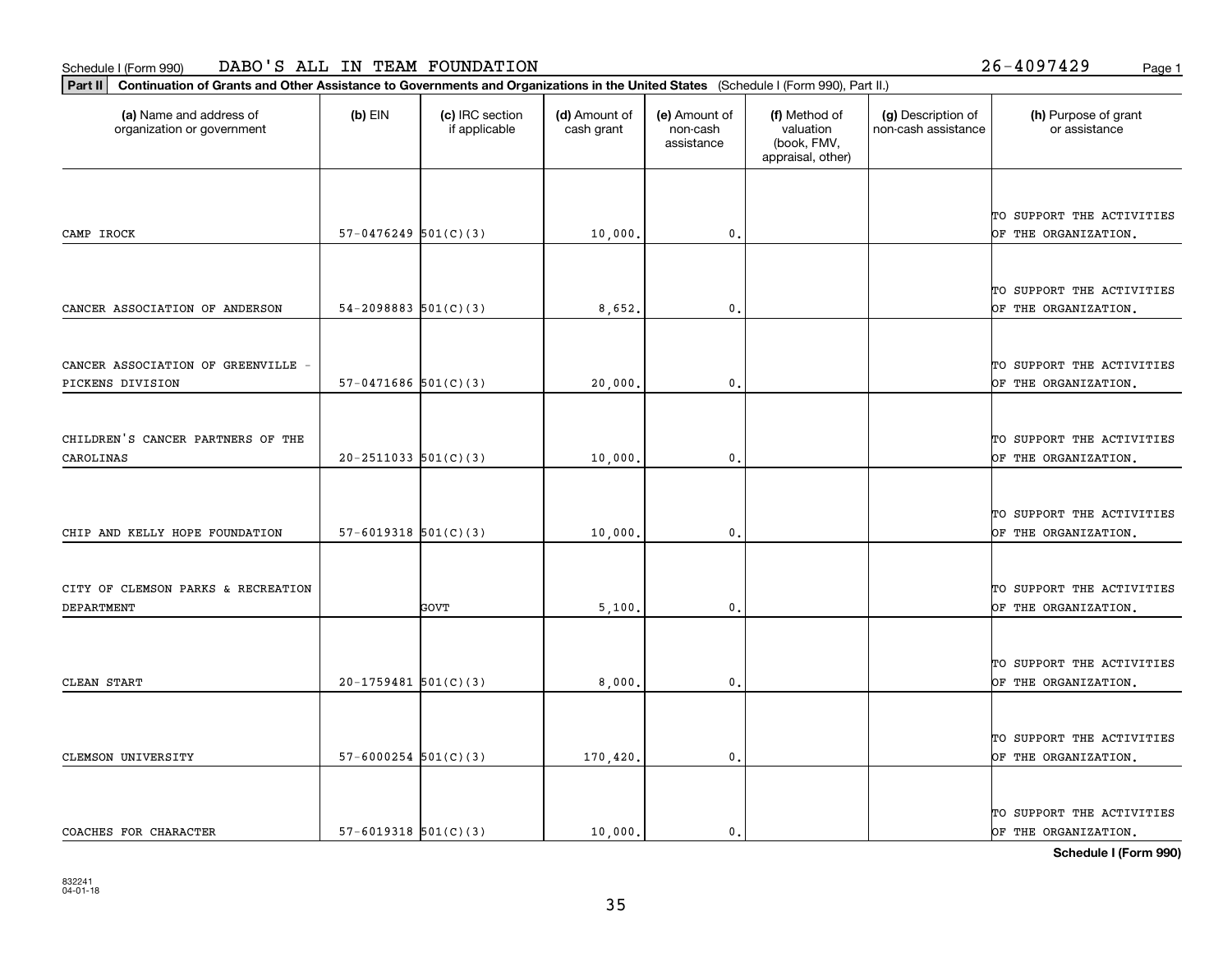**Part II Continuation of Grants and Other Assistance to Governments and Organizations in the United States**  (Schedule I (Form 990), Part II.)

| (a) Name and address of<br>organization or government | $(b)$ EIN                  | (c) IRC section<br>if applicable | (d) Amount of<br>cash grant | (e) Amount of<br>non-cash<br>assistance | (f) Method of<br>valuation<br>(book, FMV,<br>appraisal, other) | (g) Description of<br>non-cash assistance | (h) Purpose of grant<br>or assistance             |
|-------------------------------------------------------|----------------------------|----------------------------------|-----------------------------|-----------------------------------------|----------------------------------------------------------------|-------------------------------------------|---------------------------------------------------|
|                                                       |                            |                                  |                             |                                         |                                                                |                                           |                                                   |
| DEVELOPMENTAL CENTER FOR<br>EXCEPTIONAL CHILDREN      | $27 - 2753489$ 501(C)(3)   |                                  | 8,500.                      | 0.                                      |                                                                |                                           | TO SUPPORT THE ACTIVITIES<br>OF THE ORGANIZATION. |
|                                                       |                            |                                  |                             |                                         |                                                                |                                           |                                                   |
|                                                       |                            |                                  |                             |                                         |                                                                |                                           | TO SUPPORT THE ACTIVITIES                         |
| FEED A HUNGRY CHILD                                   | $27-3724307$ 501(C)(3)     |                                  | 10,000.                     | 0.                                      |                                                                |                                           | OF THE ORGANIZATION.                              |
|                                                       |                            |                                  |                             |                                         |                                                                |                                           |                                                   |
| GRACE'S CLOSET                                        | $81 - 4380520$ 501(C)(3)   |                                  | 9,900.                      | $\mathbf{0}$ .                          |                                                                |                                           | TO SUPPORT THE ACTIVITIES<br>OF THE ORGANIZATION, |
|                                                       |                            |                                  |                             |                                         |                                                                |                                           |                                                   |
| GREENVILLE HEALTH SYSTEMS                             |                            |                                  |                             |                                         |                                                                |                                           | TO SUPPORT THE ACTIVITIES                         |
| CHILDRENS HOSPITAL                                    | $57 - 6007863$ $501(C)(3)$ |                                  | 10,000                      | 0                                       |                                                                |                                           | OF THE ORGANIZATION.                              |
|                                                       |                            |                                  |                             |                                         |                                                                |                                           |                                                   |
| HABITAT FOR HUMANITY - GREENVILLE                     |                            |                                  |                             |                                         |                                                                |                                           | TO SUPPORT THE ACTIVITIES                         |
| <b>COUNTY</b>                                         | $57-0827063$ $501(C)(3)$   |                                  | 10,000.                     | $\mathbf{0}$ .                          |                                                                |                                           | OF THE ORGANIZATION.                              |
|                                                       |                            |                                  |                             |                                         |                                                                |                                           |                                                   |
| HAPPY HOOVES                                          | $56 - 2288493$ $501(C)(3)$ |                                  | 10,000.                     | $\mathfrak{o}$ .                        |                                                                |                                           | TO SUPPORT THE ACTIVITIES<br>OF THE ORGANIZATION. |
|                                                       |                            |                                  |                             |                                         |                                                                |                                           |                                                   |
|                                                       |                            |                                  |                             |                                         |                                                                |                                           | TO SUPPORT THE ACTIVITIES                         |
| <b>JASMINE ROAD</b>                                   | $81 - 4552155$ $501(C)(3)$ |                                  | 10,000.                     | 0.                                      |                                                                |                                           | OF THE ORGANIZATION.                              |
|                                                       |                            |                                  |                             |                                         |                                                                |                                           |                                                   |
| LAKES & BRIDGES CHARTER SCHOOL                        | $82 - 0657247$ 501(C)(3)   |                                  | 5,900.                      | $\mathfrak{o}$ .                        |                                                                |                                           | TO SUPPORT THE ACTIVITIES<br>OF THE ORGANIZATION. |
|                                                       |                            |                                  |                             |                                         |                                                                |                                           |                                                   |
|                                                       |                            |                                  |                             |                                         |                                                                |                                           | TO SUPPORT THE ACTIVITIES                         |
| LOWCOUNTY FOOD BANK                                   | $57-0751835$ $501(C)(3)$   |                                  | 10,000.                     | 0.                                      |                                                                |                                           | OF THE ORGANIZATION.                              |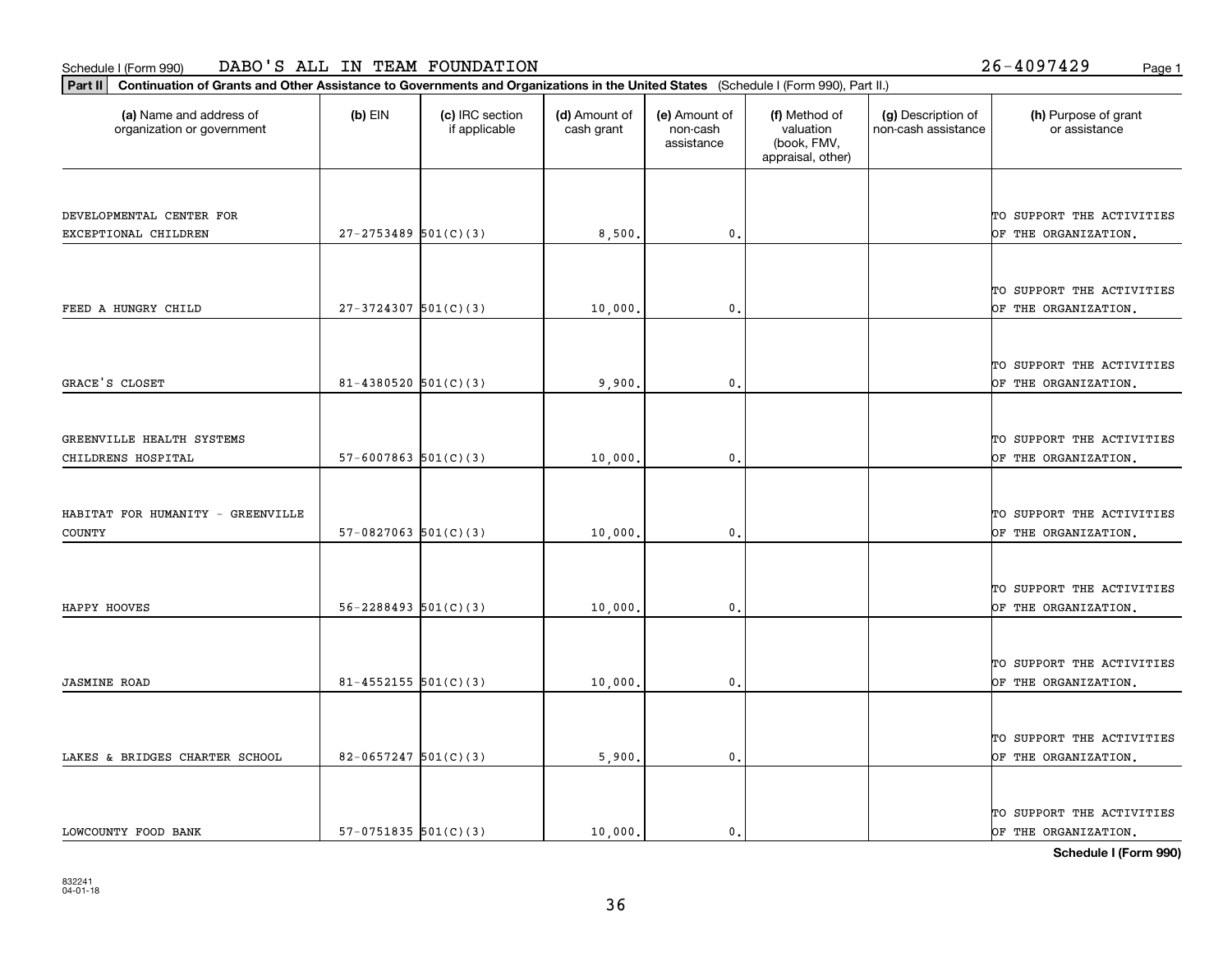**Part II Continuation of Grants and Other Assistance to Governments and Organizations in the United States**  (Schedule I (Form 990), Part II.)

HUNGREY

| (a) Name and address of<br>organization or government | $(b)$ EIN                  | (c) IRC section<br>if applicable | (d) Amount of<br>cash grant | (e) Amount of<br>non-cash<br>assistance | (f) Method of<br>valuation<br>(book, FMV,<br>appraisal, other) | (g) Description of<br>non-cash assistance | (h) Purpose of grant<br>or assistance             |
|-------------------------------------------------------|----------------------------|----------------------------------|-----------------------------|-----------------------------------------|----------------------------------------------------------------|-------------------------------------------|---------------------------------------------------|
|                                                       |                            |                                  |                             |                                         |                                                                |                                           |                                                   |
| MCCALL HOSPICE HOUSE OF GREENVILLE                    | $57-0751835$ $501(C)(3)$   |                                  | 10,000.                     | 0.                                      |                                                                |                                           | TO SUPPORT THE ACTIVITIES<br>OF THE ORGANIZATION. |
|                                                       |                            |                                  |                             |                                         |                                                                |                                           |                                                   |
| MEYER CENTER FOR SPECIAL CHILDREN                     | $57-0361503$ $501(C)(3)$   |                                  | 7,500.                      | $\mathbf{0}$ .                          |                                                                |                                           | TO SUPPORT THE ACTIVITIES<br>OF THE ORGANIZATION. |
|                                                       |                            |                                  |                             |                                         |                                                                |                                           |                                                   |
| OCONEE HOSPITAL                                       | $56 - 2141740$ $501(C)(3)$ |                                  | 100,000.                    | 0.                                      |                                                                |                                           | TO SUPPORT THE ACTIVITIES<br>OF THE ORGANIZATION. |
|                                                       |                            |                                  |                             |                                         |                                                                |                                           |                                                   |
| PICKENS COUNTY HABITAT FOR<br>HUMANITY                | $57-0725702$ $501(C)(3)$   |                                  | 10,000.                     | 0.                                      |                                                                |                                           | TO SUPPORT THE ACTIVITIES<br>OF THE ORGANIZATION. |
|                                                       |                            |                                  |                             |                                         |                                                                |                                           |                                                   |
| PICKENS COUNTY YMCA                                   | $57-0405623$ $501(C)(3)$   |                                  | 5,500.                      | 0.                                      |                                                                |                                           | TO SUPPORT THE ACTIVITIES<br>OF THE ORGANIZATION. |
|                                                       |                            |                                  |                             |                                         |                                                                |                                           |                                                   |
| PUBLIC EDUCATION PARTNERS                             | $57-0769637$ $501(C)(3)$   |                                  | 7,500,                      | 0.                                      |                                                                |                                           | TO SUPPORT THE ACTIVITIES<br>OF THE ORGANIZATION. |
|                                                       |                            |                                  |                             |                                         |                                                                |                                           |                                                   |
| REACH OUT AND READ CAROLINA'S                         | $04-3481253$ 501(C)(3)     |                                  | 7,500.                      | $\mathbf{0}$ .                          |                                                                |                                           | TO SUPPORT THE ACTIVITIES<br>OF THE ORGANIZATION. |
|                                                       |                            |                                  |                             |                                         |                                                                |                                           |                                                   |
| RISE SCHOOL                                           | 63-6001138 $501(C)(3)$     |                                  | 35,000.                     | 0.                                      |                                                                |                                           | TO SUPPORT THE ACTIVITIES<br>OF THE ORGANIZATION. |
|                                                       |                            |                                  |                             |                                         |                                                                |                                           |                                                   |
| SC HUNTERS AND LANDOWNERS FOR THE                     |                            |                                  |                             |                                         |                                                                |                                           | TO SUPPORT THE ACTIVITIES                         |

37

**Schedule I (Form 990)**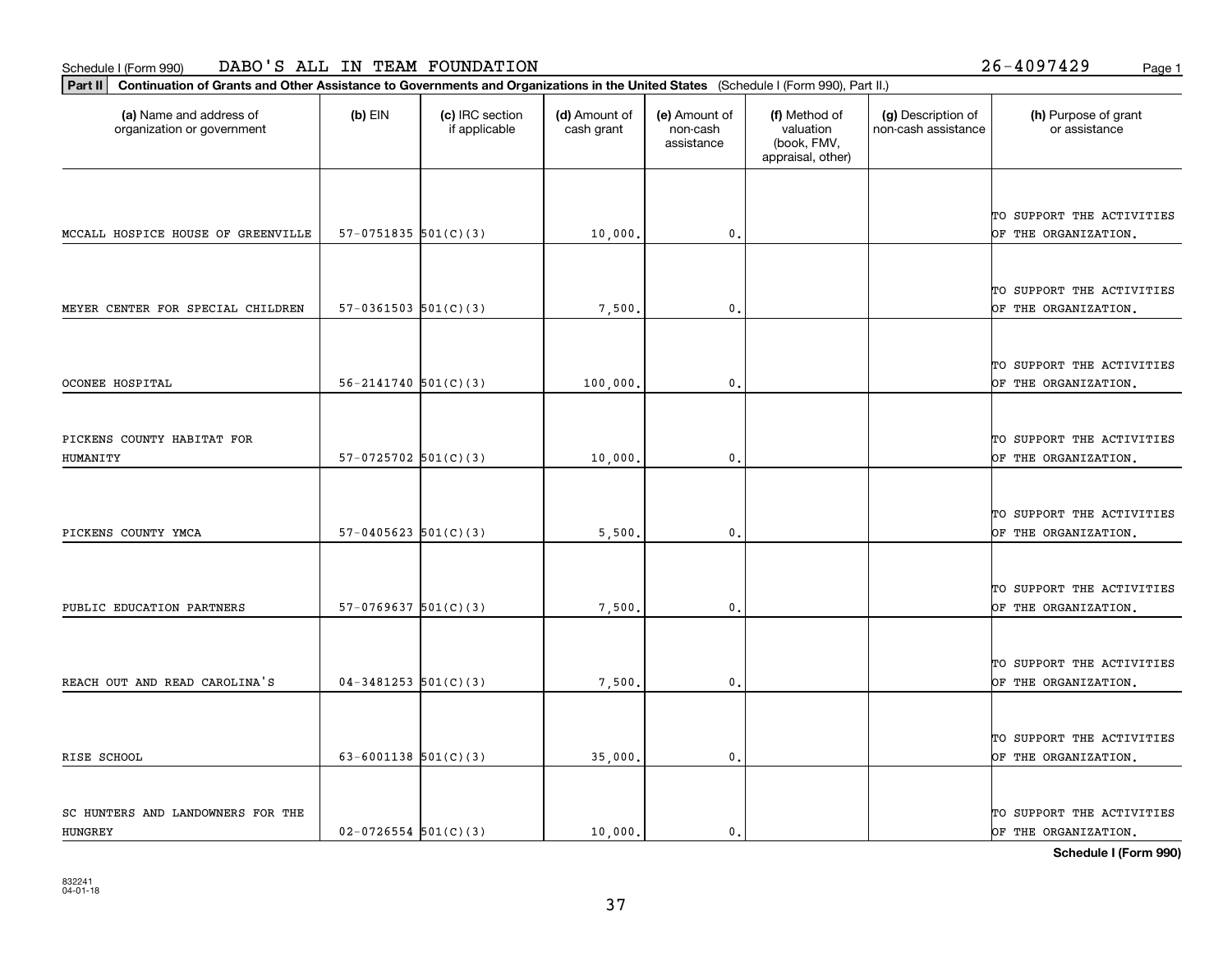**Part II Continuation of Grants and Other Assistance to Governments and Organizations in the United States**  (Schedule I (Form 990), Part II.)

| (a) Name and address of<br>organization or government | $(b)$ EIN                  | (c) IRC section<br>if applicable | (d) Amount of<br>cash grant | (e) Amount of<br>non-cash<br>assistance | (f) Method of<br>valuation<br>(book, FMV,<br>appraisal, other) | (g) Description of<br>non-cash assistance | (h) Purpose of grant<br>or assistance |
|-------------------------------------------------------|----------------------------|----------------------------------|-----------------------------|-----------------------------------------|----------------------------------------------------------------|-------------------------------------------|---------------------------------------|
| SCHOOL DISTRICT OF PICKENS                            |                            |                                  |                             |                                         |                                                                |                                           |                                       |
| COUNTY--SPECIAL SERVICES                              |                            |                                  |                             |                                         |                                                                |                                           | TO SUPPORT THE ACTIVITIES             |
| <b>DEPARTMENT</b>                                     |                            | <b>GOVT</b>                      | 6,500.                      | 0.                                      |                                                                |                                           | OF THE ORGANIZATION.                  |
|                                                       |                            |                                  |                             |                                         |                                                                |                                           |                                       |
|                                                       |                            |                                  |                             |                                         |                                                                |                                           | TO SUPPORT THE ACTIVITIES             |
| SHERIFF'S OFFICE LEADERSHIP CAMP                      |                            | <b>GOVT</b>                      | 7,500                       | 0.                                      |                                                                |                                           | OF THE ORGANIZATION.                  |
| SOUTH CAROLINA COALITION AGAINST                      |                            |                                  |                             |                                         |                                                                |                                           |                                       |
| DOMESTIC VIOLENCE AND SEXUAL                          |                            |                                  |                             |                                         |                                                                |                                           | TO SUPPORT THE ACTIVITIES             |
| ASSAULT                                               | $57-0760811$ $501(C)(3)$   |                                  | 5,479                       | $\mathbf{0}$                            |                                                                |                                           | OF THE ORGANIZATION.                  |
|                                                       |                            |                                  |                             |                                         |                                                                |                                           |                                       |
|                                                       |                            |                                  |                             |                                         |                                                                |                                           | TO SUPPORT THE ACTIVITIES             |
| SOUTH CAROLINA JAYCEE FOUNDATION                      | $23 - 7422355$ 501(C)(3)   |                                  | 10,000.                     | 0.                                      |                                                                |                                           | OF THE ORGANIZATION.                  |
|                                                       |                            |                                  |                             |                                         |                                                                |                                           |                                       |
|                                                       |                            |                                  |                             |                                         |                                                                |                                           | TO SUPPORT THE ACTIVITIES             |
| TAMASSEE DAR SCHOOL                                   | $57 - 6000973$ $501(C)(3)$ |                                  | 5,300.                      | 0.                                      |                                                                |                                           | OF THE ORGANIZATION.                  |
|                                                       |                            |                                  |                             |                                         |                                                                |                                           |                                       |
|                                                       |                            |                                  |                             |                                         |                                                                |                                           | TO SUPPORT THE ACTIVITIES             |
| TAYLOR'S FREE MEDICAL CLINIC                          | $20-1715911$ $501(C)(3)$   |                                  | 7,500                       | $\mathbf{0}$ .                          |                                                                |                                           | OF THE ORGANIZATION.                  |
|                                                       |                            |                                  |                             |                                         |                                                                |                                           |                                       |
|                                                       |                            |                                  |                             |                                         |                                                                |                                           | TO SUPPORT THE ACTIVITIES             |
| TENDER HEARTS GIRLS HOME                              | $41 - 2174567$ 501(C)(3)   |                                  | 6,400.                      | 0.                                      |                                                                |                                           | OF THE ORGANIZATION.                  |
|                                                       |                            |                                  |                             |                                         |                                                                |                                           |                                       |
|                                                       |                            |                                  |                             |                                         |                                                                |                                           | TO SUPPORT THE ACTIVITIES             |
| THE DREAM CENTER OF PICKENS COUNTY                    | $45 - 5249542$ 501(C)(3)   |                                  | 20,000.                     | 0.                                      |                                                                |                                           | OF THE ORGANIZATION.                  |
|                                                       |                            |                                  |                             |                                         |                                                                |                                           |                                       |
|                                                       |                            |                                  |                             |                                         |                                                                |                                           | TO SUPPORT THE ACTIVITIES             |
| THE FAMILY EFFECT                                     | $57-1129751$ $501(C)(3)$   |                                  | 50,000.                     | 0.                                      |                                                                |                                           | OF THE ORGANIZATION.                  |

**Schedule I (Form 990)**

38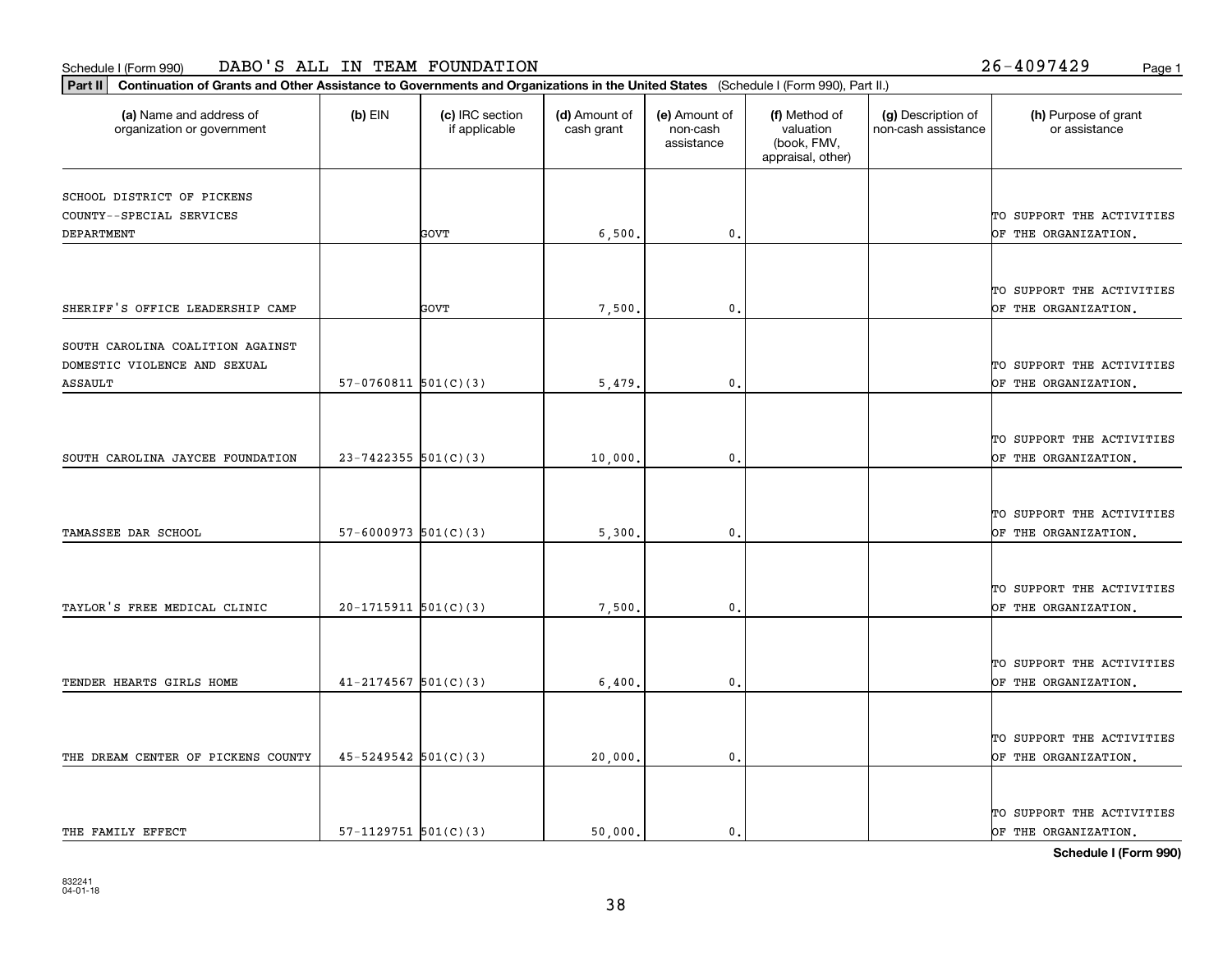**Part II Continuation of Grants and Other Assistance to Governments and Organizations in the United States**  (Schedule I (Form 990), Part II.)

| (a) Name and address of<br>organization or government                      | $(b)$ EIN                  | (c) IRC section<br>if applicable | (d) Amount of<br>cash grant | (e) Amount of<br>non-cash<br>assistance | (f) Method of<br>valuation<br>(book, FMV,<br>appraisal, other) | (g) Description of<br>non-cash assistance | (h) Purpose of grant<br>or assistance             |
|----------------------------------------------------------------------------|----------------------------|----------------------------------|-----------------------------|-----------------------------------------|----------------------------------------------------------------|-------------------------------------------|---------------------------------------------------|
| THE LOLA BROWN FOUNDATION                                                  | $47 - 3884823$ 501(C)(3)   |                                  | 5,200.                      | 0.                                      |                                                                |                                           | TO SUPPORT THE ACTIVITIES<br>OF THE ORGANIZATION. |
|                                                                            |                            |                                  |                             |                                         |                                                                |                                           | TO SUPPORT THE ACTIVITIES                         |
| THE PUZZLE PIECE FOUNDATION                                                | $46 - 1588899$ $501(C)(3)$ |                                  | 6,500.                      | 0.                                      |                                                                |                                           | OF THE ORGANIZATION.<br>TO SUPPORT THE ACTIVITIES |
| THE SALVATION ARMY                                                         | $94-1156347$ 501(C)(3)     |                                  | 10,000                      | $\mathbf{0}$ .                          |                                                                |                                           | OF THE ORGANIZATION.                              |
| TRIBBLE CENTER                                                             | $23 - 7023624$ 501(C)(3)   |                                  | 10,920                      | $\mathbf{0}$ .                          |                                                                |                                           | TO SUPPORT THE ACTIVITIES<br>OF THE ORGANIZATION. |
| WILDERNESS WAY CAMP SCHOOL INC.<br>(FORMERLY WILDERNESS WAY GIRLS<br>CAMP) | $57-0921831$ $501(C)(3)$   |                                  | 6, 200.                     | $\mathbf{0}$ .                          |                                                                |                                           | TO SUPPORT THE ACTIVITIES<br>OF THE ORGANIZATION. |
|                                                                            |                            |                                  |                             |                                         |                                                                |                                           |                                                   |
|                                                                            |                            |                                  |                             |                                         |                                                                |                                           |                                                   |
|                                                                            |                            |                                  |                             |                                         |                                                                |                                           |                                                   |
|                                                                            |                            |                                  |                             |                                         |                                                                |                                           |                                                   |

**Schedule I (Form 990)**

26-4097429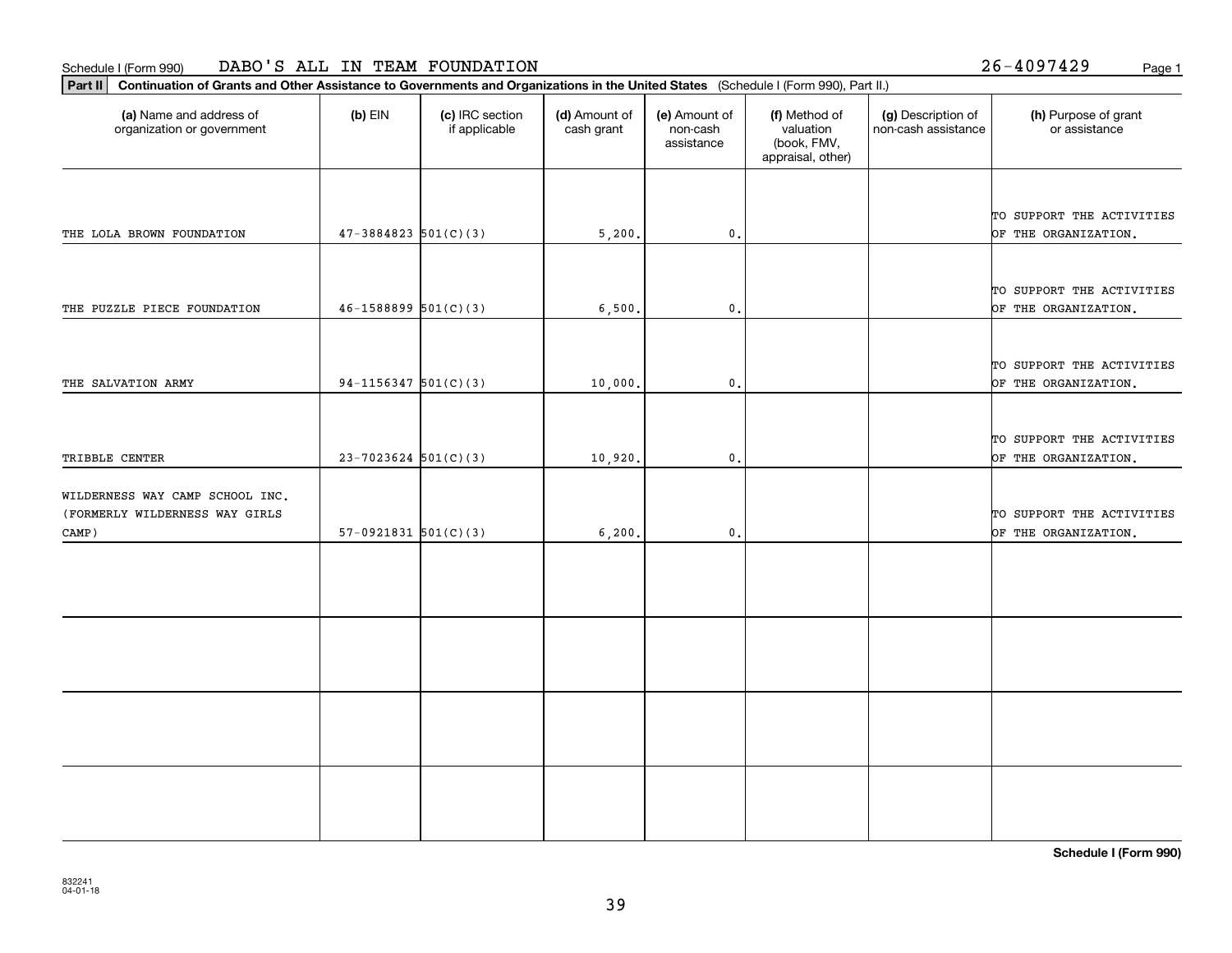#### Schedule I (Form 990) (2018) **DABO ' S ALL IN TEAM FOUNDATION** Page

**2**

**Part III | Grants and Other Assistance to Domestic Individuals. Complete if the organization answered "Yes" on Form 990, Part IV, line 22.** Part III can be duplicated if additional space is needed.

| (a) Type of grant or assistance | (b) Number of<br>(c) Amount of<br>recipients<br>cash grant |               | (d) Amount of non-<br>cash assistance | (e) Method of valuation<br>(book, FMV, appraisal, other) | (f) Description of noncash assistance |
|---------------------------------|------------------------------------------------------------|---------------|---------------------------------------|----------------------------------------------------------|---------------------------------------|
|                                 |                                                            |               |                                       |                                                          |                                       |
|                                 |                                                            |               |                                       |                                                          | NIKE SHOES ARE GIVEN AWAY TO          |
| DONATION OF SHOES               | 243                                                        | $\mathbf 0$ . |                                       | 8,871. PURCHASE OF SHOES                                 | LOCAL CHILDREN                        |
|                                 |                                                            |               |                                       |                                                          |                                       |
|                                 |                                                            |               |                                       |                                                          |                                       |
|                                 |                                                            |               |                                       |                                                          |                                       |
|                                 |                                                            |               |                                       |                                                          |                                       |
|                                 |                                                            |               |                                       |                                                          |                                       |
|                                 |                                                            |               |                                       |                                                          |                                       |
|                                 |                                                            |               |                                       |                                                          |                                       |
|                                 |                                                            |               |                                       |                                                          |                                       |
|                                 |                                                            |               |                                       |                                                          |                                       |
|                                 |                                                            |               |                                       |                                                          |                                       |
|                                 |                                                            |               |                                       |                                                          |                                       |
|                                 |                                                            |               |                                       |                                                          |                                       |

Part IV | Supplemental Information. Provide the information required in Part I, line 2; Part III, column (b); and any other additional information.

PART I, LINE 2:

WHEN GRANTS ARE AWARDED, A GRANT AGREEMENT IS ENTERED INTO WHICH SERVES AS

A GUIDE FOR THE EXPECTATIONS RELATED TO THE GRANT. THE BOARD MAY REQUIRE A

NARRATIVE REPORT AND BASIC FINANCIAL ACCOUNTING REPORTS AFTER ISSUANCE OF

GRANT TO TRACK USE OF FUNDS.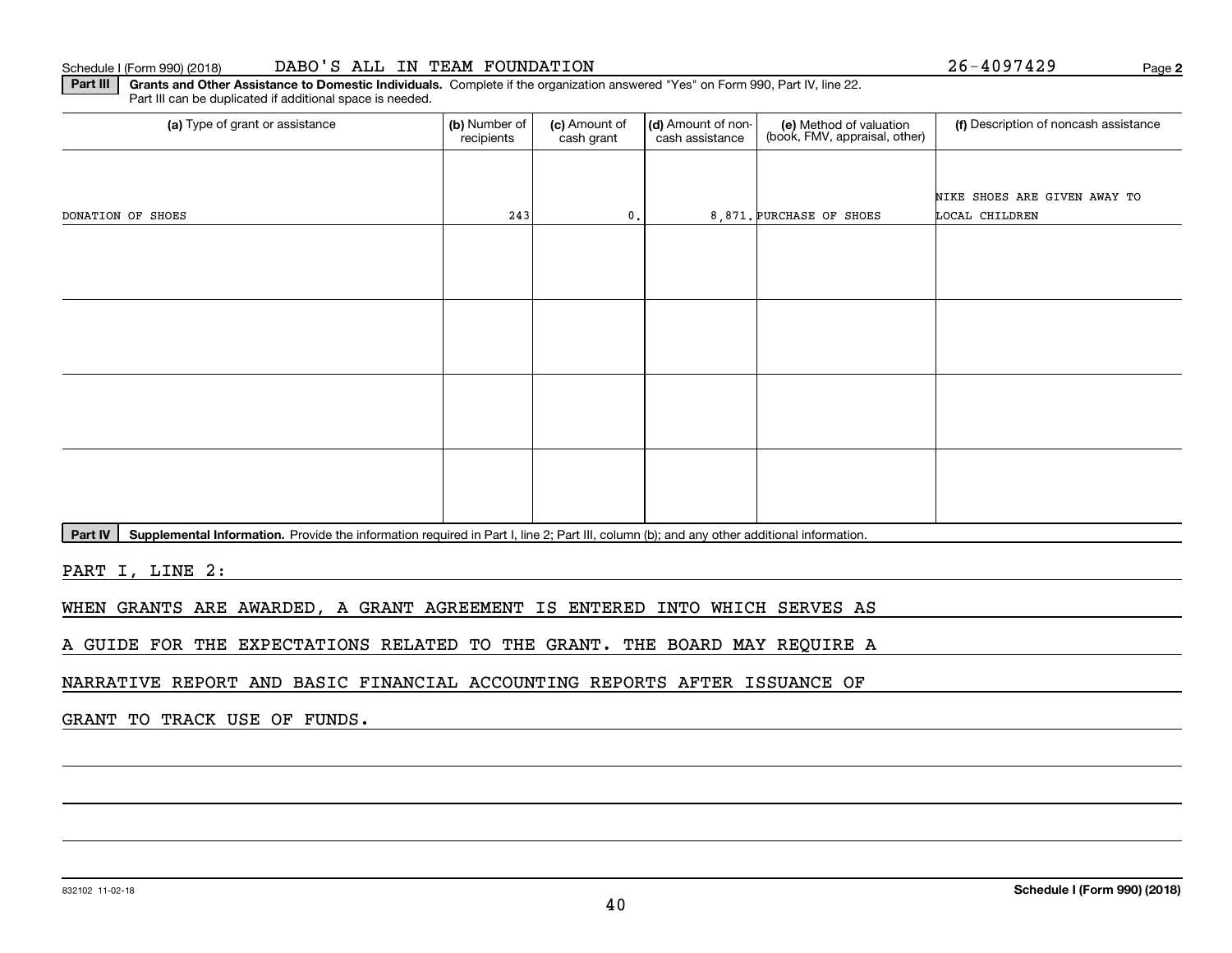| <b>SCHEDULE L</b>                                                                                             |                                       | <b>Transactions With Interested Persons</b>                                                                                                                                                  |         |                                             |  |                                  |                                       |                                                                                                                                    |     |                                           |                                                            |            | OMB No. 1545-0047         |          |
|---------------------------------------------------------------------------------------------------------------|---------------------------------------|----------------------------------------------------------------------------------------------------------------------------------------------------------------------------------------------|---------|---------------------------------------------|--|----------------------------------|---------------------------------------|------------------------------------------------------------------------------------------------------------------------------------|-----|-------------------------------------------|------------------------------------------------------------|------------|---------------------------|----------|
| (Form 990 or 990-EZ)<br>Department of the Treasury                                                            |                                       | Complete if the organization answered "Yes" on Form 990, Part IV, line 25a, 25b, 26, 27, 28a,<br>28b, or 28c, or Form 990-EZ, Part V, line 38a or 40b.<br>Attach to Form 990 or Form 990-EZ. |         |                                             |  |                                  |                                       |                                                                                                                                    |     |                                           | <b>Open To Public</b>                                      |            |                           |          |
| <b>Internal Revenue Service</b><br>Name of the organization                                                   |                                       | $\blacktriangleright$ Go to www.irs.gov/Form990 for instructions and the latest information.                                                                                                 |         |                                             |  |                                  |                                       |                                                                                                                                    |     |                                           | <b>Inspection</b><br><b>Employer identification number</b> |            |                           |          |
|                                                                                                               |                                       | DABO'S ALL IN TEAM FOUNDATION                                                                                                                                                                |         |                                             |  |                                  |                                       |                                                                                                                                    |     |                                           | 26-4097429                                                 |            |                           |          |
| Part I                                                                                                        |                                       |                                                                                                                                                                                              |         |                                             |  |                                  |                                       | Excess Benefit Transactions (section 501(c)(3), section 501(c)(4), and 501(c)(29) organizations only).                             |     |                                           |                                                            |            |                           |          |
|                                                                                                               |                                       |                                                                                                                                                                                              |         |                                             |  |                                  |                                       | Complete if the organization answered "Yes" on Form 990, Part IV, line 25a or 25b, or Form 990-EZ, Part V, line 40b.               |     |                                           |                                                            |            |                           |          |
| (a) Name of disqualified person                                                                               |                                       | (b) Relationship between disqualified<br>person and organization                                                                                                                             |         |                                             |  |                                  |                                       | (c) Description of transaction                                                                                                     |     |                                           |                                                            |            | (d) Corrected?<br>Yes     | No       |
|                                                                                                               |                                       |                                                                                                                                                                                              |         |                                             |  |                                  |                                       |                                                                                                                                    |     |                                           |                                                            |            |                           |          |
|                                                                                                               |                                       |                                                                                                                                                                                              |         |                                             |  |                                  |                                       |                                                                                                                                    |     |                                           |                                                            |            |                           |          |
| 2 Enter the amount of tax incurred by the organization managers or disqualified persons during the year under |                                       |                                                                                                                                                                                              |         |                                             |  |                                  |                                       |                                                                                                                                    |     |                                           |                                                            |            |                           |          |
| section 4958                                                                                                  |                                       |                                                                                                                                                                                              |         |                                             |  |                                  |                                       |                                                                                                                                    |     | $\blacktriangleright$ \$                  | $\bullet$ \$                                               |            |                           |          |
| Part II                                                                                                       |                                       | Loans to and/or From Interested Persons.                                                                                                                                                     |         |                                             |  |                                  |                                       |                                                                                                                                    |     |                                           |                                                            |            |                           |          |
|                                                                                                               |                                       |                                                                                                                                                                                              |         |                                             |  |                                  |                                       | Complete if the organization answered "Yes" on Form 990-EZ, Part V, line 38a or Form 990, Part IV, line 26; or if the organization |     |                                           |                                                            |            |                           |          |
|                                                                                                               |                                       | reported an amount on Form 990, Part X, line 5, 6, or 22.                                                                                                                                    |         |                                             |  |                                  |                                       |                                                                                                                                    |     |                                           |                                                            |            |                           |          |
| (a) Name of<br>interested person                                                                              | (b) Relationship<br>with organization | (c) Purpose<br>of loan                                                                                                                                                                       |         | (d) Loan to or<br>from the<br>organization? |  | (e) Original<br>principal amount | (f) Balance due<br>(g) In<br>default? |                                                                                                                                    |     | (h) Approved<br>by board or<br>committee? |                                                            |            | (i) Written<br>agreement? |          |
| WILLIAM C SWINNCHAIRMANTO SUPPO                                                                               |                                       |                                                                                                                                                                                              | To<br>x | From                                        |  | 4,500.                           |                                       | 4,500.                                                                                                                             | Yes | No<br>х                                   | Yes<br>x                                                   | No         | Yes                       | No.<br>х |
|                                                                                                               |                                       |                                                                                                                                                                                              |         |                                             |  |                                  |                                       |                                                                                                                                    |     |                                           |                                                            |            |                           |          |
|                                                                                                               |                                       |                                                                                                                                                                                              |         |                                             |  |                                  |                                       |                                                                                                                                    |     |                                           |                                                            |            |                           |          |
|                                                                                                               |                                       |                                                                                                                                                                                              |         |                                             |  |                                  |                                       |                                                                                                                                    |     |                                           |                                                            |            |                           |          |
|                                                                                                               |                                       |                                                                                                                                                                                              |         |                                             |  |                                  |                                       |                                                                                                                                    |     |                                           |                                                            |            |                           |          |
|                                                                                                               |                                       |                                                                                                                                                                                              |         |                                             |  |                                  |                                       |                                                                                                                                    |     |                                           |                                                            |            |                           |          |
|                                                                                                               |                                       |                                                                                                                                                                                              |         |                                             |  |                                  |                                       |                                                                                                                                    |     |                                           |                                                            |            |                           |          |
|                                                                                                               |                                       |                                                                                                                                                                                              |         |                                             |  |                                  |                                       |                                                                                                                                    |     |                                           |                                                            |            |                           |          |
|                                                                                                               |                                       |                                                                                                                                                                                              |         |                                             |  |                                  |                                       |                                                                                                                                    |     |                                           |                                                            |            |                           |          |
| Total<br>Part III                                                                                             |                                       | <b>Grants or Assistance Benefiting Interested Persons.</b>                                                                                                                                   |         |                                             |  | $\blacktriangleright$ \$         |                                       | 4,500.                                                                                                                             |     |                                           |                                                            |            |                           |          |
|                                                                                                               |                                       |                                                                                                                                                                                              |         |                                             |  |                                  |                                       |                                                                                                                                    |     |                                           |                                                            |            |                           |          |
| (a) Name of interested person                                                                                 |                                       | Complete if the organization answered "Yes" on Form 990, Part IV, line 27.<br>(b) Relationship between<br>interested person and                                                              |         |                                             |  | (c) Amount of<br>assistance      |                                       | (d) Type of<br>assistance                                                                                                          |     |                                           |                                                            | assistance | (e) Purpose of            |          |
|                                                                                                               |                                       | the organization                                                                                                                                                                             |         |                                             |  |                                  |                                       |                                                                                                                                    |     |                                           |                                                            |            |                           |          |
|                                                                                                               |                                       |                                                                                                                                                                                              |         |                                             |  |                                  |                                       |                                                                                                                                    |     |                                           |                                                            |            |                           |          |
|                                                                                                               |                                       |                                                                                                                                                                                              |         |                                             |  |                                  |                                       |                                                                                                                                    |     |                                           |                                                            |            |                           |          |
|                                                                                                               |                                       |                                                                                                                                                                                              |         |                                             |  |                                  |                                       |                                                                                                                                    |     |                                           |                                                            |            |                           |          |
|                                                                                                               |                                       |                                                                                                                                                                                              |         |                                             |  |                                  |                                       |                                                                                                                                    |     |                                           |                                                            |            |                           |          |
| LHA For Paperwork Reduction Act Notice, see the Instructions for Form 990 or 990-EZ.                          |                                       |                                                                                                                                                                                              |         |                                             |  |                                  |                                       |                                                                                                                                    |     |                                           | Schedule L (Form 990 or 990-EZ) 2018                       |            |                           |          |

SEE PART V FOR CONTINUATIONS

832131 10-25-18

41 16411112 792811 114604 2018.06040 DABO'S ALL IN TEAM FOUNDA 114604\_2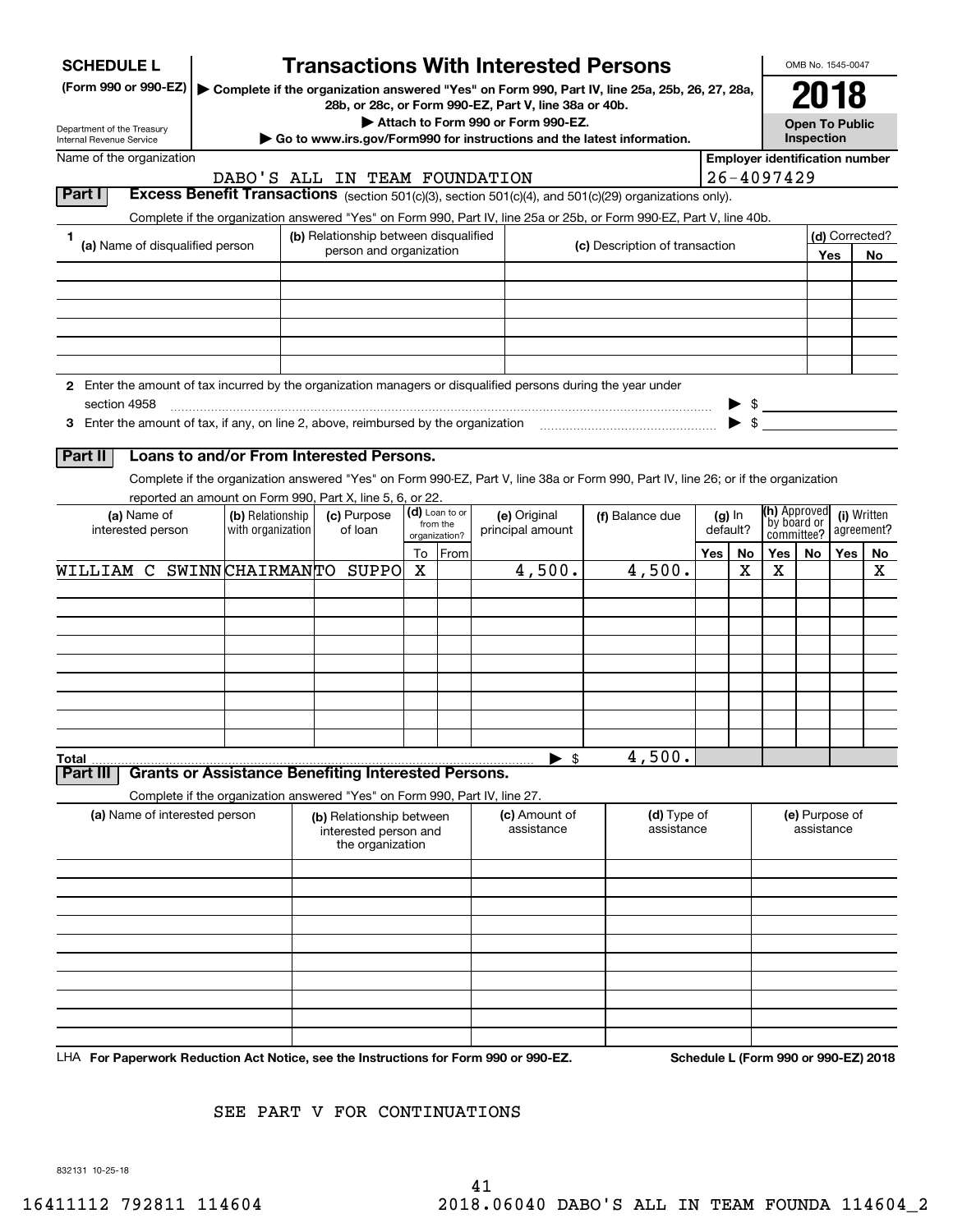| Schedule L (Form 990 or 990-EZ) 2018 DABO'S ALL IN TEAM FOUNDATION |  |  | $26 - 4097429$ Page 2 |  |
|--------------------------------------------------------------------|--|--|-----------------------|--|
| <b>Part IV Business Transactions Involving Interested Persons.</b> |  |  |                       |  |

Complete if the organization answered "Yes" on Form 990, Part IV, line 28a, 28b, or 28c.

| (a) Name of interested person |            | (b) Relationship between interested<br>person and the organization | (c) Amount of<br>transaction | (d) Description of<br>transaction | (e) Sharing of<br>organization's<br>revenues? |    |
|-------------------------------|------------|--------------------------------------------------------------------|------------------------------|-----------------------------------|-----------------------------------------------|----|
|                               |            |                                                                    |                              |                                   | Yes                                           | No |
| TRACY<br><b>SWINNEY</b>       | BROTHER OF | WILLIAM                                                            |                              | 12,000. PROFESSIONA               |                                               | Χ  |
|                               |            |                                                                    |                              |                                   |                                               |    |
|                               |            |                                                                    |                              |                                   |                                               |    |
|                               |            |                                                                    |                              |                                   |                                               |    |
|                               |            |                                                                    |                              |                                   |                                               |    |
|                               |            |                                                                    |                              |                                   |                                               |    |
|                               |            |                                                                    |                              |                                   |                                               |    |
|                               |            |                                                                    |                              |                                   |                                               |    |
|                               |            |                                                                    |                              |                                   |                                               |    |
|                               |            |                                                                    |                              |                                   |                                               |    |

#### **Part V Supplemental Information.**

Provide additional information for responses to questions on Schedule L (see instructions).

SCHEDULE L, PART II, LOANS TO AND FROM INTERESTED PERSONS:

(A) NAME OF PERSON: WILLIAM C SWINNEY

(C) PURPOSE OF LOAN: TO SUPPORT CHARITABLE PURPOSE

SCH L, PART IV, BUSINESS TRANSACTIONS INVOLVING INTERESTED PERSONS:

(A) NAME OF PERSON: TRACY SWINNEY

(B) RELATIONSHIP BETWEEN INTERESTED PERSON AND ORGANIZATION:

BROTHER OF WILLIAM C SWINNEY

(D) DESCRIPTION OF TRANSACTION: PROFESSIONAL SERVICES AND CONTRACT LABOR

PROVIDED DURING 2018. ALL TRANSACTIONS ARE CONDUCTED AT ARM'S LENGTH AND

FAIR MARKET VALUE.

**Schedule L (Form 990 or 990-EZ) 2018**

832132 10-25-18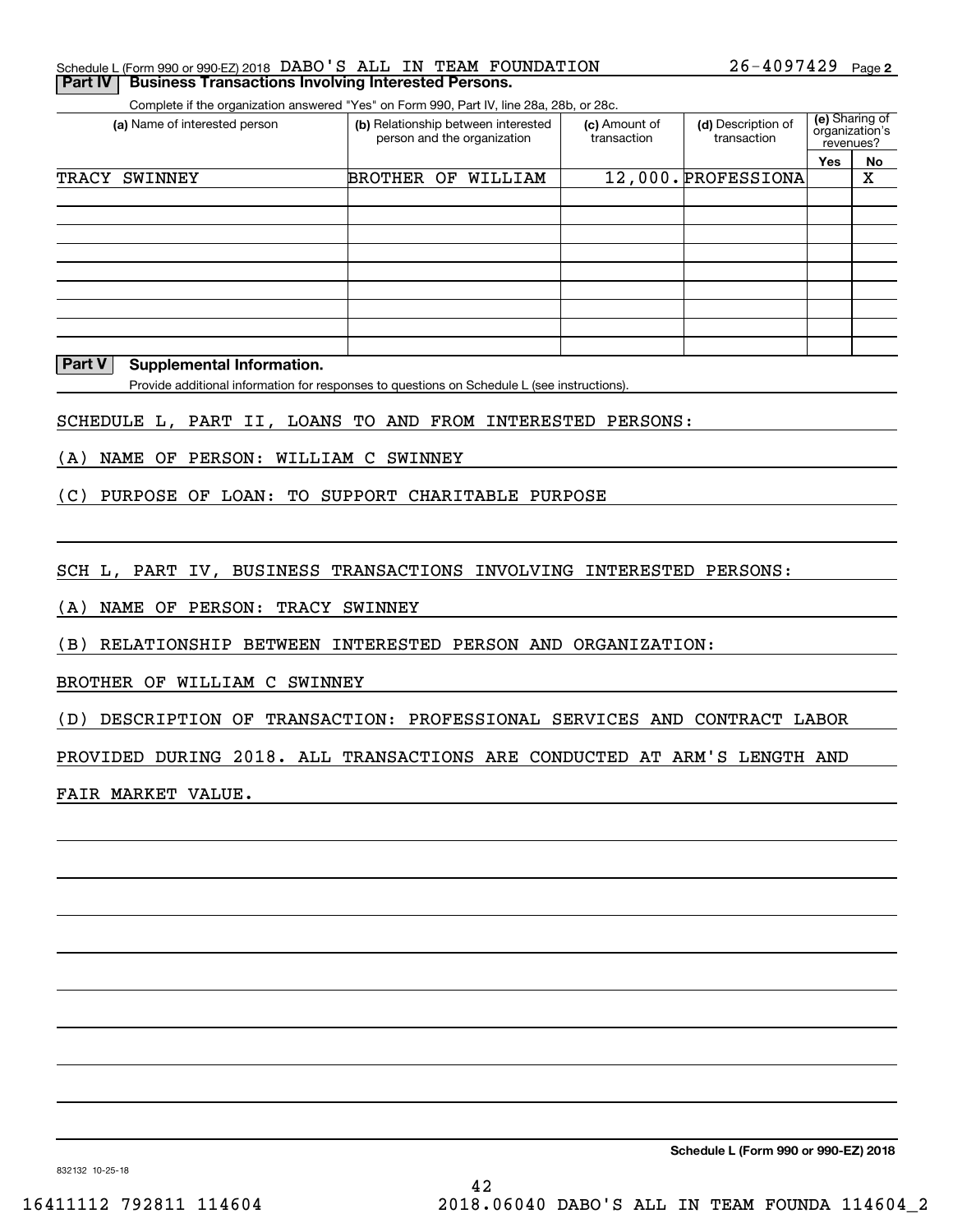**(Form 990 or 990-EZ)**

Department of the Treasury Internal Revenue Service Name of the organization

**SCHEDULE O Supplemental Information to Form 990 or 990-EZ**

**Complete to provide information for responses to specific questions on Form 990 or 990-EZ or to provide any additional information. | Attach to Form 990 or 990-EZ. | Go to www.irs.gov/Form990 for the latest information.**

**Open to Public InspectionEmployer identification number 2018**

OMB No. 1545-0047

DABO'S ALL IN TEAM FOUNDATION 26-4097429

FORM 990, PART I, LINE 1, DESCRIPTION OF ORGANIZATION MISSION:

LIVES OF PEOPLE ACROSS THE STATE OF SOUTH CAROLINA.

FORM 990, PART VI, SECTION A, LINE 2:

DIRECTORS KATHLEEN AND WILLIAM SWINNEY ARE SPOUSES. DIRECTORS JEANIE AND

FRED GILMER ARE SPOUSES.

FORM 990, PART VI, SECTION B, LINE 11B:

THE BOARD REVIEWED THE FORM 990 CONSISTENT WITH THE FOUNDATION'S FORM 990 REVIEW POLICY.

FORM 990, PART VI, SECTION B, LINE 12C:

THERE WERE NO CHANGES TO THE CONFLICT OF INTEREST POLICY. THE BOARD OF

DIRECTORS COMPLETED THE ANNUAL DISCLOSURE STATEMENT WHEN CHANGES WERE MADE

TO THE POLICY IN PRIOR YEARS.

FORM 990, PART VI, SECTION C, LINE 19:

NO DOCUMENTS AVAILABLE TO THE PUBLIC.

COPIES OF THE FOUNDATION'S GOVERNANCE DOCUMENTS ARE AVAILABLE UPON REQUEST.

FORM 990, PART XI, LINE 8

THE FOUNDATION'S BEGINNING NET ASSETS AS OF JANUARY 1, 2018 WERE

UNDERSTATED BY \$140,725 DUE TO REVENUE RECOGNIZED DURING THE PRIOR YEAR

THAT SHOULD HAVE BEEN DEFERRED AND OTHER EXPENSES NOT RECORDED IN THE

PROPER PERIOD. THE EFFECT OF THIS ACTIVITY WAS TO DECREASE THE

FOUNDATION'S BEGINNING NET ASSETS BY THIS AMOUNT.

832211 10-10-18 LHA For Paperwork Reduction Act Notice, see the Instructions for Form 990 or 990-EZ. Schedule O (Form 990 or 990-EZ) (2018)

43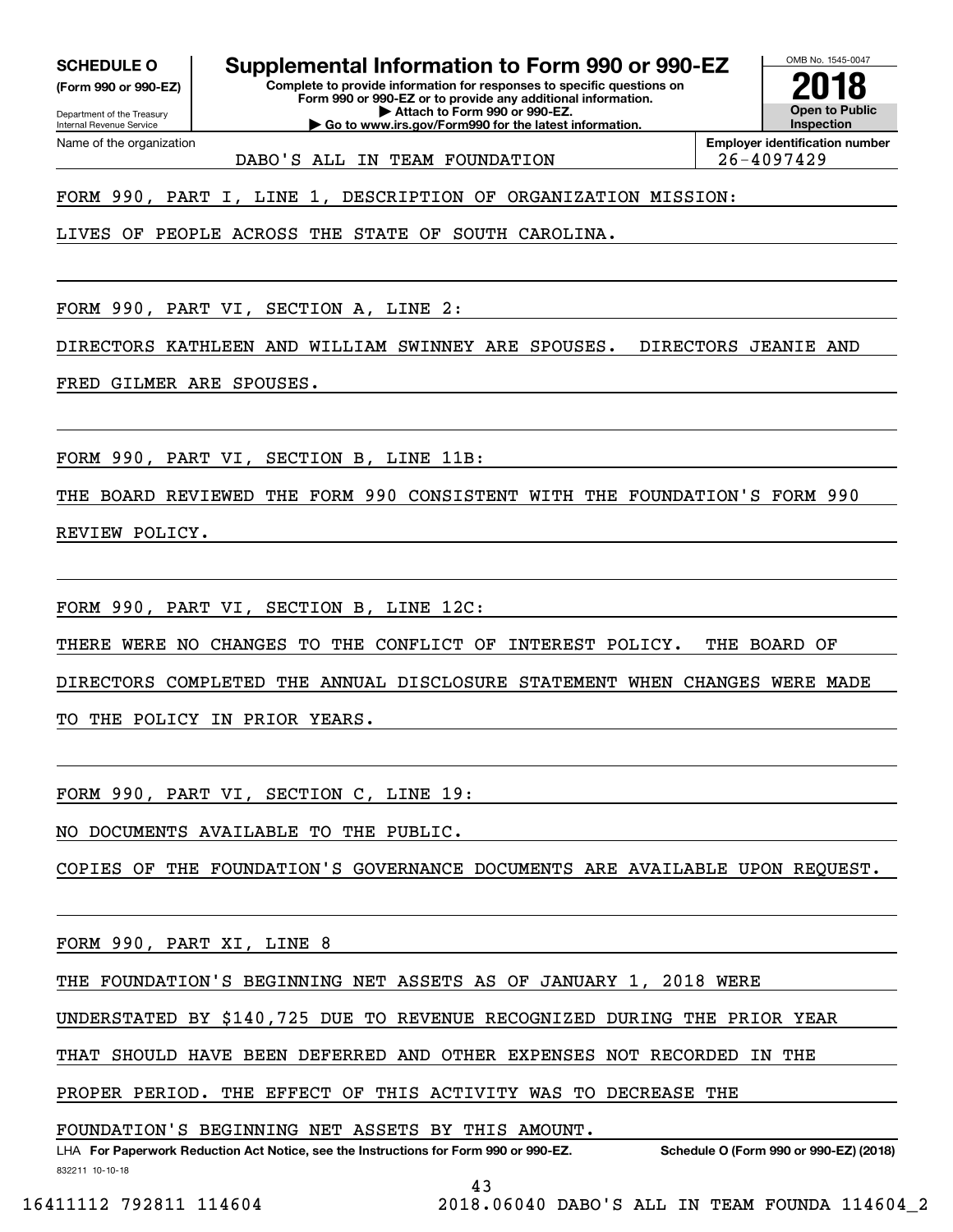FORM 990, PAGE 1, LINE B

THE 2018 FORM 990 AND ALL SCHEDULES ARE BEING FILED AMENDED TO REFLECT

FINALIZED FINANCIAL STATEMENTS FOR THE YEAR ENDED DECEMBER 31, 2018.

AT THE TIME THE ORIGINAL FORM 990 AND SCHEDULES WERE FILED, THE AUDIT

WAS NOT COMPLETED. THE CHANGED FORMS AND SCHEDULES ARE FORM 990,

SCHEDULE D, SCHEDULE G, AND SCHEDULE I.

SCHEDULE D HAS BEEN ADDED TO THE TAX RETURN TO REFLECT THE NEW AND

CORRECTED DIFFERENCES BETWEEN THE FINANCIAL STATEMENT REVENUE AND TAX

REVENUE AND ALSO THE NEW AND CORRECTED DIFFERENCES BETWEEN THE

FINANCIAL STATEMENT EXPENSES AND TAX EXPENSES. ADDITIONALLY, THE

AUDITED FINANCIAL STATEMENT FOOTNOTE RELATED TO UNCERTAIN TAX POSITIONS

HAS BEEN ADDED.

THE CHANGES TO SCHEDULE G ARE AS FOLLOWS FOR EACH EVENT.

TOTAL EXPENSES FOR EVENT #1 DECREASED FROM \$34,820 TO \$32,455.

THE REVENUE GENERATED FROM EVENT #1 INCREASED FROM \$473,375 TO

\$480,567.

TOTAL EXPENSES FOR EVENT #2 DECREASED FROM \$184,814 TO \$137,250.

THE REVENUE GENERATED FROM EVENT #1 INCREASED FROM \$1,339,354 TO

\$1,417,512.

TOTAL EXPENSES FOR EVENT #3 DECREASED FROM \$306,972 TO \$302,657.

THE CHANGES IN REVENUE AND EXPENSES ARE RELATED TO ADDITIONAL

INFORMATION DISCOVERED DURING THE COURSE OF THE AUDIT BEING FINALIZED.

|  |  |  |  | TOTAL GRANT EXPENSE DECREASED FROM \$1,392,942 TO \$1,383,542. RELATED TO |
|--|--|--|--|---------------------------------------------------------------------------|
|  |  |  |  |                                                                           |

44

832212 10-10-18

**Schedule O (Form 990 or 990-EZ) (2018)**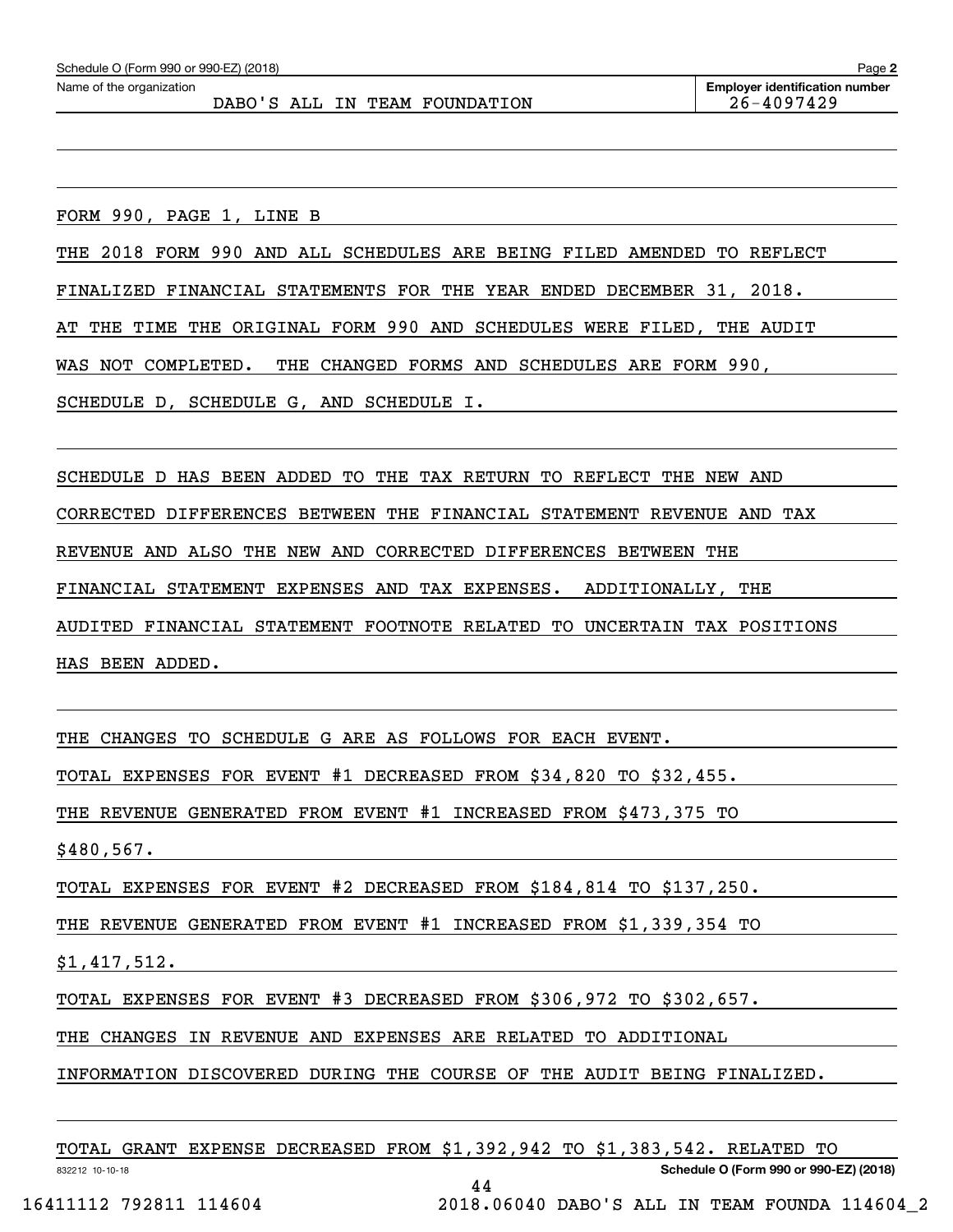| Schedule O (Form 990 or 990-EZ) (2018)                                  | Page 2                                              |
|-------------------------------------------------------------------------|-----------------------------------------------------|
| Name of the organization<br>DABO'S ALL IN TEAM FOUNDATION               | <b>Employer identification number</b><br>26-4097429 |
| GRANTS THAT WERE PAID OR ACCRUED AT DECEMBER 31, 2018. ANY CHANGES TO   |                                                     |
| INDIVIDUAL GRANTS IN EXCESS OF \$5,000 WERE REPORTED ON THE AMENDED     |                                                     |
| SCHEDULE I.                                                             |                                                     |
|                                                                         |                                                     |
| THE CHANGES TO FORM 990 INCORPORATE THE CHANGES LISTED ABOVE AND ARE AS |                                                     |
| <b>FOLLOWS:</b>                                                         |                                                     |
| PAGE 1, LINE 11 INCREASED FROM \$1,150,452 TO \$1,290,047 RELATED TO AN |                                                     |
| INCREASE IN ALLOCATION OF FUNDRAISING EVENT INCOME AS WELL AS AN        |                                                     |
| INCREASE IN EXPENSES RELATED TO ADDITIONAL INFORMATION DETERMINED BY    |                                                     |
| THE FINALIZED AUDIT.                                                    |                                                     |
| PAGE 1, LINE 13 DECREASED FROM \$1,392,942 TO \$1,383,542 RELATED TO AN |                                                     |
| INCREASE OF GRANTS FOR GRANTS THAT WERE PAYABLE AS OF DECEMBER 31,      |                                                     |
| 2018.                                                                   |                                                     |
| PAGE 1, LINE 17 INCREASED FROM \$82,494 TO \$216,131 TO REFLECT ACCRUED |                                                     |
| EXPENSES AS OF DECEMBER 31, 2018 THAT WERE NOT REPORTED ON THE ORIGINAL |                                                     |
| RETURN.                                                                 |                                                     |
| PAGE 2, LINE 4A, EXPENSES WERE UPDATED TO MATCH THE DECREASED EXPENSE   |                                                     |
| IN GRANTS PAID AND PAYABLE AS OF DECEMBER 31, 2018.                     |                                                     |
| PAGE 9, LINE 8 WAS CHANGED TO REFLECT THE CHANGES THAT FLOW FROM        |                                                     |
| SCHEDULE G (FUNDRAISING EVENT EXPENSES WERE DECREASED AND GROSS INCOME  |                                                     |
| AS A PORTION OF FUNDRAISING EVENS WAS INCREASED).                       |                                                     |
| PAGE 10, LINE 1 DECREASED FROM \$1,384,071 TO \$1,374,671 RELATED TO AN |                                                     |
| INCREASE OF GRANTS FOR GRANTS THAT WERE PAID AND PAYABLE AS OF DECEMBER |                                                     |
| 31, 2018.                                                               |                                                     |
| PAGE 10, LINE 11G INCREASED FROM \$32,507 TO \$33,002 TO REFLECT AN     |                                                     |
| INCREASE IN OTHER PROFESSIONAL FEES AS OF DECEMBER 31, 2018             |                                                     |
| PAGE 10, LINE 16 CHANGED FROM \$0 TO \$2,450 TO REFLECT AN INCREASE IN  |                                                     |
| OCCUPANCY EXPNESE AS OF DECEMBER 31, 2018 AS A RESULT OF EXPENSES       | Schedule O (Form 990 or 990-EZ) (2018)              |
| 832212 10-10-18<br>45 — 1                                               |                                                     |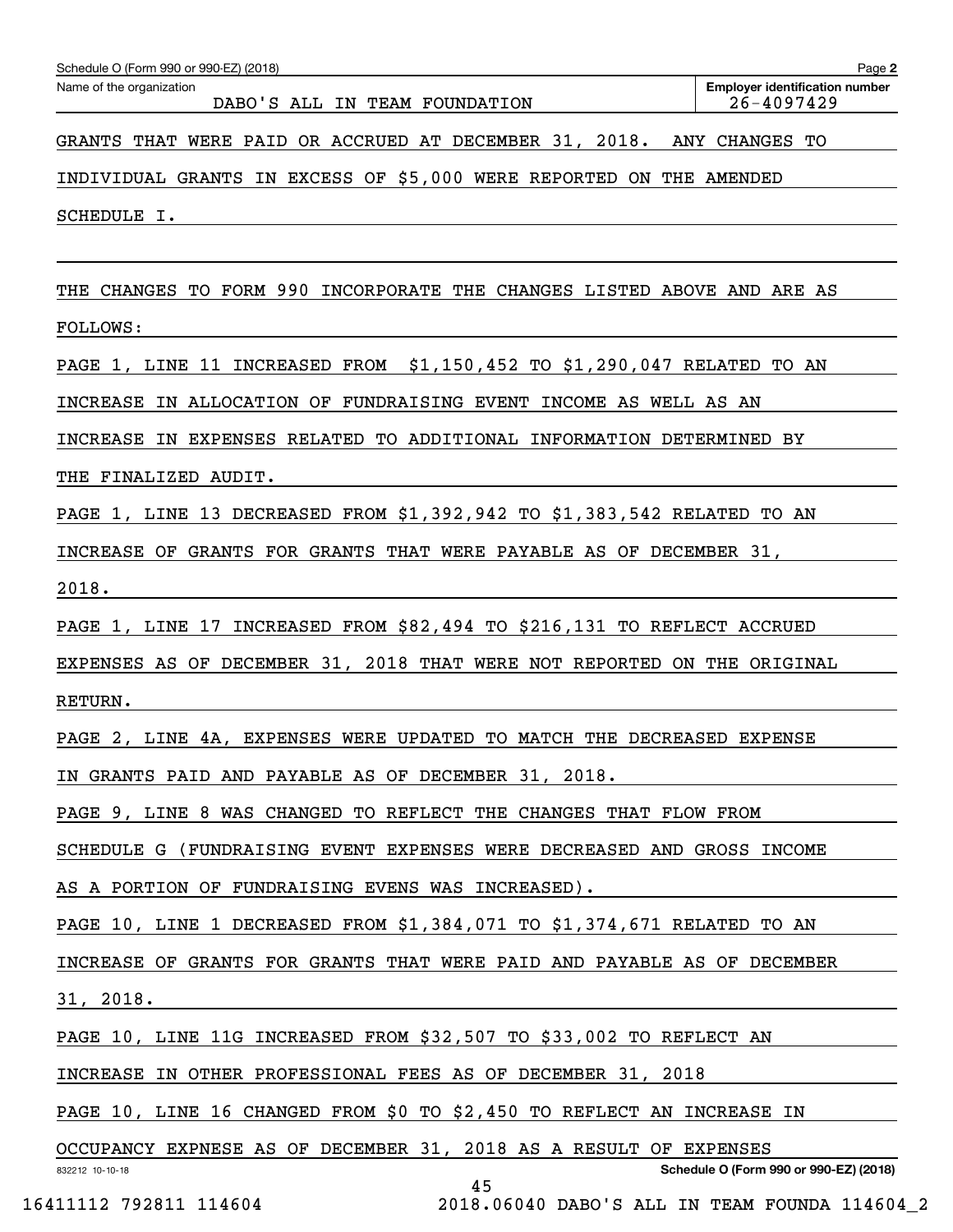| Schedule O (Form 990 or 990-EZ) (2018)                                  | Page 2                                                  |  |  |  |  |  |  |
|-------------------------------------------------------------------------|---------------------------------------------------------|--|--|--|--|--|--|
| Name of the organization<br>DABO'S ALL IN TEAM FOUNDATION               | <b>Employer identification number</b><br>$26 - 4097429$ |  |  |  |  |  |  |
| PREVIOUSLY CLASSIFIED AS FUNDRAISING.                                   |                                                         |  |  |  |  |  |  |
| PAGE 10, LINE 17 CHANGED FROM \$0 TO \$12,905 TO REFLECT AN INCREASE IN |                                                         |  |  |  |  |  |  |
| TRAVEL EXPNESE AS OF DECEMBER 31, 2018 AS A RESULT OF EXPENSES          |                                                         |  |  |  |  |  |  |
| PREVIOUSLY CLASSIFIED AS FUNDRAISING.                                   |                                                         |  |  |  |  |  |  |
| PAGE 10, LINE 24 CHANGED FROM \$32,516 TO \$150,303 TO REFLECT AN       |                                                         |  |  |  |  |  |  |
| INCREASE IN MISCELLANEOUS EXPENSES AS OF DECEMBER 31, 2018.             |                                                         |  |  |  |  |  |  |
| PAGE 11, LINE 19 INCREASED FROM \$0 TO \$132,500 TO REFLECT AN INCREASE |                                                         |  |  |  |  |  |  |
| OF DEFERRED REVENUE FOR REVENUE THAT WAS DEFERRED AS OF DECEMBER 31,    |                                                         |  |  |  |  |  |  |
| 2018.                                                                   |                                                         |  |  |  |  |  |  |
| PAGE 11, LINE 32 DECREASED FROM \$244,264 TO \$111,763 TO REFLECT THE   |                                                         |  |  |  |  |  |  |
| OTHER CHANGES ON THE INCOME STATEMENT AND BALANCE SHEET AND TO TIE TO   |                                                         |  |  |  |  |  |  |
| THE AUDITED FINANCIAL STATEMENTS.                                       |                                                         |  |  |  |  |  |  |
| PAGE 12, PART XI, LINES 1 - 4 CHANGED TO REFLECT THE OTHER CHANGES ON   |                                                         |  |  |  |  |  |  |
| THE INCOME STATEMENT AND BALANCE SHEET. ADDITIONALLY, LINE 8 CHANGED    |                                                         |  |  |  |  |  |  |
| FROM \$0 TO \$(140,725) TO REFLECT A PRIOR PERIOD ADJUSMENT THAT WAS    |                                                         |  |  |  |  |  |  |
| DETERMINED AS A PART OF THE FINANCIAL STATEMENT AUDIT AS OF DECEMBER    |                                                         |  |  |  |  |  |  |
| 31, 2018.                                                               |                                                         |  |  |  |  |  |  |
| PAGE 12, PART XII, LINES 2B AND 2C WERE UPDATED TO REFLECT THAT THE     |                                                         |  |  |  |  |  |  |
| FINANCIAL STATEMENTS OF THE ORGANIZATION WERE AUDITED BY AN INDEPENDENT |                                                         |  |  |  |  |  |  |
| ACCOUNTANT ON A SEPARATE BASIS AND THAT THERE IS NO AUDIT COMMITTEE     |                                                         |  |  |  |  |  |  |
| WHICH PROVIDES OVERSIGHT OF THE AUDIT.                                  |                                                         |  |  |  |  |  |  |
|                                                                         |                                                         |  |  |  |  |  |  |

832212 10-10-18